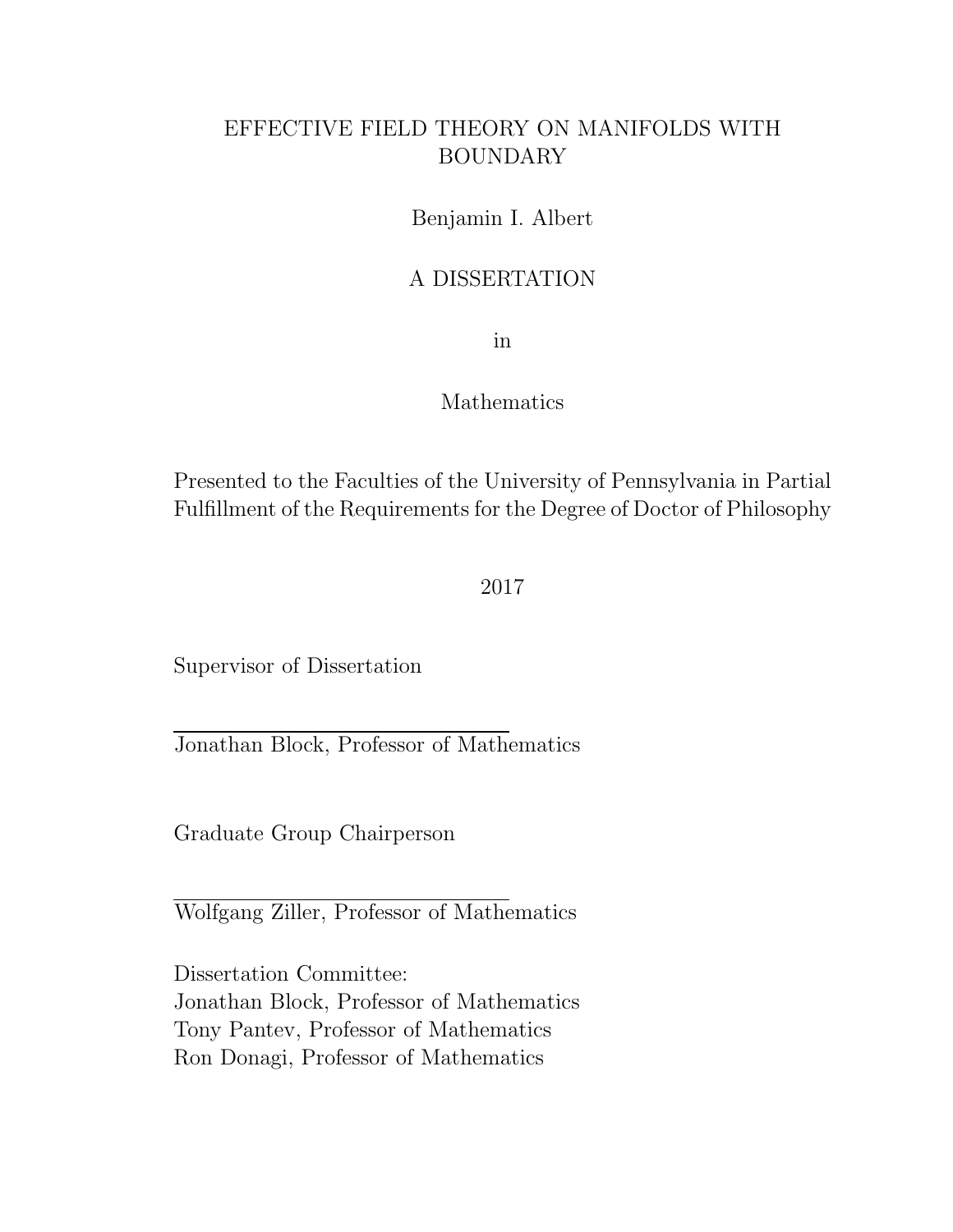# Acknowledgments

I would like to thank my grandparents, my father, my mother and my brother for their support and understanding.

In particular, I would like to thank my mother. Our once-a-week-every-week telephone conversations and our discussions when I would come back to the house on Long Island very often ended in greatly clarifying the matter in question. Hers was the strongest voice encouraging me to apply to graduate school, to persevere when I was in it, and to continue in mathematics after it. I once said to her (somewhat) jokingly that I was doing it all for her.

I would also like to thank my advisor and the other members of my committee. Firstly, I would like to thank Tony and Ron for their interesting classes early on and their help during the postdoctoral application process. Most importantly, I would like to thank Jonathan for his insights and guidance during our weekly and sometimes biweekly meetings and for giving me the freedom to let my thoughts lead me where they may.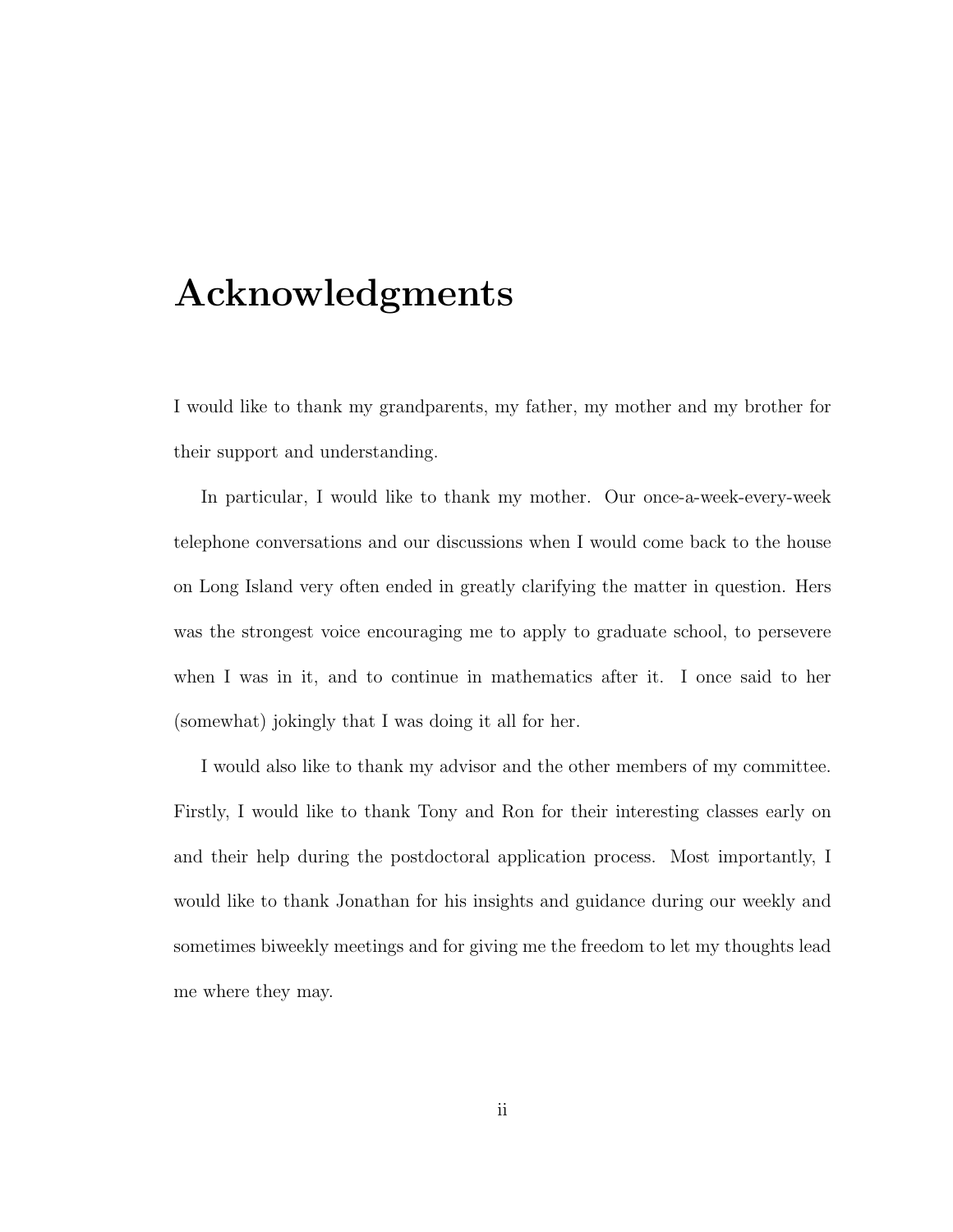#### ABSTRACT

#### EFFECTIVE FIELD THEORY ON MANIFOLDS WITH BOUNDARY

Benjamin I. Albert

Jonathan Block

In the monograph *Renormalization and Effective Field Theory*, Costello made two major advances in rigorous quantum field theory. Firstly, he gave an inductive position space renormalization procedure for constructing an effective field theory that is based on heat kernel regularization of the propagator. Secondly, he gave a rigorous formulation of quantum gauge theory within effective field theory that makes use of the BV formalism. In this work, we extend Costello's renormalization procedure to a class of manifolds with boundary and make preliminary steps towards also extending his formulation of gauge theory to manifolds with boundary. In addition, we reorganize the presentation of the preexisting material, filling in details and strengthening the results.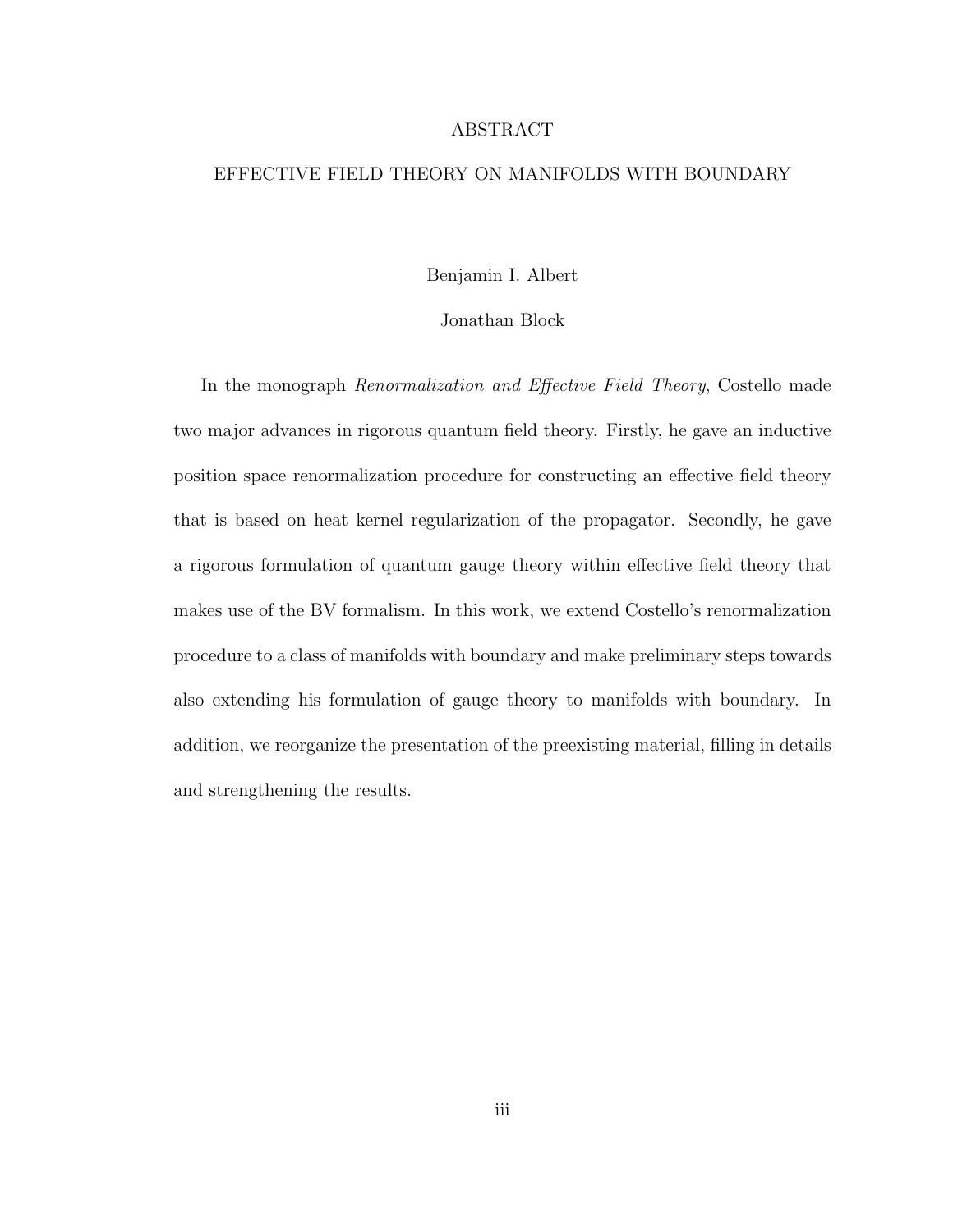# **Contents**

| 1        | Introduction |                         |                                                  |    |  |  |
|----------|--------------|-------------------------|--------------------------------------------------|----|--|--|
| $\bf{2}$ |              | <b>Feynman Diagrams</b> |                                                  |    |  |  |
|          | 2.1          |                         |                                                  | 9  |  |  |
|          | 2.2          |                         |                                                  | 12 |  |  |
| 3        |              | Wick's Theorem          |                                                  |    |  |  |
|          | 3.1          |                         |                                                  |    |  |  |
|          |              | 3.1.1                   |                                                  | 17 |  |  |
|          |              | 3.1.2                   |                                                  | 17 |  |  |
|          |              | 3.1.3                   |                                                  | 20 |  |  |
|          |              | 3.1.4                   | Generalized Wick's Theorem on $(a, b)$           | 20 |  |  |
|          |              | 3.1.5                   |                                                  | 22 |  |  |
|          |              | 3.1.6                   | Wick's Theorem for Polytopes                     | 23 |  |  |
|          |              | 3.1.7                   | Generalized Wick's Theorem for Compact Polytopes | 25 |  |  |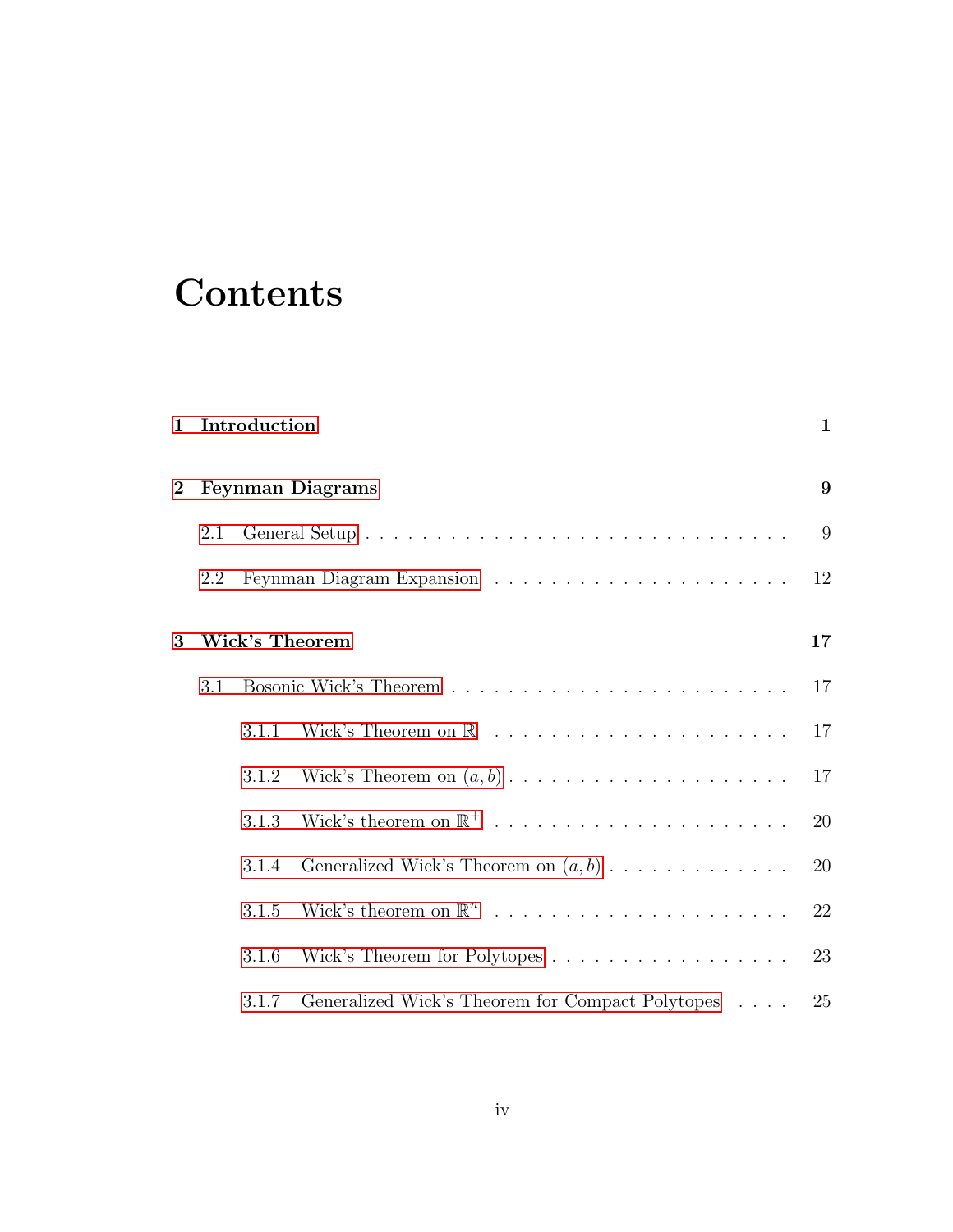### [4 Renormalization](#page-31-0) 27

|   | 4.1 |                                                                    |                                                                                        |    |  |  |
|---|-----|--------------------------------------------------------------------|----------------------------------------------------------------------------------------|----|--|--|
|   |     | 4.1.1                                                              |                                                                                        | 27 |  |  |
|   |     | 4.1.2                                                              | Covering $(0, \infty)^{ E(\gamma) }$                                                   | 35 |  |  |
|   |     | 4.1.3                                                              | Local Functionals and Feynman Weights                                                  | 40 |  |  |
|   |     | 4.1.4                                                              | Counterterms on $\mathbb{R}^n$ : Preliminaries                                         | 43 |  |  |
|   |     | 4.1.5                                                              | Counterterms on $\mathbb{R}^n$ : Error Bounds and Iteration                            | 50 |  |  |
|   |     | 4.1.6                                                              | Counterterms on the Euclidean Upper Half Space                                         | 56 |  |  |
|   |     | 4.1.7                                                              | Counterterms on a Compact Manifold                                                     | 64 |  |  |
|   |     | 4.1.8                                                              | Counterterms on a Compact Manifold with Boundary                                       | 68 |  |  |
|   |     | 4.1.9                                                              |                                                                                        | 70 |  |  |
|   | 4.2 | Construction of an Effective Field Theory from a Local Functional. |                                                                                        |    |  |  |
| 5 |     |                                                                    |                                                                                        |    |  |  |
|   |     | <b>Gauge Theory</b>                                                |                                                                                        |    |  |  |
|   | 5.1 |                                                                    |                                                                                        |    |  |  |
|   |     | 5.1.1                                                              | On Manifolds without Boundary                                                          | 75 |  |  |
|   |     | 5.1.2                                                              | On Manifolds with Boundary                                                             | 85 |  |  |
|   | 5.2 | Quantum Effective BV Theory                                        |                                                                                        |    |  |  |
|   |     | 5.2.1                                                              | On Manifolds without Boundary $\hfill\ldots\ldots\ldots\ldots\ldots\ldots\ldots\ldots$ | 91 |  |  |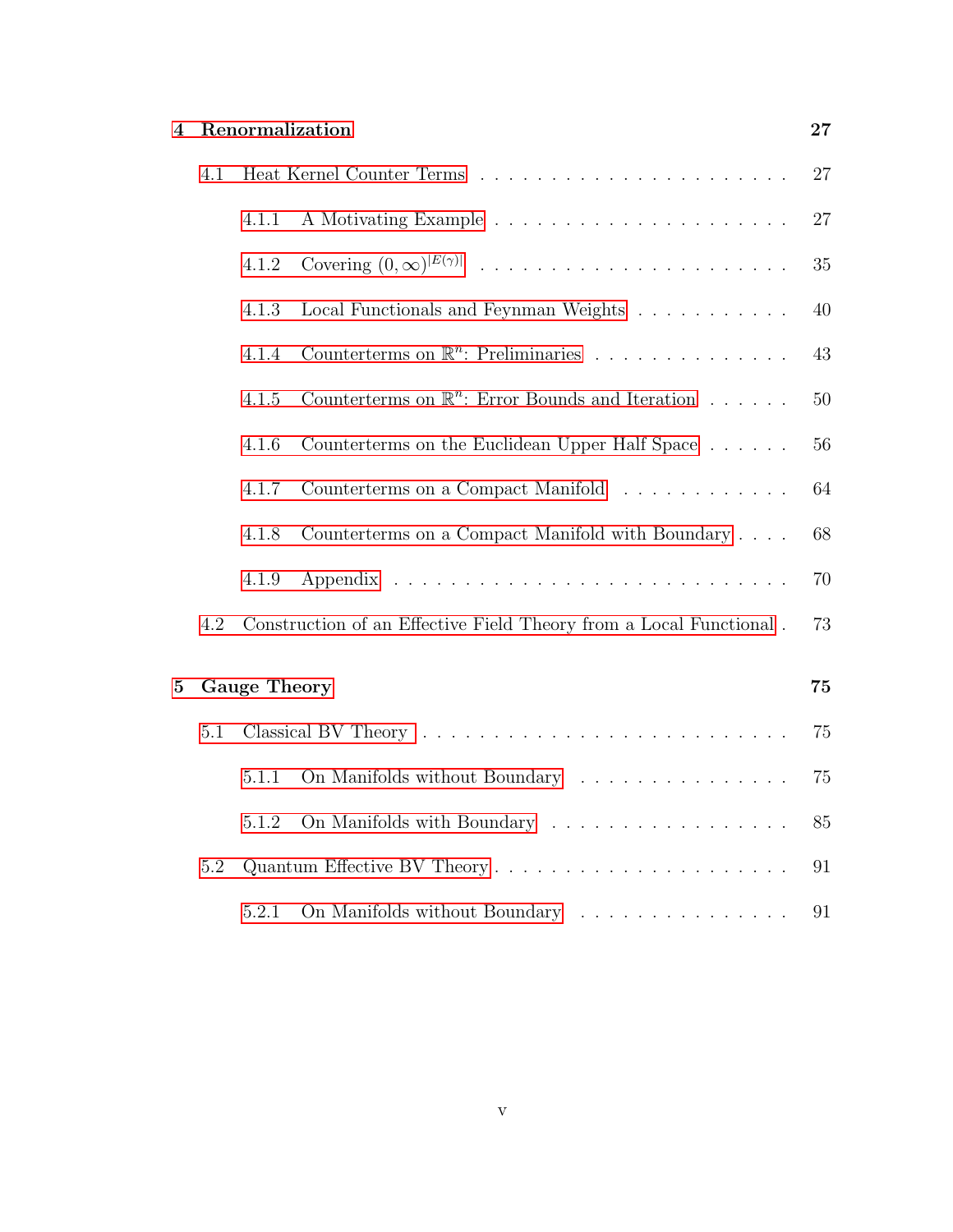# <span id="page-5-0"></span>Chapter 1

# Introduction

Effective field theory, in the context of the renormalization group, was developed by Wilson [\[7\]](#page-107-0) [\[8\]](#page-107-1) based on earlier work of Kadanoff [\[4\]](#page-106-0). There are many variations, but the basic procedure involves two steps: mode elimination and rescaling [\[5\]](#page-106-1) [\[3\]](#page-106-2). In this introduction, we shall present the intuitive idea of mode eliminination and how it relates to the body of the paper.

Suppose that we have an action functional  $S[\Lambda_H](\phi)$  describing physics below an energy scale  $\Lambda_H$ . Then the action functional  $S[\Lambda_L](\phi)$  describing physics at a lower energy scale should be given by "eliminating the modes" with energy between  $\Lambda_L$  and  $\Lambda_H$ . This is described by the renormalization group equation (RGE)

$$
e^{S[\Lambda_L](\phi)/\hbar} = \int_{\phi' \in \mathcal{E}_{(\Lambda_L,\Lambda_H]}} e^{S[\Lambda_H](\phi + \phi')/\hbar} \mathcal{D}\phi'. \tag{1.1}
$$

where the integral is over  $\mathcal{E}_{(\Lambda_L,\Lambda_H]}$ , the space of fields with energy between  $\Lambda_L$  and  $\Lambda_H$ . And  $S[\Lambda](\phi)$  is defined on the low energy fields  $\phi \in \mathcal{E}_{[0,\Lambda_L]}$ . Equivalently, we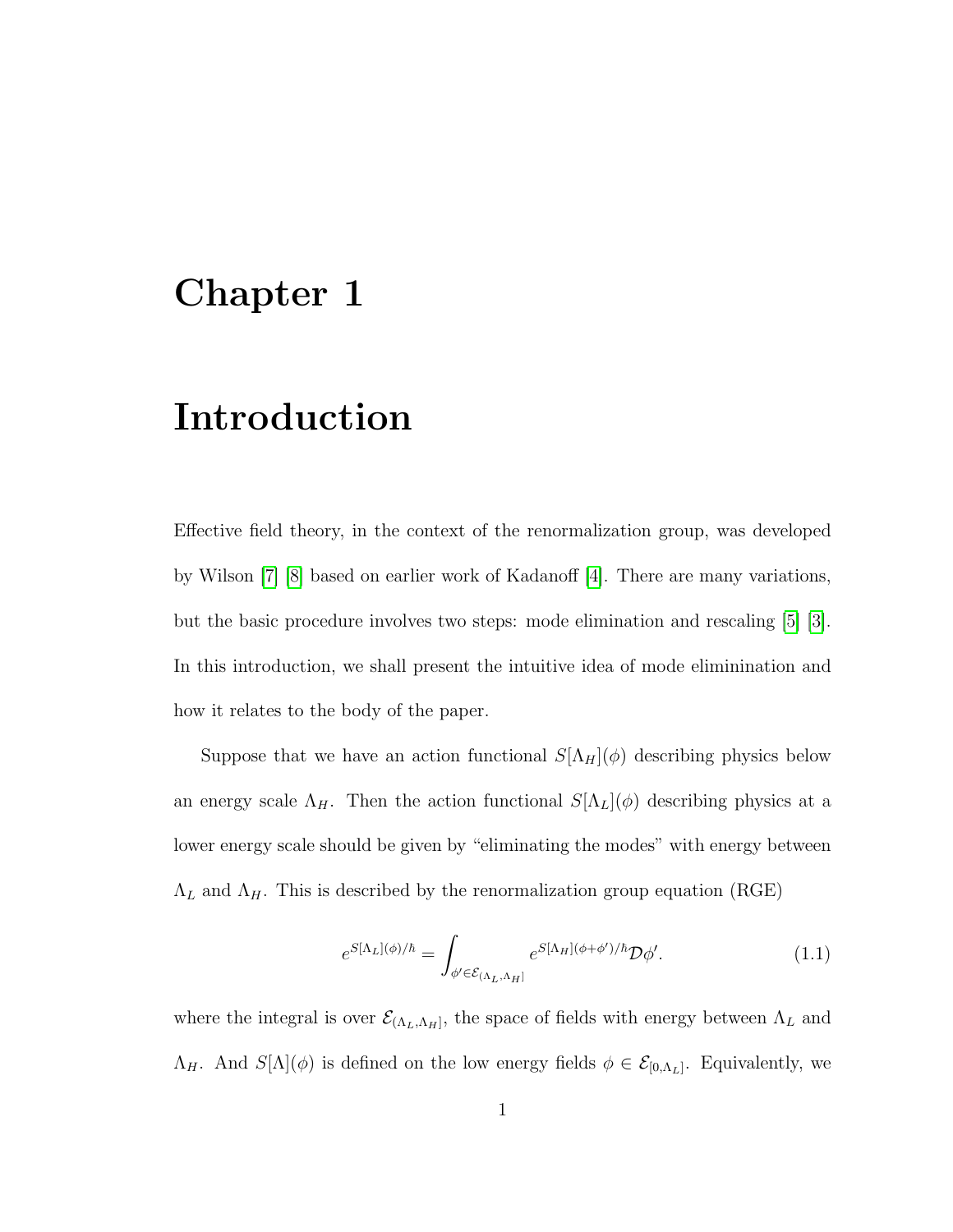can write

$$
S[\Lambda_L](\phi) = \hbar \log \int_{\phi' \in \mathcal{E}_{(\Lambda_L, \Lambda_H]}} e^{S[\Lambda_H](\phi + \phi')/\hbar} \mathcal{D}\phi'. \tag{1.2}
$$

In order to define the effective action  $S[\Lambda](\phi),$  one might be tempted to let  $\Lambda\to\infty$ and write

<span id="page-6-0"></span>
$$
S[\Lambda](\phi) = \hbar \log \int_{\phi' \in \mathcal{E}_{(\Lambda,\infty)}} e^{S(\phi + \phi')/\hbar} \mathcal{D}\phi'. \tag{1.3}
$$

but this limit will not exist due to ultraviolet divergences. However, the limit should exist after an appropriate renormalization of the functional integral [\(1.3\)](#page-6-0).

The focus of the first part of this thesis will be on constructing effective field theory, albeit in a slightly different formulation, which we now begin to move towards.

For the remainder of the introduction, for expository reasons, we shall work with a scalar theory on a compact manifold  $M$ . Let  $D$  be the Laplacian on  $M$ ,  $\mathcal{E} = C^{\infty}(M)$ , and the "modes" the eigenvalues of D. Assume that the action is of the form

$$
S(\phi) = -\frac{1}{2}\langle \phi, D\phi \rangle + I(\phi). \tag{1.4}
$$

where  $\langle \phi, D\phi \rangle = \int_M \phi D\phi$  is the quadratic part of the action. Because  $\phi \in \mathcal{E}_{[0,\Lambda]}$  and  $\phi' \in \mathcal{E}_{(\Lambda,\infty)}$  are orthogonal,

$$
S(\phi + \phi') = -\frac{1}{2}\langle \phi, D\phi \rangle - \frac{1}{2}\langle \phi', D\phi' \rangle + I(\phi + \phi'). \tag{1.5}
$$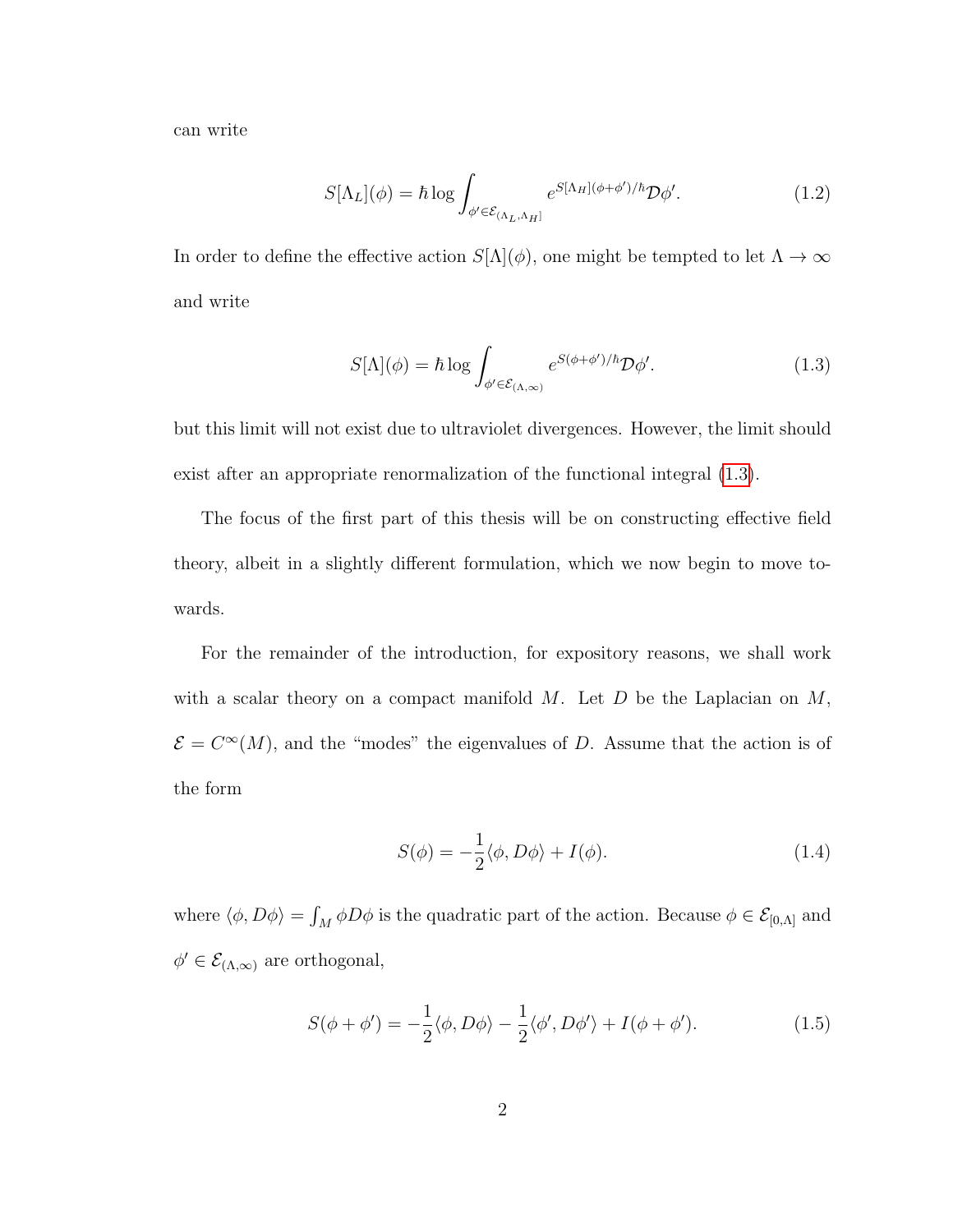If  $S[\Lambda](\phi) = -\frac{1}{2}$  $\frac{1}{2}\langle \phi, D\phi \rangle + I[\Lambda](\phi)$ , then the renormalization group equation simplifies to

<span id="page-7-0"></span>
$$
e^{I[\Lambda_L](\phi)/\hbar} = \int_{\phi' \in \mathcal{E}_{(\Lambda_L, \Lambda_H]}} e^{-\frac{1}{2} \langle \phi', D\phi' \rangle / \hbar + I[\Lambda_H](\phi + \phi') / \hbar} \mathcal{D}\phi'. \tag{1.6}
$$

or equivalently

$$
I[\Lambda_L](\phi) = \hbar \log \int_{\phi' \in \mathcal{E}_{(\Lambda_L, \Lambda_H]}} e^{-\frac{1}{2} \langle \phi', D\phi' \rangle / \hbar + I[\Lambda_H](\phi + \phi') / \hbar} \mathcal{D}\phi'. \tag{1.7}
$$

Let  $P = P(\Lambda_L, \Lambda_H)$  be the inverse of the quadratic form  $\langle \phi', D\phi' \rangle$  on  $\mathcal{E}_{(\Lambda_L, \Lambda_H]}$ and let  $\partial_P$  be the second order contraction operator associated to P. By Wick's theorem on the finite dimensional vector space  $\mathcal{E}_{(\Lambda_L,\Lambda_H]}$ , the integral [\(1.6\)](#page-7-0) is equal to the Wick contraction

<span id="page-7-1"></span>
$$
V(P, I[\Lambda_H]) := e^{\hbar \partial_P} e^{I[\Lambda_H]/\hbar}.
$$
\n(1.8)

and [\(1.7\)](#page-7-1) is equal to the expression

$$
W(P, I[\Lambda_H]) := \hbar \log[e^{\hbar \partial_P} e^{I[\Lambda_H]/\hbar}]. \tag{1.9}
$$

While the version of effective field theory with sharp energy cutoffs described above paints an intuitive physical picture, there are disadvantages to working with it, as discussed in [\[3\]](#page-106-2). Costello gives an alternative approach that comes from noticing the relationship between the uncut propagator and the heat kernel. Let  $K_t(x, y)$  be the heat kernel for D. That is

$$
\partial_t K_t(x, y) + D_x K_t(x, y) = 0 \tag{1.10}
$$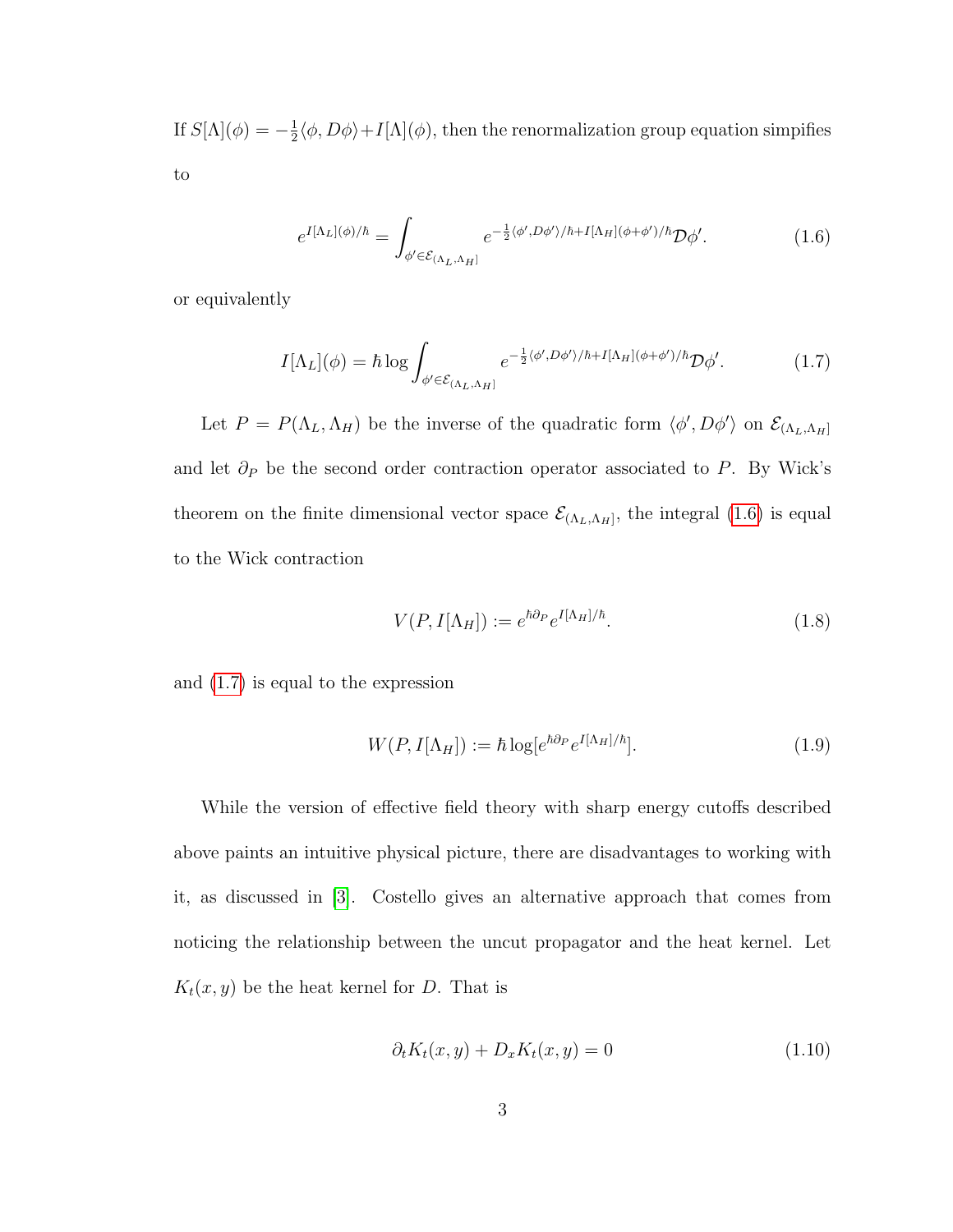and  $\lim_{t\to 0^+} \int_M K_t(x, y) \phi(y) dy = \phi(x)$ . Then if the integral

$$
G(x,y) = \int_0^\infty K_t dt
$$
 (1.11)

exists the operator it induces provides an inverse to D on  $\mathcal{E}_{(0,\infty)}$ . That is, away from the energy zero fields.

Instead of cutting off the space of fields, we work with the entire space of fields  $\mathcal E$  and introduce the regularized propagator

<span id="page-8-0"></span>
$$
P_{\epsilon}^{L} = \int_{\epsilon}^{L} K_t dt
$$
 (1.12)

An effective field theory now becomes a collection of length scale regularized interactions satisfying

$$
I[L] = \hbar \log \left[e^{\hbar \partial_{P^L_\epsilon}} e^{I[\epsilon]/\hbar}\right].\tag{1.13}
$$

or more compactly  $I[L] = W(P_{\epsilon}^L, I[\epsilon]).$ 

We naively might try to define the scale  $L$  effective interaction as

$$
I[L] = \lim_{\epsilon \to 0^+} \hbar \log \left[ \exp \left( \hbar \partial_{P_{\epsilon}^L} \right) \exp \left( I/\hbar \right) \right] \tag{1.14}
$$

However, this limit may not exist and expression then has to be renormalized. That is, an interaction functional  $I(\epsilon)$  with counterterms for I is constructed such that

$$
I[L] = \lim_{\epsilon \to 0^+} \hbar \log \left[ \exp \left( \hbar \partial_{P_{\epsilon}^L} \right) \exp \left( (I - I(\epsilon)) / \hbar \right) \right] \tag{1.15}
$$

exists.

In Chapter [2,](#page-13-0) we define the spaces to which the propagator  $P$  and the interaction functional belong. We define stable Feynman graphs which give a way of organizing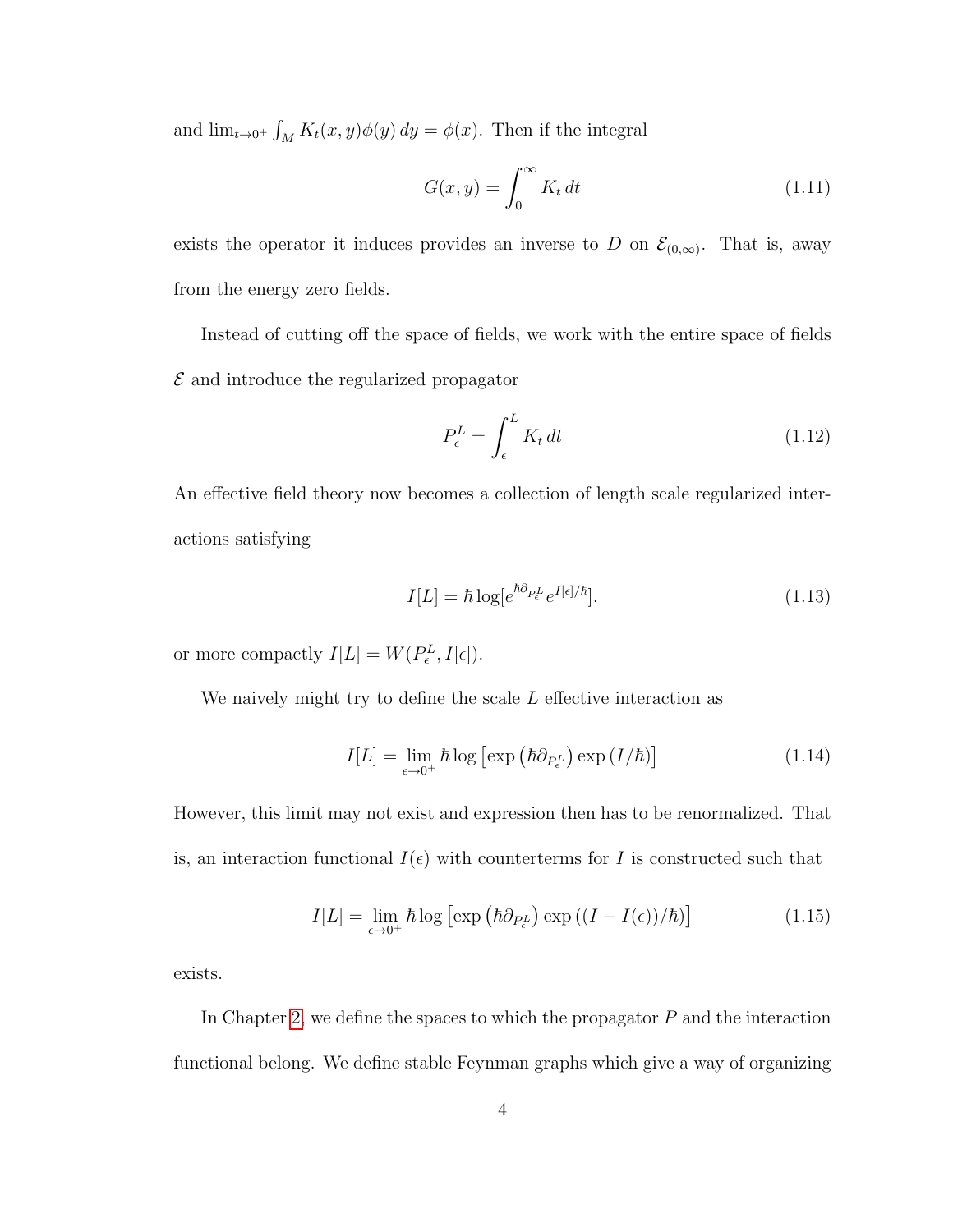the combinatorics of the contractions in  $V(P, I)$  and  $W(P, I)$ . Theorem [1](#page-18-0) expresses  $V(P, I)$  as a summation over all stable graphs while Corollary [1](#page-19-0) expresses  $W(P, I)$ as a summation over connected stable graphs.

In Chapter [3,](#page-21-0) we state and prove several variations of Wick's theorem. In [3.1.2,](#page-21-3) we calculate the 1 dimensional Gaussian integral

$$
I_{m,\alpha}(a,b) = \int_{a}^{b} x^{m} e^{-\alpha x^{2}/2} dx
$$
 (1.16)

in terms of  $I_{0,\alpha}(a,b)$  and  $J_{i,\alpha}(a,b) = x^{i}e^{-\alpha x^{2}/2} \vert_{x=a}^{x=b}$  for  $i < m$ . The formula reduces to expected results on  $\mathbb R$  and  $\mathbb R^+$  which are recalled in [3.1.1](#page-21-2) and [3.1.3](#page-24-0) respectively. In [3.1.4,](#page-24-1) we generalize the formula for  $I_{m,\alpha}(a, b)$  to one for

$$
I_{m,\alpha,\beta}(a,b) = \int_{a}^{b} x^{m} e^{-\alpha x^{2}/2 + \beta x} dx.
$$
 (1.17)

The proof, which is analogous to the one in [3.1.2](#page-21-3) is omitted. The next two sections are focused on the many variables Wick's theorem. That is, the computation of the integral

<span id="page-9-0"></span>
$$
\int_{P} x_{m_1} \dots x_{m_k} e^{-Q(x)/2} dx \tag{1.18}
$$

where  $Q(x)$  is a nondegenerate quadratic form. In [3.1.5,](#page-26-0) we recall the standard statement of Wick's theorem on  $P = \mathbb{R}^n$  and give a proof by diagonalizing the quadratic form and applying the result of [3.1.1.](#page-21-2) This will be used to calculate the counterterms on  $\mathbb{R}^n$  in [4.1.4.](#page-47-0) In [3.1.6](#page-27-0) it is shown that the result of [3.1.2](#page-21-3) is sufficient to compute  $(1.18)$  inductively, when P is any polytope. Lastly, we show that as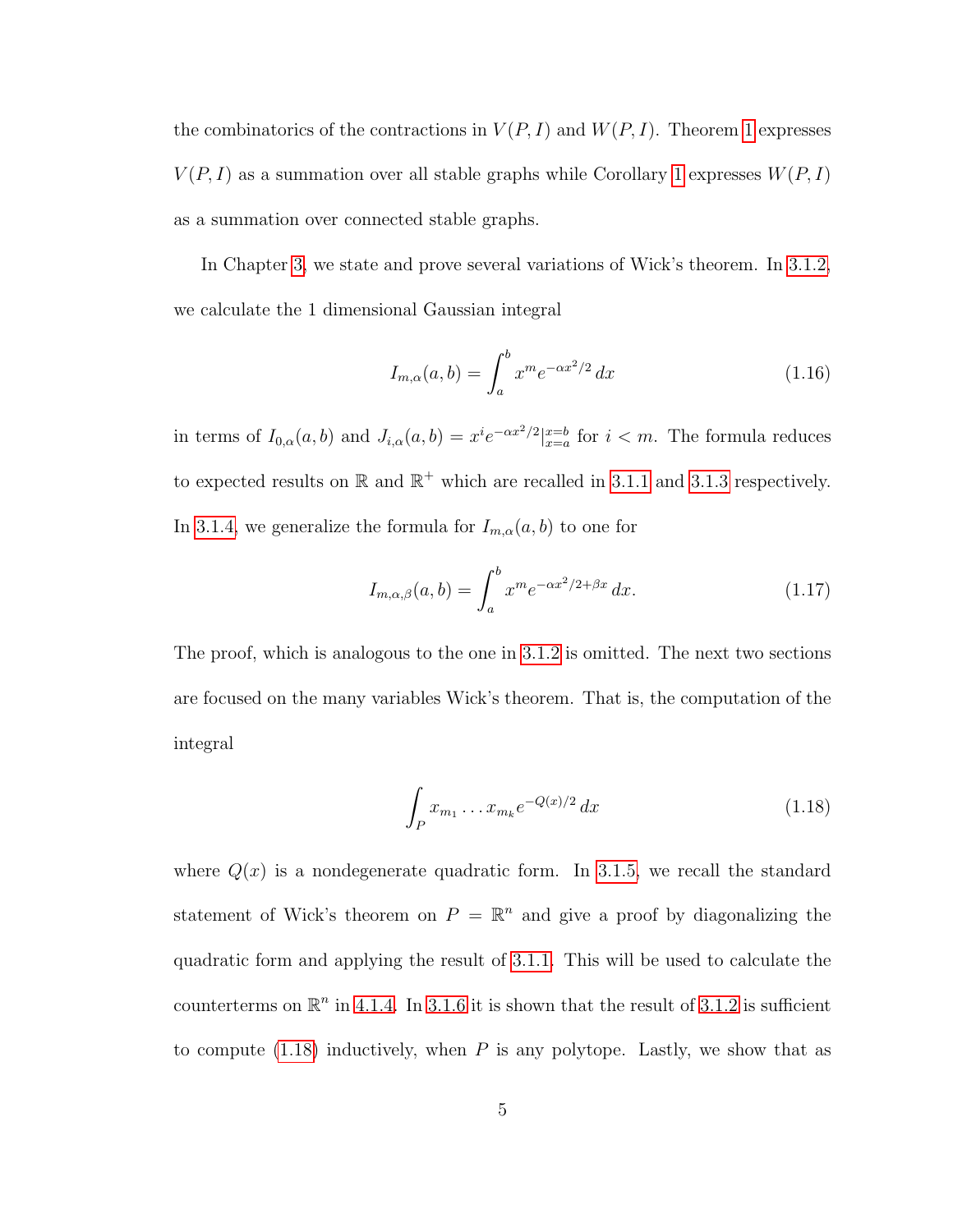long as P is bounded the  $Q(x)$  may be degenerate and even inhomogeneous. In this case, the result of [3.1.4](#page-24-1) can be applied iteratively to compute the answer. We specialize to the case relevant for the counterterms on  $\mathbb{H}^n$ , the upper half space with the Euclidean metric, in [4.1.6.](#page-60-0)

Chapter [4,](#page-31-0) in particular Section [4.1,](#page-31-1) forms the body of the paper. We begin with [4.1.1,](#page-31-2) where the construction of the counterterms in general is motivated by carrying out the procedure for the Feynman weight associated to a particular 1-loop graph in the  $\phi_4^4$ -theory. The renormalization procedure is based on the ability to cover  $(0, \infty)^k$  and a fortiori  $(\epsilon, 1)^k$  by sets defined by inequalities of the form  $t_i \leq t_j^R$ , where  $R \geq 1$ . In the next section, the covering lemma that was proved by Costello in [\[3\]](#page-106-2) is strengthened and proved. Much more detail about the nature of the sets in the cover is given. Other preliminary concepts needed for the renormalization procedure like local functionals and the form of their Feynman weights are then discussed.

In [4.1.4,](#page-47-0) we formulate Costello's renormalization procedure on  $\mathbb{R}^n$ . We give explicit formulas whenever possible and fill in a few steps in the argument omitted by Costello, such as the introduction of what we call spanning tree coodinates. In [4.1.5,](#page-54-0) we show how to control the error and how the basic result of [4.1.4](#page-47-0) can be used inductively to provide counterterms on each of sets in the cover of  $(\epsilon, 1)^k$ where  $k$  is the number of edges in the Feynman graph whose weight we are trying to renormalize.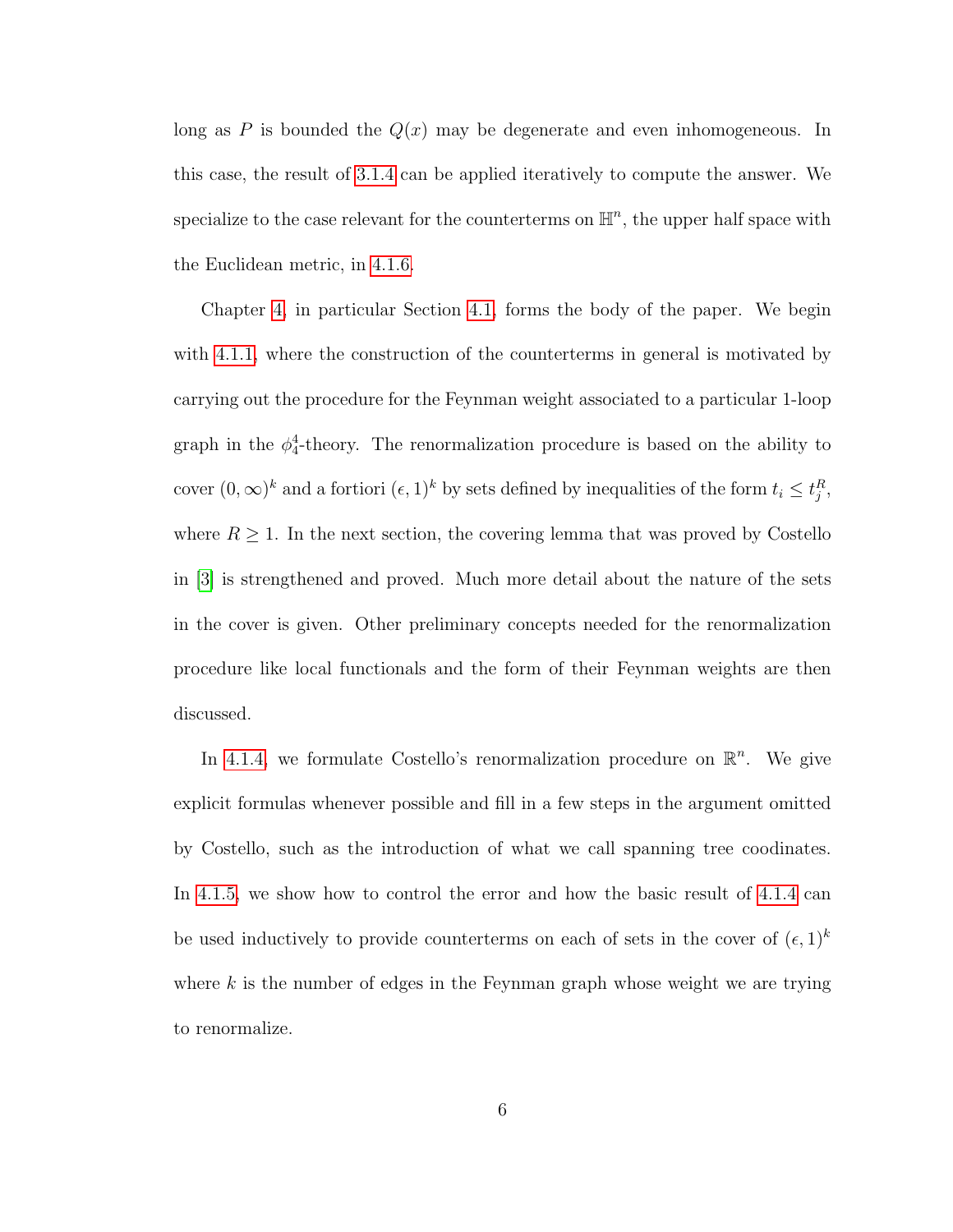In [4.1.6,](#page-60-0) the renormalization is adapted to  $\mathbb{H}^n$ , the upper half space with the Euclidean metric. The procedure does not carry over without modification since the quadratic form in the integral computing the Feynman weight is both no longer non-degenerate and no longer homogeneous. Luckily, this difficulty can be circumvented by a clever change of coordinates in the direction normal to boundary. The counterterms have a more complicated form than those on  $\mathbb{R}^n$ , but we argue that the inductive procedure of [4.1.5](#page-54-0) can be carried out with appropriate modifications.

In [4.1.7,](#page-68-0) we correct what seems to be an oversight in Costello's reasoning in [\[3\]](#page-106-2). On a compact manifold  $M$ , Costello uses the asymptotic expansion of the heat kernel  $K_t(x, y) \sim e^{-d(x, y)^2/4t} \sum_i \phi_i(x, y) t^i$ , but for each chart in a cover replaces  $d(x, y)$  with the coordinate distance  $||x - y||$ . Thus, taking a partition of unity, the Feynman weight under consideration becomes a sum of integrals whose integrands will contain the exponential of a quadratic form, which allows us to apply Wick's theorem. However, it does not seem to be correct that  $K_t(x,y) \sim e^{-||x-y||^2/4t} \sum_i \phi_i(x,y) t^i$ , at least not uniformly in x and y. Again, we show how this difficulty is not fatal. While the counterterms will not simplify as they do on  $\mathbb{R}^n$ , through the introduction of spanning tree coordinates, one can still bound the error. The inductive step in the constuction thus remains valid.

The culmination of these results is [4.1.8](#page-72-0) where we show the renormalization procedure can be carried out on a class of compact manifolds with boundary where the argument reduces that of [4.1.6](#page-60-0) near the boundary and [4.1.7](#page-68-0) away from the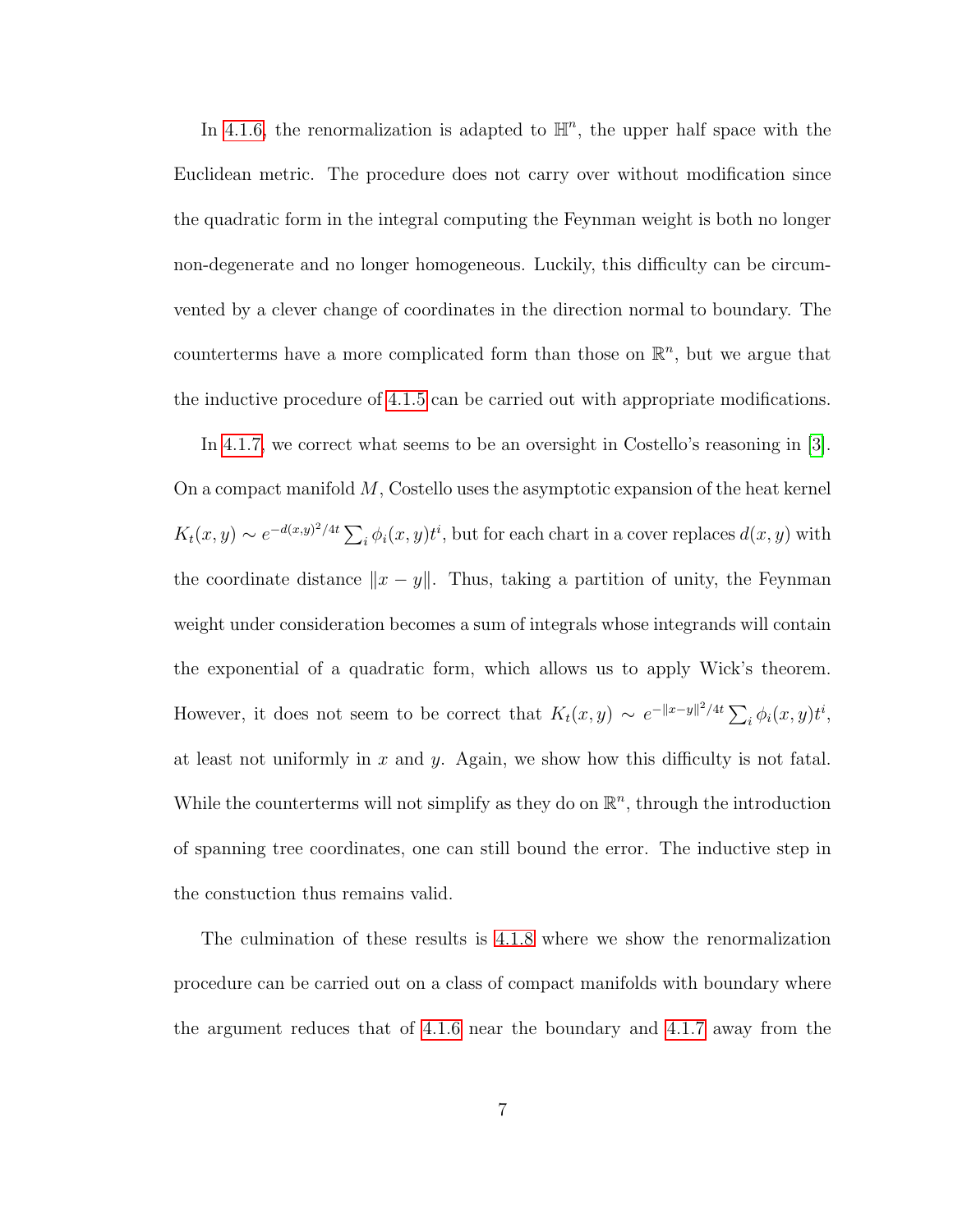boundary.

In Section [4.2](#page-77-0) we move beyond the construction of counterterms for each Feynman weight and construct the counterterms  $I^{CT}(\epsilon)$  for the entire effective interaction.

Chapter [5,](#page-79-0) contains preliminary work done towards extending Costello's formulation of quantum gauge theory within effective field theory to manifolds with boundary.

In [5.1.1,](#page-79-2) we recall the required graded linear algebra and state and verify the classical master equation for generalized Chern-Simons theory. In the last part of [5.1.1,](#page-79-2) we show that the requisite algebraic assumptions on the space of fields for the classical master equation to hold can be satisfied beginning from the data of a compact smooth manifold M of dimension n and a graded Lie algebra  $\mathfrak g$  with a symmetric bilinear pairing  $\kappa$  of degree  $n-3$ . In [5.1.2,](#page-89-0) following [\[1\]](#page-106-3), we extend these constructions in our language to manifolds with boundary.

Lastly, in Section [5.2,](#page-95-0) we recall and generalize slightly some of the constructions that can be found in [\[2\]](#page-106-4) and [\[6\]](#page-106-5), as a preliminary step towards adapting them to manifolds with boundary.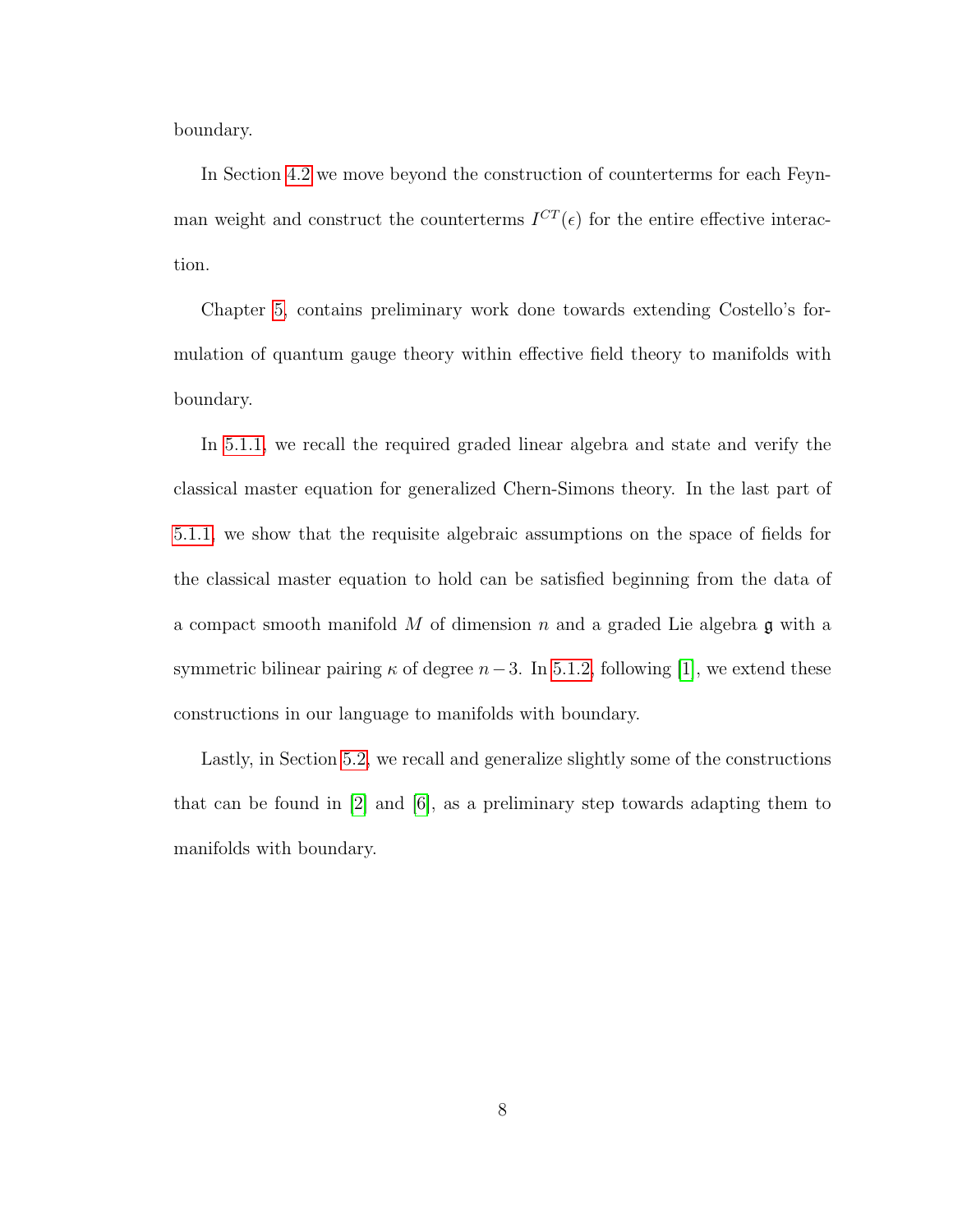## <span id="page-13-0"></span>Chapter 2

# Feynman Diagrams

### <span id="page-13-1"></span>2.1 General Setup

Let  $\mathcal E$  be a graded object in an appropriate symmetric monoidal category, which contains a field K as its monoidal unit. For toy examples one can work with the category of finite dimensional vector spaces. For quantum field theory one will need to work with a category of topological vector spaces like the category of nuclear spaces with the projective tensor product. The identifications  $(\mathcal{E} \otimes \mathcal{F})^* \cong \mathcal{E}^* \otimes \mathcal{F}^*$ and  $\text{Hom}(\mathcal{E}, \mathcal{F}) \cong \mathcal{E}^* \otimes \mathcal{F}$  will be made throughout. We will not dwell on the issue any further.

Fix an element  $P \in \text{Sym}^2(\mathcal{E})$  which will be called a *propagator*. We define the algebra of formal power series on  $\mathcal{E},$ 

$$
\mathcal{O}(\mathcal{E}) = \prod_{n \ge 0} \text{Hom}(\otimes^n \mathcal{E}, \mathbb{K})_{S_n} = \prod_{n \ge 0} \text{Sym}^n(\mathcal{E}^*)
$$
 (2.1)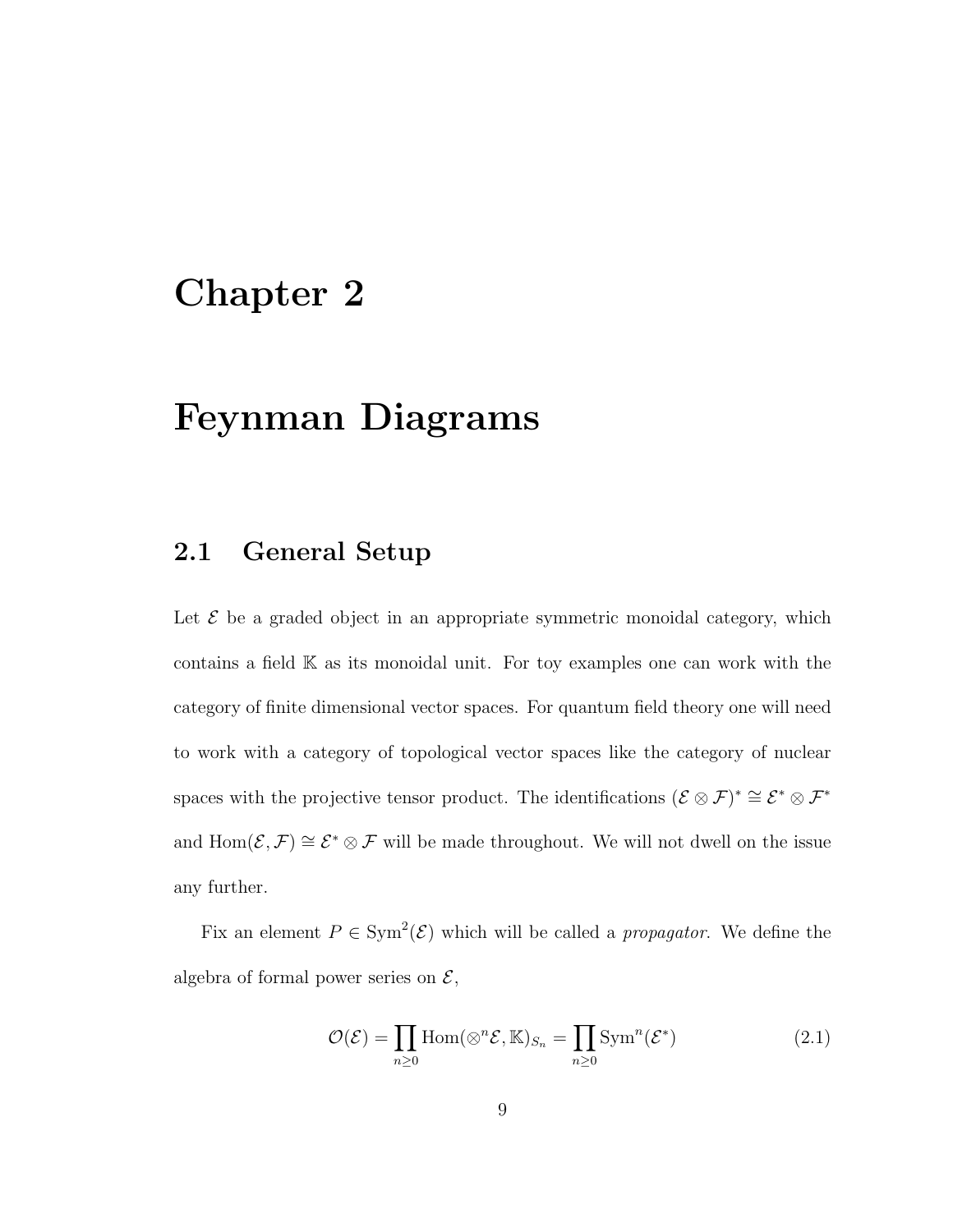Here Sym means taking coinvariants of the n-fold tensor product with respect to the symmetric group action. An element of  $I \in \mathcal{O}(\mathcal{E})[[\hbar]]$  is of the form  $I = \sum_{i,k \geq 0} I_{i,k} \hbar^i$ , where  $I_{i,k} \in \text{Sym}^k(\mathcal{E}, \mathbb{R})$ . Let

$$
\mathcal{O}(\mathcal{E})^+[[\hbar]] \subset \mathcal{O}(\mathcal{E})[[\hbar]] \tag{2.2}
$$

be the functionals of the form  $I = \sum_{i,k \geq 0} I_{i,k} \hbar^i$ , where  $I_{0,k} = 0$  for  $k < 3$  and  $I_{1,0} = 0$ . We will see the reason for this restricted class of functionals later in the section.

We are interested in combinatorial formulas for "functional integrals" of the form

$$
V(P, I) = e^{\hbar \partial_P} e^{I/\hbar} \tag{2.3}
$$

and

$$
W(P, I) = \hbar \log(e^{\hbar \partial_P} e^{I/\hbar}), \qquad (2.4)
$$

where  $\partial_P$  denotes the contraction operator  $\frac{1}{2} \sum_i \partial_{P_i^{(1)}} \partial_{P_i^{(2)}}$  where  $P = \sum_i P_i^{(1)} \otimes P_i^{(2)}$  $i^{(2)}$ .

Lemma 1 (Feynman Expansion).

$$
V(P, I) = \sum_{\{n_{i,k}\}} \sum_{j} C(\{n_{i,k}\}, j) \hbar^{p(\{n_{i,k}\}, j)} \partial_P^j \prod_{i,k} I_{i,k}^{n_{i,k}}
$$
(2.5)

where

$$
C(\{n_{i,k}\},j) = \frac{1}{j!} \prod_{i,k} \frac{1}{n_{i,k}!}
$$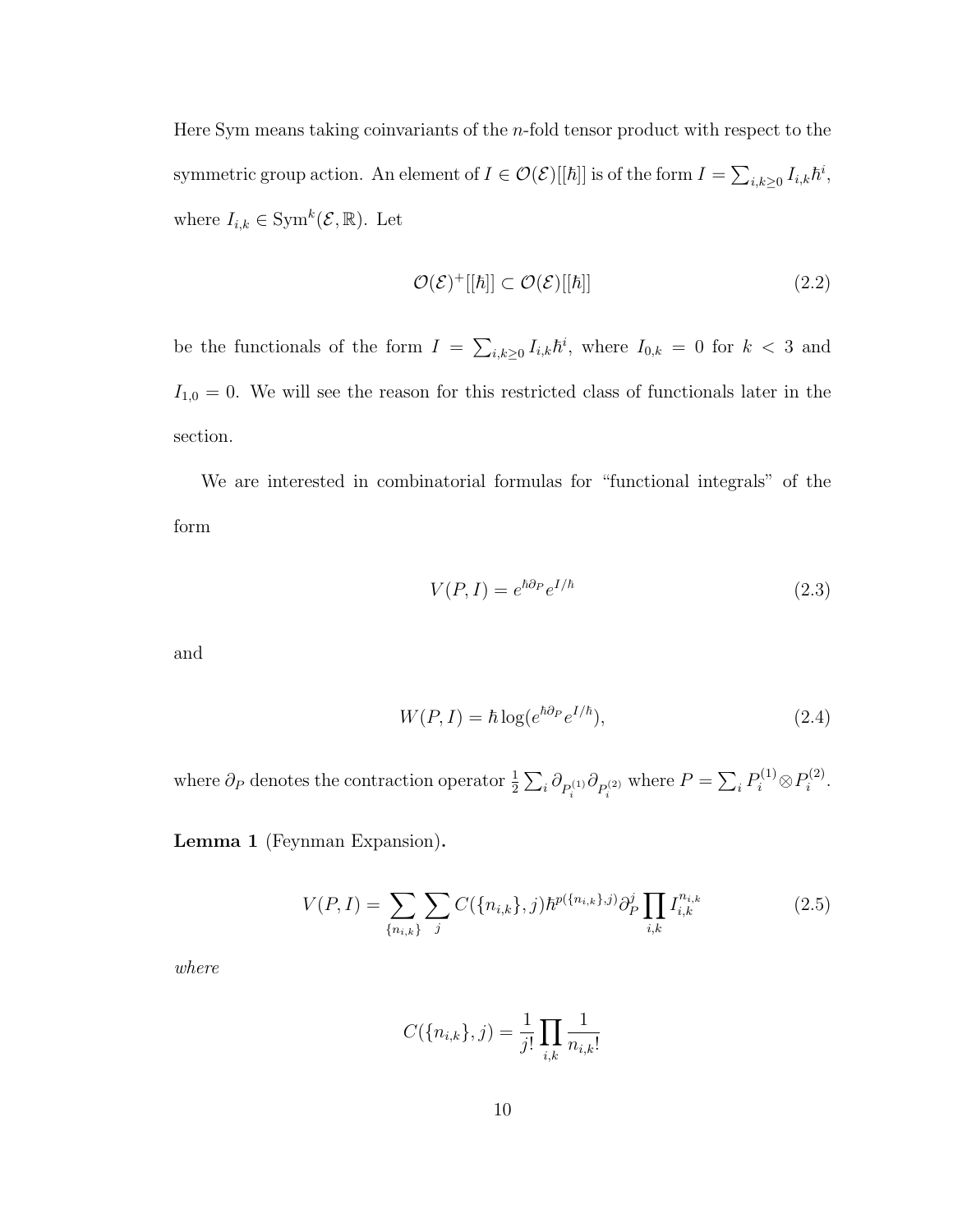and

$$
p(\{n_{i,k}\},j) = \sum_{i,k} i \, n_{i,k} - \sum_{i,k} n_{i,k} + j.
$$

In the outer summation, we sum over the collection of double sequences of nonnegative integers  $\{n_{i,k}\}_{i,k\geq 0}$  with the requirement that for all but finitely many  $i,k,$  $n_{i,k} = 0.$ 

Proof. By the multinomial formula

$$
\exp\left(\sum_{i,k} I_{i,k} \hbar^{i-1}\right) = \sum_{j} \frac{(\sum_{i,k} I_{i,k} \hbar^{i-1})^j}{j!}
$$

$$
= \sum_{j} \sum \prod_{i,k} \frac{\hbar^{(i-1)n_{i,k}}}{n_{i,k}!} I_{i,k}^{n_{i,k}},
$$

where the inner sum is over sequences of nonnegative numbers  $\{n_{i,k}\}$  such that  $\sum_{i,k} n_{i,k} = j$ . We can reexpress this as a single sum over sequences of almost all zero nonnegative integers  $\{n_{i,k}\}$ 

$$
\exp\left(\sum_{i,k} I_{i,k} \hbar^{i-1}\right) = \sum_{\{n_{i,k}\}} \prod_{i,k} \frac{\hbar^{(i-1)n_{i,k}}}{n_{i,k}!} I_{i,k}^{n_{i,k}}.
$$

Thus,

$$
V(P, I) = \sum_{\{n_{i,k}\}} \sum_{j} \frac{\hbar^j}{j!} \partial_P^j \prod_{i,k} \frac{\hbar^{(i-1)n_{i,k}}}{n_{i,k}!} I_{i,k}^{n_{i,k}}
$$
  
= 
$$
\sum_{\{n_{i,k}\}} \sum_{j} C(\{n_{i,k}\}, j) \hbar^{p(\{n_{i,k}\}, j)} \partial_P^j \prod_{i,k} I_{i,k}^{n_{i,k}}
$$

 $\Box$ 

It remains to investigate the combinatorial structure of the expression

$$
\partial_P^j \prod_{i,k} I_{i,k}^{n_{i,k}}.
$$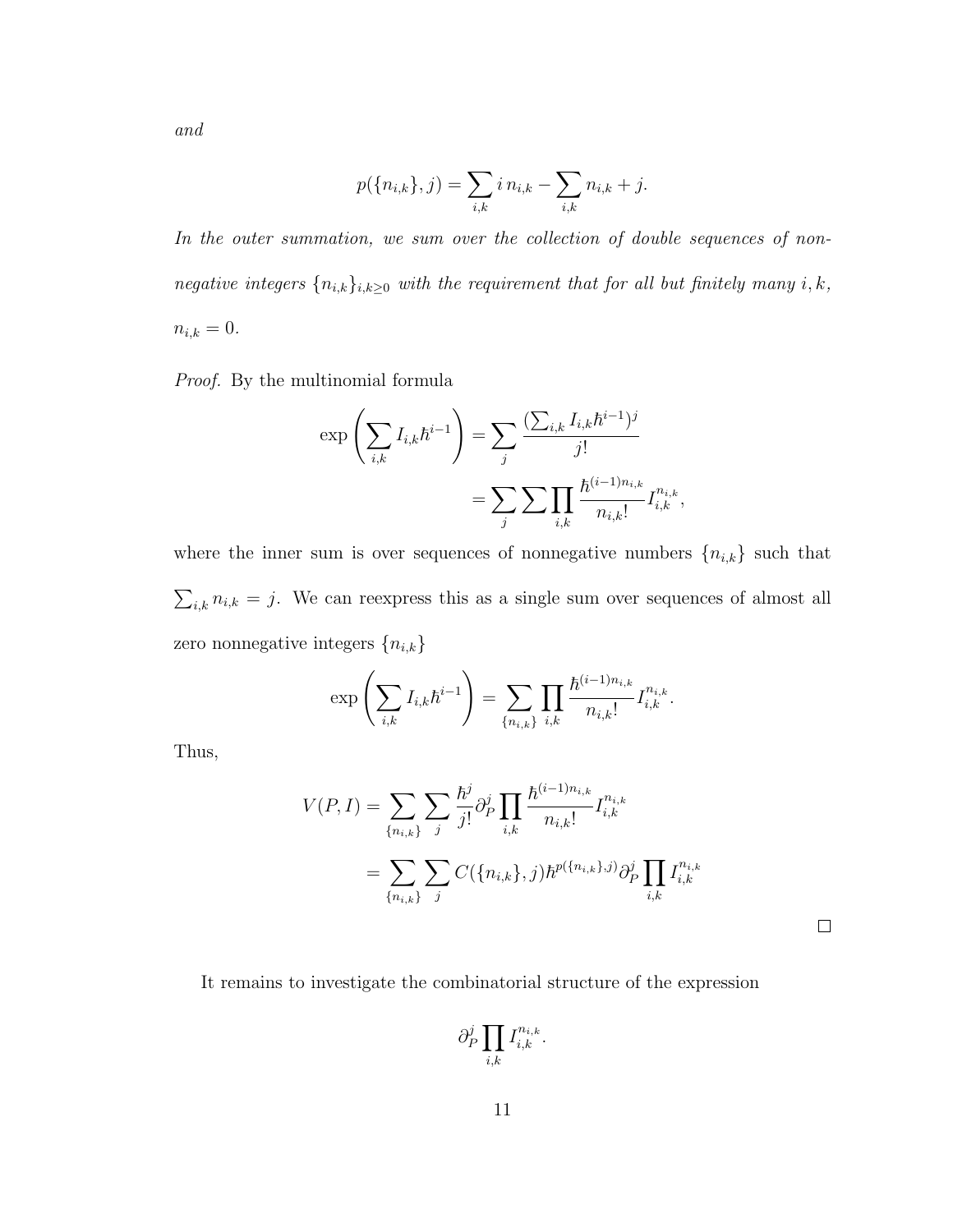Before doing so, we shall make a definition.

**Definition 1.** A stable graph is defined by

- $V(\gamma)$  a set of vertices
- $E(\gamma)$  a set of edges each connecting two vertices
- $T(\gamma)$  a set of tails each connected to a single vertex

and a function  $g: V(\gamma) \to \mathbb{Z}^{\geq 0}$  associating a "genus" to each vertex.

There is a natural preorder on vertices: If  $v_1$  has  $g(v_1) = i_1$  and valency  $k_1$ , and  $v_2$  has  $g(v_2) = i_2$  and valency  $k_2$ , then  $v_1 \preceq v_2$  if  $i_1 < i_2$  or  $i_1 = i_2$  and  $k_1 \leq k_2$ .

### <span id="page-16-0"></span>2.2 Feynman Diagram Expansion

Begin with the expression

.

$$
V(P,I) = \sum_{\{n_{i,k}\}} \sum_j \left( \frac{1}{j!2^j} \prod_{i,k} \frac{1}{n_{i,k}!} \right) \hbar^{p(\{n_{i,k}\},j)} \left( \sum_l \partial_{P_l^{(1)}} \partial_{P_l^{(2)}} \right)^j \prod_{i,k} I_{i,k}^{n_{i,k}}.
$$

Let  $I_{i_1,k_1}, \ldots, I_{i_n,k_n}$  be the sequence of interactions for which  $n_{i,k} \neq 0$ . Recall that the propagator  $P \in \text{Sym}^2 \mathcal{E}$  with  $P = \sum_l P_l^{(1)} \otimes P_l^{(2)}$  $\mathcal{U}^{(2)}$ , and we are assuming that  $\mathcal E$  is ungraded. Make the substitution  $I_{i,k} = S^k I_{i,k}/k!$  where  $S^k I_{i,k} = \sum_{\sigma \in S_k} I_{i,k}^{\sigma} = k! I_{i,k}$ . Then

$$
V(P,I) = \sum_{\{n_{i,k}\}} \sum_{j} \left( \frac{1}{j!2^{j}} \prod_{i,k} \frac{1}{n_{i,k}!(k!)^{n_{i,k}}} \right) \hbar^{p(\{n_{i,k}\},j)} \left( \sum_{l} \partial_{P_{l}^{(1)}} \partial_{P_{l}^{(2)}} \right)^{j} \prod_{i,k} (S^{k}I_{i,k})^{n_{i,k}}.
$$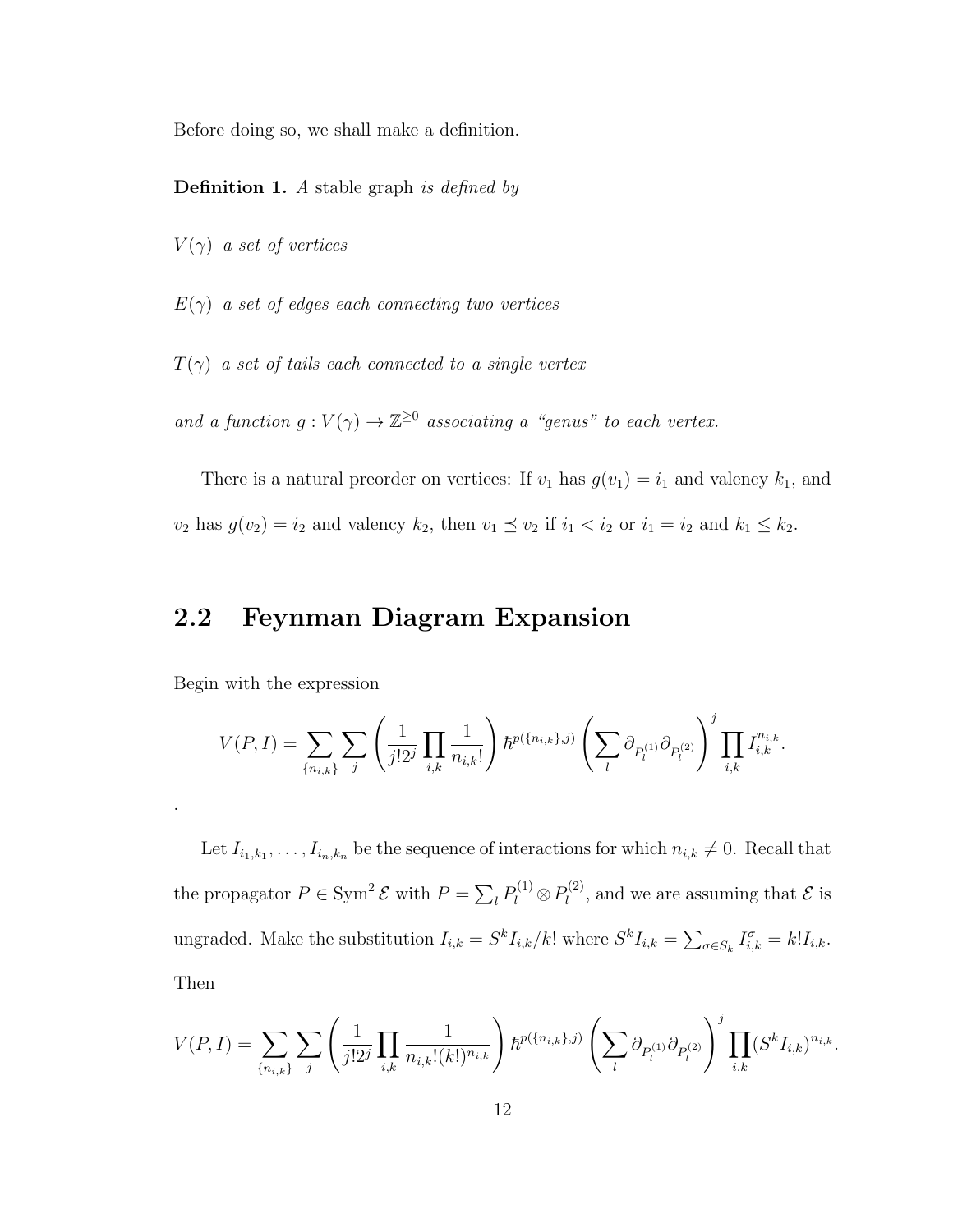Then

$$
\left(\sum_l \partial_{P_l^{(1)}}\partial_{P_l^{(2)}}\right)^j\prod_{i,k}(S^kI_{i,k})^{n_{i,k}}.
$$

will be a sum over contractions that can be parametrized by injections  $Q: H \rightarrow V$ of the set  $H = \{1^{(1)}, 1^{(2)}, \ldots, j^{(1)}, j^{(2)}\}$  into the set of inputs to the interactions  $V = \{1^{(1)}, \ldots, k_1^{(1)}, \ldots, 1^{(n)}, \ldots, k_n^{(n)}\}.$ 

Since  $I_{i,k} \in \text{Sym}^{\bullet} \mathcal{E}^*$  and  $I_{n,k}^{n_{i,k}} \in \text{Sym}^{\bullet} \mathcal{E}^*$ , we can reorder the contractions so that the images of the index (1) elements in  $H, Q(1^{(1)}), \ldots, Q(j^{(1)})$  are in ascending order. There are j! contractions that will be reordered to the same contraction in this way. We can also reorder so that  $Q(\alpha^{(1)})$  comes before  $Q(\alpha^{(2)})$ . There are  $2^j$ contractions that will be reordered to the same contraction in this way.

Injections up to these reorderings are in one-to-one correspondence with partitions of  $V$  into  $j$  subsets with two elements and 1 additional subset containing the remaining  $|V| - 2j$  elements. Let  $\mathcal{Q}(\{n_{i,k}\},j)$  be the collection of such partitions and for  $Q \in \mathcal{Q}(\{n_{i,k}\}, j)$  let  $w_Q(P, I)$  denote the corresponding contraction.

Then

$$
V(P,I) = \sum_{\{n_{i,k}\}} \sum_{j} \sum_{Q \in \mathcal{Q}(\{n_{i,k}\},j)} \left( \prod_{i,k} \frac{1}{n_{i,k}!(k!)^{n_{i,k}}} \right) \hbar^{p(\{n_{i,k}\},j)} w_Q(P,I) \tag{2.6}
$$

Any partition  $Q \in \mathcal{Q}(\{n_{i,k}\}, j)$  determines a stable graph  $\gamma$  in an obvious way. Consider  $\mathcal{Q}_{\gamma}(\{n_{i,k}\},j)$ , the collection of partitions which determine the same stable graph  $\gamma$ . Let  $G({n_{i,k}};j) = \prod_{i,k} (S_k^{n_{i,k}} \rtimes S_{n_{i,k}})$ . Note that

<span id="page-17-0"></span>
$$
|G(\{n_{i,k}\},j)| = \prod_{i,k} n_{i,k}!(k!)^{n_{i,k}}
$$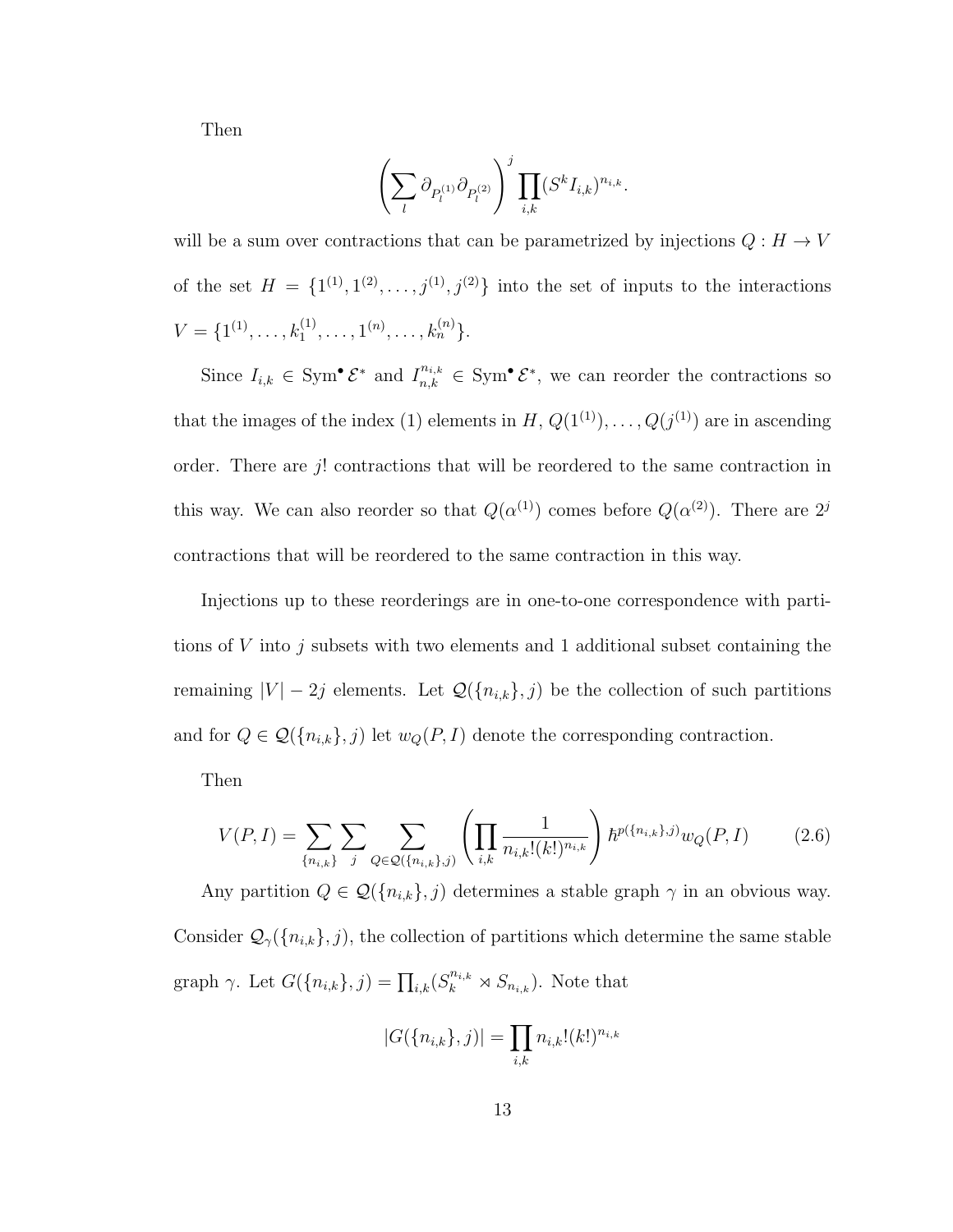This acts on V by permuting the interactions of type  $i, k$  and their k inputs. As a consequence, it acts on  $\mathcal{Q}(\{n_{i,k}\},j)$ . In fact, it acts transitively on  $\mathcal{Q}_{\gamma}(\{n_{i,k}\},j)$ . The stabilizer subgroup of a given partition  $Q \in \mathcal{Q}_{\gamma}(\{n_{i,k}\},j)$  is equal to  $\text{Aut}(\gamma)$ , the group of automorphisms of the stable graph  $\gamma$ . By the orbit-stabilizer theorem, the number of partitions which determine the same stable graph  $\gamma$  is given by

<span id="page-18-1"></span>
$$
\frac{|G(\{n_{i,k}\},j)|}{|\operatorname{Aut}(\gamma)|} = \frac{\prod_{i,k} n_{i,k}!(k!)^{n_{i,k}}}{|\operatorname{Aut}(\gamma)|}
$$
(2.7)

Therefore,

<span id="page-18-0"></span>**Theorem 1** (Feynman Diagram Expansion). For a stable graph  $\gamma$ , we define

$$
g(\gamma) = b(\gamma) + \sum_{v \in V(\gamma)} g(v) \tag{2.8}
$$

where  $b(\gamma)$  is the first Betti number of  $\gamma$ . Let  $C(\gamma)$  be the number of connected components of  $\gamma$ . Then

$$
V(P, I) = \sum_{\gamma} \frac{1}{|\operatorname{Aut}(\gamma)|} \hbar^{g(\gamma) - C(\gamma)} w_{\gamma}(P, I)
$$
 (2.9)

*Proof.* The constant  $p(\lbrace n_{i,k} \rbrace, j) = \sum_{i,k} i n_{i,k} - \sum_{i,k} n_{i,k} + j$  has a very simple interpretation in terms of the stable graph  $\gamma$  since

$$
\sum_{v \in V(\gamma)} g(v) = \sum_{i,k} i n_{i,k},
$$

 $|V(\gamma)| = \sum_{i,k} n_{i,k}$  and  $|E(\gamma)| = j$ . Using the fact that

 $\iota$ 

$$
b(\gamma) = |E(\gamma)| - |V(\gamma)| + C(\gamma), \tag{2.10}
$$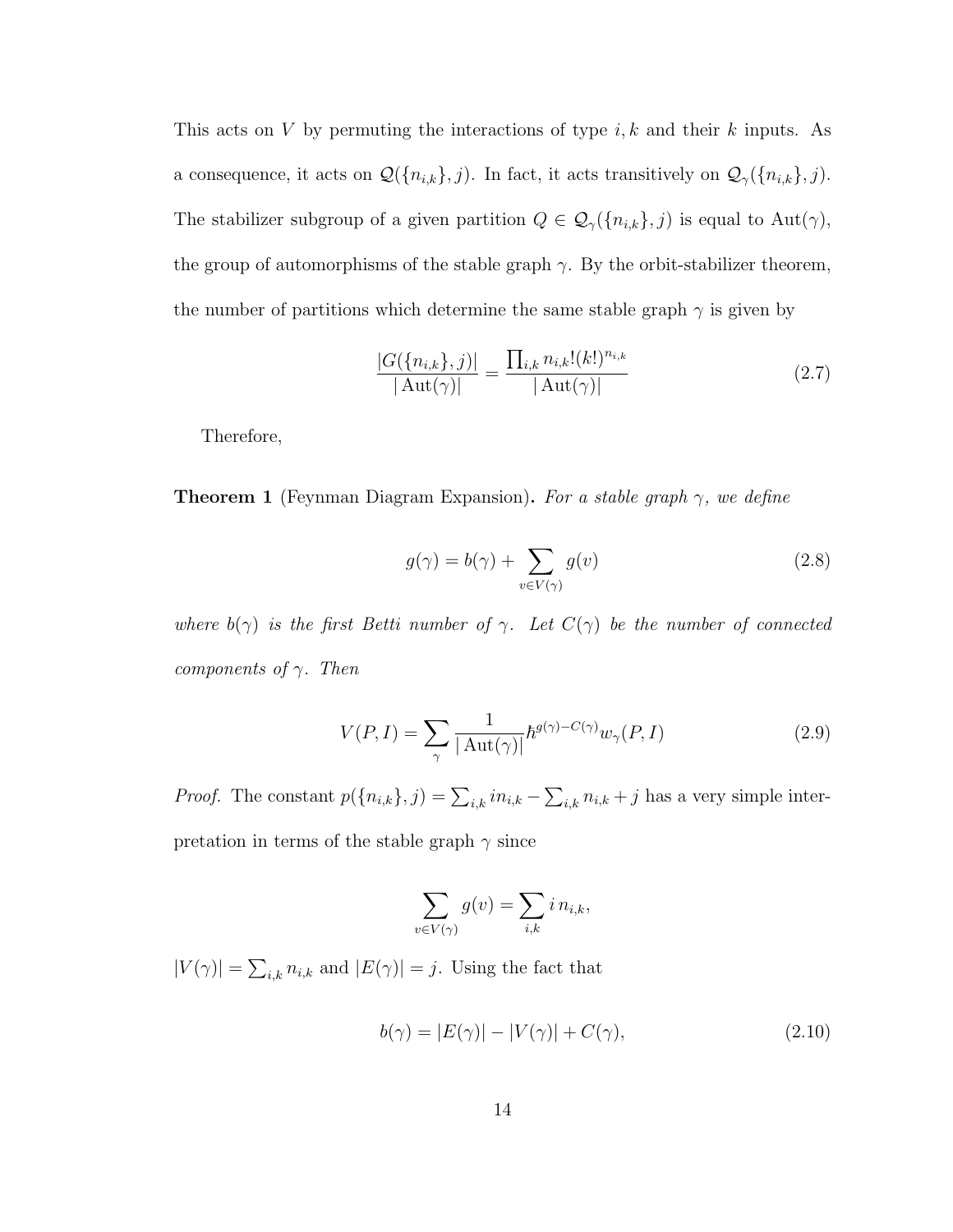and the definition

$$
g(\gamma) = b(\gamma) + \sum_{v \in V(\gamma)} g(\gamma) \tag{2.11}
$$

we have

$$
p(\{n_{i,k}\},j) = g(\gamma) - C(\gamma).
$$
 (2.12)

Lastly define  $w_{\gamma}(P, I)$  to be  $w_Q(P, I)$  where  $Q$  is any partition that determines  $\gamma$ .  $\Box$ The formula now follows from  $(2.6)$  and  $(2.7)$ .

Now we describe a combinatorial formula for  $W(P, I) = \hbar \log(e^{\hbar \partial P} e^{I/\hbar})$  or equivalently  $e^{W(P,I)/\hbar} = e^{\hbar \partial_P} e^{I/\hbar}$ .

<span id="page-19-0"></span>Corollary 1.

$$
W(P, I) = \sum_{\gamma \text{ conn}} \frac{1}{|\operatorname{Aut}(\gamma)|} \hbar^{g(\gamma)} w_{\gamma}(P, I)
$$
\n(2.13)

*Proof.* If  $\gamma_1 \cup \cdots \cup \gamma_k$  is the disjoint union of not necessarily distinct connected stable graphs  $\gamma_1, \ldots, \gamma_k$ , then it is clear that

$$
g(\gamma_1 \cup \dots \cup \gamma_k) = g(\gamma_1) + \dots + g(\gamma_k)
$$

$$
C(\gamma_1 \cup \dots \cup \gamma_k) = C(\gamma_1) + \dots + C(\gamma_2)
$$

and if  $\gamma = (\bigcup^{k_1} \gamma_1) \cup \cdots \cup (\bigcup^{k_n} \gamma_n)$  where  $\gamma_1, \ldots, \gamma_n$  are distinct

$$
|\operatorname{Aut}(\gamma)| = k_1! \dots k_n! |\operatorname{Aut}(\gamma_1)|^{k_1} \dots |\operatorname{Aut}(\gamma_n)|^{k_n}
$$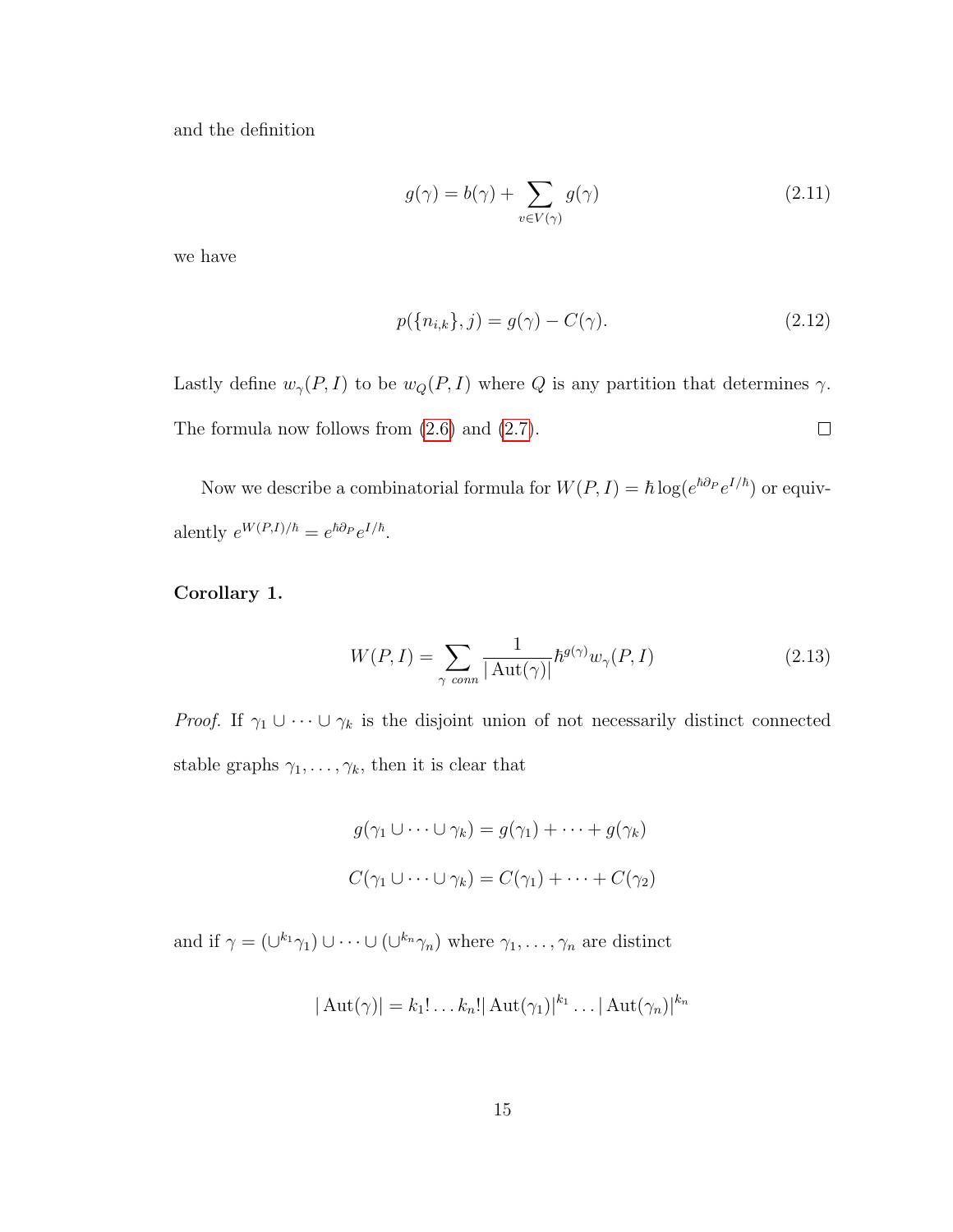Thus,

$$
\exp(W(P, I)/\hbar) = \exp\left(\sum_{\gamma \text{ conn}} \frac{1}{|\operatorname{Aut}(\gamma)|} \hbar^{g(\gamma)-1} w_{\gamma}(P, I)\right)
$$

$$
= \sum_{\{k_{\gamma}\}} \prod_{\gamma \text{ conn}} \frac{1}{|\operatorname{Aut}(\gamma)|^{k_{\gamma}} k_{\gamma}!} \hbar^{k_{\gamma}(g(\gamma)-1)} w_{\cup_{k_{\gamma}} \gamma}(P, I)
$$

$$
= \sum_{\gamma} \frac{1}{|\operatorname{Aut}(\gamma)|} \hbar^{g(\gamma)-C(\gamma)} w_{\gamma}(P, I)
$$

In the second line above, for each sequence  $\{k_\gamma\}_{\gamma\ \rm conn}$  in the outer summation,  $k_{\gamma}=0$  for all but finitely many  $\gamma,$  and  $k_{\gamma}$  is a nonnegative integer for all  $\gamma.$  $\Box$ 

Corollary 2. For  $I \in \mathcal{O}(\mathcal{E})^+[[\hbar]]$ ,

$$
W(P,I) \in \mathcal{O}(\mathcal{E})^+[[\hbar]]
$$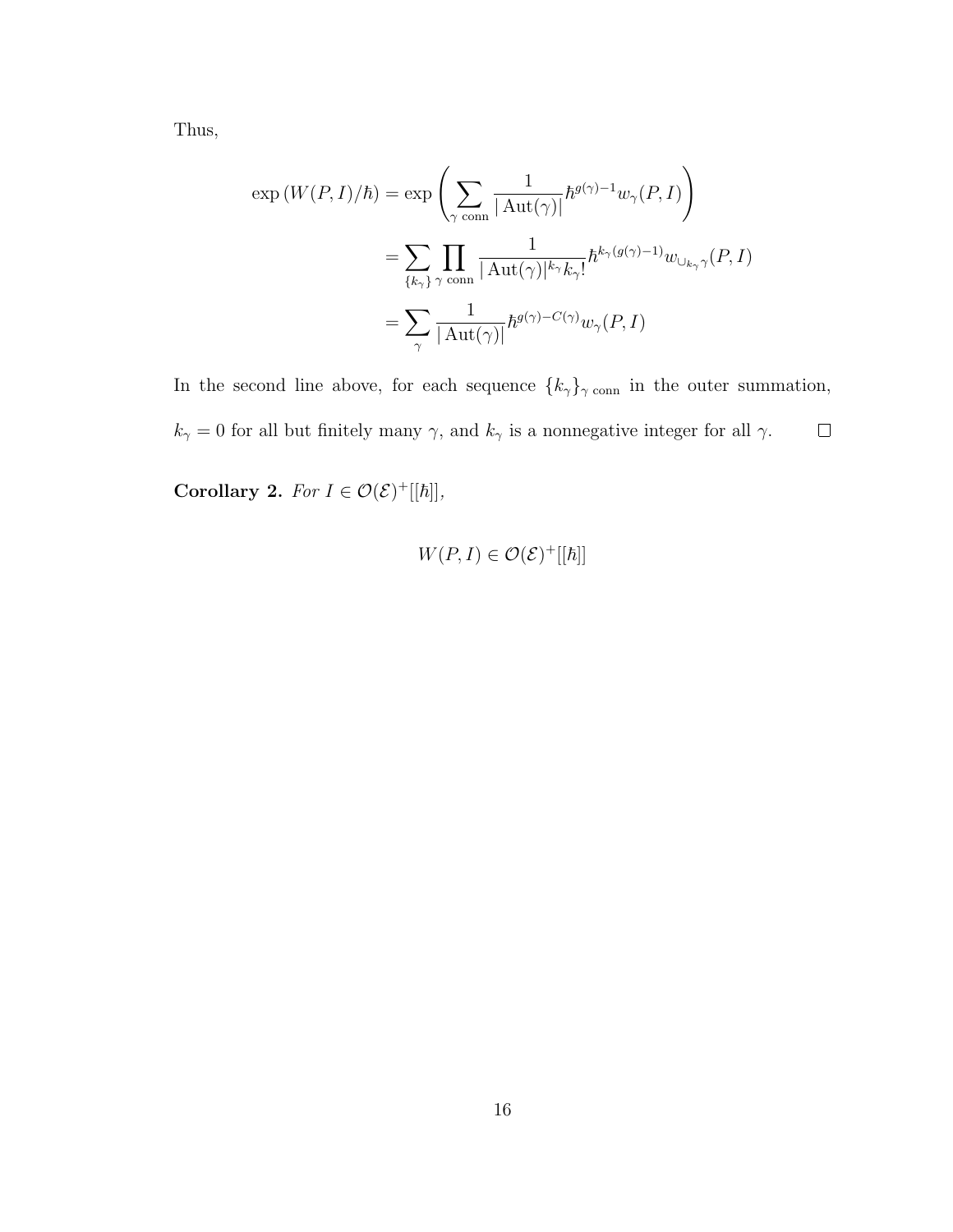# <span id="page-21-0"></span>Chapter 3

# Wick's Theorem

### <span id="page-21-1"></span>3.1 Bosonic Wick's Theorem

### <span id="page-21-2"></span>3.1.1 Wick's Theorem on R

In one variable, Wick's theorem reduces to the statement

$$
\int_{-\infty}^{\infty} x^m e^{-\alpha x^2/2} dx = \begin{cases} \sqrt{2\pi} \frac{(2k)!}{k!2^k} \frac{1}{\alpha^{(2k+1)/2}} & \text{if } m = 2k\\ 0 & \text{if } m = 2k+1. \end{cases}
$$
(3.1)  

$$
= C_m \frac{1}{\alpha^{(m+1)/2}}
$$

### <span id="page-21-3"></span>3.1.2 Wick's Theorem on  $(a, b)$

There are several ways of proving the formula for  $\mathbb R$  which one might try to adapt. The proof by integration by parts seems the best suited and is the one we develop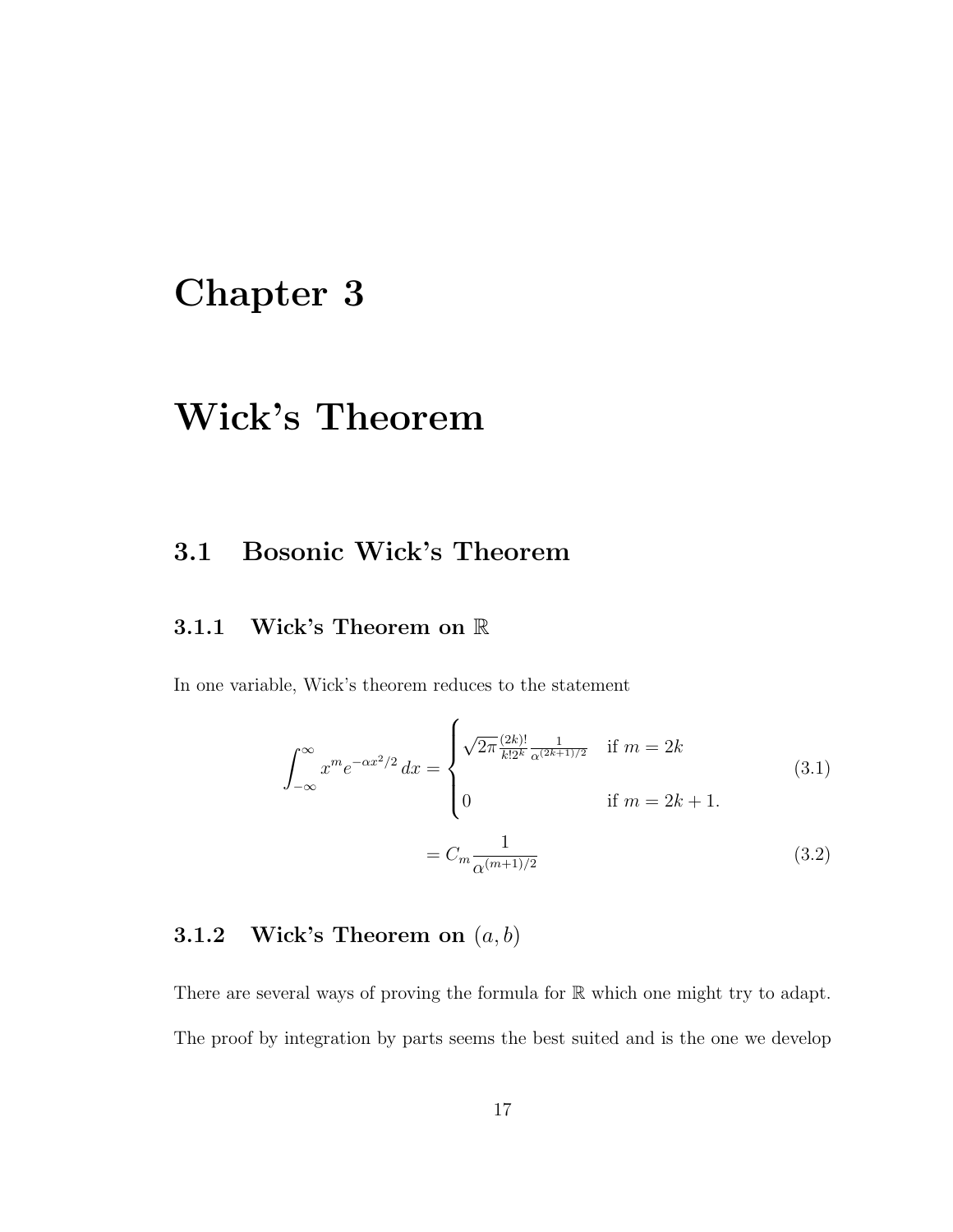here.

We wish to compute the integral

$$
I_{m,\alpha}(a,b) = \int_a^b x^m e^{-\alpha x^2/2} dx
$$

for  $-\infty\leq a\leq b\leq\infty$  and to check that the result agrees with the standard formula for  $a = -\infty$  and  $b = \infty$ . Let

$$
J_{m,\alpha}(a,b) = x^m e^{-\alpha x^2/2} \Big|_{x=a}^{x=b}.
$$

By integration by parts,

$$
\int_{a}^{b} x^{m} e^{-\alpha x^{2}/2} dx = \int_{a}^{b} x^{m-1} (x e^{-\alpha x^{2}/2}) dx
$$

$$
= \frac{m-1}{\alpha} \int_{a}^{b} x^{m-2} e^{-\alpha x^{2}/2} dx - \frac{x^{m-1}}{\alpha} e^{-\alpha x^{2}/2} \Big|_{a}^{b}
$$

That is,

<span id="page-22-0"></span>
$$
I_{m,\alpha}(a,b) = \frac{m-1}{\alpha} I_{m-2,\alpha}(a,b) - \frac{1}{\alpha} J_{m-1,\alpha}(a,b).
$$
 (3.3)

For m even, we can thus express  $I_{m,\alpha}(a, b)$  in terms of  $I_{0,\alpha}(a, b)$  and  $J_{l,\alpha}(a, b)$  where l ranges over odd integers less than m. For m odd, since  $I_{1,\alpha}(a, b) = -(1/\alpha)J_{0,\alpha}(a, b)$ , we can express  $I_{m,\alpha}(a, b)$  in terms of  $J_{l,\alpha}(a, b)$ , where l ranges over even integers less than m.

We can then prove a precise formula by induction:

#### <span id="page-22-1"></span>Proposition 1.

$$
I_{m,\alpha}(a,b) = \frac{C_m}{\alpha^{m/2}} I_{0,\alpha}(a,b) - \sum_{i=0}^{\lfloor \frac{m-1}{2} \rfloor} \frac{\tilde{C}_{i,m}}{\alpha^{i+1}} J_{m-1-2i,\alpha}(a,b), \tag{3.4}
$$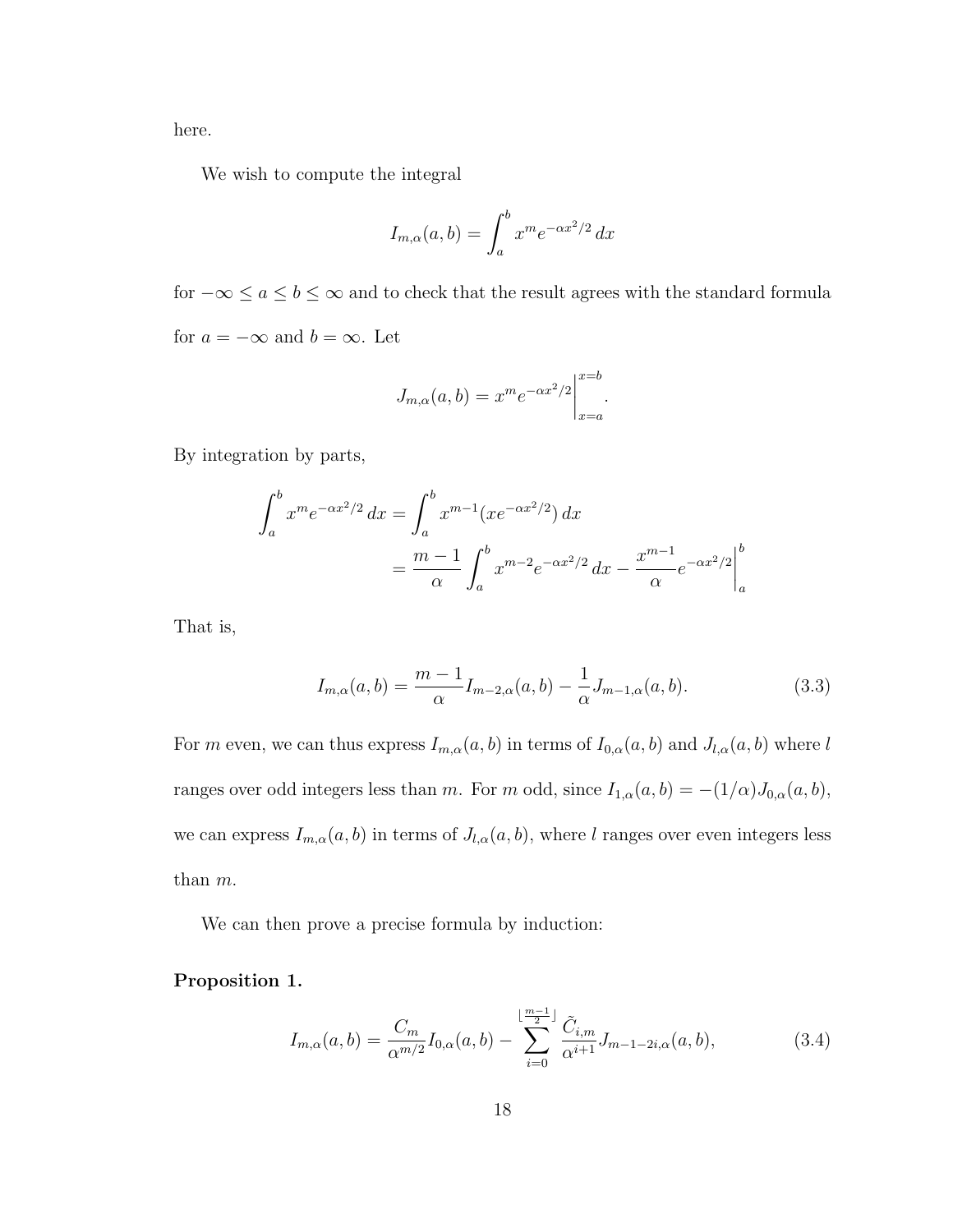where  $C_m = 0$  when m is odd and  $C_m = (m - 1)!!$  when m is even and for all m

$$
\tilde{C}_{i,m} = \frac{(m-1)!!}{(m-1-2i)!!}
$$
\n(3.5)

*Proof.* The even and odd base cases when  $m = 0$  and  $m = 1$  are clearly satisfied. Suppose the result is true for  $I_{m,\alpha}(a, b)$ . Then using [\(3.3\)](#page-22-0),

$$
I_{m+2,\alpha}(a,b) = \frac{m+1}{\alpha} \frac{C_m}{\alpha^{m/2}} - \frac{m+1}{\alpha} \sum_{i=0}^{\lfloor \frac{m-1}{2} \rfloor} \frac{\tilde{C}_{i,m}}{\alpha^{i+1}} J_{m-1-2i,\alpha}(a,b) - \frac{1}{\alpha} J_{m+1,\alpha}(a,b)
$$

and

$$
(m+1)\tilde{C}_{i,m} = \frac{(m+1)!!}{(m+1-2(i+1))!!}
$$

$$
= \tilde{C}_{i+1,m+2}
$$

so

$$
\frac{m+1}{\alpha} \sum_{i=0}^{\lfloor \frac{m-1}{2} \rfloor} \frac{\tilde{C}_{i,m}}{\alpha^{i+1}} J_{m-1-2i,\alpha}(a,b)
$$
  
= 
$$
\sum_{i=0}^{\lfloor \frac{m-1}{2} \rfloor} \frac{\tilde{C}_{i+1,m+2}}{\alpha^{(i+1)+1}} J_{(m+2)-1-2(i+1),\alpha}(a,b)
$$
  
= 
$$
\sum_{i=1}^{\lfloor \frac{(m+2)+1}{2} \rfloor} \frac{\tilde{C}_{i,m+2}}{\alpha^{i+1}} J_{(m+2)-1-2i}(a,b)
$$

The induction step is now completed by employing the fact that

$$
\frac{(m+1)C_m}{\alpha \alpha^{m/2}} = \frac{C_{m+2}}{\alpha^{(m+1)/2}}
$$

 $\Box$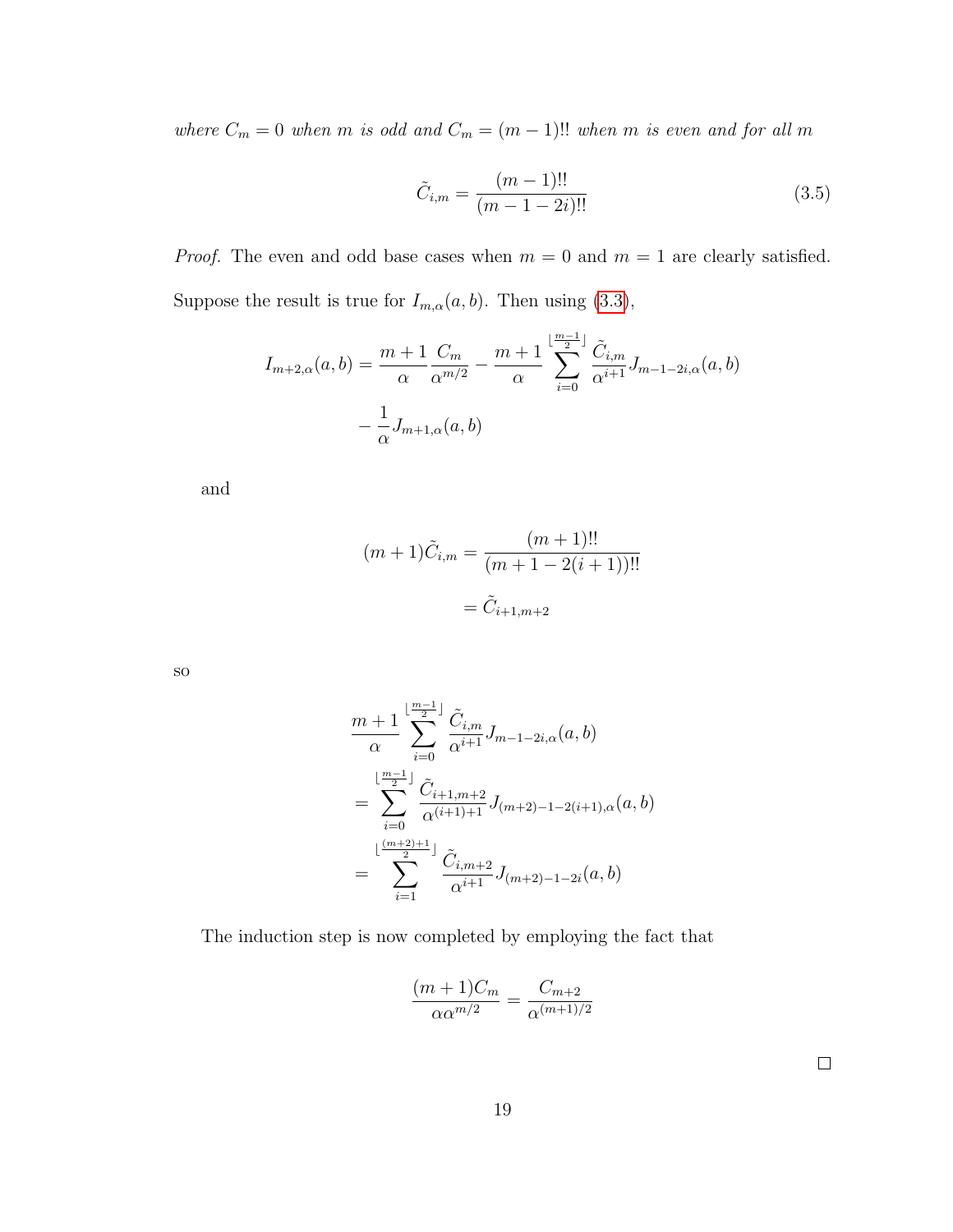As  $a \to -\infty$  and  $b \to \infty$ , we have  $J_{m,\alpha} \to 0$  and  $I_{0,\alpha} \to \sqrt{2\pi/\alpha}$ . Combining this with identity for the double factorial

$$
(2k-1)!! = \frac{(2k)!}{k!2^k}
$$

we recover the statement of Wick's theorem on R.

## <span id="page-24-0"></span> $3.1.3$  Wick's theorem on  $\mathbb{R}^+$

Note that if  $a = 0$  and  $b = \infty$ , then  $J_{l,\alpha} = 0$  for  $l \neq 0$  and  $J_{0,\alpha} = -1$ . Since  $(2k)!! = 2^k k!,$ 

$$
\int_0^\infty x^m e^{-\alpha x^2/2} dx = \begin{cases} \frac{C_m}{\alpha^{m/2}} I_{0,\alpha}(0,\infty) & m \text{ even} \\ \frac{\tilde{C}_m \frac{m-1}{2}}{\alpha^{(m+1)/2}} J_{0,\alpha}(0,\infty) & m \text{ odd} \end{cases}
$$
(3.6)  

$$
= \begin{cases} \sqrt{2\pi} \frac{(2k)!}{k!2^{k+1}} \frac{1}{\alpha^{(2k+1)/2}} & \text{if } m = 2k \\ 2^k k! \frac{1}{\alpha^{k+1}} & \text{if } m = 2k + 1. \end{cases}
$$
(3.7)

## <span id="page-24-1"></span>3.1.4 Generalized Wick's Theorem on  $(a, b)$

In [4.1.6](#page-60-0) we shall encounter integrals of polynomials with respect to inhomogeneous quadratic forms. Here we establish the one dimensional result that can be used iteratively to calculate such integrals explicitly.

We wish to compute the integral

$$
I_{m,\alpha,\beta}(a,b) = \int_a^b x^m e^{-\alpha x^2/2 + \beta x} dx
$$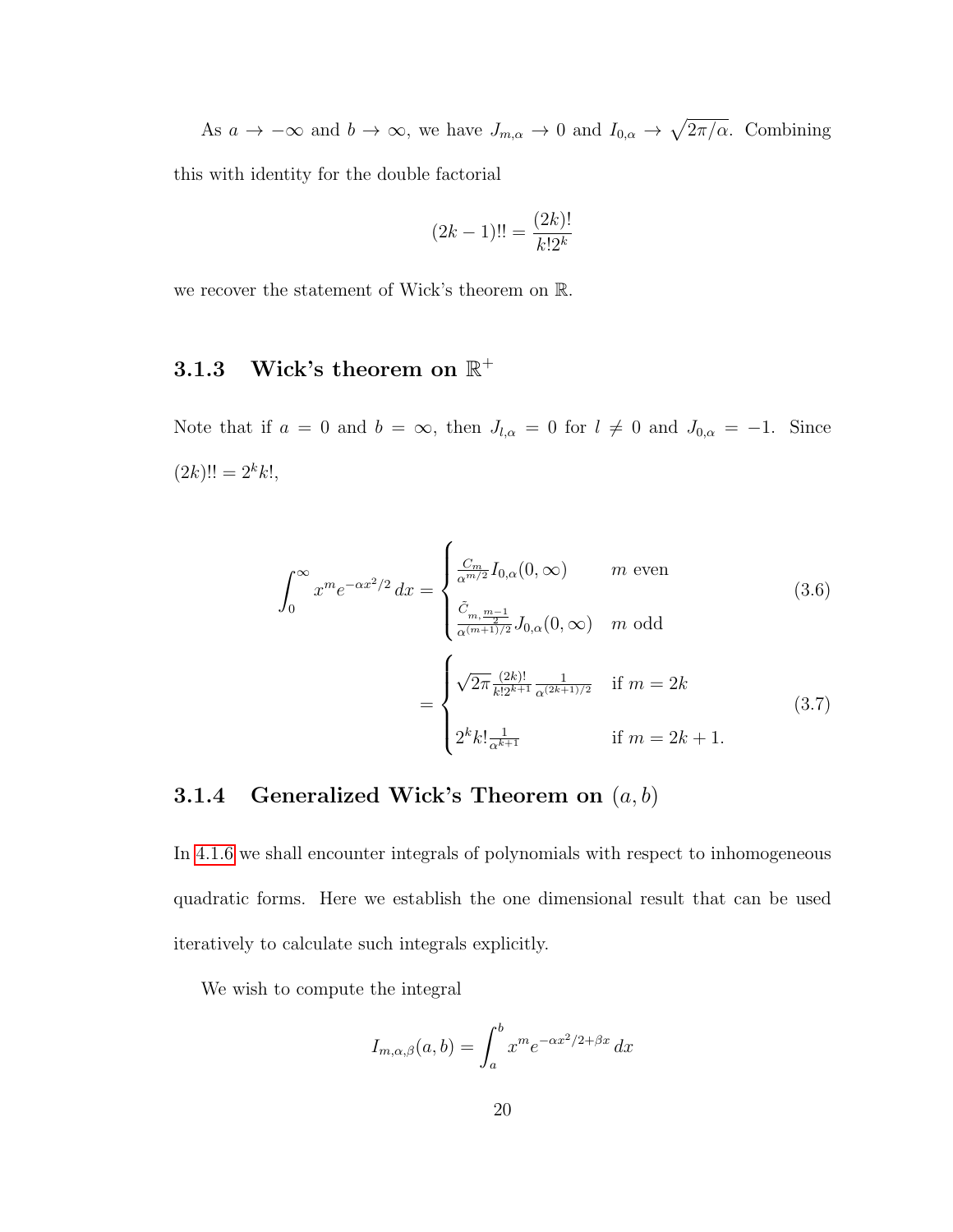for  $-\infty\leq a\leq b\leq\infty$  and to check that the result agrees with the standard formula for  $a = -\infty$  and  $b = \infty$ . Let

$$
J_{m,\alpha,\beta}(a,b) = x^m e^{-\alpha x^2/2 + \beta x} \Big|_{x=a}^{x=b}.
$$

Firstly, [\(3.3\)](#page-22-0) generalizes to

$$
I_{m,\alpha,\beta}(a,b) = -\frac{1}{\alpha} J_{m-1,\alpha,\beta}(a,b) + \frac{\beta}{\alpha} I_{m-1,\alpha}(a,b) + \frac{m-1}{\alpha} I_{m-2,\alpha,\beta}(a,b).
$$
 (3.8)

The following is a generalization of Proposition [1](#page-22-1)

P

 $a_j = m$ 

#### Proposition 2.

$$
I_{m,\alpha,\beta}(a,b) = -\sum_{i=0}^{m-1} \sum_{\substack{\{a_j\} \ \sum a_j = i}} \frac{\beta^{|a^{-1}(1)|} \prod_{k \in a^{-1}(2)} (s_k - 1 + m - i)}{\alpha^{|l(a)| + 1}} J_{\alpha,\beta,m-i-1}
$$
(3.9)  
+ 
$$
\sum_{\{a_j\}} \frac{\beta^{|a^{-1}(1)|} \prod_{k \in a^{-1}(2)} (s_k - 1)}{\alpha^{|l(a)|}} I_{\alpha,\beta,0}
$$
(3.10)

where  $\{a_j\}$  ranges over finite sequences such that  $a_j \in \{1,2\}$  for all j. We use  $l(a)$ to denote the length of the sequence  $\{a_i\}$  and  $s_i = \sum_{j=1}^{l(a)} a_j$ .

We shall not give the proof which is a straightforward induction like the proof of Proposition [1.](#page-22-1) However, let us just check that it reduces to the formula of Proposition [1](#page-22-1) in the case that  $\beta = 0$ . Since  $0^0 = 1$  and  $0^k = 0$  for  $k > 0$  the only nonzero terms in the sums will come from sequences with  $a^{-1}(1) = \emptyset$ . But there is exactly one such sequence such that  $\sum a_j = i$  for i even and it has  $l(a) = i/2$ and no such sequences for i odd. It is clear that this then becomes the formula of Proposition [1.](#page-22-1)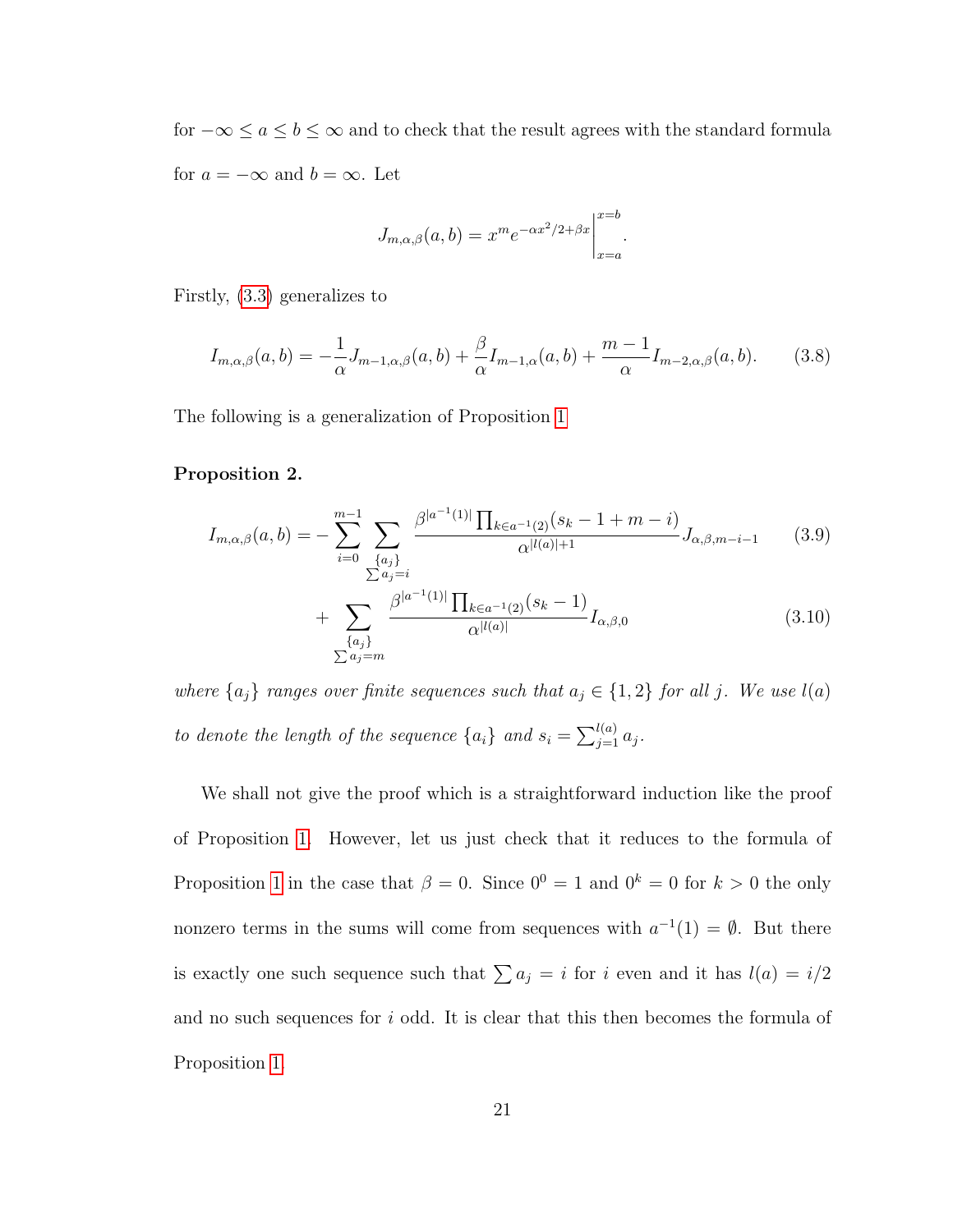## <span id="page-26-0"></span>3.1.5 Wick's theorem on  $\mathbb{R}^n$

Suppose that A is an invertible symmetric  $n \times n$  matrix and consider the associated quadratic form  $Q(x) = \langle x, Ax \rangle = x^{i} A_{ij} x^{j}$ . We wish to compute the integral

$$
I_{J,A} = \int_{P} x_{m_1} \dots x_{m_k} e^{-Q(x)/2} dx
$$

where  $J = (j_1, \ldots, j_n)$  is a multi-index such that  $x_1^{j_1} \ldots x_n^{j_n} = x_{m_1} \ldots x_{m_k}$  and P is a polytope.

**Theorem 2** (Wick's Theorem on  $\mathbb{R}^n$ ). For k even

$$
\int_{\mathbb{R}^n} x_{m_1} \dots x_{m_k} e^{-Q(x)/2} dx = \frac{\sqrt{2\pi}}{\sqrt{\det(A)}} \sum_{\beta} \prod_{j=1}^{k/2} A^{-1}_{m_{\beta_j^{(1)}}, m_{\beta_j^{(2)}}}
$$
(3.11)

where the sum is over partitions of the set  $1, \ldots, k$  into  $k/2$  subsets of 2 elements. Here  $\beta_i^{(1)}$  $j^{(1)}$  and  $\beta_j^{(2)}$  $j_j^{(2)}$  denote respectively the first and second elements of the j-th set in the partition.

*Proof.* Let  $D$  denote the diagonalization of  $A$  and assume that  $D$  has diagonal entries  $\alpha_1, \ldots, \alpha_n$ . In this new basis, using the change of basis matrix S, we have a linear combination

$$
\sum_{i_1,\dots,i_k} S_{m_1}^{i_1} \dots S_{m_k}^{i_k} \int_{\mathbb{R}^n} y_{i_1} \dots y_{i_k} e^{-\alpha_1 x^2/2} \dots e^{-\alpha_n x^2/2} dx.
$$

Apply Wick's theorem on  $\mathbb R$  separately in each variable. For each such integral, this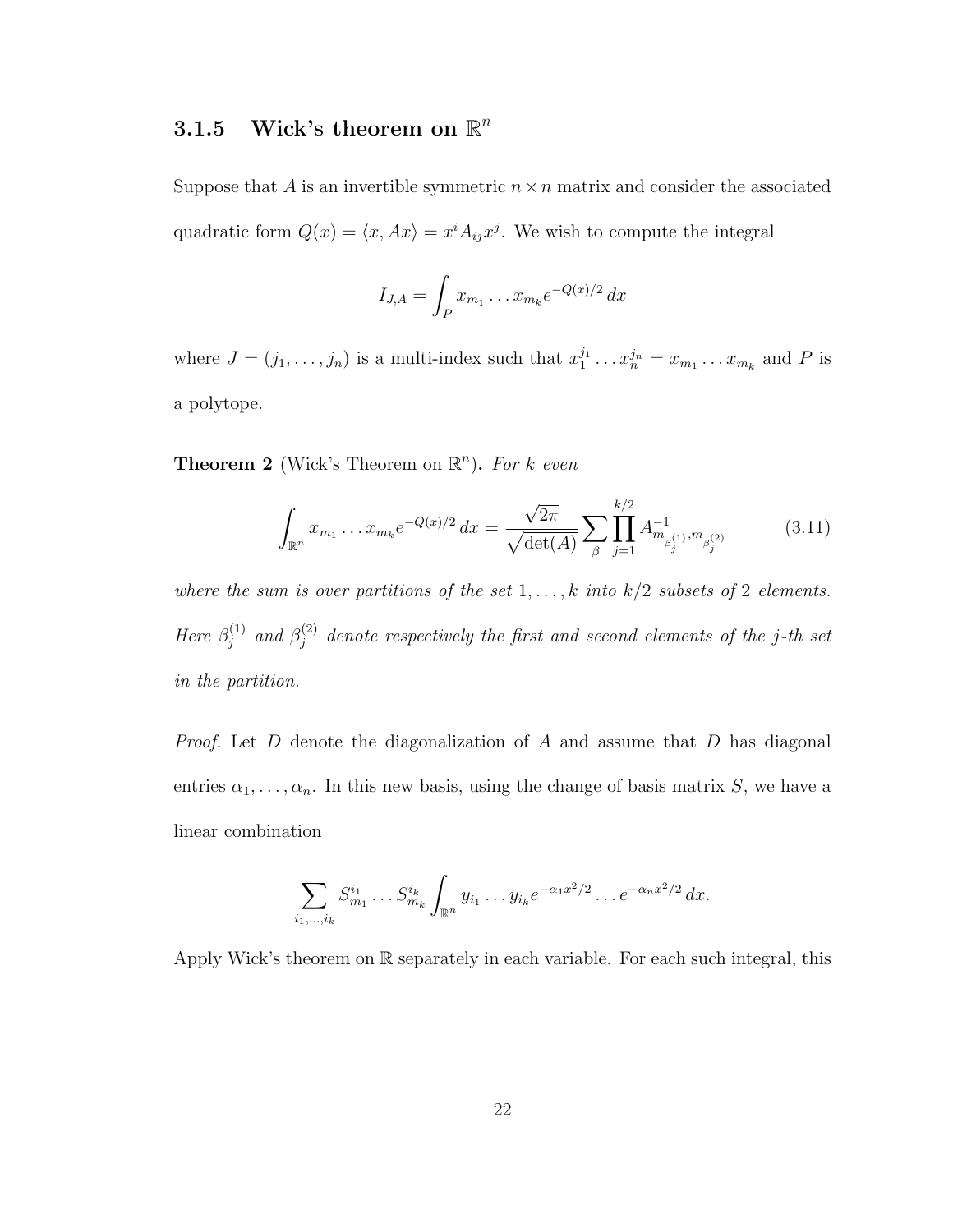$$
\frac{1}{\sqrt{\alpha_1 \dots \alpha_n}} \prod_{i=1}^n \frac{C_{k_i}}{\alpha_i^{k_i}} = \frac{1}{\sqrt{\det(A)}} \prod_{i=1}^n \frac{C_{k_i}}{D_{ii}^{k_i}}
$$

$$
= \frac{(\sqrt{2\pi})^n}{\sqrt{\det(A)}} \sum_{\beta} \prod_{j=1}^{k/2} D_{i_{\beta_j^{(1)}}; i_{\beta_j^{(2)}}}
$$

where the sum is over partitions of the set  $1, \ldots, k$  into  $k/2$  subsets of 2 elements. We then switch the order of summation so that the sum over partitions is the outer sum and then

$$
\frac{(\sqrt{2\pi})^n}{\sqrt{\det(A)}} \sum_{\beta} \sum_{i_1,\dots,i_k} S_{m_1}^{i_1} \dots S_{m_k}^{i_k} \prod_{j=1}^{k/2} D_{i_{\beta_j^{(1)}},i_{\beta_j^{(2)}}}^{-1} = \frac{(\sqrt{2\pi})^n}{\sqrt{\det(A)}} \sum_{\beta} \prod_{j=1}^{k/2} A_{m_{\beta_j^{(1)}},m_{\beta_j^{(2)}}}^{-1}
$$

#### <span id="page-27-0"></span>3.1.6 Wick's Theorem for Polytopes

The purpose of this section is to show that the result of [3.1.2](#page-21-3) can be used inductively to calculate a Wick integral over a polytope in  $\mathbb{R}^n$ .

By the spectral theorem, A can be diagonalized by an orthogonal transformation.

This will produce a linear combination of integrals of the form

$$
\int_{P} x_1^{k_1} \dots x_n^{k_n} e^{-\alpha_1 x_1^2/2} \dots e^{-\alpha_n x_n^2/2} dx.
$$

where  $P$  is some polytope.

Decompose the integral as

$$
\int_{P'} \int_{a_n}^{b_n} x_1^{k_1} \dots x_n^{k_n} e^{-\alpha_1 x_1^2/2} \dots e^{-\alpha_n x_n^2/2} dx_n dx'.
$$

gives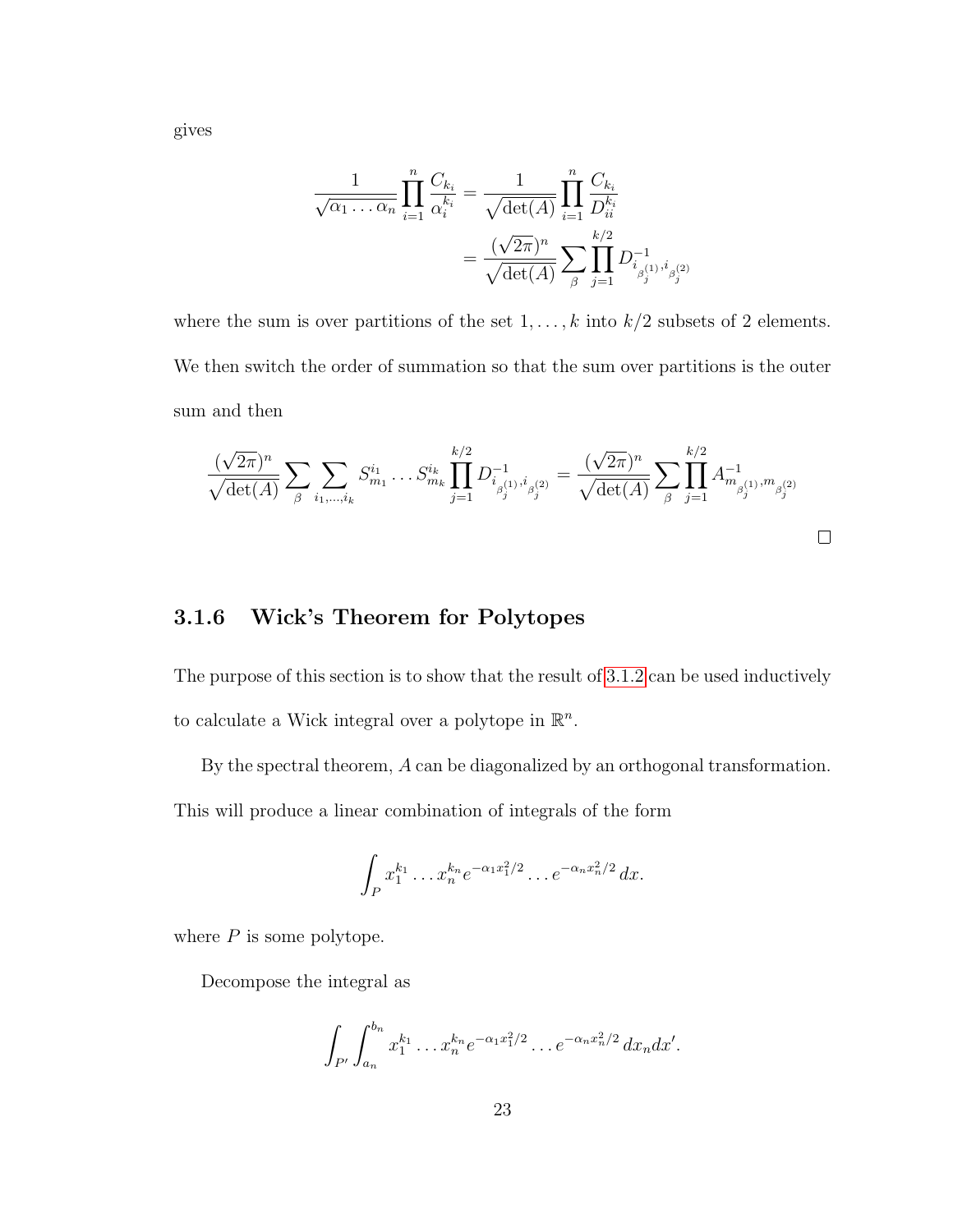where P' is the projection of P onto the hyperplane  $x_n = 0$  and  $a_n$  and  $b_n$  are piecewise linear in the variables  $x_1, \ldots, x_{n-1}$ . The subdomains where  $a_n$  is linear are the projections of the  $(n-1)$ -dimensional faces of P onto the hyperplane  $x_n = 0$ . Denote an arbitrary projection of an  $(n-1)$ -dimensional face by  $P^a$ . Similarly, use  $P<sup>b</sup>$  for an arbitrary subdomain where  $b_n$  is linear.

We apply Wick's theorem in one variable to  $x_n$  to get a linear combination of elements of the form

$$
\int_{P'} x_1^{k_1} \dots x_{n-1}^{k_{n-1}} e^{-\alpha_1 x_1^2/2} \dots e^{-\alpha_{n-1} x_{n-1}^2/2} J_{m-2i-1,\alpha_n}(a_n, b_n) dx' \tag{3.12}
$$

and an element of the form

$$
\int_{P'} x_1^{k_1} \dots x_{n-1}^{k_{n-1}} e^{-\alpha_1 x_1^2/2} \dots e^{-\alpha_{n-1} x_{n-1}^2/2} I_{0,\alpha_n}(a_n, b_n) dx.
$$

By substituting the definition of  $J_{m-2i-1,\alpha}$ , terms of the first form are equal to the summation

$$
\sum_{P^b} \int_{P^b} x_1^{k_1} \dots x_{n-1}^{k_{n-1}} e^{-\alpha_1 x_1^2} \dots e^{-\alpha_{n-1} x_{n-1}^2/2} b_n^{k_n-2i-1} e^{-\alpha_n b_n^2/2} dx'
$$
  

$$
-\sum_{P^a} \int_{P^a} x_1^{k_1} \dots x_{n-1}^{k_{n-1}} e^{-\alpha_1 x_1^2} \dots e^{-\alpha_{n-1} x_{n-1}^2/2} a_n^{k_n-2i-1} e^{-\alpha_n a_n^2/2} dx'
$$

We emphasize that  $b_n|_{P^b}$  is a linear function in the variables  $x_1, \ldots, x_{n-1}$  and similarly for  $a_n|_{P_a}$ .

Let us focus our attention on any term involving  $b_n|_{P^b} = d_1x_1 + \cdots + d_{n-1}x_{n-1}$ ; that is, those in the first summation. The analysis for terms involving  $a_n|_{P_a}$  in the second summation is similar.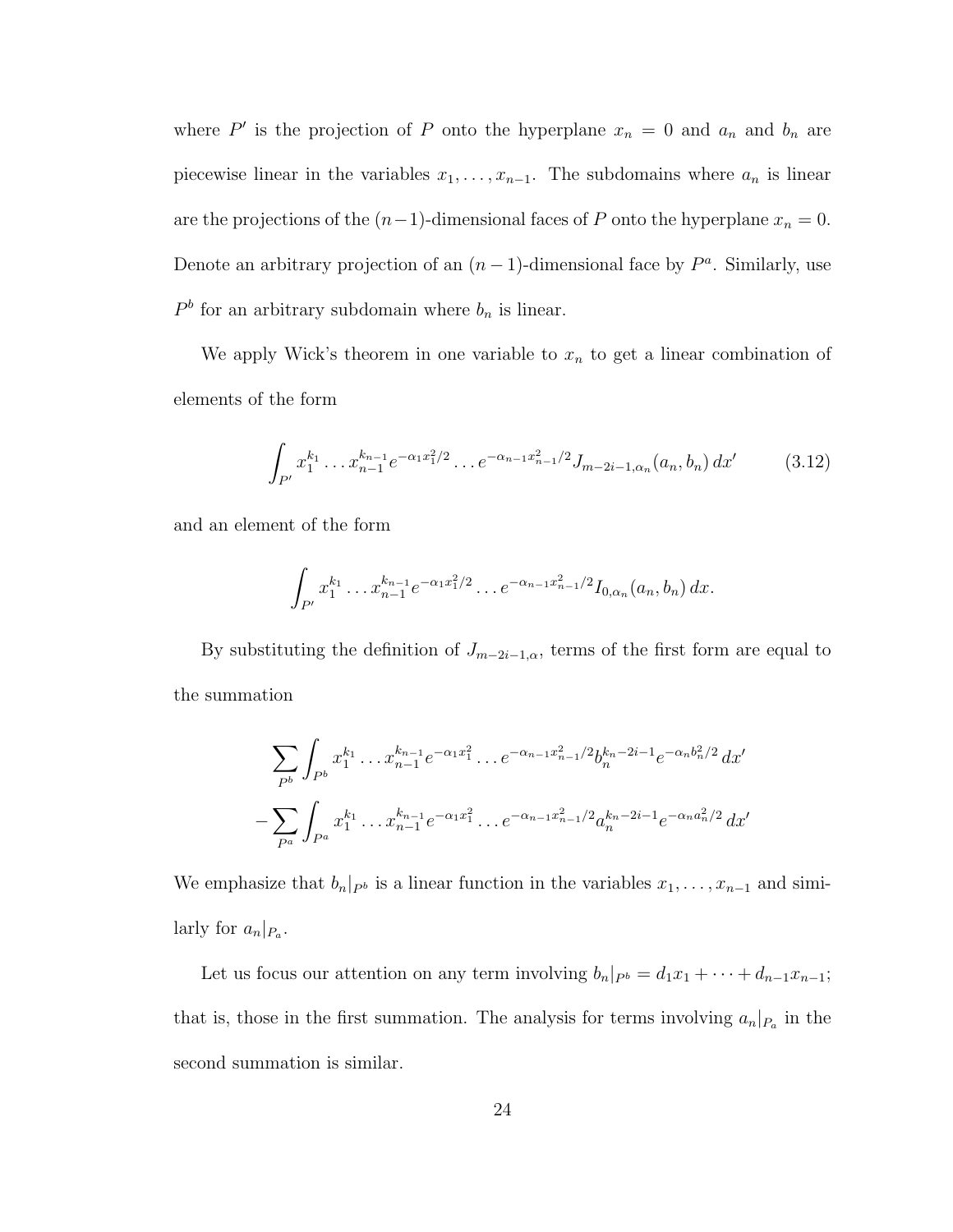Since  $P<sup>b</sup>$  is a polytope, to complete the inductive step, it suffices to show that

$$
\alpha_1 x_1^2 + \dots + \alpha_{n-1} x_{n-1}^2 + \alpha_n (d_1 x_1 + \dots + d_{n-1} x_{n-1})^2 \tag{3.13}
$$

is nondegenerate. Let d be the thought of as a column vector. Let  $c = \sqrt{\alpha_n} d$  and let  $A = diag(\alpha_1, \ldots, \alpha_{n-1})$ . Then

$$
det(A + \alpha_n dd^t) = det(A) det(I + A^{-1}cc^t)
$$
  
= det(A)(1 + c^t A^{-1}c) = det(A)(1 + |\sqrt{A^{-1}}c|^2) > 0

which implies that the quadratic form is nondegenerate.

### <span id="page-29-0"></span>3.1.7 Generalized Wick's Theorem for Compact Polytopes

In Section [4.1.6,](#page-60-0) the counterterms that will be introduced to renormalize the theory on  $\mathbb{H}^n$  will involve integrals of the form

$$
\int_{P_u} e^{-Q(z,u,\mathbf{t})} z^{K'} dz \tag{3.14}
$$

where  $P_u$  is given by the inequalities

$$
0 \le u + z_1
$$
  
\n
$$
0 \le u + z_2 - z_1
$$
  
\n...  
\n
$$
0 \le u + z_{m-1} - z_{m-2}
$$
  
\n
$$
0 \le u - z_{m-1}.
$$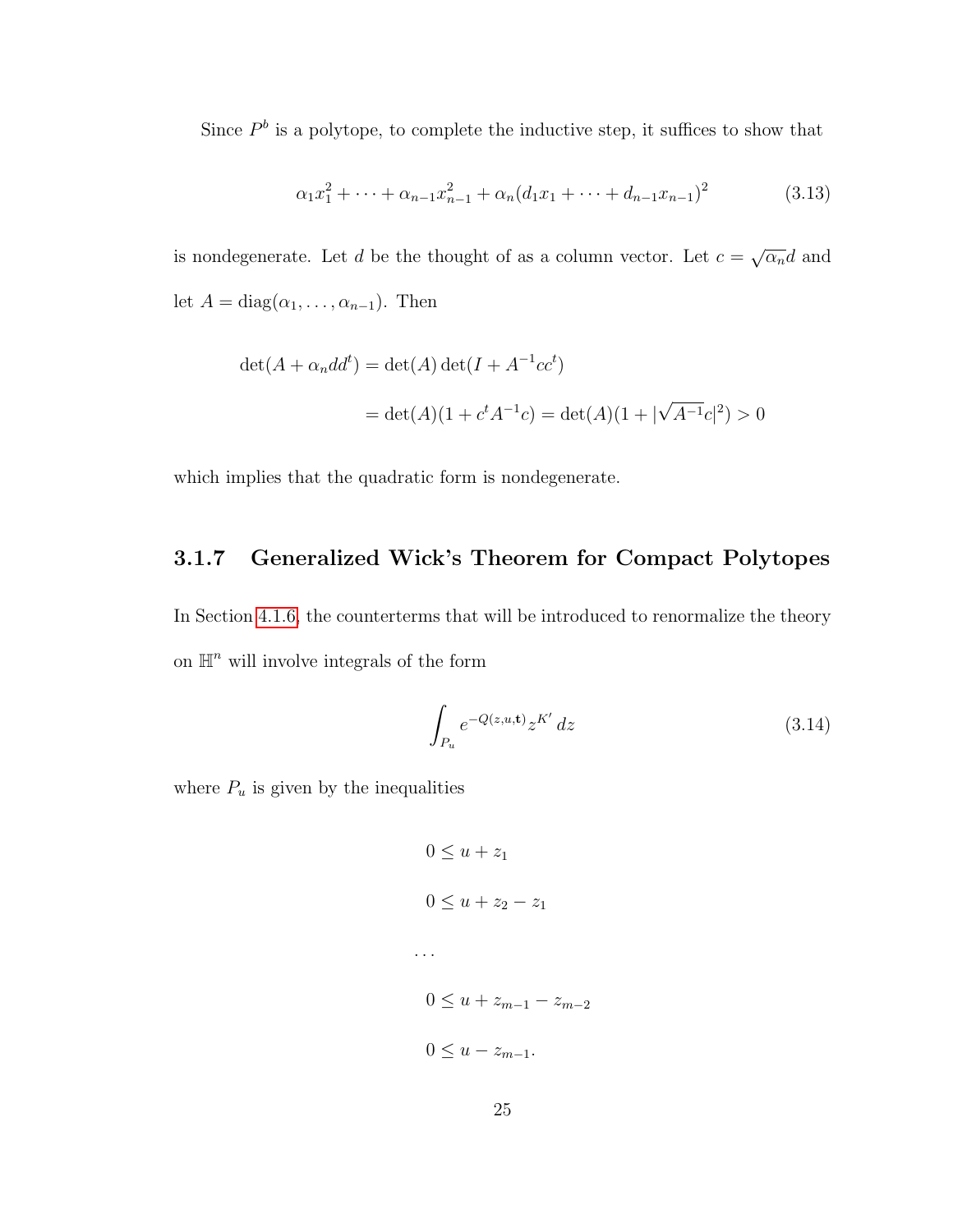and  $Q(z, u, \mathbf{t}) = \sum_{i,j} a_{ij} z_i z_j + \sum_i b_i u z_i$ 

We reexpress the above inequalities in a form which makes it possible to calculate the integral.

$$
-u \le z_1 \le (m-1)u
$$
  

$$
z_1 - u \le z_2 \le (m-2)u
$$
  
...  

$$
z_{m-3} - u \le z_{m-2} \le 2u
$$
  

$$
z_{m-2} - u \le z_{m-1} \le u
$$

So for  $z^{K'} = z_1^{p_1} \dots z_{m-1}^{p_{m-1}}$  $_{m-1}^{p_{m-1}}$ , we have  $\int_{P_u} e^{-Q(z,u,\mathbf{t})} z^{K'} dz$  is equal to

$$
\int_{-u}^{(m-1)u} \cdots \int_{z_{m-2}-u}^{u} e^{-\sum_{i,j} a_{ij}z_i z_j - \sum_i b_i u z_i} z_1^{p_1} \cdots z_{m-1}^{p_{m-1}} dz_{m-1} \cdots dz_1.
$$
 (3.15)

Despite the quadratic form being inhomogeneous with homogeneous part not necessarily being nondegenerate, since the bounds are linear and finite we are able to inductively apply the result of [3.1.4.](#page-24-1)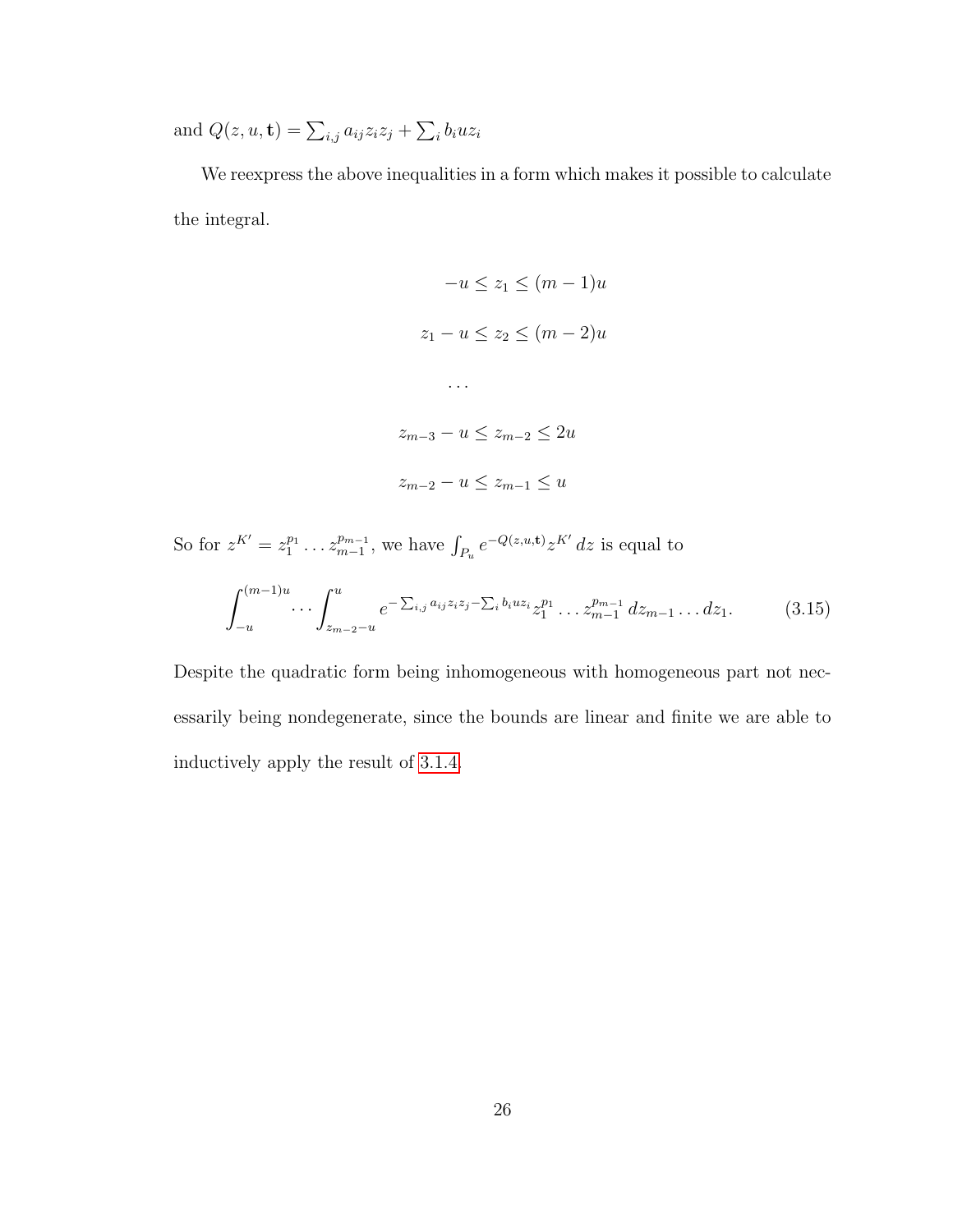# <span id="page-31-0"></span>Chapter 4

# Renormalization

### <span id="page-31-1"></span>4.1 Heat Kernel Counter Terms

### <span id="page-31-2"></span>4.1.1 A Motivating Example

Because of the inherent complexity of the renormalization procedure for a general Feynman graph, it is helpful to begin with an example that can elucidate most of the structure that arises. For the sake of simplicity and concreteness, we will work in the  $\phi^4$  theory, i.e. the scalar field theory theory with classical interaction

$$
I = c \frac{1}{4!} \int \phi^4.
$$
\n
$$
(4.1)
$$

Nothing needs to be done at the 0-loop level, since the limit

$$
\lim_{\epsilon \to 0^+} w_\gamma(P_\epsilon^L, I) \tag{4.2}
$$

already exists for any tree  $\gamma$ .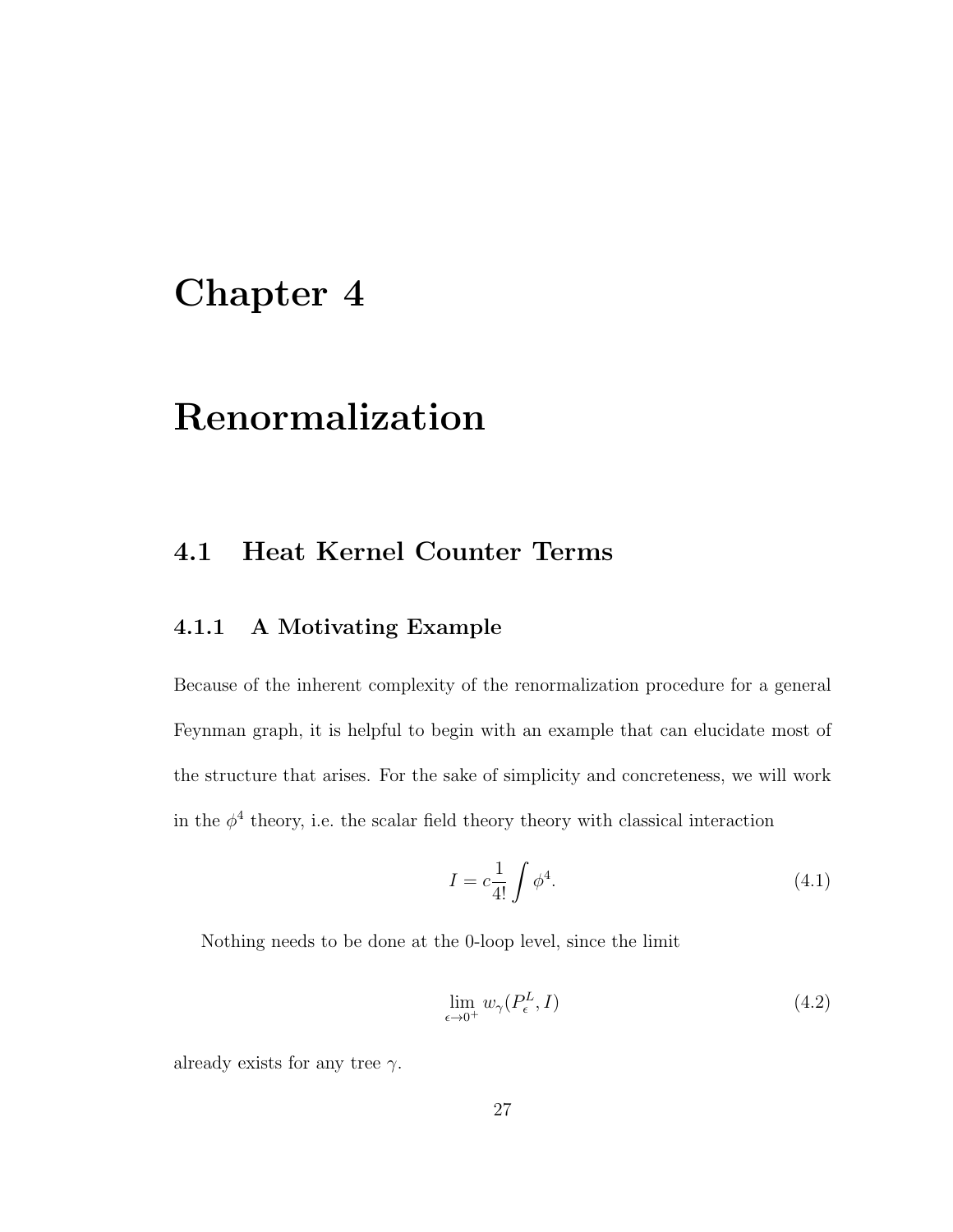To illustrate what happens at the higher loop level, we will work with the 1-loop graph  $\gamma$ 



The Feynman weight  $w_{\gamma}(P_{\epsilon}^L, I)$  is computed by labelling the vertices by the interaction I, the edges by the propagator  $P_{\epsilon}^{L}$ , and the tails by the input field  $\phi$ 



and then contracting. As defined in [\(1.12\)](#page-8-0), the regularized propagator  $P_{\epsilon}^{L}$  is the integral of the heat kernel  $K_t$  over the time interval  $[\epsilon, L]$ . This produces an integral

<span id="page-32-0"></span>
$$
w_{\gamma}(P_{\epsilon}^{L}, I)[\phi] = \int_{[\epsilon, L]^{2}} f_{\gamma, I}(t_{1}, t_{2})[\phi] dt_{1} dt_{2}
$$
\n(4.3)

where

$$
f_{\gamma,I}(t_1,t_2)[\phi] = \int_{M^2} K_{t_1}(x_1,x_2) K_{t_2}(x_1,x_2) \phi(x_1)^2 \phi(x_2)^2.
$$
 (4.4)

Make the definition  $\Phi(x_1, x_2) = \phi(x_1)^2 \phi(x_2)^2$  to avoid unecessary detail in subsequent equations.

We begin with the case  $M = \mathbb{R}^n$ , where the heat kernel is given by

$$
K_t(x_1, x_2) = (4\pi t)^{-n/2} e^{-|x_1 - x_2|^2/4t}.
$$
\n(4.5)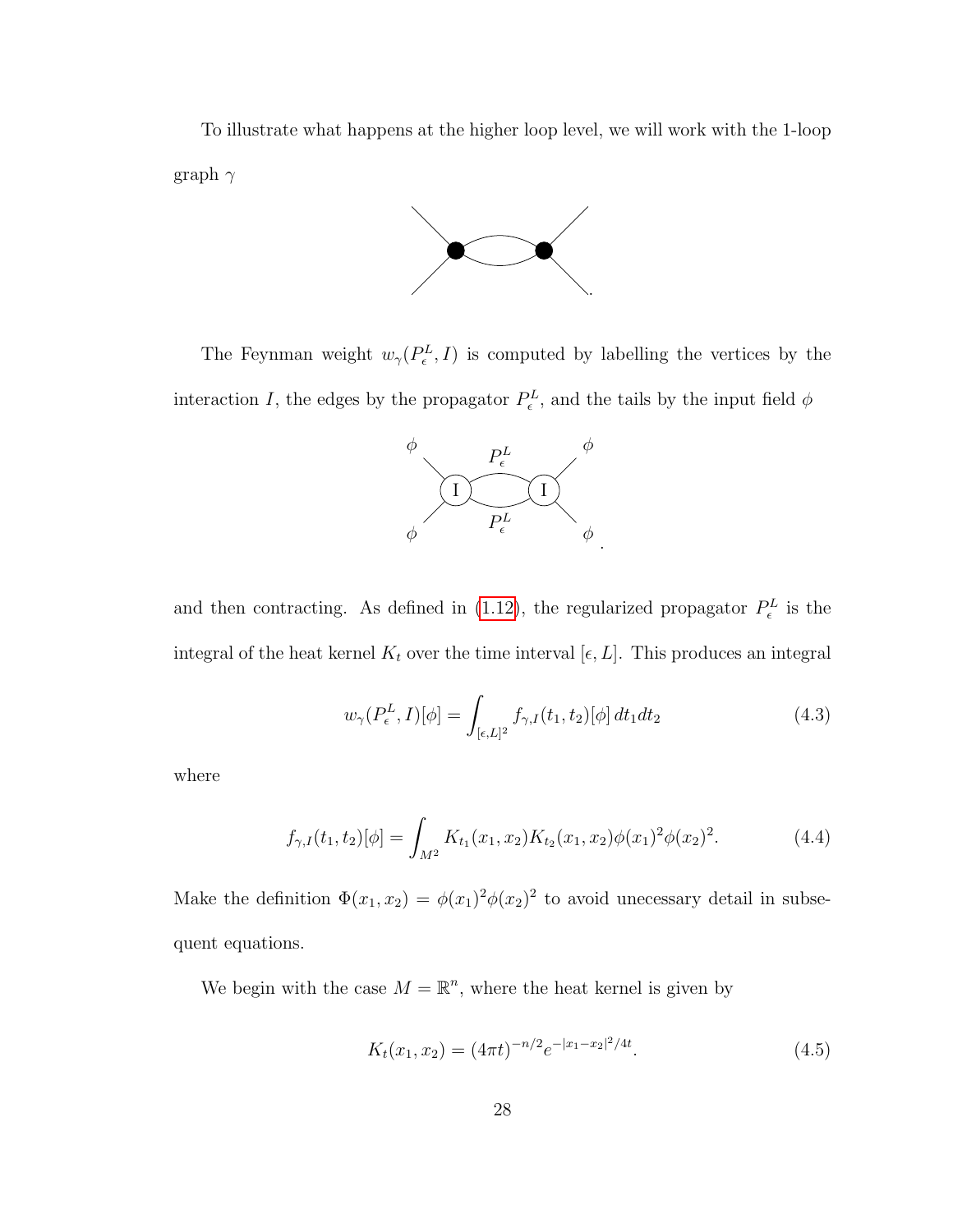Making the substitution for  $K_t$  and the change of variables

$$
w = x_1 + x_2 \tag{4.6}
$$

$$
y = x_1 - x_2 \tag{4.7}
$$

we have

$$
f_{\gamma,I}(t_1,t_2)[\phi] = C(t_1t_2)^{-n/2} \int_{(\mathbb{R}^n)^2} e^{-|y|^2 \left(\frac{1}{4t_1} + \frac{1}{4t_2}\right)} \Phi(w,y). \tag{4.8}
$$

for some constant C.

Let  $\Phi^N(w, y)$  be the Taylor polynomial of degree N of  $\Phi(w, \cdot)$  and define  $f_\gamma^N(t_1, t_2)[\phi]$ by substituting  $\Phi^N(w, y)$  in place of  $\Phi(w, y)$  in the above formula for  $f_{\gamma, I}(t_1, t_2)[\phi]$ .

Roughly, we would like to define  $w_{\gamma}^N(P_{\epsilon}^L, I)$  likewise by substituting  $f_{\gamma, I}^N(t_1, t_2)[\phi]$ for  $f_{\gamma,I}(t_1,t_2)[\phi]$  in the above formula [\(4.3\)](#page-32-0) for  $w_{\gamma}(P_{\epsilon}^L,I)$ . Then we would hope that by making N sufficiently large, we can sufficiently control the error  $|f_{\gamma,I}(t_1,t_2)[\phi]$  –  $f_{\gamma,I}^N(t_1,t_2)[\phi]|$  to force the limit  $\lim_{\epsilon\to 0^+}[w_\gamma(P_\epsilon^L,I)-w_\gamma^N(P_\epsilon^L,I)]$  to exist.

This is the idea in spirit, but there are additional subtleties needed to ensure we can always sufficiently bound the error. Firstly, we give an ordering to the edges. Our graph is symmetric with respect to interchange of the edges, so, for this particular graph, in fact we can assume without loss of generality that  $t_1 \leq t_2$ .

Choose  $R > 2$ . If  $t_2^R \le t_1$  we will indeed be able to bound the error by

$$
|f_{\gamma,I}(t_1, t_2)[\phi] - f_{\gamma,I}^N(t_1, t_2)[\phi]| \leq C t_2^{-Rn} \int_{\mathbb{R}^n} e^{-|y|^2/2t_2} |y|^{N+1}
$$
 (4.9)

$$
\leq Ct_2^{-Rn}t_2^{\frac{1}{2}(N+1)+\frac{n}{2}}\tag{4.10}
$$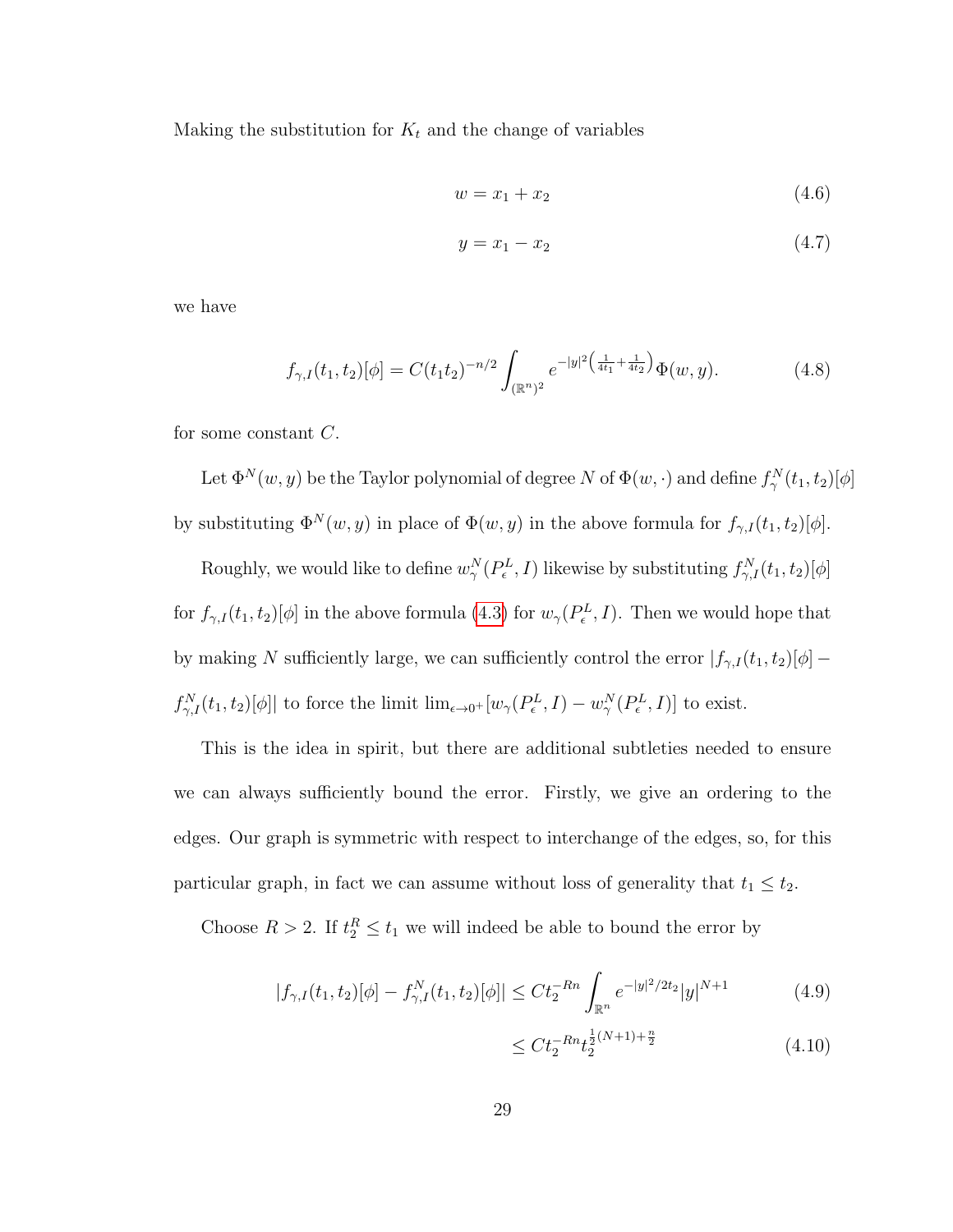for some constant C and then by making N large enough we can ensure that  $\frac{1}{2}(N +$  $1) + \frac{n}{2} - Rn \geq 0$ . Let  $N_1$  be such an N.

It is worth fleshing out the structure of  $f_{\gamma,I}(t_1,t_2)[\phi]$ , which is of independent interest. Write  $\Phi^N(w, y) = \sum_{|K| \le N} \Psi_K(w) y^K$  so that

$$
f_{\gamma,I}(t_1,t_2)[\phi] = C(t_1t_2)^{-n/2} \sum_{|K| \le N} \int_{\mathbb{R}^n} e^{-|y|^2 \left(\frac{1}{4t_1} + \frac{1}{4t_2}\right)} y^K \int_{\mathbb{R}^n} \Psi_K(w). \tag{4.11}
$$

Applying Wick's theorem to the integral over  $y$ , we have

$$
f_{\gamma,I}(t_1, t_2)[\phi] = \sum_{|K| \le N} F_K(t_1, t_2)^{\frac{1}{2}} \int_{\mathbb{R}^n} \Psi_K(w). \tag{4.12}
$$

Note that for each K,  $F_K(t_1, t_2)$  is a rational function of  $t_1$  and  $t_2$  and  $\int_{\mathbb{R}^n} \Psi_K(w)$ is a local functional of  $\phi$ .

If  $t_1 \n\t\leq t_2^R$ , however, we must do something different. Essentially, we begin by choosing the subgraph  $\gamma'$  of  $\gamma$  corresponding to the edge labelled by  $t_1$ 



and treating the edges outside  $\gamma'$  as input tails. Let

$$
f_{\gamma',\gamma,I}(t_1, t_2)[\phi] = f_{\gamma,I}(t_1, t_2)[\phi]
$$
\n(4.13)

$$
= C(t_1 t_2)^{-n/2} \int_{(\mathbb{R})^2} e^{-|y|^2/4t_1} \Psi(w, y, t_2)
$$
 (4.14)

where  $\Psi(w, y, t_2) = e^{-|y|^2/4t_2} \Phi(w, y)$ . Now define

$$
f_{\gamma',\gamma}^N(t_1,t_2)[\phi] = C(t_1t_2)^{-n/2} \int_{(\mathbb{R})^2} e^{-|y|^2/4t_1} \Psi^N(w,y,t_2)
$$
 (4.15)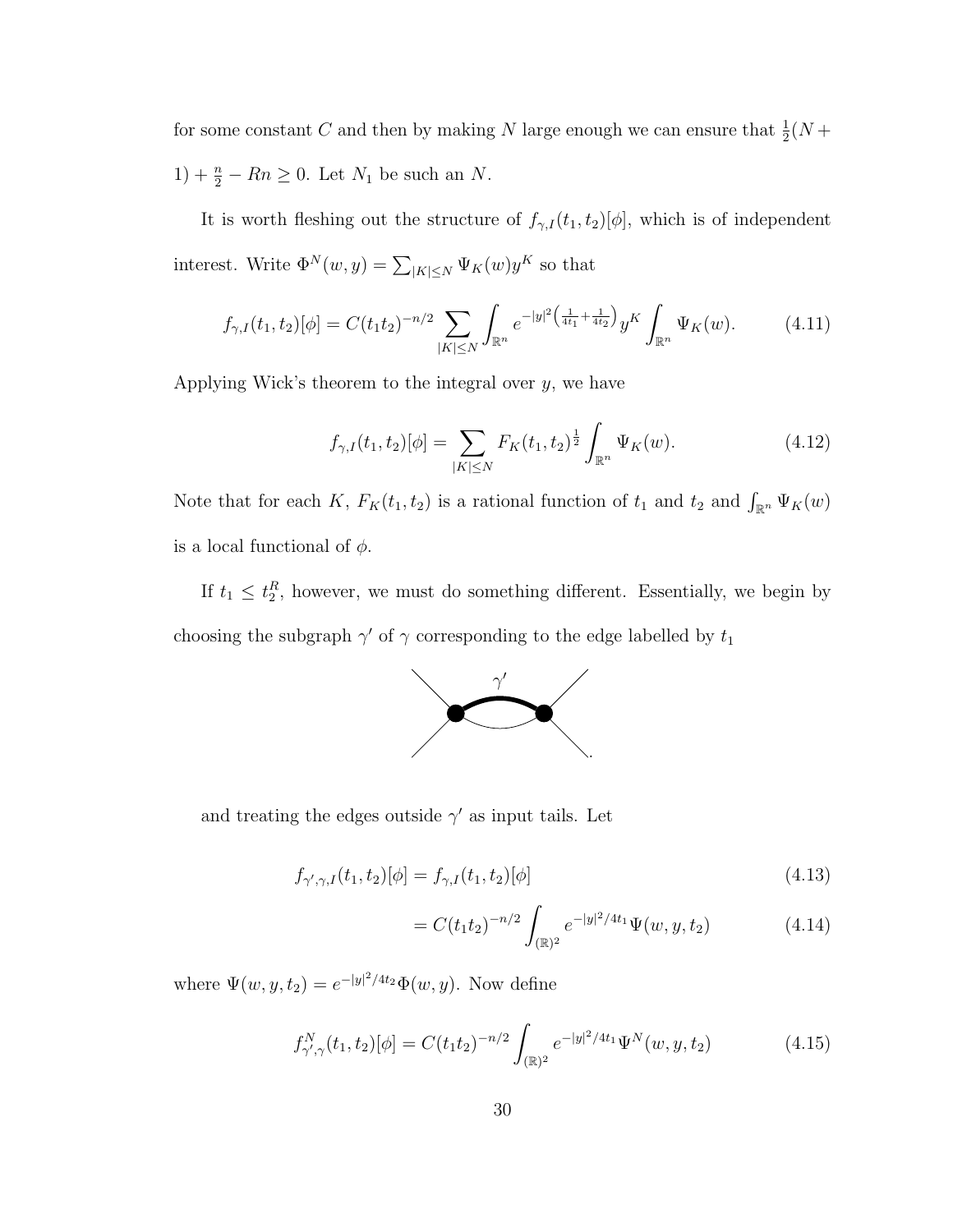where  $\Psi^{N}(w, y, t_2)$  is the order N Taylor polynomial of  $\Psi(w, y, t_2)$ . Then because the  $(N + 1)$ -st derivative in the y variable of  $\Psi(w, y, t_2)$  is bounded by a constant times  $t_2^{-(N+1)}$  $\frac{-(N+1)}{2}$ , we have the bound

$$
|f_{\gamma',\gamma,I}(t_1,t_2)[\phi] - f_{\gamma',\gamma,I}^N(t_1,t_2)[\phi]| \le C(t_1t_2)^{-n/2} t_2^{-(N+1)} t_1^{\frac{1}{2}(N+1) + \frac{n}{2}}
$$
(4.16)

$$
\leq C t_2^{-\frac{n}{2} - (N+1)} t_2^{\frac{R}{2}(N+1)} \tag{4.17}
$$

$$
\leq C t_2^{\left(\frac{R}{2}-1\right)(N+1)-\frac{n}{2}}.\tag{4.18}
$$

This is why we require that  $R > 2$ , so that for N sufficiently large  $(\frac{R}{2} - 1)(N +$ 1)  $-\frac{n}{2} \geq 0$ . Let  $N_2$  be such an N.

The counterterm is given by

$$
w^{\text{ct}}_{\gamma}(P^L_{\epsilon}, I) = \int_{\substack{\epsilon \le t_1, t_2 \le L \\ t_2^R \le t_1}} f^{\text{N}_1}_{\gamma, I}(t_1, t_2) [\phi] + \int_{\substack{\epsilon \le t_1, t_2 \le L \\ t_1 \le t_2^R}} f^{\text{N}_2}_{\gamma', \gamma, I}(t_1, t_2) [\phi] \tag{4.19}
$$

by construction, the limit

$$
\lim_{\epsilon \to 0^+} [w_\gamma(P_\epsilon^L, I) - w_\gamma^{\text{ct}}(P_\epsilon^L, I)] \tag{4.20}
$$

exists, as desired.

In the case of the Euclidean half space  $\mathbb{H}^n$ , the Dirichlet heat kernel is given by

$$
K_t(x_1, x_2) = (4\pi t)^{-n/2} \left[ e^{-|x_1 - x_2|^2/4t} - e^{-|x_1 - x_2^*|^2/4t} \right]
$$
(4.21)

where  $x_2$  is the reflection through the boundary. We will try to follow the same procedure writing

$$
w_{\gamma}(P_{\epsilon}^1, I) = \int_{[\epsilon, 1]^2} \int_{(\mathbb{H}^4)^2} K_{t_1}(x_1, x_2) K_{t_2}(x_1, x_2) \Phi(x_1, x_2)
$$
(4.22)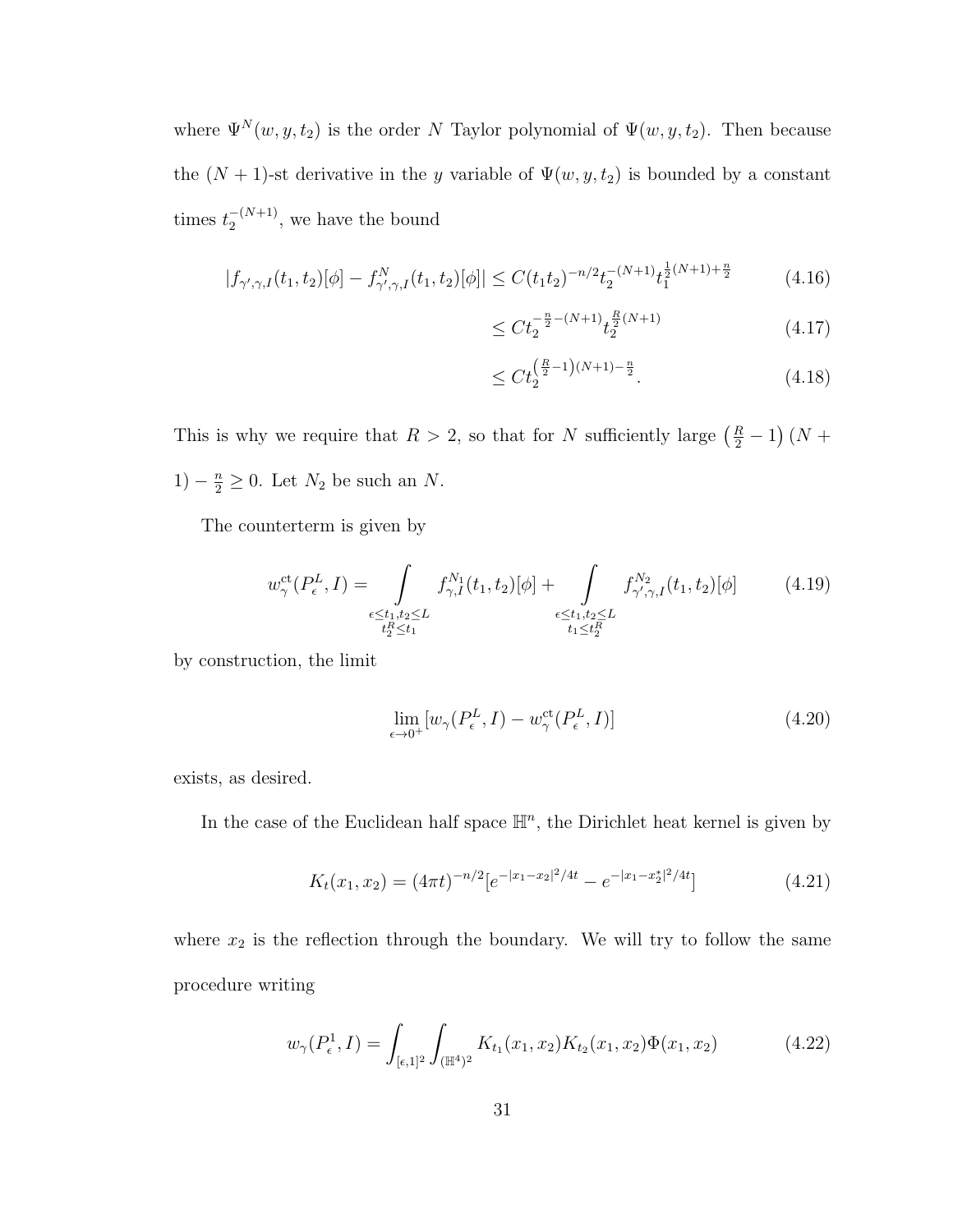which is equal to

$$
\int_{[\epsilon,1]^2} [f_{\gamma,I;0,0}(t_1,t_2)[\phi] + f_{\gamma,I;1,0}(t_1,t_2)[\phi] + f_{\gamma,I;0,1}(t_1,t_2)[\phi] + f_{\gamma,I;1,1}(t_1,t_2)[\phi]]
$$
\n(4.23)

where

$$
f_{\gamma,I;0,0}(t_1, t_2)[\phi] = C(t_1 t_2)^{-2} \int_{(\mathbb{H}^4)^2} e^{-|x_1 - x_2|^2 (1/4t_1 + 1/4t_2)} \Phi(x_1, x_2)
$$
(4.24)

$$
f_{\gamma,I;0,1}(t_1,t_2)[\phi] = -C(t_1t_2)^{-2} \int_{(\mathbb{H}^4)^2} e^{-|x_1 - x_2|^2/4t_1 + -|x_1 - x_2^*|^2/4t_2} \Phi(x_1,x_2) \qquad (4.25)
$$

$$
f_{\gamma, I; 1, 0}(t_1, t_2)[\phi] = -C(t_1 t_2)^{-2} \int_{(\mathbb{H}^4)^2} e^{-|x_1 - x_2^*|^2/4t_1 + -|x_1 - x_2|^2/4t_2} \Phi(x_1, x_2)
$$
 (4.26)

$$
f_{\gamma,I;1,1}(t_1,t_2)[\phi] = C(t_1t_2)^{-2} \int_{(\mathbb{H}^4)^2} e^{-|x_1 - x_2^*|^2/4t_1 - |x_1 - x_2^*|/4t_2} \Phi(x_1,x_2). \tag{4.27}
$$

where  $C$  is some constant.

Introduce the coordinates,  $\overline{w} = \frac{\overline{x}_1 + \overline{x}_2}{2}$  $\frac{1}{2}$  and  $\overline{y} = \frac{\overline{x}_1 - \overline{x}_2}{2}$  $\frac{-\overline{x_2}}{2}$  and  $x_{1,n} = u + z$  and  $x_{2,n} = u - z.$ 

When  $t_2^R \leq t_1$ , take the Taylor expansion to order N at 0 of  $\Phi(x_1, x_2)$  in  $\overline{y}$  and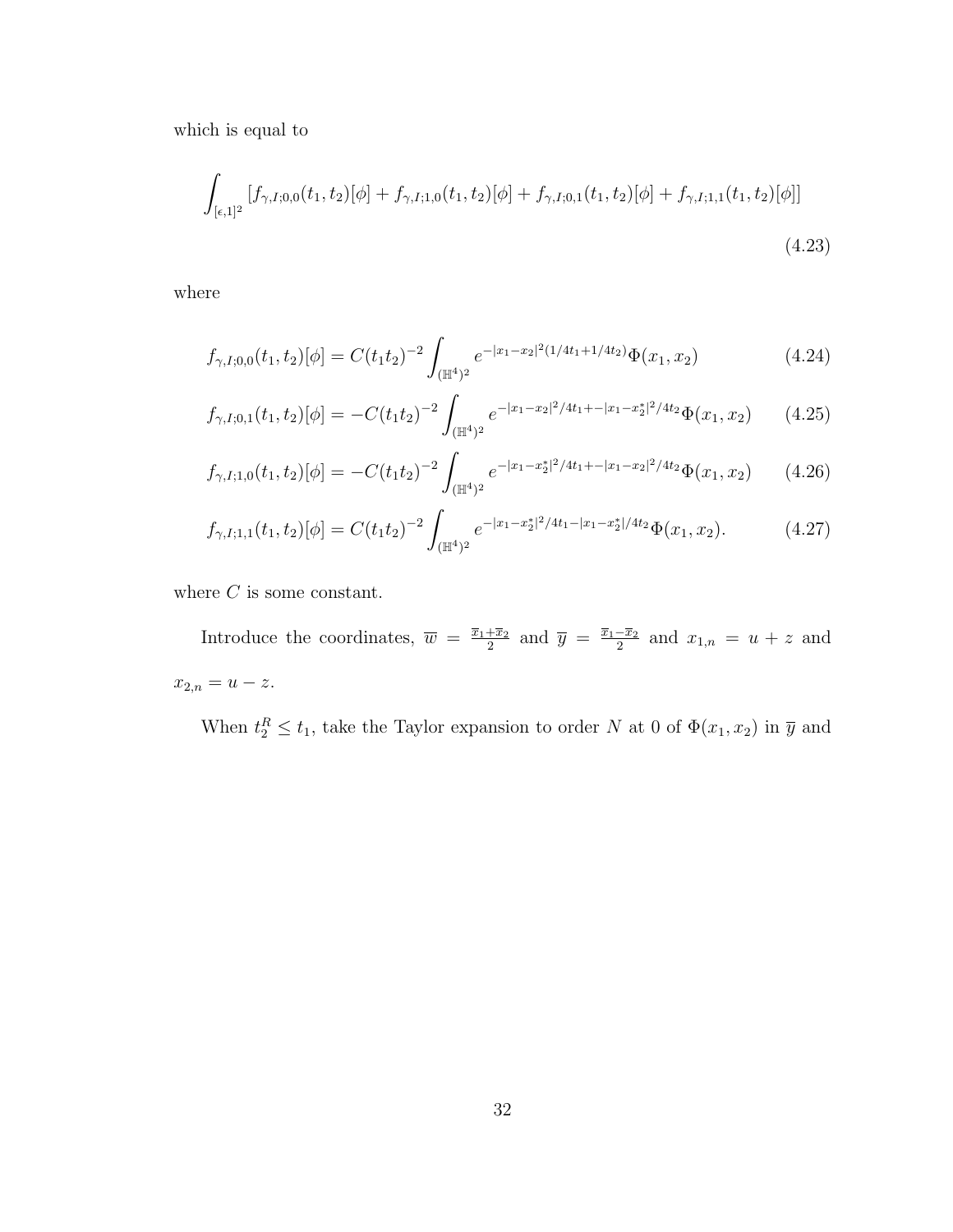$z$  substitute it in the definition of  $f_{\gamma,i,j}(t_1,t_2)[\phi]$  to get

$$
f_{\gamma,I;0,0}^{N}(t_1, t_2)[\phi] = C(t_1 t_2)^{-2} \int_0^{\infty} \int_{-u}^{u} \int_{(\mathbb{R}^3)^2} e^{-(|\overline{y}|^2 + z^2)(1/t_1 + 1/t_2)} \Phi^N(\overline{w}, u, \overline{y}, z) \quad (4.28)
$$
  

$$
f_{\gamma,I;1,0}^{N}(t_1, t_2)[\phi] = C(t_1 t_2)^{-2} \int_0^{\infty} \int_{-u}^{u} \int_{(\mathbb{R}^3)^2} e^{-(|\overline{y}|^2 + u^2)/t_1 - (|\overline{y}|^2 + z^2)/t_2} \Phi^N(\overline{w}, u, \overline{y}, z)
$$
  
(4.29)

$$
f_{\gamma,I;0,1}^N(t_1,t_2)[\phi] = C(t_1t_2)^{-2} \int_0^\infty \int_{-u}^u \int_{(\mathbb{R}^3)^2} e^{-(|\overline{y}|^2 + z^2)/t_1 - (|\overline{y}|^2 + u^2)/t_2} \Phi^N(\overline{w}, u, \overline{y}, z)
$$
\n(4.30)

$$
f_{\gamma,I;1,1}^N(t_1,t_2)[\phi] = C(t_1t_2)^{-2} \int_0^\infty \int_{-u}^u \int_{(\mathbb{R}^3)^2} e^{-(|\overline{y}|^2 + u^2)(1/t_1 + 1/t_2)} \Phi^N(\overline{w}, u, \overline{y}, z) \tag{4.31}
$$

where  $C$  is some new constant. One can show that we get the same bound

$$
|f_{\gamma, I; i, j}(t_1, t_2)[\phi] - f_{\gamma, I; 0, 0}^N(t_1, t_2)[\phi]| \leq C t_2^{\frac{1}{2}(N+1) + \frac{n}{2} - Rn}.
$$
 (4.32)

for all  $i, j$ . Details will be given in [4.1.6.](#page-60-0)

Upon examining the structure of the  $f_{\gamma,I,i,j}^{N}(t_1,t_2)[\phi]$ , we find that we no longer have a summation of local integrals, each weighted by the square root of some rational function in  $t_1$  and  $t_2$ . For example,

$$
f_{\gamma,I,0,0}^{0}(t_1, t_2)[\phi] = C(t_1 t_2)^{-2} \left(\frac{t_1 t_2}{t_1 + t_2}\right)^{3/2} \int_{\mathbb{H}^4} \int_{-u}^{u} \left[e^{-z^2(1/t_1 + 1/t_2)}\right] \phi(\overline{w}, u)^4 \quad (4.33)
$$

$$
f_{\gamma,I;0,1}^0(t_1, t_2)[\phi] = C(t_1 t_2)^{-2} \left(\frac{t_1 t_2}{t_1 + t_2}\right)^{3/2} \int_{\mathbb{H}^4} \left[e^{-u^2/t_1} \int_{-u}^u e^{-z^2/t_2}\right] \phi(\overline{w}, u)^4 \quad (4.34)
$$

$$
f_{\gamma, I; 1, 0}^{0}(t_1, t_2)[\phi] = C(t_1 t_2)^{-2} \left(\frac{t_1 t_2}{t_1 + t_2}\right)^{3/2} \int_{\mathbb{H}^4} \left[e^{-u^2/t_2} \int_{-u}^{u} e^{-z^2/t_1}\right] \phi(\overline{w}, u)^4 \quad (4.35)
$$

$$
f_{\gamma,I;1,1}^0(t_1,t_2)[\phi] = C(t_1t_2)^{-2} \left(\frac{t_1t_2}{t_1+t_2}\right)^{3/2} \int_{\mathbb{H}^4} \left[e^{-u^2(1/t_1+1/t_2)} \int_{-u}^u 1\right] \phi(\overline{w},u)^4 \tag{4.36}
$$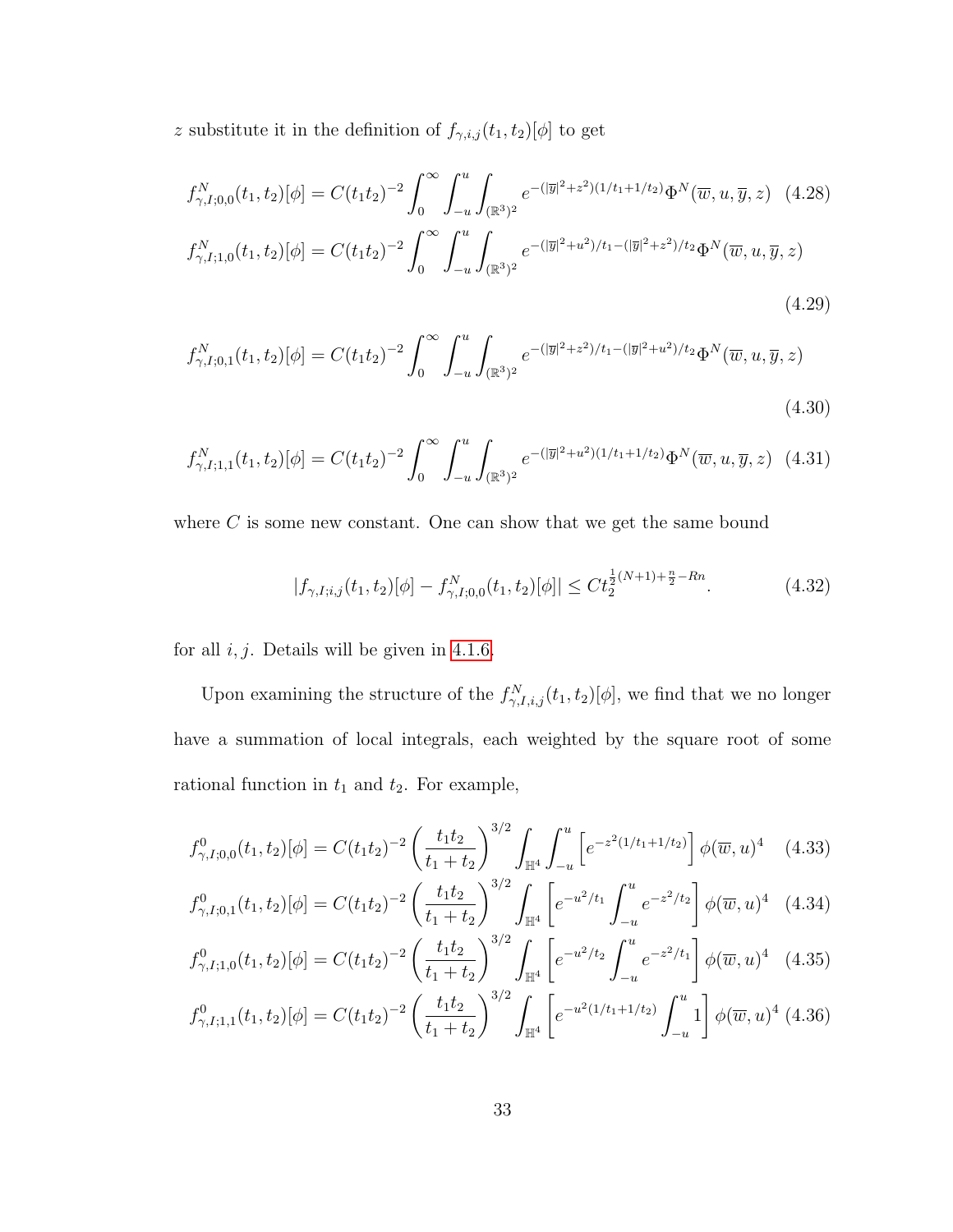In fact,

$$
f_{\gamma,I;1,1}^0(t_1, t_2)[\phi] = 0 \tag{4.37}
$$

and

$$
f_{\gamma, I; i, j}^{0}(t_1, t_2)[\phi] = \int_{\mathbb{H}^4} F(t_1, t_2, u)\phi(\overline{w}, u)^4
$$
 (4.38)

for  $(i, j) \neq (1, 1)$ , which is no longer a local integral due to the presence of  $F(t_1, t_2, u)$ . We shall investigate the structure of these "pseudo-local" integrals more carefully in [4.1.6.](#page-60-0)

Lastly, on the set where  $t_1 \leq t_2^R$ , we introduce the notation  $f_{\gamma',\gamma,I,i,j}(t_1,t_2)[\phi]$  for  $f_{\gamma,I,i,j}(t_1,t_2)[\phi]$  as before and construct  $f_{\gamma',\gamma,I,i,j}^N(t_1,t_2)[\phi]$  analogously to the way we did on  $\mathbb{R}^n$ . We can bound the error similarly, but again  $f_{\gamma',\gamma,I;i,j}^N(t_1,t_2)[\phi]$  will not be a sum of local integrals of  $\phi$  each multiplied by the square root of a rational function in  $t_1$  and  $t_2$ . The case  $N = 1$  makes evident the general structure

$$
f_{\gamma',\gamma,I;0,0}^1(t_1,t_2)[\phi] = C(t_1t_2)^{-2}t_1^{3/2} \int_{\mathbb{H}^4} \left[ \int_{-u}^u e^{-z^2/t_1} \right] \phi(\overline{w},u)^4 \tag{4.39}
$$

$$
f_{\gamma',\gamma,I;0,1}^1(t_1,t_2)[\phi] = -C(t_1t_2)^{-2}t_1^{3/2} \int_{\mathbb{H}^4} \left[ e^{-u^2/t_2} \int_{-u}^u e^{-z^2/t_1} \right] \phi(\overline{w},u)^4 \qquad (4.40)
$$

$$
f_{\gamma',\gamma,I;1,0}^1(t_1,t_2)[\phi] = -C(t_1t_2)^{-2}t_1^{3/2} \int_{\mathbb{H}^4} \left[2ue^{-u^2/t_1}\right] \phi(\overline{w},u)^4 \tag{4.41}
$$

$$
f_{\gamma',\gamma,I;1,1}^1(t_1,t_2)[\phi] = C(t_1t_2)^{-2}t_1^{3/2} \int_{\mathbb{H}^4} \left[2ue^{-u^2(1/t_1+1/t_2)}\right] \phi(\overline{w},u)^4.
$$
 (4.42)

More details will be given in [4.1.6.](#page-60-0)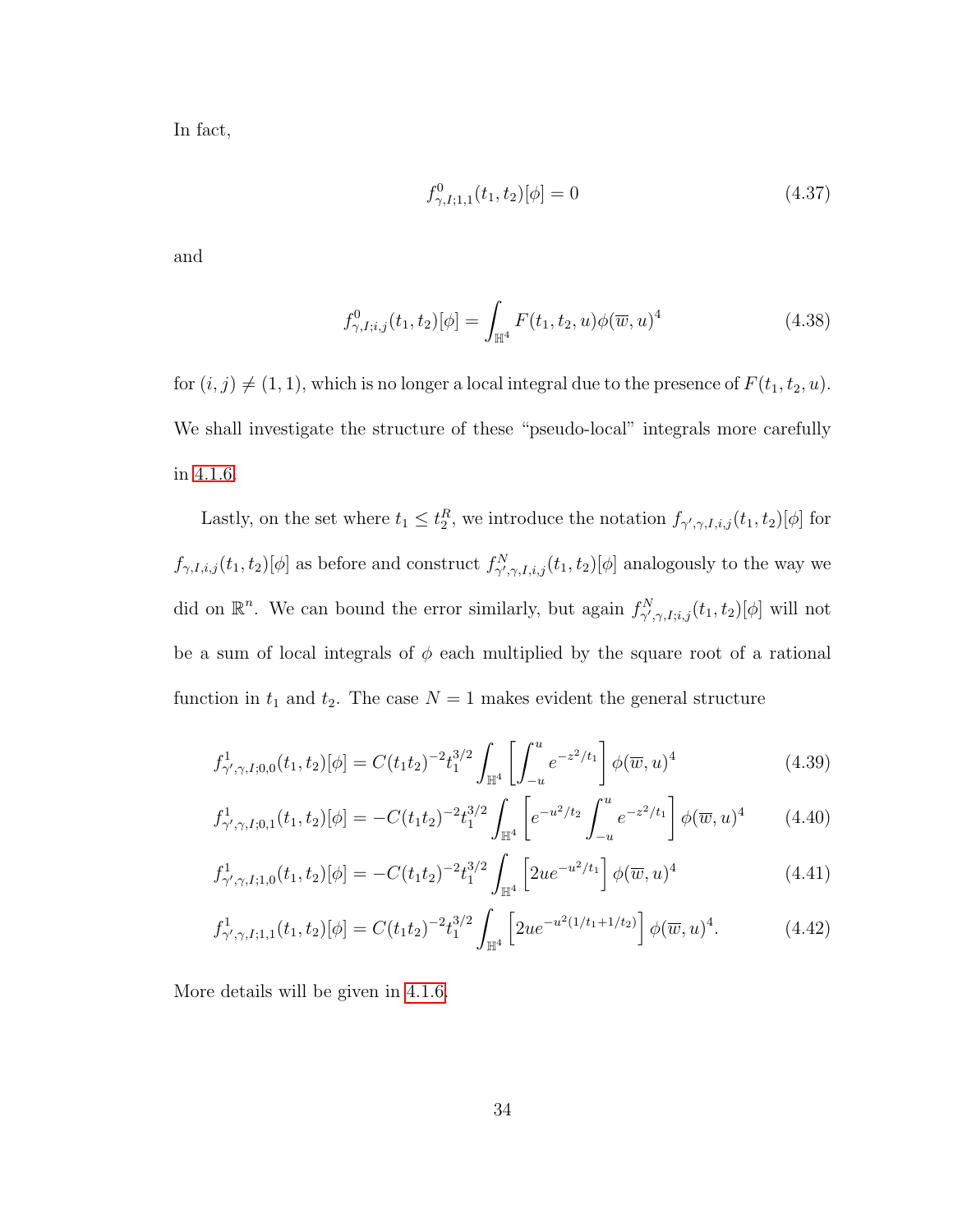# $\textbf{4.1.2} \quad \textbf{Covering} \,\, (0, \infty)^{|E(\gamma)|}$

Let  $k = |E(\gamma)|$ . We denote  $\mathbf{t} = (t_1, \ldots, t_k)$ . For each permutations  $\sigma \in S_k$ , there is a subset

$$
S_{\sigma} = \{ \mathbf{t} \in (0, \infty)^k : t_{\sigma(1)} < \dots < t_{\sigma(k)} \}. \tag{4.43}
$$

and it is clear that

$$
\bigcup_{\sigma \in S_k} \overline{S_{\sigma}} = (0, \infty)^k. \tag{4.44}
$$

The procedure we are about to describe is applied separately within each of the  $S_{\sigma}$ , but we work within

$$
S_{\rm id} = \{ \mathbf{t} \in (0, \infty)^k : t_1 < \cdots < t_k \}.
$$

for notational clarity. We assume that  $R > 1$ .

Definition 2. For  $j \in \{1, \ldots, k-1\}$ , let

$$
B_R^j = \{ \mathbf{t} \in S_{id} : t_j < t_{j+1}^R \}. \tag{4.45}
$$

For  $i, j \in \{1, \ldots, k\}$  with  $i < j$ , define

$$
C_R^{i,j} = \{ \mathbf{t} \in S_{id} : t_j^R < t_i \}. \tag{4.46}
$$

and define

$$
D_R^{i,j} = S_{id} \setminus \overline{C_R^{i,j}}
$$
  
= {**t**  $\in S_{id} : t_j^R > t_i$  }.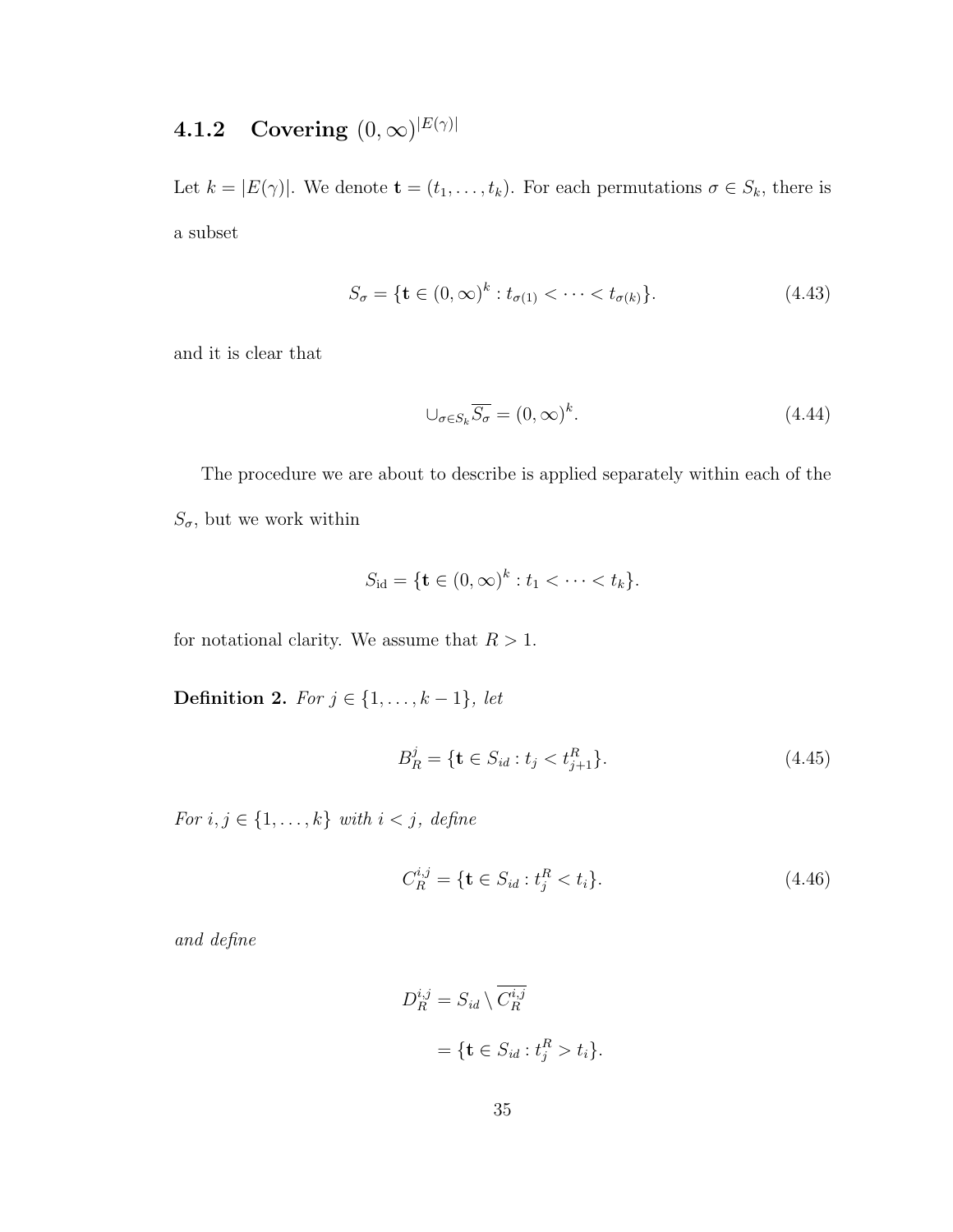And lastly for  $j \in \{2, ..., k-1\}$ , define

$$
A_R^j = B_R^j \cap C_R^{1,j} \tag{4.47}
$$

$$
= \{ \mathbf{t} \in S_{id} : t_j < t_{j+1}^R \text{ and } t_j^R < t_1 \} \tag{4.48}
$$

and let  $A_R^1 = B_R^1$  and  $A^k = C_R^{1,k}$  $\mathbb{R}^{1,k}$ .

Note that  $D_R^{j,j+1} = B_I^j$  $R<sub>R</sub>$ . A couple of facts about these subsets are collected in the following proposition:

Proposition 3. For  $i_1 < i_2 < i_3$ .

$$
C_R^{i_1,i_2} \cap C_S^{i_2,i_3} \subset C_{RS}^{i_1,i_3} \tag{4.49}
$$

and similarly

$$
D_R^{i_1,i_2} \cap D_S^{i_2,i_3} \subset D_{RS}^{i_1,i_3} \tag{4.50}
$$

*Proof.* If  $\mathbf{t} \in C_R^{j_1, j_2} \cap C_S^{j_2, j_3}$  $t_{i_2}^{j_2,j_3}$ , then  $t_{i_2}^R < t_{i_1}$  and  $t_{i_3}^S < t_{i_2}$ . This implies that

$$
t_{i_3}^{RS} < t_{i_1}.
$$

The proof of the second inclusion is similar.

The following statements are trivially true:

**Proposition 4.** For  $j \in \{1, ..., k-1\}$ , let

$$
\tilde{B}_R^j = \{ \mathbf{t} \in S_{id} : t_\alpha < t_\beta^R, \text{ for } \alpha \le j \text{ and } j+1 \le \beta \}. \tag{4.51}
$$

 $\Box$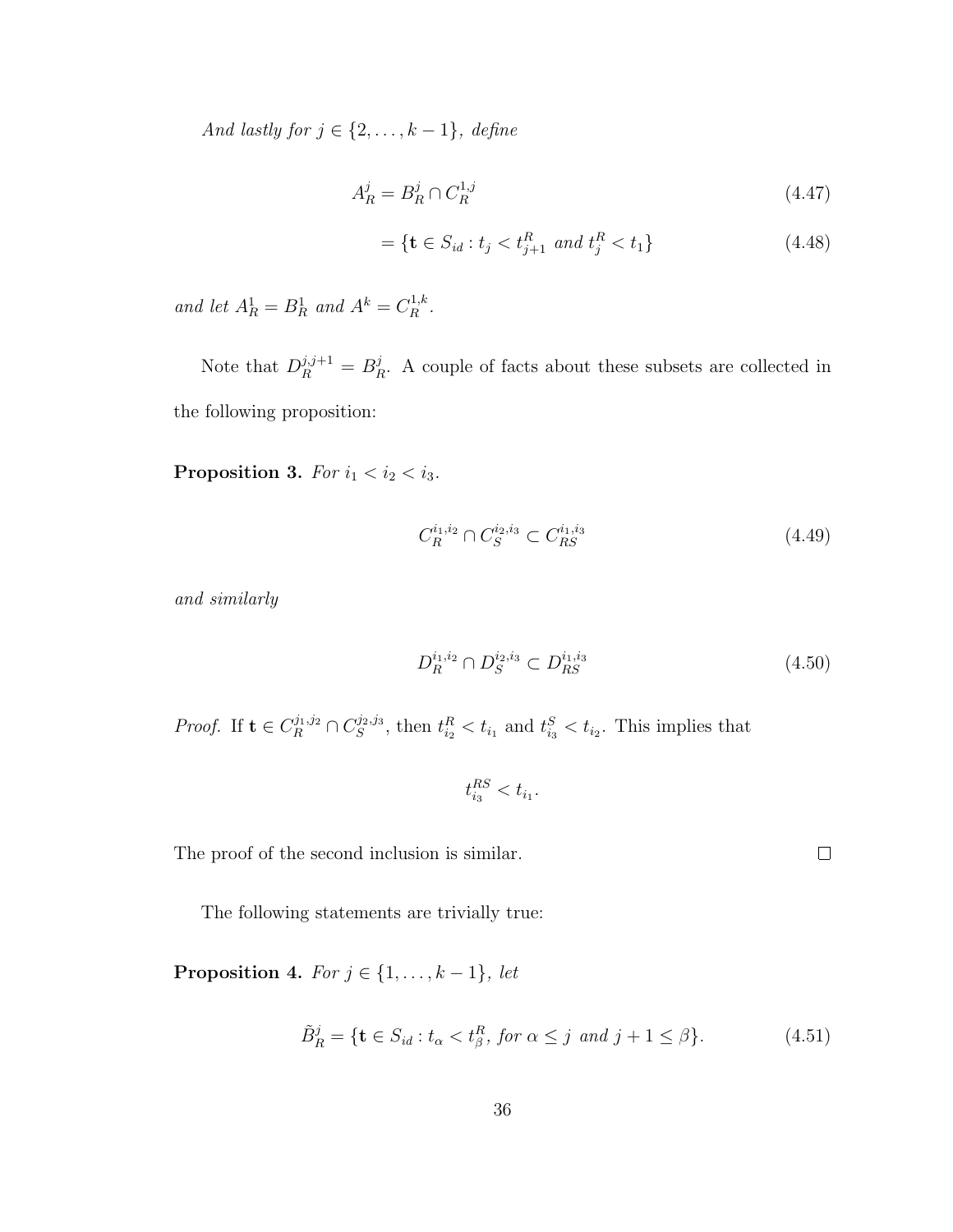For  $i, j \in \{1, \ldots, k\}$  with  $i < j$ , define

$$
\tilde{C}_R^{i,j} = \{ \mathbf{t} \in S_{id} : t_\alpha^R < t_\beta \text{, for } \alpha \le i \text{ and } j \le \beta \}. \tag{4.52}
$$

Then  $\tilde{B}_R^j = B_I^j$  $\tilde{C}_R^{i,j} = C_R^{i,j}$ R

**Proposition 5.** For  $j_1 \leq j_2$ , if  $C_R^{i,j_1} \supseteq C_R^{i,j_2}$  $\overset{_{i,j_2}}{R}.$ 

The next two proposions are needed to prove Theorem [4.](#page-42-0)

<span id="page-41-0"></span>**Proposition 6.**  $C_R^{i,j} \cap D_R^{l,m} = \emptyset$  for  $i \leq l$  and  $m \leq j$ .

*Proof.* If  $t_j^R < t_i$  and  $t_l < t_m^R$ . Then

$$
t_i \le t_l < t_m^R < t_j^R < t_i
$$

a contradiction.

<span id="page-41-1"></span>**Proposition 7.**  $B_R^l \cap C_R^{i,j} = \emptyset$  for  $i \leq l < j$ .

*Proof.* Since  $B_R^l = D_R^{l,l+1}$  $\Box$  $\kappa_R^{l,l+1}$ , we can apply the previous proposition.

<span id="page-41-2"></span>**Definition 3.** We consider sequences of the form  $1 = i_0 < i_1 < \cdots < i_m \leq k$ , where  $m \leq k-1$ . For any sequence of this form I, we define the sets  $E_R^I = \cap_{j=0}^m E_{R,j}^I$ , where  $E_{R,i}^I$  is defined such that

$$
E_{R,0}^I = \begin{cases} B_{R^{s_1}}^1 & \text{if } m = 0\\ S_{id} & \text{otherwise} \end{cases}
$$

 $\Box$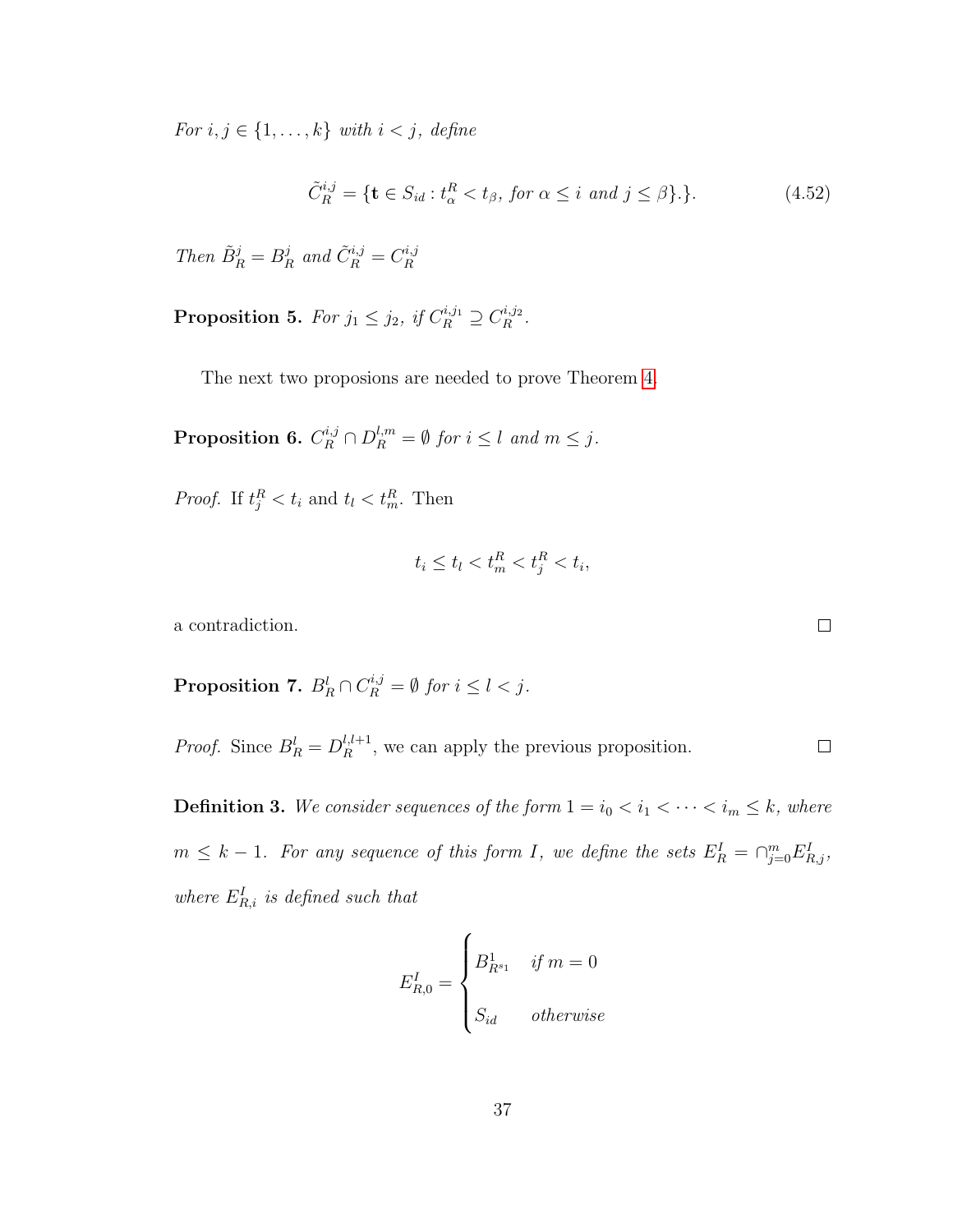$$
E^I_{R,j} = C^{i_{j-1},i_j}_{R^{s_j}} \cap D^{i_{j-1},i_j+1}_{R^{s_j}}
$$

and for  $j = m$ 

$$
E_{R,m}^I = \begin{cases} C_{R^{s_m}}^{i_{m-1},i_m} \cap D_{R^{s_m}}^{i_{m-1},i_m+1} \cap B_{R^{s_{m+1}}}^{i_m} & \text{if } i_m \neq k \\ C_{R^{s_m}}^{i_{m-1},i_m} \text{if } i_m = k. \end{cases}
$$

where  $s_0, \ldots, s_m$  is a fixed sequence.

<span id="page-42-1"></span>**Theorem 3.** Their closures  $\overline{E}_R^I$  form a cover of  $(0, \infty)^k$ .

*Proof.* If  $t_1 \leq t_2^{R^{s_1}}$ , then  $\mathbf{t} \in \overline{B}_R^1$ . Thus let  $m = 0$ .

Otherwise, assume let  $i_1$  be the largest integer such that  $t_{i_1}^{R^{s_1}} \leq t_1 = t_{i_0}$ . Then  $i_1 \in \overline{C}_{R^{s_1}}^{i_0, i_1}$ <sup> $i_{0,i_1}$ </sup>. If  $i_1 = k$ , let  $m = 1$ . If  $i_1 < k$ , then  $\mathbf{t} \in D_{R^{s_1}}^{i_0, i_1+1}$ . If  $t_{i_1} \leq t_{i_1+1}^R$  then  $\mathbf{t} \in \overline{B}_{R^{s_2}}^{i_1}$  and we let  $m = 1$ .

Otherwise, let  $i_2$  be the largest integer such that  $t_{i_2}^{R^{s_2}} \leq t_{i_1}$ . Then  $i_2 \in \overline{C}_{R^{s_2}}^{i_1, i_2}$  $\frac{r_1, r_2}{R^{s_2}}$ . If  $i_2 = k$ , let  $m = 2$ . If  $i_2 < k$ , then  $\mathbf{t} \in D_{R^{s_2}}^{i_1, i_2+1}$ . If  $t_{i_2} \leq t_{i_2+1}^{R^{s_3}}$  then  $\mathbf{t} \in \overline{B}_{R^{s_3}}^{i_2}$  and we let  $m = 2$ .

And so on  $\dots$  $\Box$ 

## <span id="page-42-0"></span>**Theorem 4.** The sets  $E_R^I$  are disjoint.

*Proof.* We prove this by induction. Consider the distinct sequences  $1 = i_0 < i_1$  $\cdots < i_m \leq k$  and  $1 = j_0 < j_1 < \cdots < j_n \leq k$ , where without loss of generality we assume that  $m \leq n$ .

and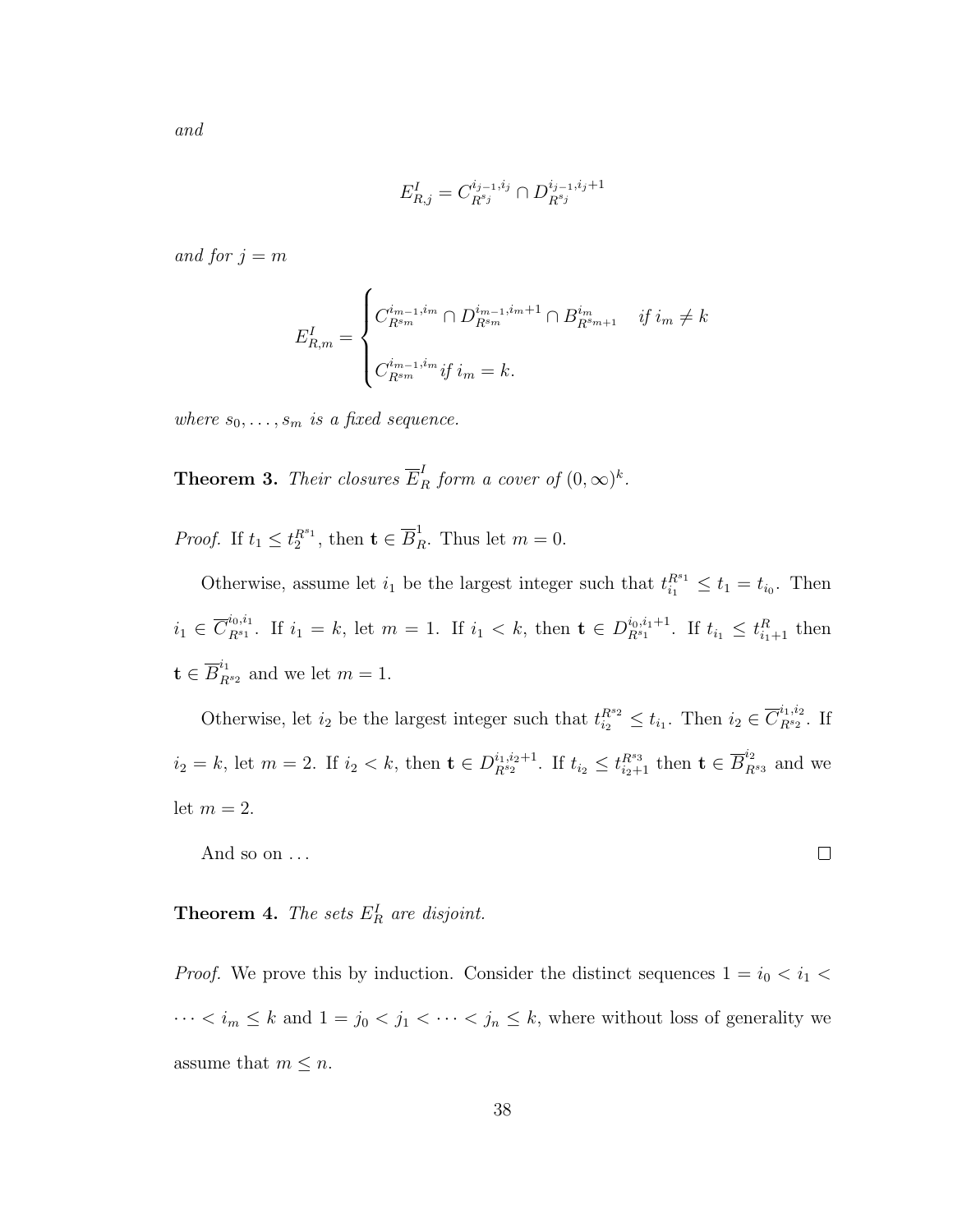Suppose that  $i_l \neq j_l$ , but  $i_1 = j_1, \ldots, i_{l-1} = j_{l-1}$ . Then

$$
E_{R,l}^I \cap E_{R,l}^J \subseteq C_{R^{s_l}}^{i_{l-1}, i_l} \cap D_{R^{s_l}}^{i_{l-1}, i_l+1} \cap C_{R^{s_l}}^{i_{l-1}, j_l} \cap D_{R^{s_l}}^{i_{l-1}, j_l+1}
$$
  
=  $\emptyset$ .

because  $C_R^{i,j} \cap D_R^{i,m} = \emptyset$  for  $m \leq j$  by Proposition [6.](#page-41-0)

It is also possible that  $i_1 = j_1, \ldots, i_m = j_m$ , but  $m < n$ . Then

$$
E_m^I \cap E_{m+1}^J \subseteq B_{R^{s_{m+1}}}^{i_m} \cap C_{R^{s_{m+1}}}^{i_m, j_{m+1}}
$$

$$
= \emptyset.
$$

by Proposition [7.](#page-41-1)

Now specialize to a specific sequence  $s_0 = 1$  and  $s_i = 2^{i-1}$  for  $i > 0$ .

<span id="page-43-0"></span>**Theorem 5.** Consider the sequence  $1 = i_0 < i_1 < \cdots < i_m \leq k$ . Then

$$
E_R^I \subseteq A_{R^{2m}}^{i_m}
$$

*Proof.* If  $m = 0$ , it is clear that  $E_R^I \subseteq A_R^1 = B_R^1$ .

If  $m > 0$ ,

$$
E_R^I \subseteq \begin{cases} C_R^{i_0, i_1} \cap C_R^{i_1, i_2} \cap C_{R^2}^{i_2, i_3} \cdots \cap C_{R^{2m-1}}^{i_{m-1}, i_m} \cap B_{R^{2m}}^{i_m} & \text{if } i_m < k \\ \vdots & \vdots \\ C_R^{i_0, i_1} \cap C_R^{i_1, i_2} \cap C_{R^2}^{i_2, i_3} \cdots \cap C_{R^{2m-1}}^{i_{m-1}, i_m} & \text{if } i_m = k \\ \vdots & \vdots & \vdots \\ C_{R^{2m}}^{i_0, i_m} \cap B_{R^{2m}}^{i_m} & \text{if } i_m = k \\ C_{R^{2m}}^{i_0, i_m} & \text{if } i_m = k \end{cases}
$$

$$
= A_{R^{2m}}^{i_m}
$$

 $\Box$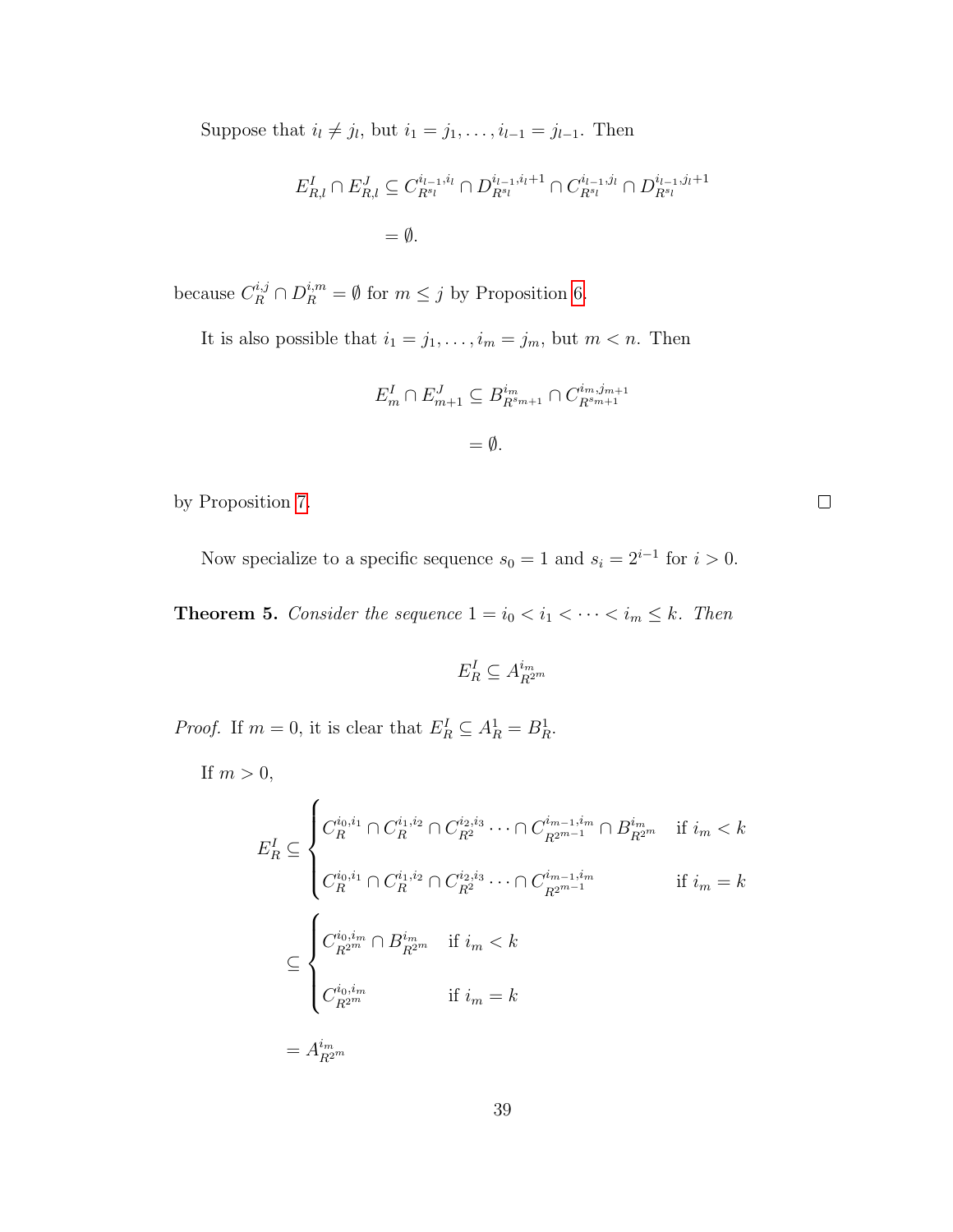The construction of the counterterms in [4.1.5](#page-56-0) will be based on a refinement of the covering  $\{\overline{E}_R^I\}$ . For  $l < k$ , given a sequence  $l = i_0 < \cdots < i_m \leq k$ , introduce the more general sets  $E_R^I$  which are defined by applying the definition of  $E_R^I$ , but replacing the set  $\{t_1 < \cdots < t_k\}$  with the set  $\{t_l < \cdots < t_k\}$ . For  $l = 1$ , we recover  $E_R^I$  in the sense in which it was defined earlier.

The following is a corollary of Theorem [3:](#page-42-1)

<span id="page-44-0"></span>Corollary 3. Consider the collection of sequences of the form

$$
1 = i_0^{(1)} < i_1^{(1)} < \dots < i_{m^{(1)}}^{(1)}
$$
\n
$$
i_{m^{(1)}}^{(1)} = i_0^{(2)} < i_1^{(2)} < \dots < i_{m^{(2)}}^{(2)}
$$
\n
$$
\dots
$$
\n
$$
i_{m^{(p-1)}}^{(p-1)} = i_0^{(p)} < i_1^{(p)} < \dots < i_{m^{(p)}}^{(p)} = k.
$$

Then the sets

$$
\overline{E}_R^{I^{(1)}} \cap \overline{E}_R^{I^{(2)}} \cdots \cap \overline{E}_R^{I^{(p)}} \tag{4.53}
$$

form a cover of  $S_{id}$ .

### 4.1.3 Local Functionals and Feynman Weights

### Differential Operators

Let M be a smooth manifold, let E be a graded vector bundle and let  $\mathbb{R}$  be the trivial line bundle. Let  $\mathcal{E} = \Gamma(E)$  and  $C^{\infty}(M) = \Gamma(\mathbb{R})$ . A differential operator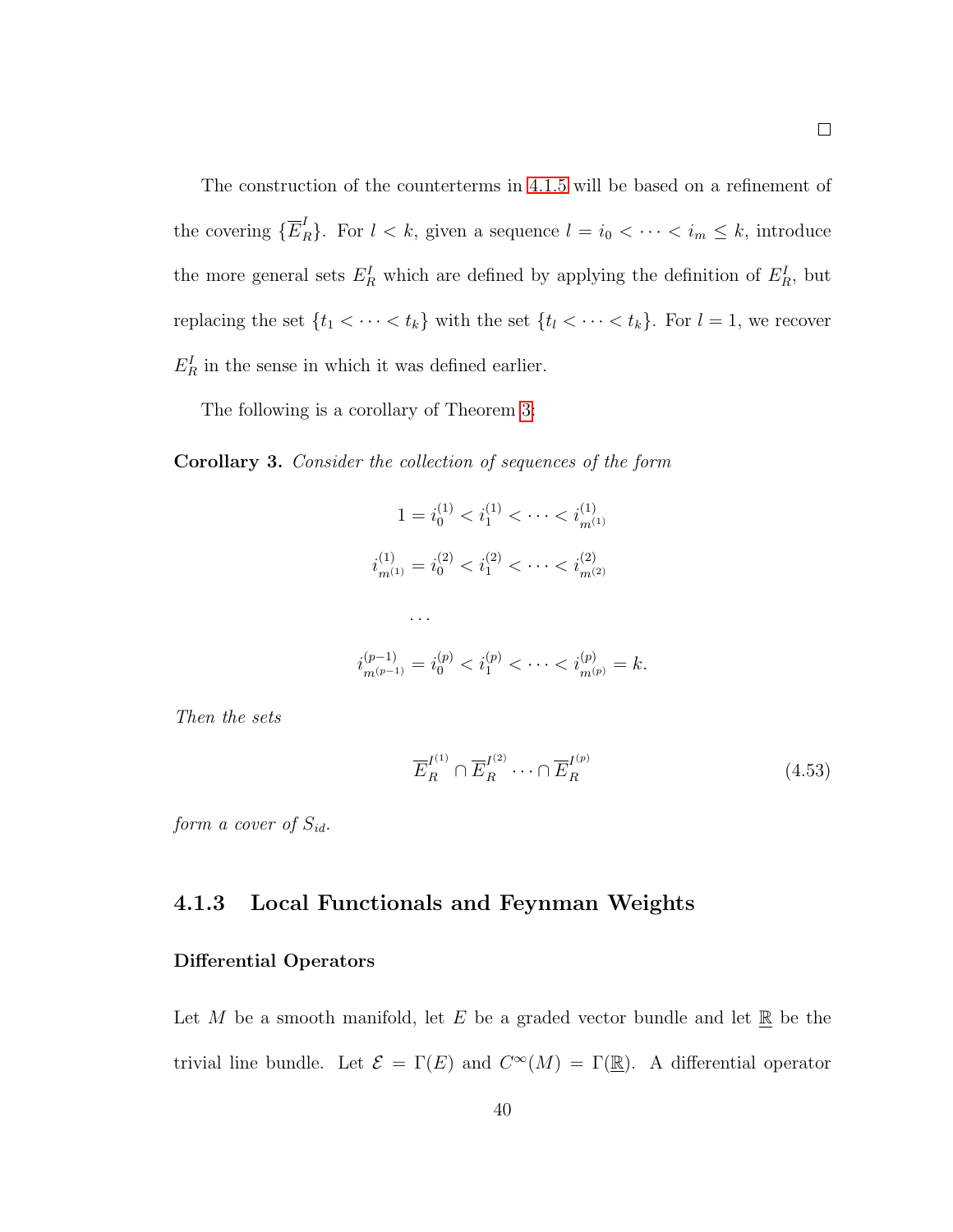$P: E \to \mathbb{R}$  is an R-linear map  $\mathcal{E} \to C^{\infty}(M)$  which can be given locally using Einstein notation

$$
s = \alpha^i e_i \mapsto a_j^I \frac{\partial \alpha^j}{\partial x^I}
$$

where  $e_1, \ldots, e_r$  is a local (homogeneous) frame for E on some sufficiently small coordinate neighborhood U, and  $\alpha^1, \ldots, \alpha^r$  and  $a_i^I$  are functions on U.

Equivalently, there is a bundle map  $\iota_P : J(E) \to \mathbb{R}$ , where  $J(E)$  is the jet bundle of E. The differential operator P is determined by  $\iota_P$  by composing with the jet prolongation of s,  $j(s) : M \to J(E)$ . That is,  $P(s) = \iota_P \circ j(s)$ .

#### Local Functionals

**Definition 4.** A local functional  $I \in \mathcal{O}_{loc}^k(\mathcal{E})$  of degree k is a functional  $I \in \mathcal{O}^k(\mathcal{E})$ of the form

$$
I(s) = \sum_{\beta=1}^{m} \int_{M} D_{\beta,1}(s) \dots D_{\beta,k}(s)
$$
 (4.54)

for some collection of differential operators  $D_{i,j}: E \to \mathbb{R}$ .

Substituting the local formula for the differential operators

$$
D_{\beta,j}(\alpha^i e_i) = (a_{\beta,j})_k^I \frac{\partial \alpha^k}{\partial x^I}
$$

we get that locally

$$
I(\alpha^{i} e_{i}) = \sum_{\beta=1}^{m} \int_{U} (a_{\beta,1})_{j_{\beta,1}}^{I_{\beta,1}} \dots (a_{\beta,k})_{j_{\beta,k}}^{I_{\beta,k}} \frac{\partial \alpha^{j_{\beta,1}}}{\partial x^{I_{\beta,1}}} \dots \frac{\partial \alpha^{j_{\beta,k}}}{\partial x^{I_{\beta,k}}}
$$
(4.55)

$$
= \int_{U} a_{j_1,\dots,j_k}^{I_1,\dots,I_k} \frac{\partial \alpha^{j_1}}{\partial x^{I_1}} \dots \frac{\partial \alpha^{j_k}}{\partial x^{I_k}}.
$$
\n(4.56)

for a collection of functions  $a_{i_1,\ldots,i_k}^{I_1,\ldots,I_k}$  $j_1,...,j_k$  on  $U$ .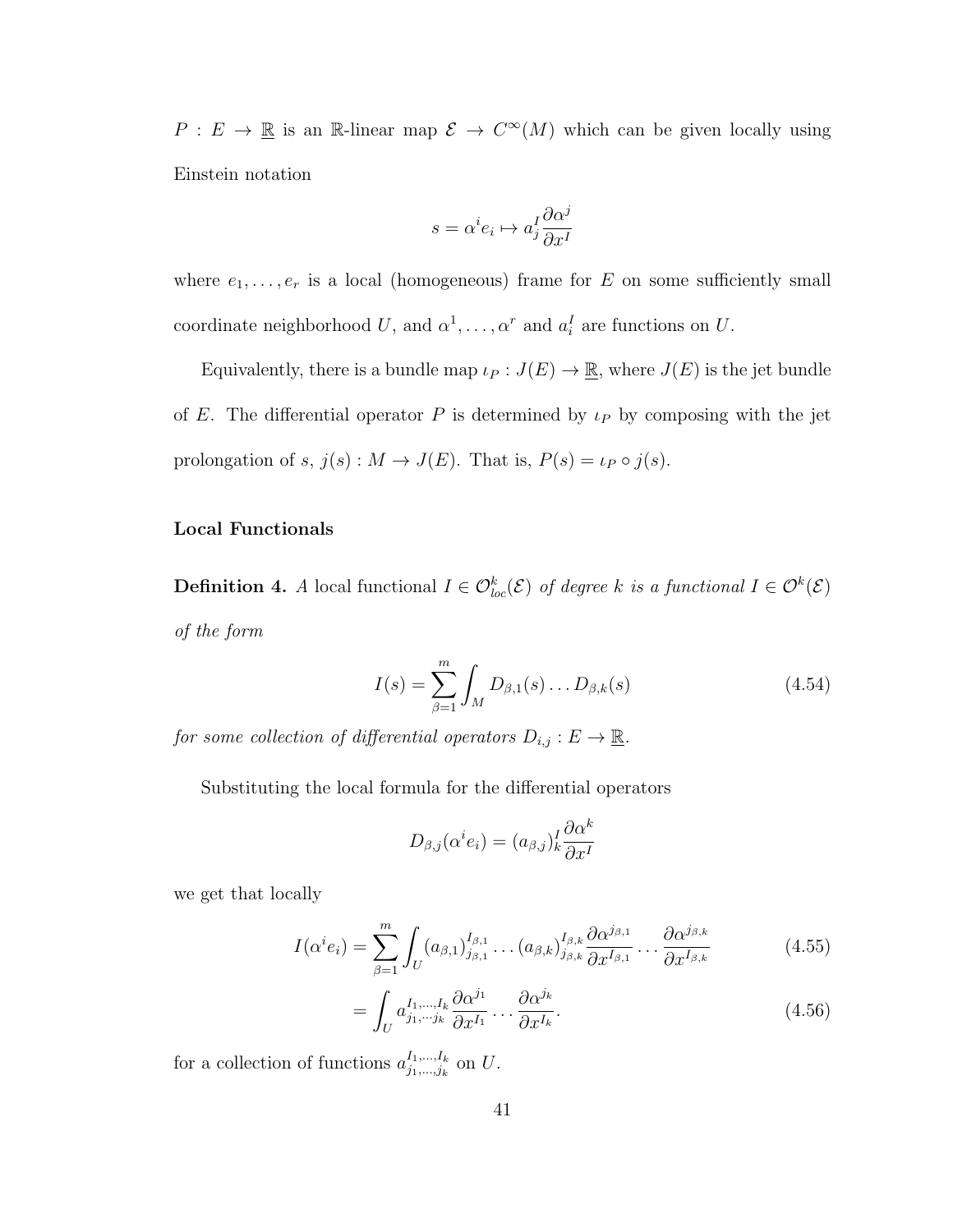### Evaluation of  $w_{\gamma}(P, I)$

We shall work in the ungraded case. For notation simplicity, we shall also assume from hereon out that  $E = \mathbb{R}$ , although the method remains valid for any vector bundle.

We would like to describe the form of  $w_{\gamma}(P_{\epsilon}^L, I)$  when  $I \in \mathcal{O}_{\text{loc}}(\mathcal{E})[[\hbar]]$  is a power series of local functionals and

$$
P_{\epsilon}^{L} = \int_{\epsilon}^{L} K_t dt
$$
 (4.57)

where  $K_t$  is the heat kernel of M.

For each vertex  $v \in V(\gamma)$ , we associate the functional  $I_{g(v),k(v)}$ , where  $k(v)$  is the valency of the vertex  $v$ . Assume that within a given chart  $U$ ,

$$
S^{k(v)}I_{g(v),k(v)}(\alpha_1^i e_i,\ldots,\alpha_{k(v)}^i e_i)=\int_U a^{I^{v^1},\ldots,I^{v^{k(v)}}}\frac{\partial \alpha_1}{\partial x^{I^{v^1}}}\ldots\frac{\partial \alpha_{k(v)}}{\partial x^{I^{v^k}}}.
$$

where  $I^{v^1}, \ldots, I^{v^{k(v)}}$  ranges over multi-indices with  $|I^{v^1}| + \cdots + |I^{v^k}| \leq \text{ord } I_{g(v),k(v)}$ Choose an ordering on the set of half edges  $v^1, \ldots, v^{k(v)}$  incident on each vertex v and an orientation on each edge. Then  $\gamma$  determines the maps

$$
Q: T(\gamma) \to \bigcup_{v \in V} \{v^1, \dots, v^{k(v)}\}
$$
  

$$
Q_1: E(\gamma) \to \bigcup_{v \in V} \{v^1, \dots, v^{k(v)}\}
$$
  

$$
Q_2: E(\gamma) \to \bigcup_{v \in V} \{v^1, \dots, v^{k(v)}\}
$$

where  $Q_1$  and  $Q_2$  map an edge to its first and second half edges respectively, and Q maps a tail to itself. Also denote by  $v_1(e)$  and  $v_2(e)$  the first and second vertices of the edge e. Similarly, let  $v(h)$  denote the vertex of the tail h.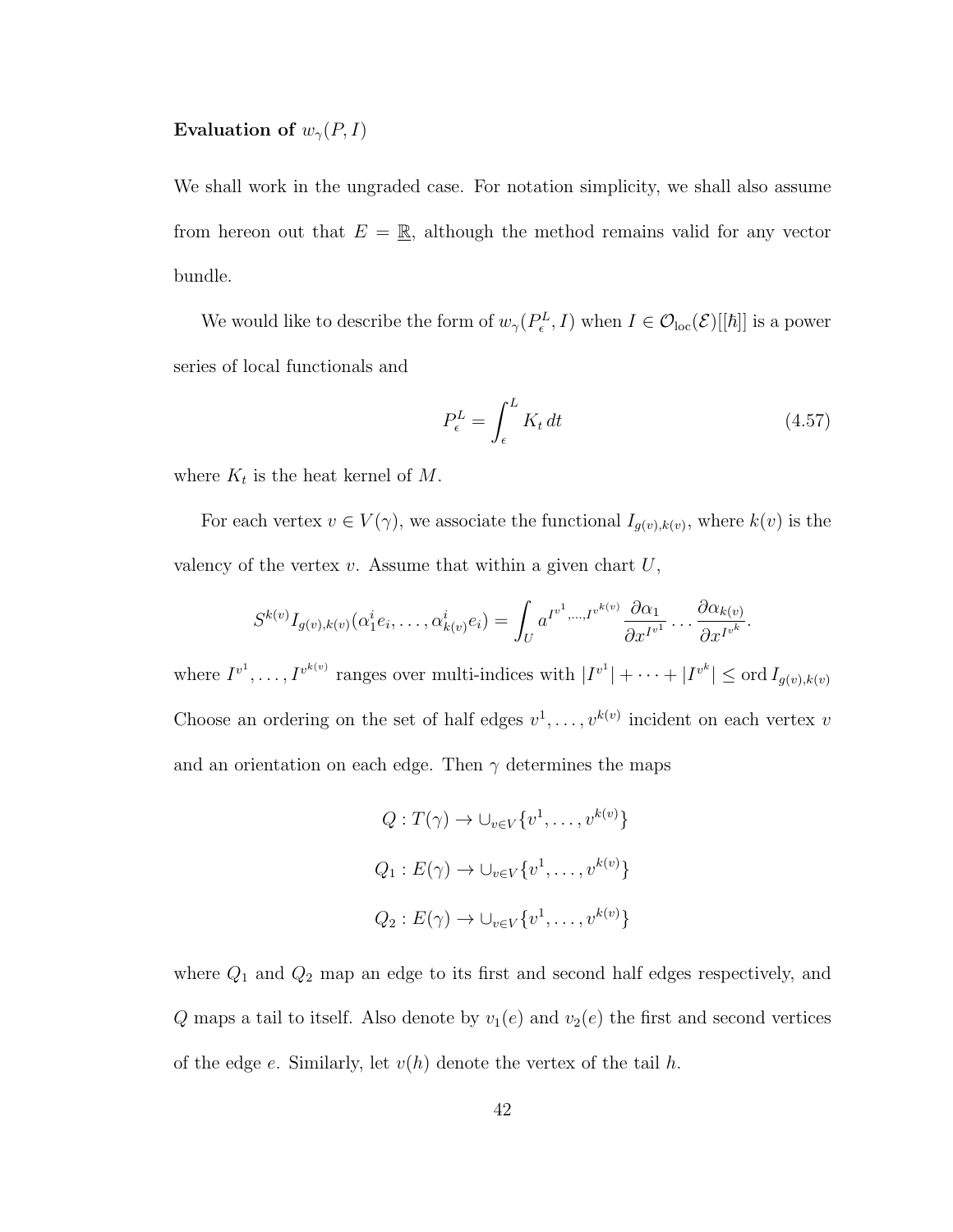With these data, we can give the expression

<span id="page-47-1"></span>
$$
w_{\gamma}(P_{\epsilon}^{L}, I)[\alpha] = \int_{(\epsilon, L)^{|E(\gamma)|}} f_{\gamma, I}(\mathbf{t})[\alpha]. \tag{4.58}
$$

where for  $M = \mathbb{R}^n$ ,

$$
f_{\gamma,I}(\mathbf{t})[\alpha] = \int_{\mathbb{R}^{n|V(\gamma)|}} \prod_{v \in V(\gamma)} a^{I^{v^1},...,I^{v^k}}(x_v) \prod_{e \in E(\gamma)} \frac{\partial K_t(x_{v_1(e)}, x_{v_2(e)})}{\partial x^{I^{Q_1(e)}} \partial x^{I^{Q_2(e)}}} \prod_{h \in T(\gamma)} \frac{\partial \alpha(x_{v(h)})}{\partial x^{I^{Q(h)}}}
$$
(4.59)

where k is used to stand for  $k(v)$ . If M is a compact manifold then choose a partition of unity subordinate to a finite cover of  $M$  (on which  $E$  is trivialized). Then  $f_{\gamma,I}(\mathbf{t})[\alpha]$  is a sum of integrals of the form

$$
\int_{U^{|V(\gamma)|}} \chi \prod_{v \in V(\gamma)} a^{I^{v^1}, \dots, I^{v^k}}(x_v) \prod_{e \in E(\gamma)} \frac{\partial K_t(x_{v_1(e)}, x_{v_2(e)})}{\partial x^{I^{Q_1(e)}} \partial x^{I^{Q_2(e)}}} \prod_{h \in T(\gamma)} \frac{\partial \alpha(x_{v(h)})}{\partial x^{I^{Q(h)}}}
$$
(4.60)

where  $\chi$  is the partition of unity function for the open set U in the cover and  $\alpha^{i}$  are the coordinates of  $\alpha$  in U.

Due to the symmetry of  $P_{\epsilon}^L$  and  $I_{i,k}$ , the value of  $w_{\gamma}(P_{\epsilon}^L, I)$  is independent of the choices of ordering and orientation.

# <span id="page-47-0"></span>4.1.4 Counterterms on  $\mathbb{R}^n$ : Preliminaries

For simplicity, in this section and subsequent sections in this chapter, we shall only consider scalar field theories.

When working with  $\mathbb{R}^n$ , we shall really mean locally on a flat compact manifold. Essentially, all that this means is that the input fields will be compactly-supported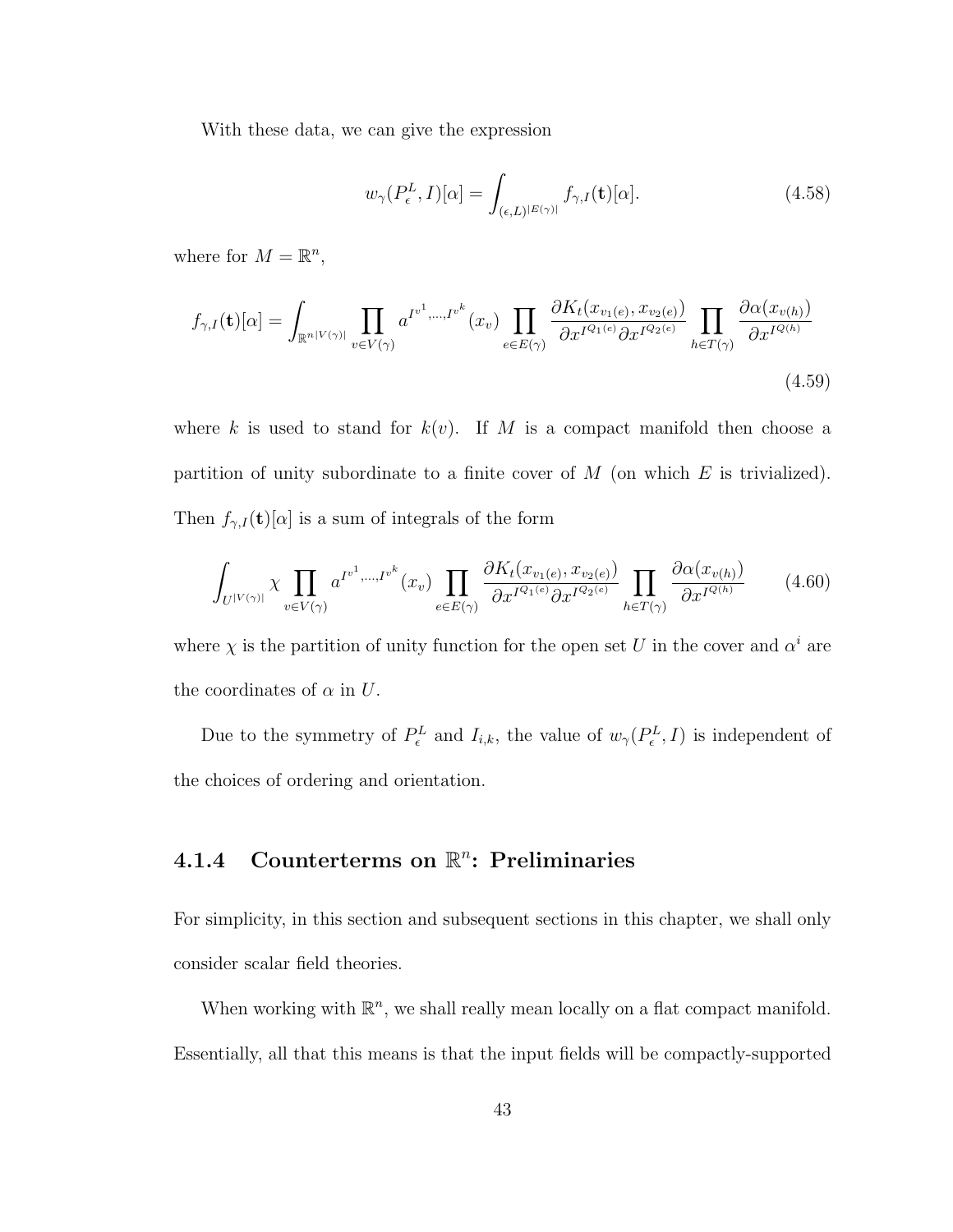functions. The procedure can also be carried out on  $\mathbb{R}^n$  in earnest by working with Schwartz functions instead of compactly supported functions.

On  $\mathbb{R}^n$ , the heat kernel has the simple form

<span id="page-48-1"></span>
$$
K_t(x,y) = (4\pi t)^{-n/2} e^{-|x-y|^2/4t}.
$$
\n(4.61)

#### <span id="page-48-0"></span>Derivatives of  $K_t$

**Proposition 8.** For a multi-index  $I = (i_1, \ldots, i_n)$ ,  $\frac{\partial K_t}{\partial x^I}$  $\frac{\partial K_t}{\partial x^I}$  is a polynomial in  $x_1, \ldots, x_n,$  $y_1, \ldots, y_n$  and  $1/t$  which is multiplied by  $K_t$ . The degree in  $1/t$  is |I|.

The proof is a consequence of the Lemma [2](#page-74-0) in Section [4.1.9](#page-74-1) which also gives explicit formulas for the single variable derivatives.

*Proof of Proposition [8.](#page-48-0)* For a multi-index  $I = (i_1, \ldots, i_n)$ ,

$$
\frac{\partial K_t}{\partial x^I} = P_{1,i_1} \dots P_{n,i_n} K_t.
$$
\n(4.62)

## Powers of t in  $w_{\gamma}(P_{\epsilon}^L, I)$

Let  $O(\gamma)$  be the sum of the orders of the local functionals  $I_{g(v),k(v)}$  for all  $v \in V(\gamma)$ . As a consequence of Corollary [8,](#page-48-0) if we group the terms in  $w_{\gamma}(P_{\epsilon}^{L}, I)$  by their powers of  $t$ , we see that

$$
w_{\gamma}(P,I)[\alpha] = \int_{(\epsilon,L)^{|E(\gamma)|}} f_{\gamma,I}(\mathbf{t})[\alpha]. \tag{4.63}
$$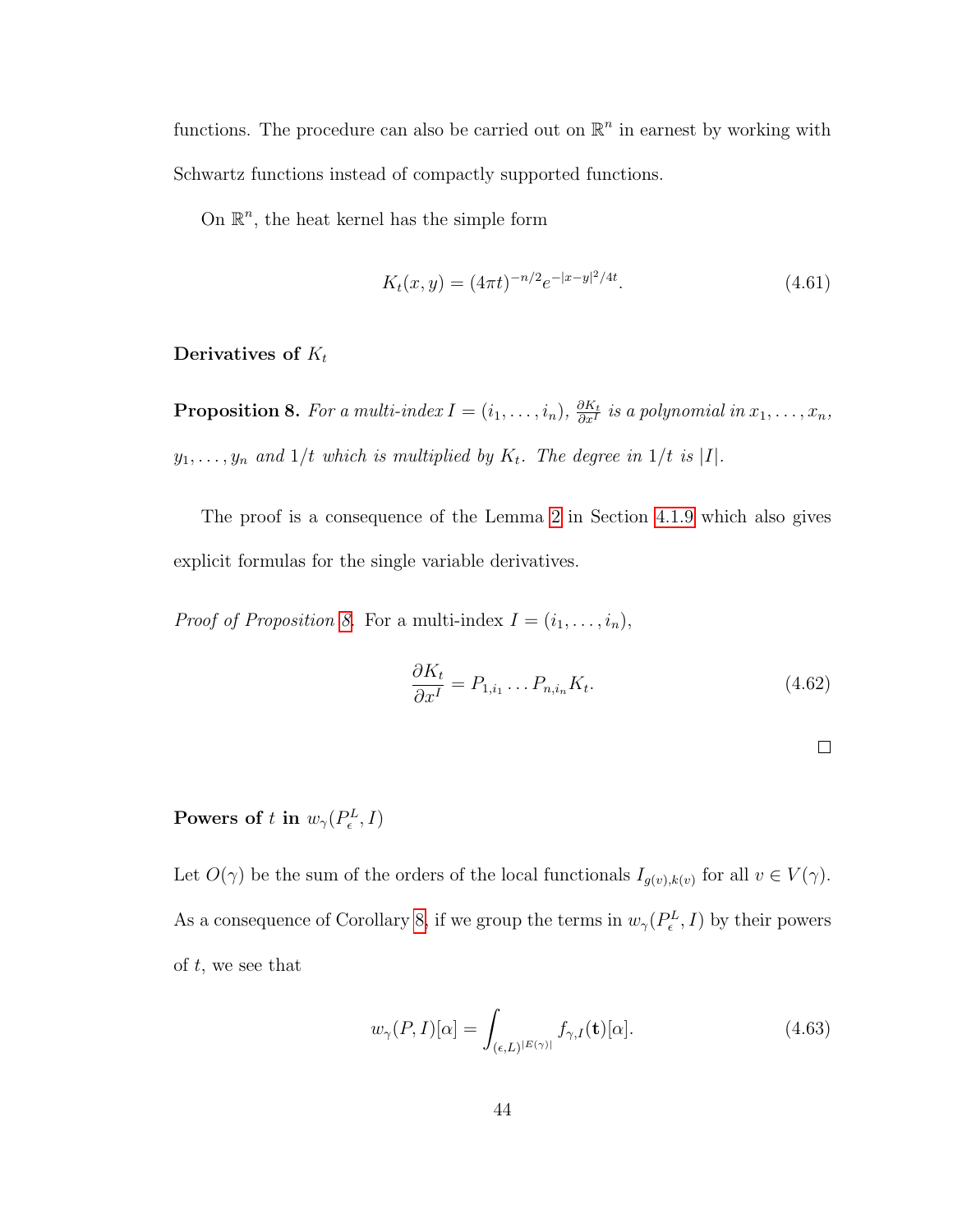where  $J$  is a multi-index and

$$
f_{\gamma,I}(\mathbf{t})[\alpha] = \sum_{-O(\gamma)\le|J|\le 0} t^{J-n/2} \int_{\mathbb{R}^{n|V(\gamma)|}} e^{-\sum_{e\in E(\gamma)} Q_e/4t_e} \Phi_J.
$$
 (4.64)

This formula requires some explanation. The outer integral is over the time variables. Secondly, let

<span id="page-49-0"></span>
$$
t^{J-n/2} = \prod_{e \in E(\gamma)} t_e^{j_e - n/2}.
$$

In the exponential,  $Q_e = ||x_{v_1(e)} - x_{v_2(e)}||^2$ .

The multi-index  $I : E(\gamma) \to \mathbb{Z}$  and for each  $I, \Phi_I$  a sum of terms of the form

$$
\prod_{v \in V(\gamma)} D_v \alpha(x_v)
$$

where for each vertex  $v$ ,

$$
D_v \alpha = D_{v,1} \alpha \dots D_{v,l} \alpha \tag{4.65}
$$

is a product of differential operators applied to  $\alpha$ .

#### Spanning Tree Coordinates

We would like to evaluate  $(4.64)$ . This will require a special change of coordinates. Choose a spanning tree T of  $\gamma$ . For each edge in the tree we define a coordinate  $y_e = x_{v_1(e)} - x_{v_2(e)}$ .

**Proposition 9.** Given a spanning tree T, the coordinates  $y_e = x_{v_1(e)} - x_{v_2(e)}$  for  $e \in E(T)$  and

$$
w = x_1 + \dots + x_{|V(\gamma)|} \tag{4.66}
$$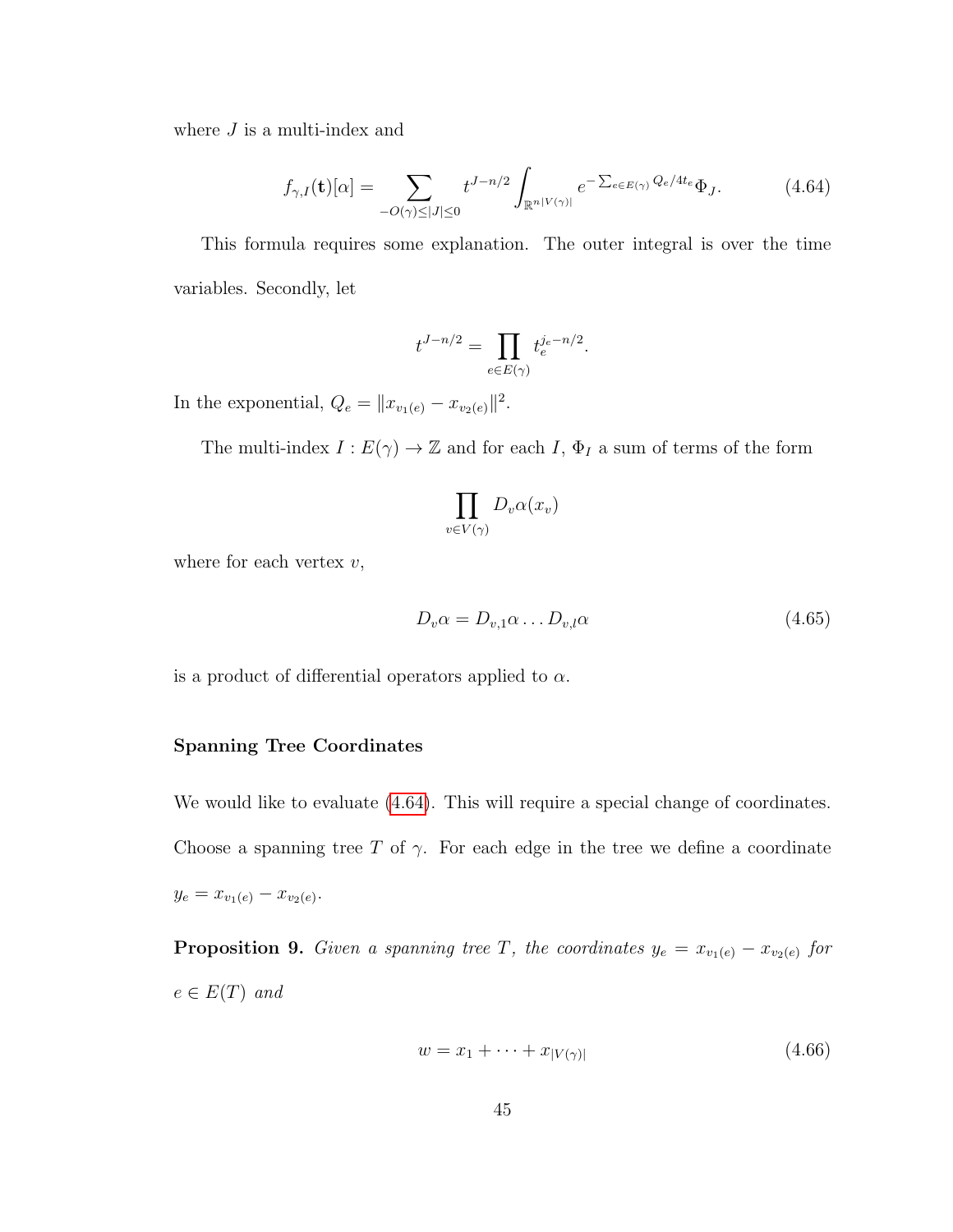form a coordinate system on  $\mathbb{R}^{n|V(\gamma)|}$ .

*Proof.* This is a linear transformation from  $\mathbb{R}^{|V(\gamma)|}$  to  $\mathbb{R}^{|V(\gamma)|}$ . It is invertible if and only if it has trivial kernel. But if  $y_e = 0$  for all  $e \in T(\gamma)$  then  $x_i = x_j$  for all i and j. The condition that  $x_1 + \cdots + x_{|V(\gamma)|} = 0$  then implies that  $x_i = 0$  for all i.  $\Box$ 

The quadratic form  $Q(x) = \sum_{e \in E(\gamma)} Q_e(x)/4t_e$  can be written in the spanning tree coordinates as  $Q(w, y)$ .

Let A be the matrix of  $Q(0, y)$ . Then A is an  $n(|V(\gamma)| - 1)$  by  $n(|V(\gamma)| - 1)$ matrix.

<span id="page-50-0"></span>**Proposition 10.** The quadratic form  $Q(w, y)$  is independent of w.

*Proof.* For any edge  $e \in E(\gamma)$ , let  $f_1^e, \ldots, f_{l(e)}^e$  be the unique path of edges in T connecting  $v_1(e)$  and  $v_2(e)$ . Then

$$
x_{v_1(e)} - x_{v_2(e)} = \sum_{i=1}^{l(e)} (x_{v_1(f_i^e)} - x_{v_2(f_i^e)}) = \sum_{i=1}^{l(e)} y_{f_i^e}.
$$

Therefore,

$$
Q(x) = \sum_{e \in E(\gamma)} Q_e(x)/4t_e
$$
  
= 
$$
\sum_{e \in E(\gamma)} \left\| \sum_{i=1}^{l(e)} y_{f_i^e} \right\|^2 / 4t_e
$$
  
= 
$$
Q(w, y)
$$

which clearly does not depend on  $w$ .

 $\Box$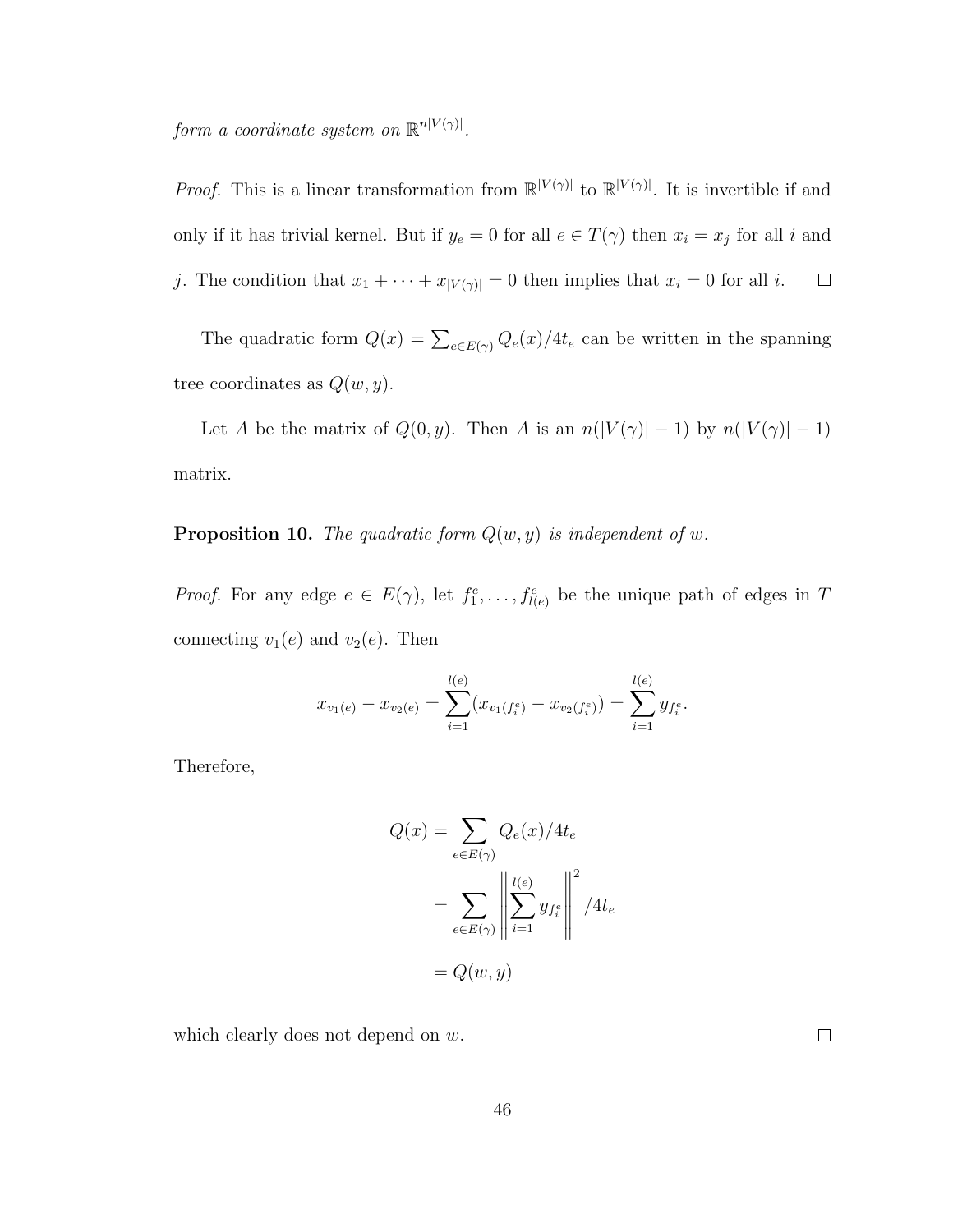**Proposition 11.** The matrix  $B = (4 \prod_{e \in E(\gamma)} t_e)A$  has entries that are integer polynomials in  $\{t_e\}_{e\in E(\gamma)}$ . Consequently,  $P_\gamma = \det B$  is an integer polynomial in  $\{t_e\}_{e \in E(\gamma)}$ .

*Proof.* It is clear that the matrix  $B$ , which is the matrix of the quadratic form  $(4\prod_{e\in E(\gamma)}t_e)Q(0, y)$ , has entries which are polynomials in  $\{t_e\}_{e\in E(\gamma)}$  with integer coefficients.  $\Box$ 

#### Proposition 12.

$$
\det A = 4^{-n(|V(\gamma)|-1)} t^{-n(|V(\gamma)|-1)} P_{\gamma}
$$
\n(4.67)

and

$$
A^{-1} = \frac{1}{P_{\gamma}} C,\t\t(4.68)
$$

where  $C$  is a matrix with polynomial entries in  $t_e$ .

Proof. To prove the second statement, use Cramer's rule

$$
B^{-1} = \frac{1}{\det B} \operatorname{adj}(B) = \frac{1}{P_{\gamma}} \operatorname{adj}(B)
$$
\n(4.69)

and that  $A^{-1} = (4 \prod_{e \in E(\gamma)} t_e) B^{-1}$ . So, the statement follows by letting  $C =$  $(4 \prod_{e \in E(\gamma)} t_e)$  adj $(B)$ .  $\Box$ 

#### Taylor Expansion of  $\Phi_I$

In [\(4.64\)](#page-49-0), replace  $\Phi_J$  in  $f_{\gamma,I}(\mathbf{t})[\alpha]$  with its Taylor polynomial of degree N' in y,  $\Phi^{N'}(w, y) = \sum_{|K| \le N'} c_{J,K} y^K$ , where N' is a non-negative integer to be determined.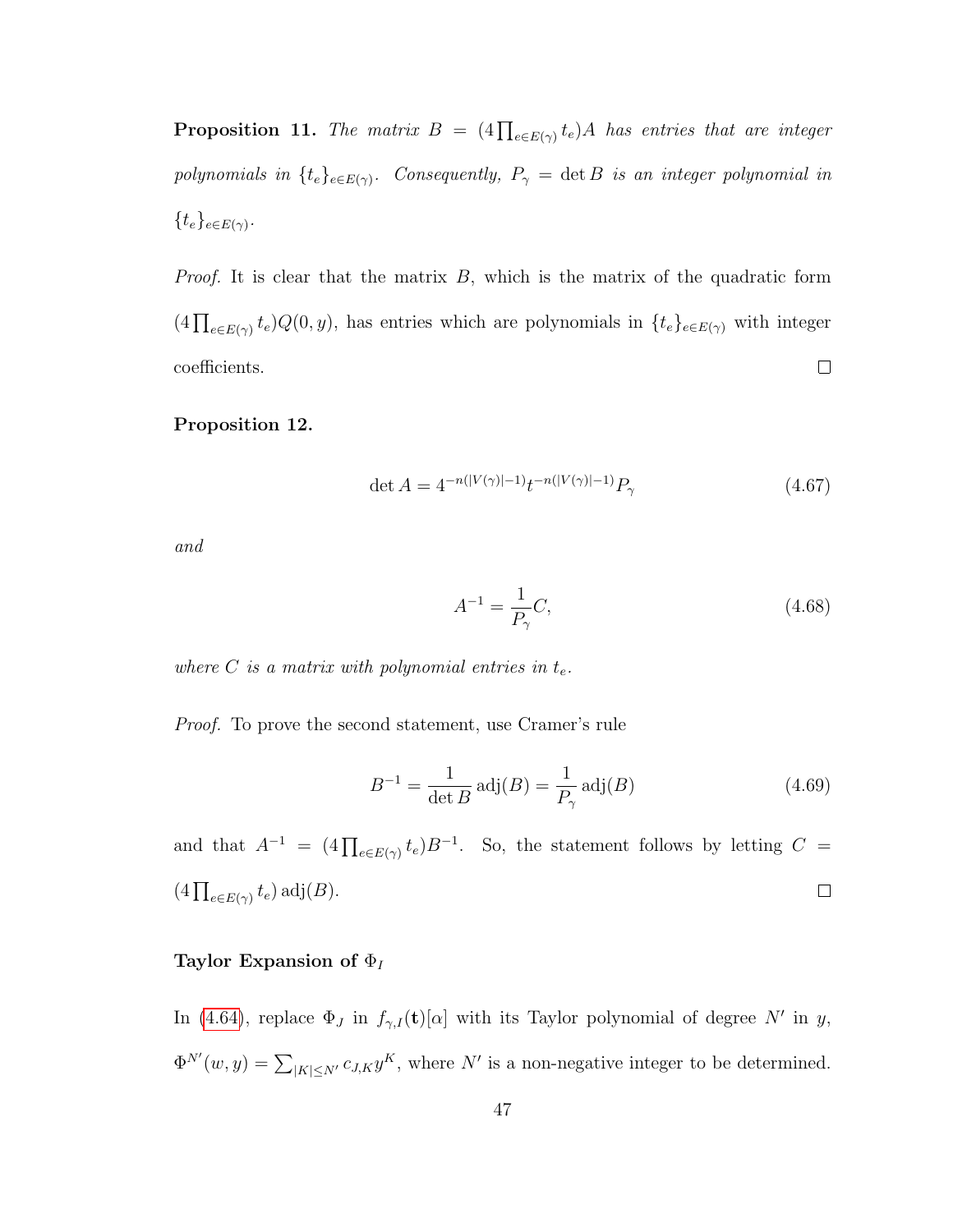This gives

$$
f_{\gamma,I}^{N'}(\mathbf{t})[\alpha] = \sum_{\substack{|K| \le N' \\ -O(\gamma) \le |J| \le 0}} t^{J-n/2} \int_{\mathbb{R}^{n|V(\gamma)|}} e^{-\sum_{e \in E(\gamma)} Q_e(w,y)/4t_e} c_{J,K}(w) y^K dy dw \quad (4.70)
$$

$$
= \sum_{\substack{|K| \le N', K \text{ even} \\ -O(\gamma) \le |J| \le 0}} t^{J-n/2} \mathcal{I}_A^K(\mathbf{t}) \int_{\mathbb{R}^n} c_{J,K}(w) dw \tag{4.71}
$$

where

<span id="page-52-0"></span>
$$
\mathcal{I}_A^K(\mathbf{t}) = \int_{\mathbb{R}^{n(|V(\gamma)|-1)}} e^{-\langle y, Ay \rangle} y^K \, dy. \tag{4.72}
$$

and  $c_{J,K}$  is a function of w only.

We can calulate  $\mathcal{I}_A^K$  rather explicitly. This is the content of Theorem [9](#page-75-0) in [4.1.9.](#page-74-1)

### The structure of  $c_{J,K}$

In this section we prove that  $\Psi_{J,K}(\alpha) = \int_{\mathbb{R}^n} c_{J,K}(w) dw$  is a local functional.

Recall that  $c_{J,K}(w) = \frac{\partial \Phi_J}{\partial y^K}(0, w)$  and that

$$
\Phi_J = \prod_{v \in V(\gamma)} D_v \alpha(x_v) \tag{4.73}
$$

where  $D_v$  is a product of differential operators. So

$$
c_{J,K}(w) = \prod_{v \in V(\gamma)} \tilde{D}_v \alpha(w).
$$
 (4.74)

 $\tilde{D}_v$  is a product of differential operators on  $\mathbb{R}^n_x$  $_{x_v}^n$ . Finally, we see that

$$
\Psi_{J,K}(\alpha) = \int_{\mathbb{R}^n} \prod_{v \in V(\gamma)} \tilde{D}_v \alpha(w) \, dw \tag{4.75}
$$

is a local functional.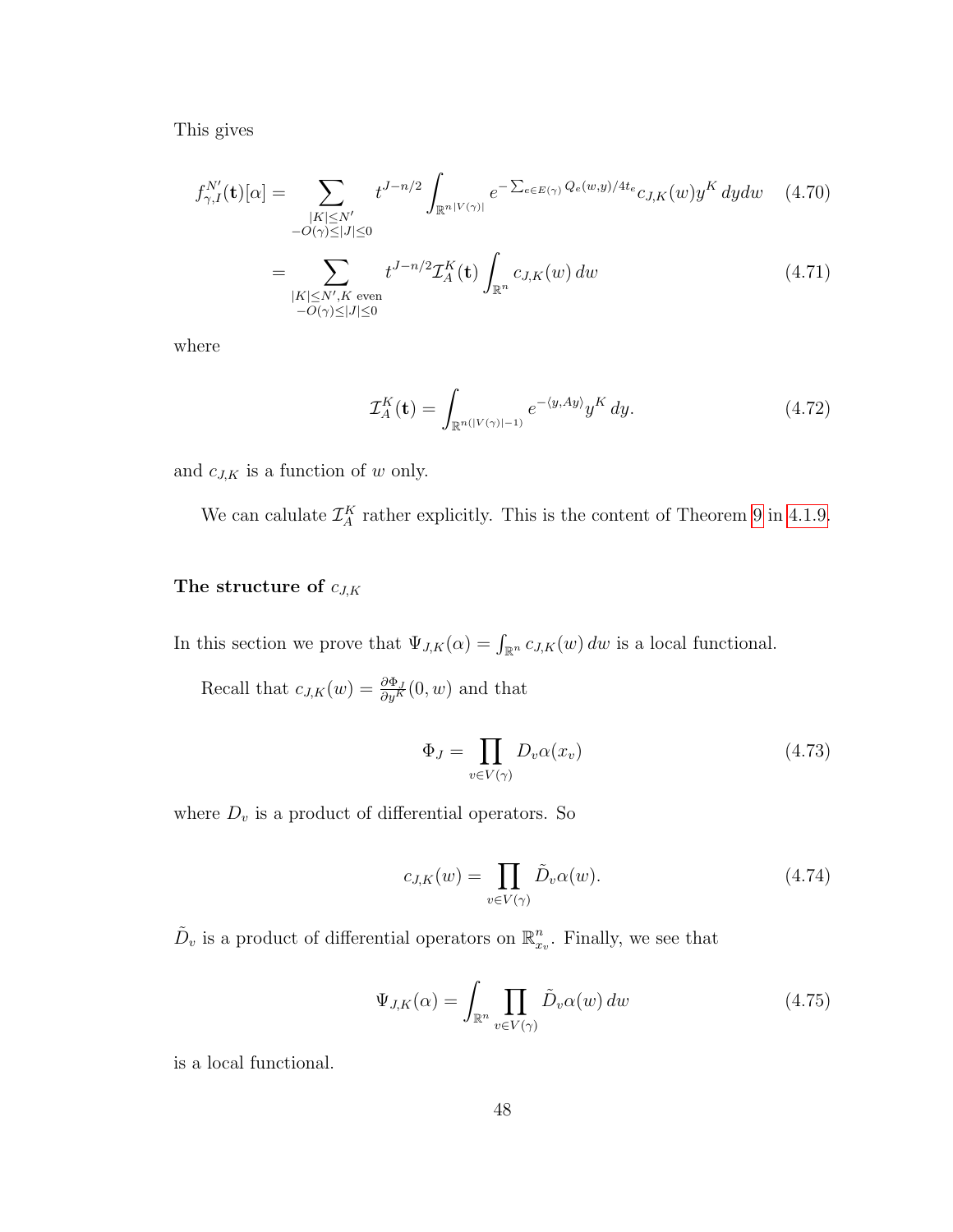Alternatively, we can say that  $\Phi_J$  is a sum of terms of the form

$$
f \prod_{h \in T(\gamma)} \frac{\partial \alpha(x_{v(h)})}{\partial x_{v(h)}^{I^h}}
$$
(4.76)

where f is a compactly supported function and  $I<sup>h</sup>$  is a collection of multi-indices, one for each tail h, satisfying the condition  $\sum_{h \in T(\gamma)} |I^h| \leq O(\gamma)$ . This implies that  $\frac{\partial \Phi_I}{\partial y^J}$  is a sum of terms of the same form, but satisfying the condition  $\sum_{h \in T(\gamma)} |I^h| \leq$  $O(\gamma)+N'+1.$ 

<span id="page-53-0"></span>From  $(4.71)$  and  $(4.122)$  it is now clear that

#### Corollary 4.

$$
f_{\gamma,I}^{N'}(\mathbf{t}) = \sum_{\substack{|K| \le N', K \ even}} \frac{\mathcal{P}_A^K(\mathbf{t})}{\mathcal{Q}_A^{J,K}(\mathbf{t})} \Psi_{J,K}(\alpha). \tag{4.77}
$$

where  $\mathcal{Q}_{A}^{J,K}$  $\frac{J,K}{A}$  is of homogeneous degree

$$
-|J| + \frac{n}{2}|E(\gamma)| + n(|V(\gamma)| - 1)(|E(\gamma)| - 1)(|K| + 1)/2.
$$
 (4.78)

and the degree of  $\mathcal{P}_A^K$  is given within Theorem [9](#page-75-0) in [4.1.9.](#page-74-1)

As an aside, note that for a fixed spanning tree T,  $x_v$  and  $\{y_e\}_{e \in E(T)}$  and w are related by a linear coordinate change. In order to calculate  $c_{J,K}$ , one would like to make this change explicit. Let  $e_1, \ldots, e_l$  with  $v_1(e_1) = v$  and  $v_2(e_2) = w$  be the unique path in  $T$  connecting  $v$  and  $w$ . Then

$$
x_v - x_w = \sum_{i=1}^l y_{e_i}
$$

and thus we can express  $x_v$  in terms of  $\{y_e\}_{e \in E(T)}$  and w using the equation

$$
x_v = \frac{1}{|V(\gamma)|} \left[ w + \sum_{w \neq v} (x_v - x_w) \right].
$$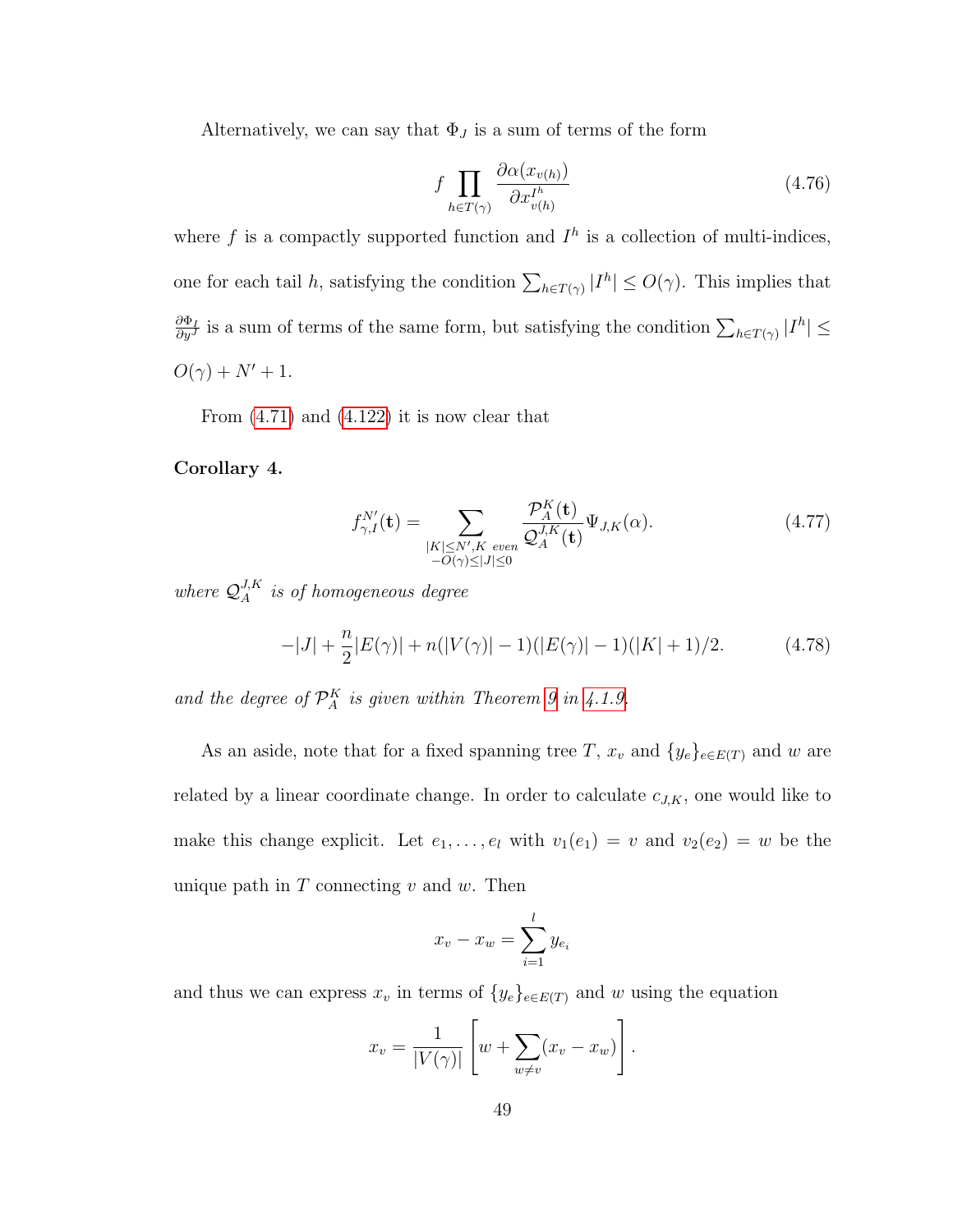# 4.1.5 Counterterms on  $\mathbb{R}^n$ : Error Bounds and Iteration

#### Bounding the Error

<span id="page-54-0"></span>Importantly, an elementary change of variables gives the following bounds

#### Proposition 13.

$$
\int_{\mathbb{R}^{n|V(\gamma)|}} e^{-\sum_{e \in E(\gamma)} Q_e/4t_e} |y^K| \le Ct_k^{\frac{1}{2}(|K| + (|V(\gamma)| - 1))} \le Ct_k^{n(|V(\gamma)| - 1)} \tag{4.79}
$$

for some constant  $C > 0$ .

The last inequality above is a consequence of the assumption  $t_k \leq 1$ . Thus,

#### <span id="page-54-1"></span>Proposition 14.

$$
|\mathcal{I}_A^K(\mathbf{t})| \le C t_k^{\frac{1}{2}(|K| + n(|V(\gamma)| - 1))} \le C t_k^{n(|V(\gamma)| - 1)} \tag{4.80}
$$

and consequently,

$$
|f_{\gamma,I}^{N'}(\mathbf{t})[\alpha]| \leq \left(\sum_p C_p \prod_{h \in T(\gamma)} ||\alpha||_{p_h}\right) t_k^{\frac{n}{2}(|V(\gamma)|-1) - R|E(\gamma)|\frac{n}{2} - RO(\gamma)}
$$
(4.81)

$$
\leq \|\alpha\|_{O(\gamma)+N'}^{T(\gamma)} t_k^{\frac{n}{2}(|V(\gamma)|-1)-R|E(\gamma)|\frac{n}{2}-RO(\gamma)} \tag{4.82}
$$

(4.83)

where the summation is over multi-indices  $p: T(\gamma) \to \mathbb{Z}^{\geq 0}$  such that  $\sum_{h \in T(\gamma)} p_h \leq$  $O(\gamma) + N'$  and  $\|\alpha\|_{p_h}$  is the  $C^{p_h}$  norm of  $\alpha$ .

Let  $k = |E(\gamma)|$ . Assume that we order the edges so that  $t_1 \leq \cdots \leq t_k$  and  $t_k^R \leq t_1$  so that  $\mathbf{t} \in A_R^k$  and that  $\mathbf{t} \in (0,1)^k$ .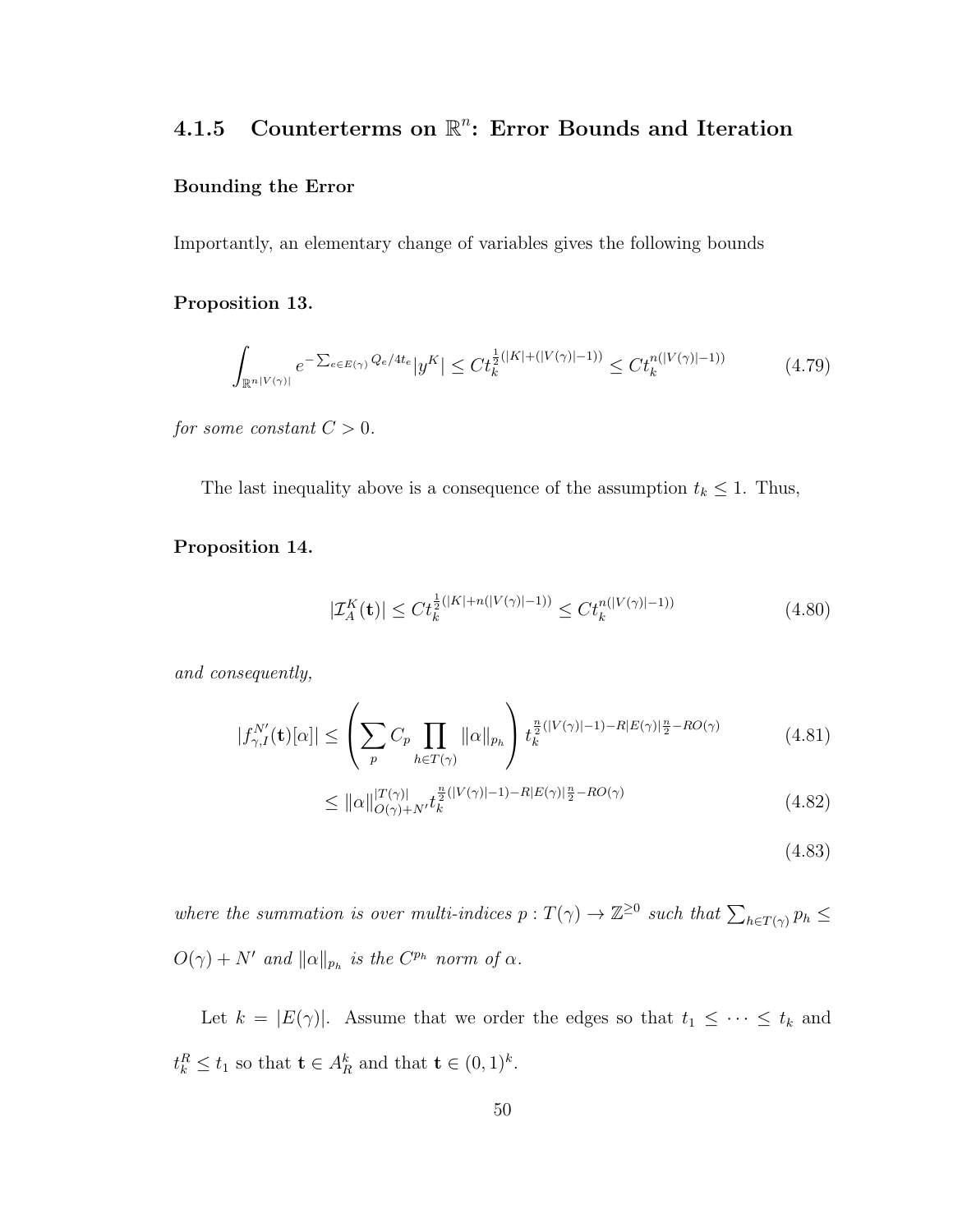$$
|f_{\gamma,I}(\mathbf{t})[\alpha] - f_{\gamma,I}^{N'}(\mathbf{t})[\alpha]| \le \sum_{|K|=N'+1} t_k^{-RO(\gamma)} t^{-n/2} \int_{\mathbb{R}^{n|V(\gamma)|}} e^{-\sum_{e \in E(\gamma)} Q_e/4t_e} d_K(w) |y^K|
$$
\n(4.84)

$$
\leq \sum_{|K|=N'+1} t_k^{-RO(\gamma)-|E(\gamma)|n/2} \int_{\mathbb{R}^{n|V(\gamma)|}} e^{-\sum_{e\in E(\gamma)} Q_e/4t_k} d_K(w)|y^K|
$$

$$
(4.85)
$$

$$
\leq Ct_k^{\frac{1}{2}(N'+1)+\frac{n}{2}(|V(\gamma)|-1))}t_k^{-RO(\gamma)-R|E(\gamma)|n/2}\sum_{|K|=N'+1}\int d_K(w)\,dw
$$
\n(4.86)

using Proposition [13.](#page-54-0) In the formula above,

$$
d_K(w) = \sum_J \sup_y \left| \frac{\partial \Phi_J}{\partial y^K}(y, w) \right|
$$

But

$$
\sup_{y} \left| f \prod_{h \in T(\gamma)} \frac{\partial \alpha(x_{v(h)})}{\partial x_{v(h)}^{I^h}} \right| \leq \sup_{y} |f| \cdot \sup_{y,w} \left| \prod_{h \in T(\gamma)} \frac{\partial \alpha(x_{v(h)})}{\partial x_{v(h)}^{I^h}} \right|
$$
  

$$
\leq \sup_{y} |f| \prod_{h \in T(\gamma)} ||\alpha||_{p_h}
$$

where  $p_h = |I^h|$ . Note that  $\sup_y |f|$  is a compactly-supported function in the variable w. Thus,

$$
\int d_K dw \leq \sum_p C_p \prod_{h \in T(\gamma)} ||\alpha||_{p_h}
$$

where the summation is over multi-indices  $p: T(\gamma) \to \mathbb{Z}^{\geq 0}$  such that  $\sum_{h \in T(\gamma)} p_h \leq$  $O(\gamma)+N'+1.$ 

In conclusion, we have shown that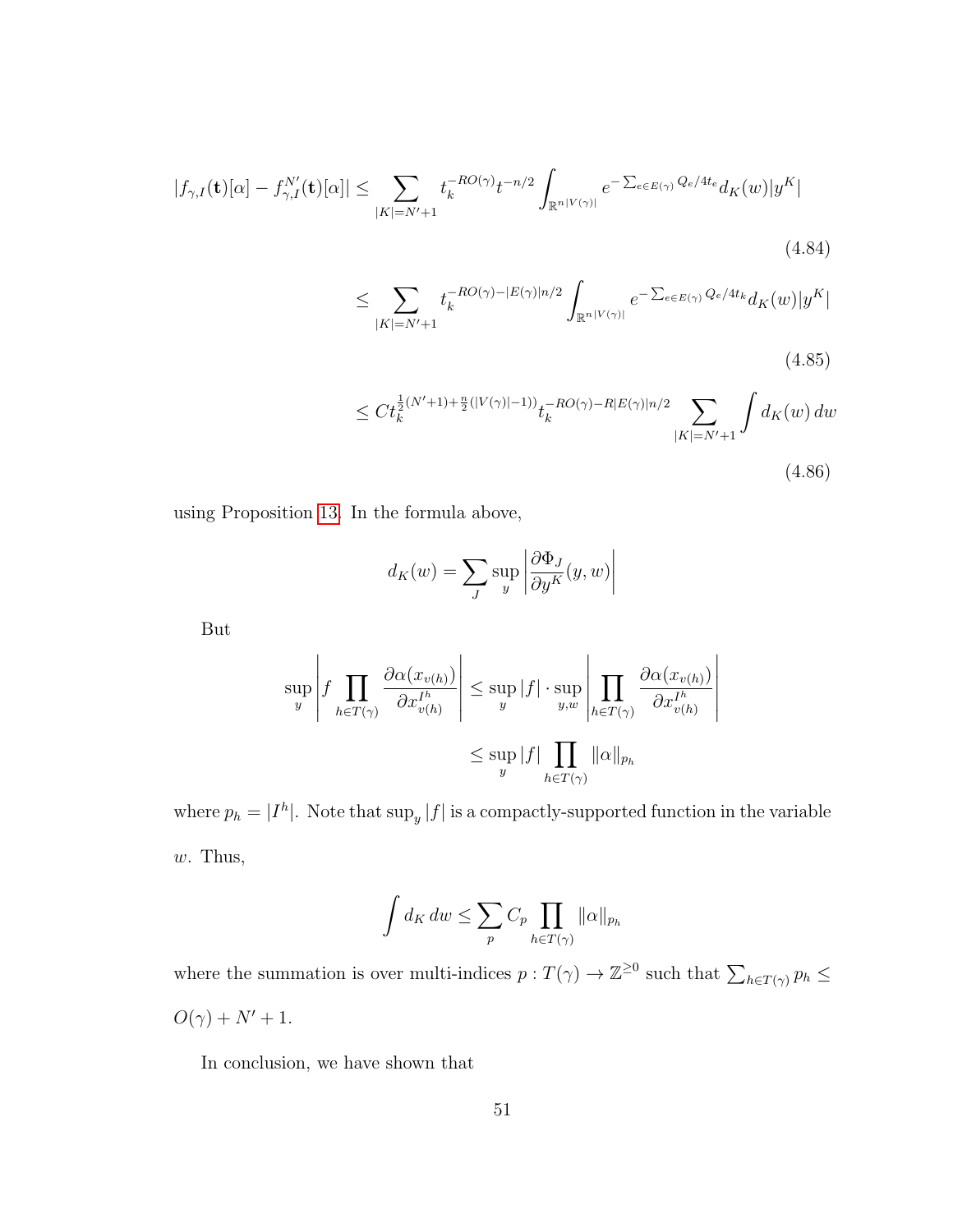#### <span id="page-56-1"></span>Theorem 6.

$$
|f_{\gamma,I}(\mathbf{t})[\alpha] - f_{\gamma,I}^{N'}(\mathbf{t})[\alpha]| \leq \left(\sum_p C_p \prod_{h \in T(\gamma)} ||\alpha||_{p_h}\right) t_k^{\frac{1}{2}(N'+1) + \frac{n}{2}(|V(\gamma)|-1) - R(O(\gamma) + \frac{n}{2}|E(\gamma)|)}\tag{4.87}
$$

where the summation is over multi-indices  $p: T(\gamma) \to \mathbb{Z}^{\geq 0}$  such that  $\sum_{h \in T(\gamma)} p_h \leq$  $O(\gamma) + N' + 1.$ 

#### <span id="page-56-0"></span>Inductive Construction of the Counterterms

We shall use Corollary [3,](#page-44-0) which gives a finite cover of  $(0, 1)^k$  given by sets of the form  $\overline{E}_R^{I^{(1)}} \cap \overline{E}_R^{I^{(2)}} \cdots \cap \overline{E}_R^{I^{(p)}},$  for  $p \leq k$ . The structure of the multi-indices  $I^{(1)}, \ldots, I^{(p)}$  is given in [3](#page-44-0) and the sets  $E_R^I$  are defined in Definition [3.](#page-41-2)

Also we shall need Theorem [5](#page-43-0) which states that for  $E_R^I$  where I is a sequence of the form  $1 < i_1 < \cdots < i_m \leq k$  with  $m < k$ , we have  $E_R^I \subseteq A_{R^{2m}}^{i_m}$ , where

$$
A_{R^{2m}}^{i_m} = \{t_1 < t_2 < \dots < t_k : t_{i_m} < t_{i_m+1}^{R^{2m}} \text{ and } t_{i_m}^{R^{2m}} < t_1\}. \tag{4.88}
$$

<span id="page-56-2"></span>**Theorem 7.** For any sequence  $I^{(1)}, \ldots, I^{(p)}$  as in Corollary [3,](#page-44-0) for nonnegative integers  $N'_1, \ldots, N'_p$ .

$$
|f_{\gamma,I}(\mathbf{t})[\alpha] - f_{\gamma,I}^{N_1',...,N_p'}(\mathbf{t})[\alpha]| \le ||\alpha||_l^{|T(\gamma)|} \sum_i C_i t^{d_i}, \qquad (4.89)
$$

where l some positive integer, where  $d_i = d_i(N'_1, \ldots, N'_i)$  increases linearly in  $N'_i$ for  $N'_1,\ldots,N'_{i-1}$  fixed and sufficiently large, and where  $f_{\gamma,I}^{N'_1,\ldots,N'_p}(\mathbf{t})[\alpha]$  is defined by iterative Taylor expansion of  $f_{\gamma,I}(\mathbf{t})[\alpha]$  as illustrated in the proof of the theorem.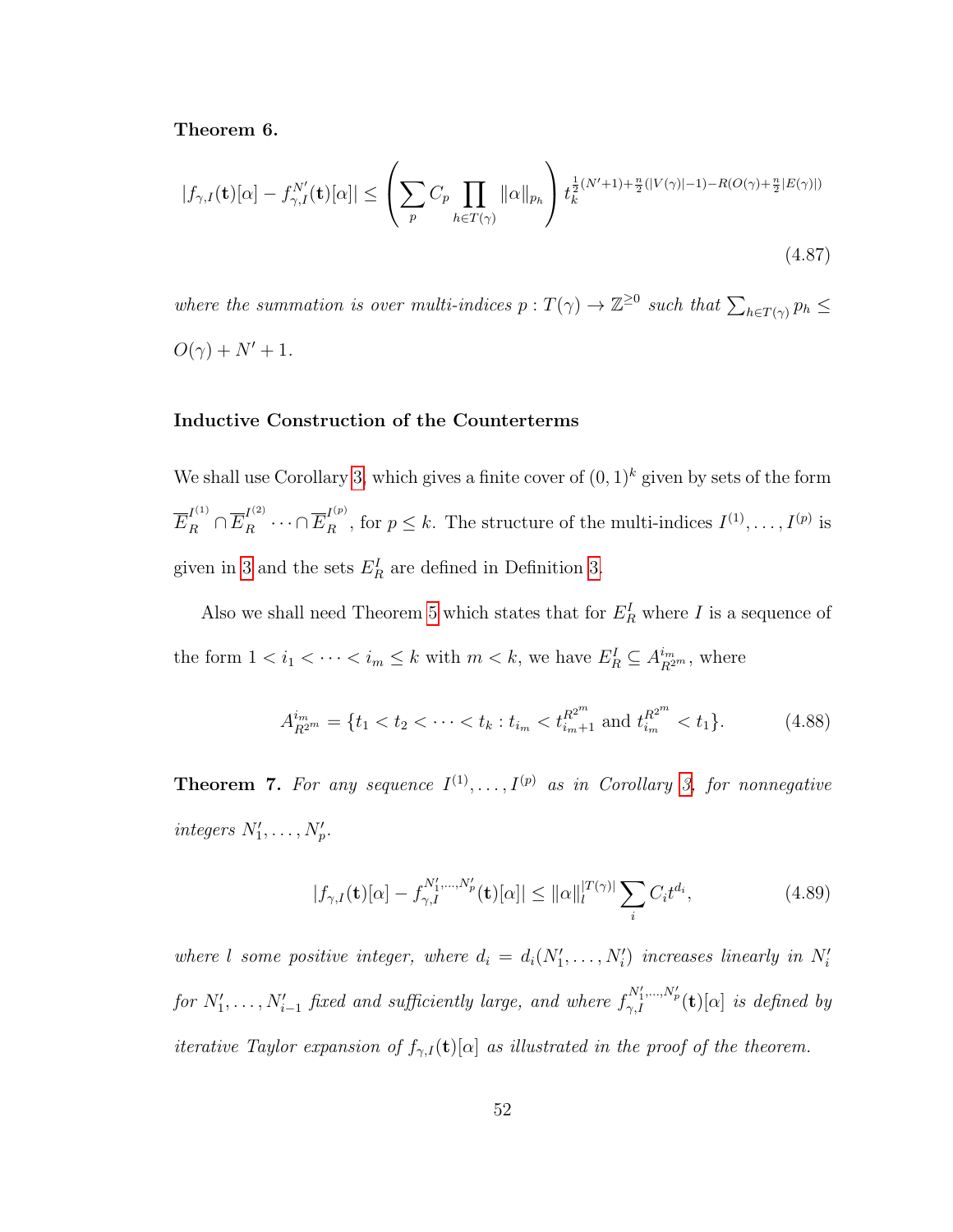*Proof.* Fix an ordering of the edge set so that we can identify  $E(\gamma) = \{e_1, \ldots, e_k\}$  $\{1, \ldots, k\}$ . The procedure should be carried out in

$$
S_{\sigma} = \{ \mathbf{t} \in (0, \infty)^{k} : t_{\sigma(1)} < \dots < t_{\sigma(k)} \}. \tag{4.90}
$$

for each permutation  $\sigma \in S_k$ . However, we shall work in  $S_{\rm id}$  for notational simplicity.

For general p, we would consider the cover of  $S_{\rm id}$  by sets of the form  $\overline{E}_R^{I^{(1)}}$  $\overline{E}_R^{I^{(2)}} \cdots \cap \overline{E}_R^{I^{(p)}}$ , for each of the k! possible orderings of the edges of  $\gamma$ .

For illustrative purposes and notational simplicity we prove the main theorem only for  $p = 2$ . The inductive step in the proof of the general case is similar. Let  $i^{(1)} = i^{(1)}_{m^{(1)}}$  and let  $R_1 = R^{s_{m^{(1)}+1}}$  and  $R_2 = R^{s_{m^{(2)}+1}}$  so that we are working within

$$
\overline{E}_R^{I^{(1)}} \cap \overline{E}_R^{I^{(2)}} \subseteq \overline{A}_{R_1}^{i^{(1)}} \cap \overline{A}_{R_2}^k
$$
\n
$$
= \{ \mathbf{t} \in S_{\text{id}} : t_{i^{(1)}}^{R_1} \le t_1 \text{ and } t_{i^{(1)}} \le t_{i^{(1)}+1}^{R_1} \text{ and } t_k \le t_{i^{(1)}+1}^{R_2} \}
$$

where the inclusion follows from Theorem [5.](#page-43-0) Note that  $i_{m(2)}^{(2)} = k$ .

The collection of edges  $e_1, \ldots, e_{i^{(1)}}$  determines a subgraph of  $\gamma$ , which we denote by  $\gamma'$ . The remaining edges  $e_{i^{(1)}+1}, \ldots, e_k$  form the edge set of  $\gamma/\gamma'$ .

A tail  $h \in T(\gamma')$  will either be in  $T(\gamma)$  or will be one of the two half edges forming an edge in  $E(\gamma)$ . In the formula above,  $T(\gamma', \gamma) = T(\gamma') \cap T(\gamma)$  and  $E(\gamma', \gamma) = E(\gamma') \cup F(\gamma', \gamma)$ , where  $F(\gamma', \gamma)$  is the set of all edges in  $\gamma$  for which one half edge making up the edge is a tail in  $\gamma'$ . Let  $V(\gamma', \gamma)$  denote the vertices not in  $\gamma'$  that are incident on an edge in  $F(\gamma', \gamma)$ .

The integral in the formula for  $f_{\gamma,I}(\mathbf{t})[\alpha]$  is over  $\mathbb{R}^{n|V(\gamma)|}$  and we can order the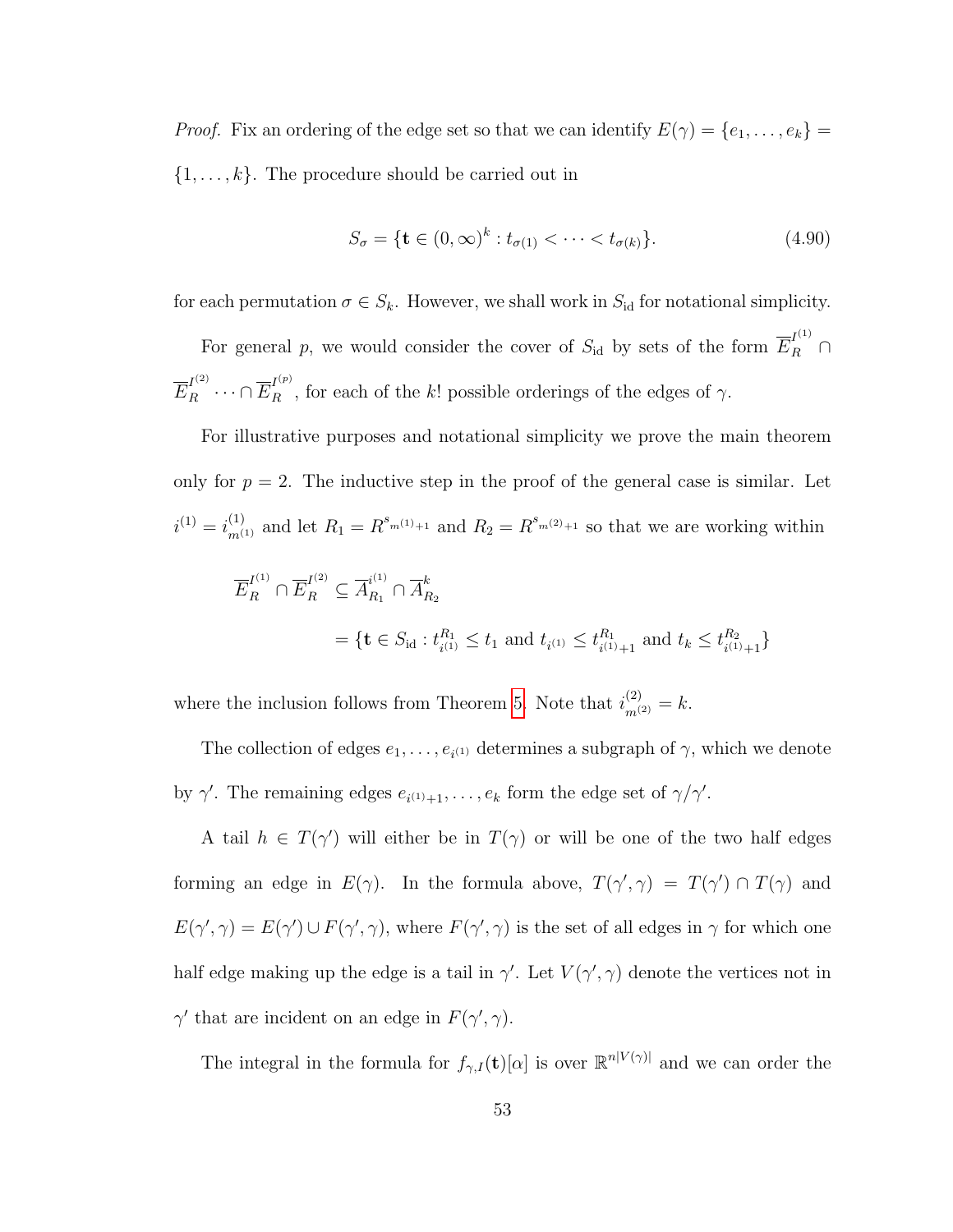integration so that we integrate first with respect to the vertices in  $V(\gamma')$ . This inner integral, which is of the form

$$
\int_{\mathbb{R}^{n|V(\gamma')|}} \prod_{v \in V(\gamma')} a^{I^{v^1}, \dots, I^{v^k}}(x_v) \prod_{e \in E(\gamma', \gamma)} \frac{\partial K_t(x_{v_1(e)}, x_{v_2(e)})}{\partial x^{I^{Q_1(e)}} \partial x^{I^{Q_2(e)}}} \prod_{h \in T(\gamma', \gamma)} \frac{\partial \alpha(x_{v(h)})}{\partial x^{I^{Q(h)}}} \tag{4.91}
$$

Let us use  $g_{\gamma',\gamma,I}(\mathbf{t})[\alpha]$  to denote the integral above. It is a function of  $\mathbf{t} =$  ${t_e}_{e \in E(\gamma', \gamma)}$  and  $x_v$  for  $v \in V(\gamma', \gamma)$ . Let  $f_{\gamma/\gamma', I,g}(\mathbf{t})[\alpha]$  be as in [\(4.64\)](#page-49-0) but with the functional  $g(\mathbf{t})$  for  $\mathbf{t} = \{t_e\}_{e \in E(\gamma', \gamma)}$  used for the distinguished vertex in  $\gamma/\gamma'$ .

Use the same procedure which led to Corollary [4](#page-53-0) and Theorem [6.](#page-56-1) We have that  $\left| g_{\gamma',\gamma,I}(\mathbf{t})[\alpha] - g_{\gamma',\gamma,I}^{N_1'}(\mathbf{t})[\alpha] \right|$  is less than or equal to

$$
\left(\sum_{p} C_{p} \prod_{h \in T(\gamma')} \|\alpha\|_{p_{h}} \prod_{e \in F(\gamma',\gamma)} \|K_{t_{e}}\|_{p_{h(e)}} \right) t_{i^{(1)}}^{\frac{1}{2}N'_{1} + C(\gamma',n,R_{1})}
$$

where

$$
C(\gamma', n, R_1) = \frac{1}{2} + (|V(\gamma')| - 1)\frac{n}{2} - R_1 \left( O(\gamma') - |E(\gamma')|^2 \frac{n}{2} \right).
$$

But

$$
||K_{t_e}||_{p_{h(e)}} \leq Ct_e^{-\frac{n}{2}-p_h(e)} \leq Ct_{i^{(1)}+1}^{-\frac{n}{2}-p_h(e)}
$$

for some constant  $C$ , and thus

$$
\prod_{e \in F(\gamma', \gamma)} \|K_{t_e}\|_{p_{h(e)}} \leq C t_{i^{(1)}+1}^{-|F(\gamma', \gamma)|\frac{n}{2} - \sum_{e \in F(\gamma', \gamma)} p_{h(e)}}
$$
  

$$
\leq C t_{i^{(1)}+1}^{-|E(\gamma)|\frac{n}{2} - O(\gamma') - N_1' - 1}
$$

for some constant C.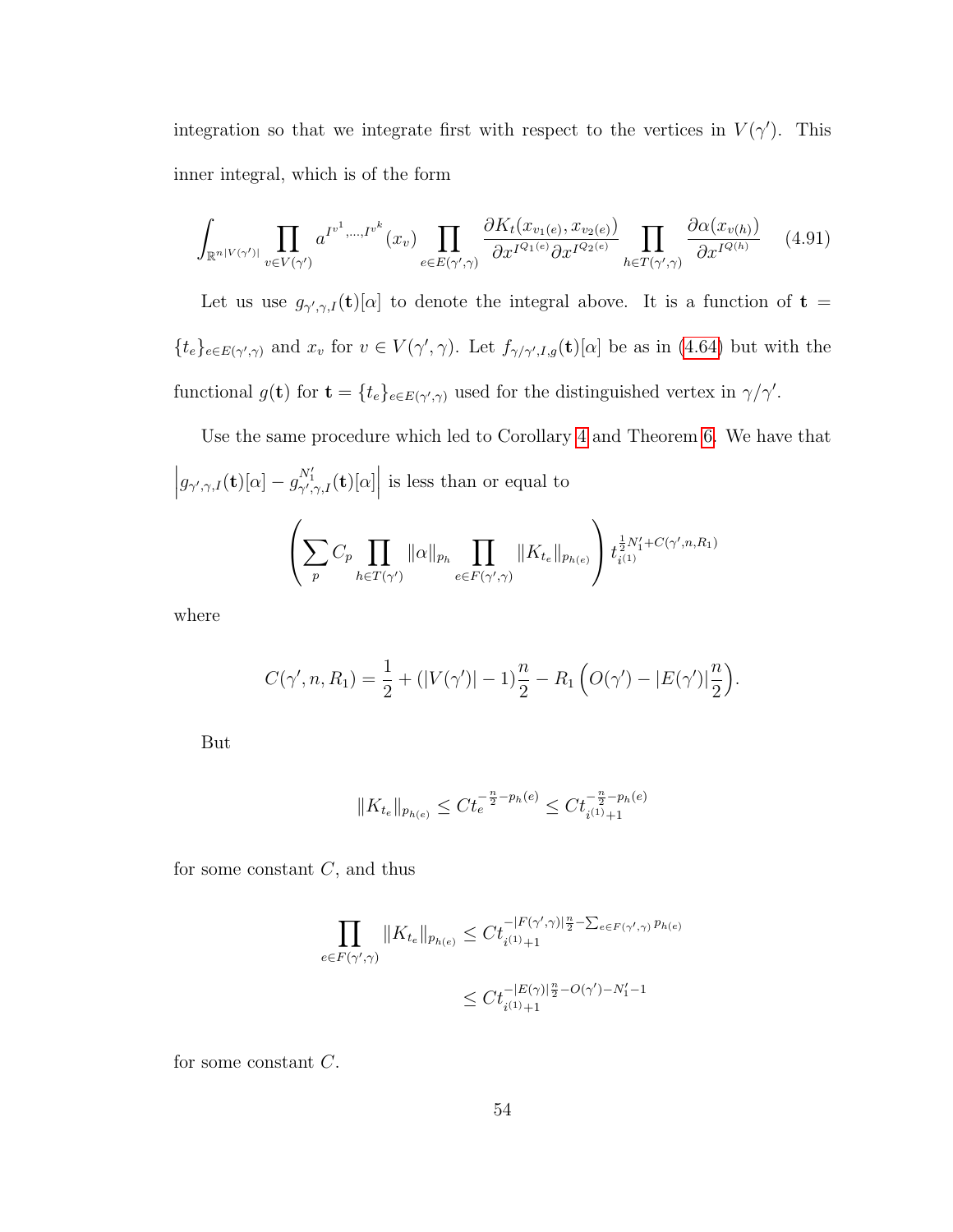Thus,  $|g_{\gamma',\gamma,I}(\mathbf{t})[\alpha]-g_{\gamma',\gamma,I}^{N_1'}(\mathbf{t})[\alpha]|$  is less than or equal to  $\sqrt{ }$  $\mathcal{L}$  $\sum$ p  $C_p$   $\prod$  $h \in T(\gamma')$  $\|\alpha\|_{p_h}$  $\setminus$  $\left| \begin{array}{l} \frac{R_1}{2} N_1' {+} R_1 C(\gamma', n, R_1) {-} |E(\gamma)| \frac{n}{2} {-} O(\gamma') {-} N_1' \\ i^{(1)} {+} 1 \end{array} \right. .$ 

So as long as  $R_1 > 2$ ,  $\left| g_{\gamma',\gamma,I}(\mathbf{t})[\alpha] - g_{\gamma',\gamma,I}^{N_1'}(\mathbf{t})[\alpha] \right|$  and consequently

$$
\left|f_{\gamma/\gamma',I,g_{\gamma',\gamma,I}}(\mathbf{t})[\alpha]-f_{\gamma/\gamma',I,g_{\gamma',\gamma,I}^{N_1'}}(\mathbf{t})[\alpha]\right|
$$

will be bounded by a power of  $t_k$ , can it  $d_1(N'_1)$  which grows linearly with  $N'_1$ .

To finish the argument, we need to show the same thing for

$$
|f_{\gamma/\gamma',I,g^{N'_{1}}_{\gamma',\gamma,I}}(\mathbf{t})[\alpha]-f^{N'_{2}}_{\gamma/\gamma',I,g^{N'_{1}}_{\gamma',\gamma,I}}(\mathbf{t})[\alpha]|
$$

From Proposition [14,](#page-54-1)

$$
|g_{\gamma',\gamma,I}^{N_1'}(\mathbf{t})[\alpha]|\leq \left(\sum_p C_p \prod_{h\in T(\gamma')}\|\alpha\|_{p_h}\right)t_{i^{(1)}}^{\frac{n}{2}(|V(\gamma)|-1)-R_1|E(\gamma)|\frac{n}{2}-R_1O(\gamma)-R_1N_1'}.
$$

Let  $C_1(N'_1, \gamma', \gamma, n, R_1)$  be the power of  $t_{i^{(1)}}$  in the inequality above.

We are able to bound  $|f_{\gamma/\gamma',I,g_{\gamma',\gamma,I}^{N_1'}}$  $(\mathbf{t})[\alpha]-f^{N_2'}$  $\gamma/\gamma',$ I, $g^{N_1'}_{\gamma',\gamma,I}$  $(\mathbf{t})[\alpha]$  by  $C\|\alpha\|_l^{|T(\gamma)|}$  $\frac{1}{l}T(\gamma)\big|\frac{1}{l_{k}^{2}}N_{2}^{\prime}+\frac{1}{2}+(|V(\gamma/\gamma^{\prime})|-1)\frac{n}{2}-R_{1}(O(\gamma)+N_{1}^{\prime})+R_{1}C_{1}(N_{1}^{\prime},\gamma^{\prime},\gamma,n,R_{1})$ k

for some positive integer  $l$ .

In conclusion, using the triangle inequality and that we can bound

$$
|f_{\gamma/\gamma',I,g_{\gamma',\gamma,I}}(\mathbf{t})[\alpha]-f_{\gamma/\gamma',I,g_{\gamma,\gamma',I}^{N_1}}^{N_2'}(\mathbf{t})[\alpha]|\leq C_1t_k^{d_1(N_1')}+C_2t_k^{d_2(N_1',N_2')}
$$

where by  $d_1(N'_1)$  grows linearly in  $N'_1$  and  $d_2(N'_1, N'_2)$  grows linearly in  $N'_2$  for  $N'_1$ fixed.  $\Box$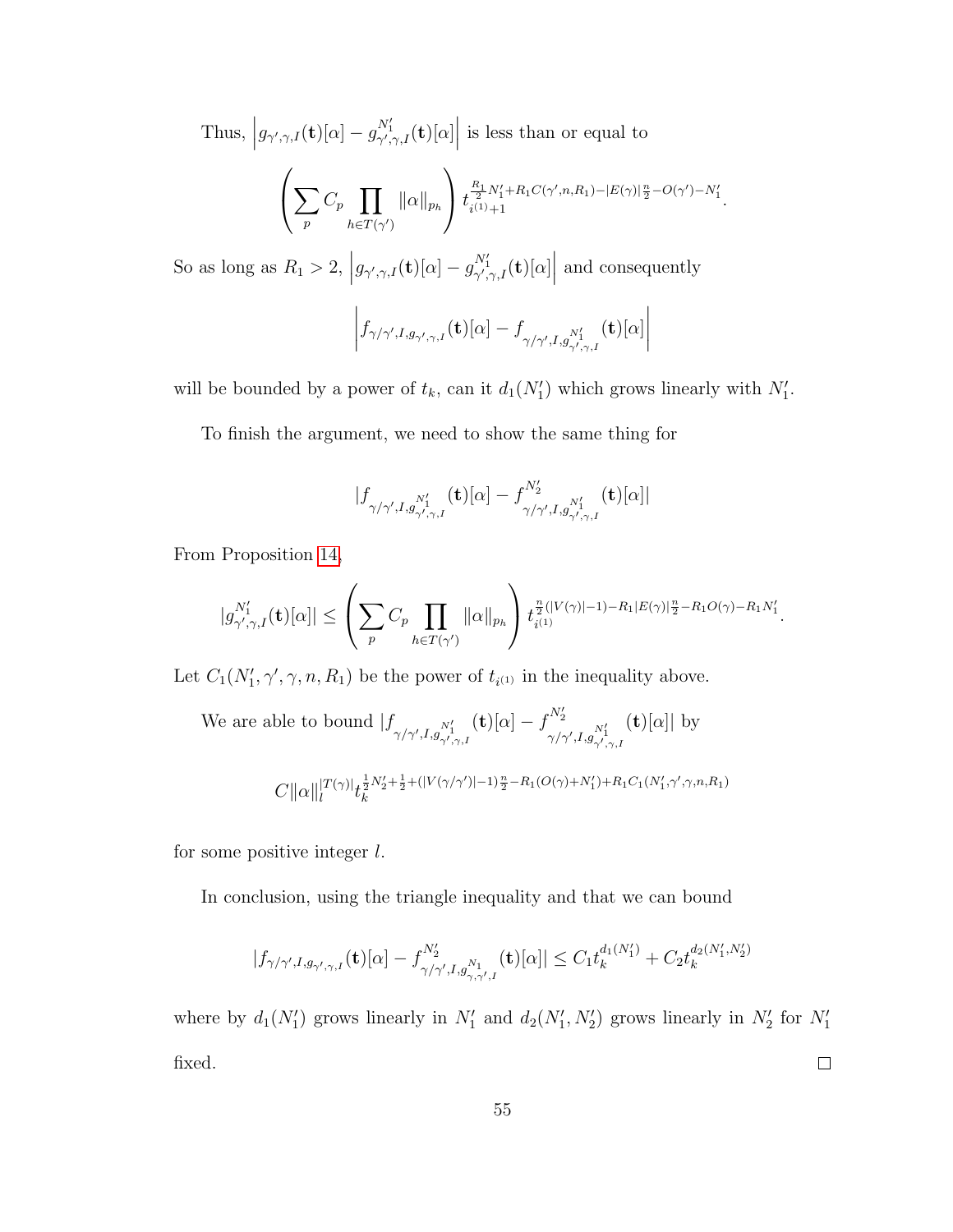## <span id="page-60-0"></span>4.1.6 Counterterms on the Euclidean Upper Half Space

The Dirichlet heat kernel on the upper half space  $\mathbb{H}^n = \{(x_1, \ldots, x_n) \in \mathbb{R}^n : x_n > 0\}$ with the Euclidean metric is given by

$$
K_t(x,y) = (4\pi t)^{-n/2} [e^{-|x-y|^2/4t} - e^{-|x-y^*|^2/4t}], \qquad (4.92)
$$

where  $y^*$  is the reflection through the hyperplane  $y_n = 0$ .

Note that  $K_t$  is solves the heat equation, for  $y \in \partial \mathbb{H}^n_+$ ,  $K_t(x, y) = 0$ , and

$$
\lim_{t \to 0^+} \int_{\mathbb{H}^n} K_t(x, y) \phi(y) \, dy = \phi(x)
$$

for any  $\phi \in C^{\infty}(\mathbb{H}^n)$ .

Similarly to [4.1.4,](#page-47-0) we form

$$
w_{\gamma}(P_{\epsilon}^{L}, I)[\alpha] = \int_{(\epsilon, L)^{|E(\gamma)|}} f_{\gamma, I}(\mathbf{t})[\alpha]
$$
(4.93)

but now

$$
f_{\gamma,I}(\mathbf{t})[\alpha] = \sum_{\beta} \sum_{-O(\gamma) \leq |J| \leq 0} t^{J-n/2} \int_{\mathbb{H}^{n|V(\gamma)|}} e^{-\sum_{e \in E(\gamma)} Q_e^{(\beta e)}/4t_e} \Phi_{J,\beta} \tag{4.94}
$$

where  $Q_e^{(1)} = ||x_{v_1(e)} - x_{v_2(e)}||^2$  and  $Q_e^{(-1)} = ||x_{v_1(e)} - x_{v_2(e)}^*||^2$  and  $\beta$  ranges over all functions  $E(\gamma) \rightarrow \{-1, 1\}$ . As in [4.1.4,](#page-47-0) we wish to apply Wick's theorem after taking the Taylor expansion of  $\Phi_{J,\beta}$ .

### Coordinate System on  $\mathbb{H}^{n|V(\gamma)|}$

Using the decomposition  $\mathbb{H}^n = \mathbb{R}^{(n-1)} \times \mathbb{R}^{\geq 0}$  introduce the coordinates  $x_v = (\overline{x}_v, x_{v,n})$ . Split the integral into an integral over  $\mathbb{R}^{(n-1)|V(\gamma)|}$  followed by an integral over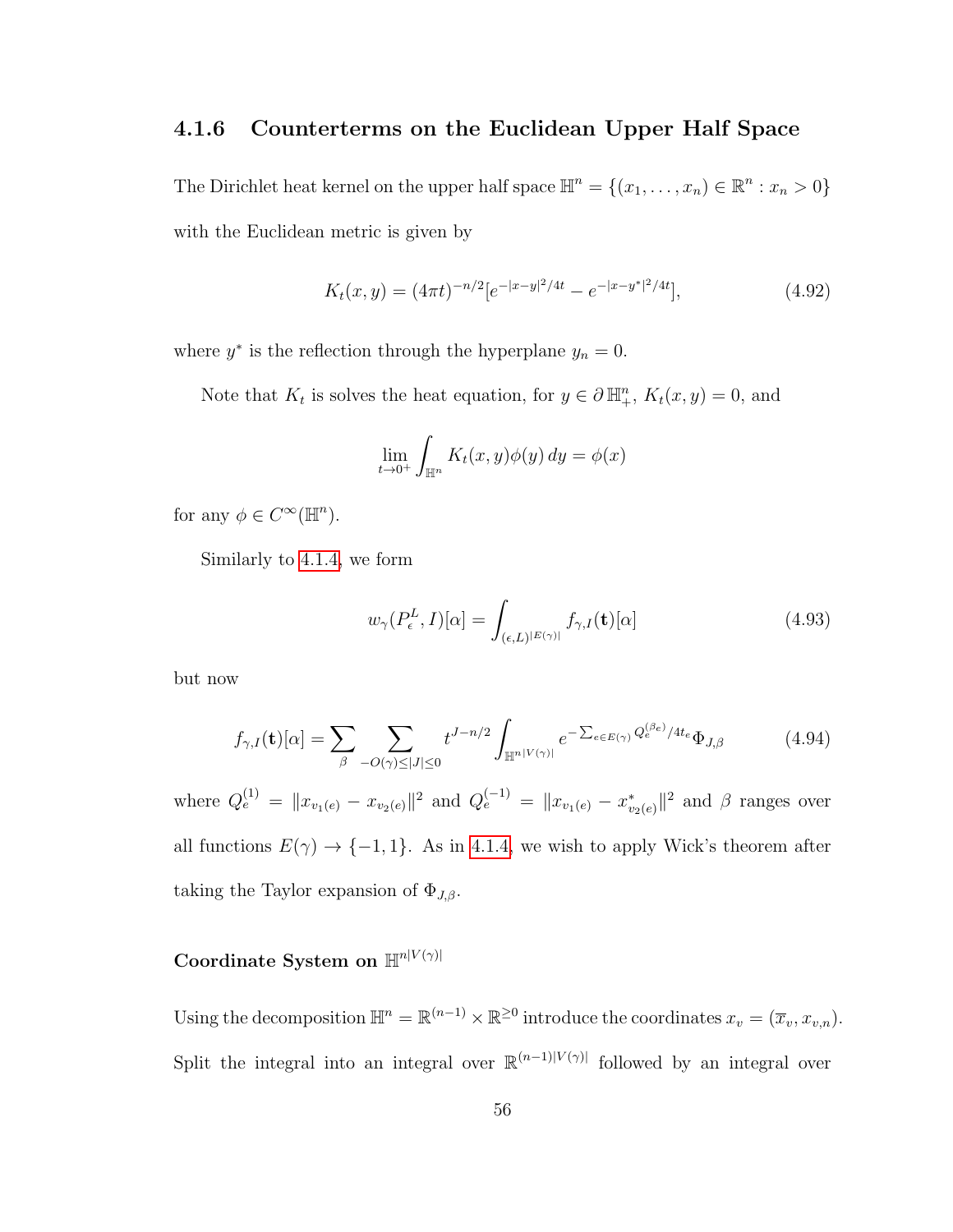$(\mathbb{R}^{\geq 0})^{|V(\gamma)|}$ . The quadratic form with these coordinates becomes

$$
\sum_{e \in E(\gamma)} \|\overline{x}_{v_1(e)} - \overline{x}_{v_2(e)}\| / 4t_e
$$

plus the part depending on the variables  $x_{v,n}$ 

$$
\sum_{e \in \beta^{-1}(1)} |x_{v_1(e),n} - x_{v_1(e),n}|^2/4t_e + \sum_{e \in \beta^{-1}(-1)} |x_{v_1(e),n} + x_{v_1(e),n}|^2/4t_e
$$

We shall only concentrate on the part of the quadratic form depending on the variables  $x_{v,n}$  since the integral over the variables  $\overline{x}_v$  can be treated by the methods of [4.1.4.](#page-47-0)

Choose an ordering on the set of vertices and consider the basis,  $f_{|V(\gamma)|} = e_1 +$  $\cdots + e_n$ ,  $f_1 = e_1 - e_2, \ldots, f_{|V(\gamma)|-1} = e_{|V(\gamma)|-1} - e_{|V(\gamma)|}$ . This induces the coordinate system  $u, z_1, \ldots, z_{|V(\gamma)|-1}$  on  $\mathbb{R}^{|V(\gamma)|}$  related to standard coordinates by

$$
x_{1,n} = u + z_1 = u + \tilde{z}_1
$$
  
\n
$$
x_{2,n} = u + z_2 - z_1 = u + \tilde{z}_2
$$
  
\n...  
\n
$$
x_{|V(\gamma)|-1,n} = u + z_{|V(\gamma)|-1} - z_{|V(\gamma)|-2} = u + \tilde{z}_{|V(\gamma)|-1}
$$
  
\n
$$
x_{|V(\gamma)|,n} = u - z_{|V(\gamma)|-1} = u + \tilde{z}_{|V(\gamma)|}
$$

In this coordinate system the second part of the quadratic form becomes

$$
\sum_{e \in \beta^{-1}(1)} |\tilde{z}_{v_1(e)} - \tilde{z}_{v_2(e)}|^2 / 4t_e + \sum_{e \in \beta^{-1}(-1)} |2u + \tilde{z}_{v_1(e)} + \tilde{z}_{v_2(e)}|^2 / 4t_e.
$$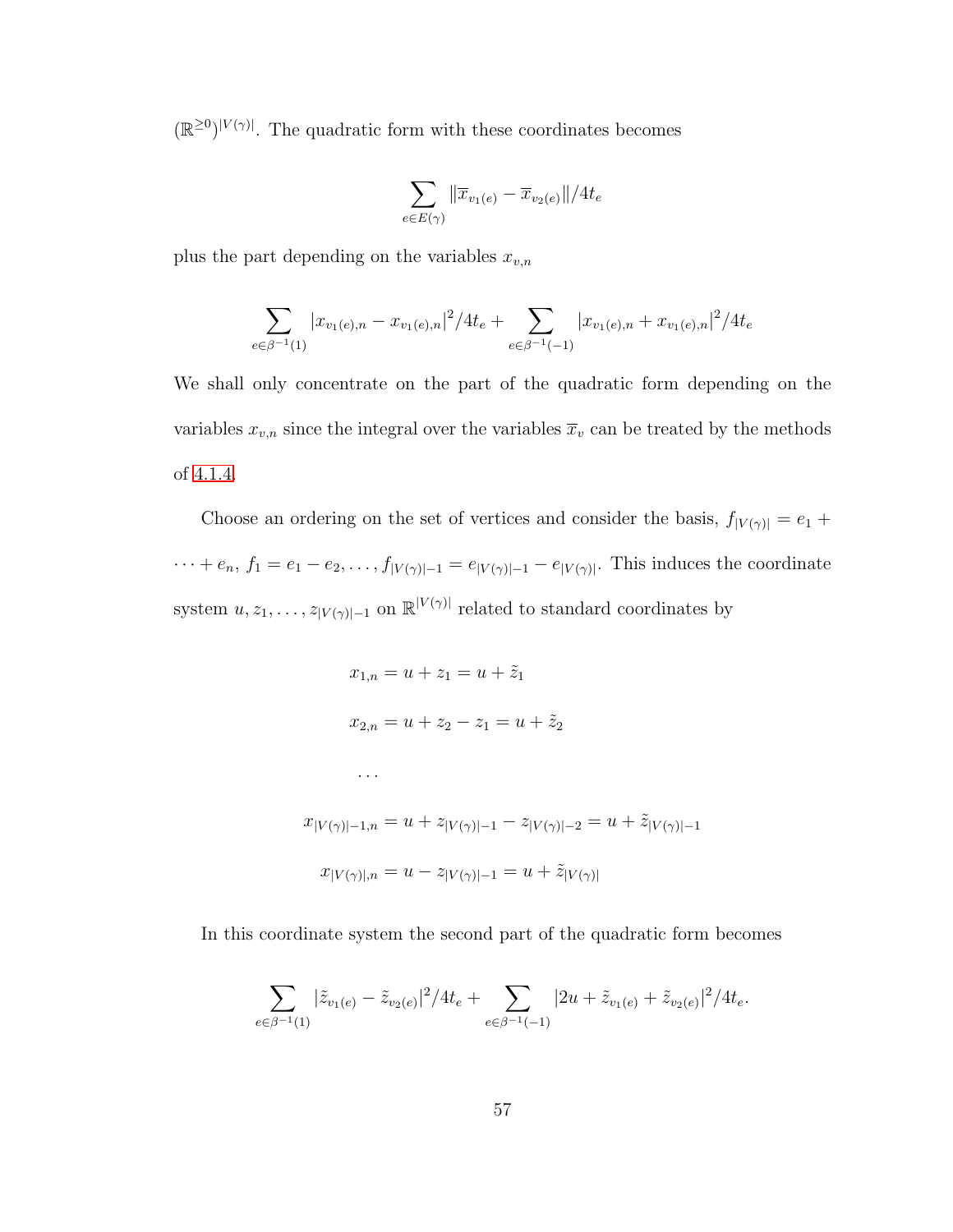Let P be the plane spanned by  $f_i$  for i between 1 and  $|V(\gamma)|-1$  the subscript indicates the dependence on  $\{t_e\}_{e \in E(\gamma)}$ . Then for  $u \geq 0$ 

$$
u(e_1+\cdots+e_{|V(\gamma)|})+P
$$

intersects  $(\mathbb{R}^{\geq 0})^{|V(\gamma)|}$  in a bounded set (in particular a simplex) whose projection onto  $P$  we denote  $P_u$ .

### Taylor Expansion of  $\Phi_J$

For a fixed spanning tree of  $\gamma$ , choose spanning tree coordinates on  $\mathbb{R}^{(n-1)||V(\gamma)|}$ ,  $\overline{y}_e = \overline{x}_{v_1(e)} - \overline{x}_{v_2(e)}$  and  $\overline{w} = \overline{x}_1 + \cdots + \overline{x}_{|V(\gamma)|}$  on  $\mathbb{R}^{(n-1)||V(\gamma)|}$ . As in the previous section, choose coordinates  $z_1, \ldots z_{|V(\gamma)|-1}$  and u on  $(\mathbb{R}^{\geq 0})^{|V(\gamma)|}$ .

In these coordinates, the quadratic form  $\sum_{e \in E(\gamma)} Q_e/t_e$  decomposes into a sum of three terms

$$
Q(\overline{y}, \mathbf{t}) + Q^{(\beta)}(z, u, \mathbf{t}) + Q^{(\beta)}(u, \mathbf{t}),
$$

where as in the proof of Proposition [10,](#page-50-0)

$$
Q(\overline{y}, \mathbf{t}) = \sum_{e \in E(\gamma)} \left\| \sum_{i=1}^{l(e)} \overline{y}_{f_i^e} \right\|^2 / 4t_e,
$$

$$
Q^{(\beta)}(z, u, \mathbf{t}) = \sum_{e \in \beta^{-1}(1)} |\tilde{z}_{v_1(e)} - \tilde{z}_{v_2(e)}|^2 / 4t_e + \sum_{e \in \beta^{-1}(-1)} |\tilde{z}_{v_1(e)} + \tilde{z}_{v_2(e)}|^2 / 4t_e
$$
  
+ 
$$
\sum_{e \in \beta^{-1}(-1)} u(\tilde{z}_{v_1(e)} + \tilde{z}_{v_2(e)}) / t_e
$$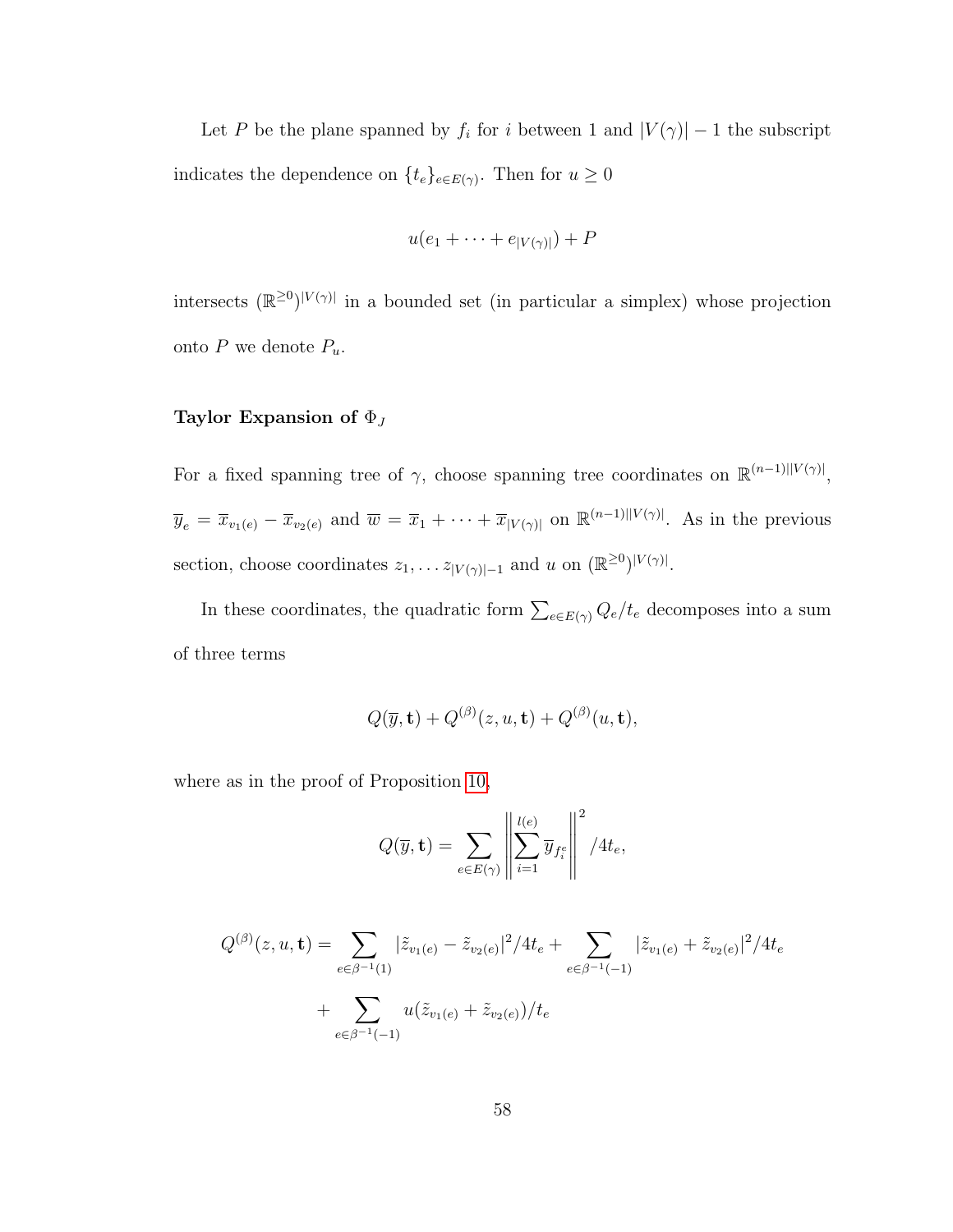and

$$
Q^{(\beta)}(u, \mathbf{t}) = \left(\sum_{e \in \beta^{-1}(-1)} t_e^{-1}\right) u^2.
$$

We shall Taylor expand  $\Phi_J$  in  $f_{\gamma,I}(\mathbf{t})[\alpha]$  in both  $\overline{y}$  and z to order N'. For  $f_{\gamma,I}^{N'}(\mathbf{t})[\alpha]$  we have a sum of integrals of the form

$$
t^{J-n/2}\int_{\mathbb{R}^{\geq 0}}\int_{P_u}\int_{\mathbb{R}^{(n-1)|V(\gamma)|}}e^{-Q(\overline{y},\mathbf{t})-Q^{(\beta)}(z,u,\mathbf{t})-Q^{(\beta)}(u,\mathbf{t})}c_{J,K,K',\beta}\overline{y}^{K}z^{K'}\,d\overline{y}d\overline{w}dzdu,
$$

over  $|K| + |K'| \le N'$ , J even,  $-O(\gamma) \le |J| \le 0$  and  $\beta$  functions  $E(\gamma) \to \{-1, 1\}$ . Also,  $c_{J,K,K',\beta}$ , the Taylor coefficient is a function of w and u only.

The integral over  $\bar{y}$  gives an answer like that of Theorem [9](#page-75-0) and Corollary [4,](#page-53-0) but with the dimension n replaced by  $n - 1$  in all the formulas. The integral over z exists because  $P_u$  is a bounded set. Let

$$
\phi_{K'}(u, \mathbf{t}) = \int_{P_u} e^{-Q^{(\beta)}(z, u, \mathbf{t})} z^{K'} dz
$$
\n(4.95)

Let

$$
\mathcal{I}_{K,K'}(u) = \int_{P_u} \int_{\mathbb{R}^{(n-1)(|V(\gamma)|-1)}} e^{-Q(\overline{y}, \mathbf{t}) - Q^{(\beta)}(z, u, \mathbf{t})} \overline{y}^K z^{K'} d\overline{y} dz \tag{4.96}
$$

$$
=\frac{\mathcal{P}_A^K(\mathbf{t})}{\mathcal{Q}_A^K(\mathbf{t})}\phi_{K'}(u,\mathbf{t})
$$
\n(4.97)

where  $\mathcal{P}_{A}^{K}(\mathbf{t})$  and  $\mathcal{Q}_{A}^{K}(\mathbf{t})$  are defined analogously to the functions in [4.](#page-53-0)

Then  $f_{\gamma,I}^{N'}(\mathbf{t})[\alpha]$  becomes a sum of integrals

$$
t^{J-n/2} \int_{\mathbb{R}^{n-1}} \int_{\mathbb{R}^{\geq 0}} e^{-Q^{(\beta)}(u,\mathbf{t})} \mathcal{I}_{K,K'}(u) c_{J,K,K',\beta}(\overline{w},u) du d\overline{w}
$$
 (4.98)

$$
=t^{J-n/2}\frac{\mathcal{P}_{A}^{K}(\mathbf{t})}{\mathcal{Q}_{A}^{K}(\mathbf{t})}\int_{\mathbb{H}}e^{-Q^{(P)}(u,\mathbf{t})}\phi_{K'}(u,\mathbf{t})c_{J,K,K',\beta}(\overline{w},u)dud\overline{w}
$$
(4.99)

$$
=\frac{\mathcal{P}_A^K(\mathbf{t})}{\mathcal{Q}_A^{J,K}(\mathbf{t})}\Psi_{J,K,K'}(\mathbf{t},\alpha)
$$
\n(4.100)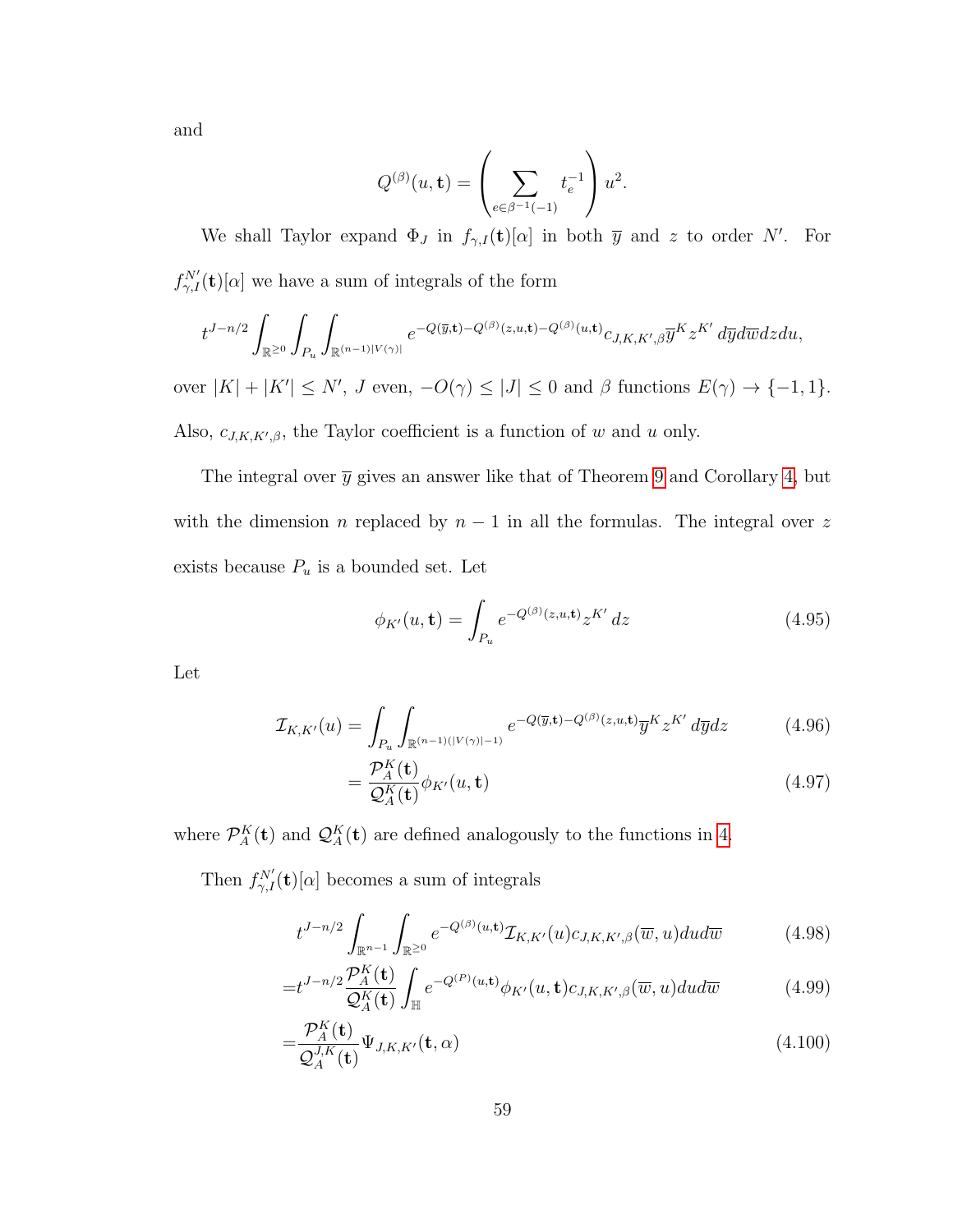This is not quite the product of a function of t and a local functional because  $\psi_{K'}(u, \mathbf{t}) = e^{-Q^{(P)}(u, \mathbf{t})} \phi_{K'}(u, \mathbf{t})$  depends on  $\mathbf{t}$ .

Recall that  $c_{J,K,K'}(\overline{w}, u) = \frac{\partial \Phi_J}{\partial \overline{y}^K \partial z^{K'}}(0, \overline{w}, 0, u)$  and that

$$
\Phi_J = \prod_{v \in V(\gamma)} D_v \alpha(x_v)
$$

where  $D_v$  is a product of differential operators. So

$$
c_{J,K,K'}(\overline{w},u)=\prod_{v\in V(\gamma)}\tilde{D}_v\alpha(\overline{w},u).
$$

 $\tilde{D}_v$  is a product of differential operators. Finally, we see that the integrand in

$$
\Psi_{J,K,K'}(\mathbf{t},\alpha) = \int_{\mathbb{H}^n} \psi_{K'}(u,\mathbf{t}) \prod_{v \in V(\gamma)} \tilde{D}_v \alpha(\overline{w},u) \, du d\overline{w} \tag{4.101}
$$

is almost a local functional with  $\psi_{K'}(u, \mathbf{u})$  as the **t**-dependent factor. For  $t_1 \leq \cdots \leq$  $t_k$ , we do have control on the **t** dependence

$$
|\psi_{K'}(\sqrt{t_k}u, \mathbf{t})| \le C t_k^{\frac{1}{2}(|K'| + |V(\gamma)| - 1)}.
$$
\n(4.102)

We will show how to the renormalization procedure can be adapted to this situation in the next section.

#### Bounding the Error

Note that

#### Proposition 15.

$$
\int_{P_{\sqrt{t_k}u}} \int_{\mathbb{R}^{(n-1)(|V(\gamma)|-1)}} e^{-Q(\overline{y}, \mathbf{t}) - Q^{(\beta)}(z, \sqrt{t_k}u, \mathbf{t})} |\overline{y}^K||z^K| \, d\overline{y} dz \le t_k^{\frac{1}{2}(N'+n(|V(\gamma)|-1))} \tag{4.103}
$$

where  $|K| + |K'| = N'.$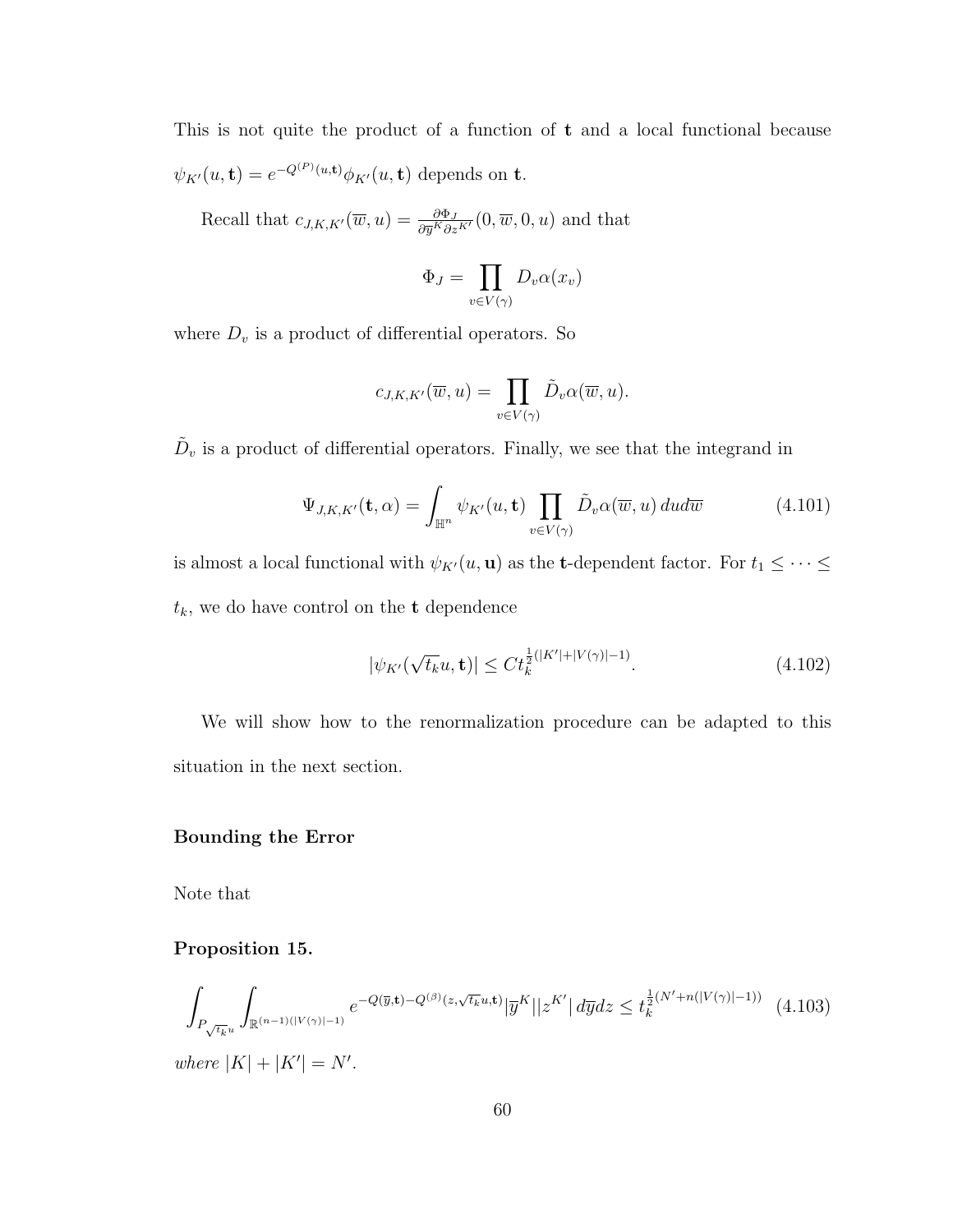Assume that we have ordered the set of edges so that  $t_1 \leq \cdots \leq t_k$  and  $t_k^R \leq t_1$ for some  $R > 1$ . By Taylor's theorem  $|f_{\gamma,I}(\mathbf{t})[\alpha] - f_{\gamma,I}^{N'}(\mathbf{t})[\alpha]|$  is bounded above by a sum of terms of the form

$$
t_k^{-RO(\gamma)}t^{-n/2}\int_{\mathbb{R}_u^{\geq 0}}\int_{P_u}\int_{\mathbb{R}^{(n-1)|V(\gamma)|}}e^{-\sum_{e\in E(\gamma)}Q_e/4t_e}d_{K,K',\beta}(\overline{w},u)|\overline{y}^K||z^{K'}| \qquad (4.104)
$$

over multi-indices  $|K| + |K'| = N' + 1$  and  $\beta : E(\gamma) \to \{-1, 1\}$ . Each such term is bounded above by

$$
t_k^{-RO(\gamma)-R|E(\gamma)|n/2)} \int_{\mathbb{R}_u^{\geq 0}} \int_{P_u} \int_{\mathbb{R}^{(n-1)|V(\gamma)|}} e^{-\sum_{e \in E(\gamma)} Q_e/4t_k} d_{K,K',\beta}(\overline{w},u) |\overline{y}^K||z^{K'}| \tag{4.105}
$$
  

$$
\leq t_k^{\frac{1}{2}+\frac{1}{2}(N'+1+n(|V(\gamma)|-1))} t_k^{-RO(\gamma)-R|E(\gamma)|n/2)} \left( \int d_{K,K',\beta}(\overline{w},\sqrt{t_k}u) C_{K,K'}(u) d\overline{w} du \right)
$$
  
(4.106)

$$
\leq t_k^{\frac{1}{2}(N'+2)+\frac{n}{2}(|V(\gamma)|-1))} t_k^{-RO(\gamma)-R|E(\gamma)|\frac{n}{2}} \left( \int e_{K,K',\beta}(w) C_{K,K'}(u) d\overline{w} du \right) \tag{4.107}
$$

where

$$
C_{K,K'}(u) = e^{-|\beta^{-1}(-1)|u^2} \int_{P_u} |z|^{K'} dz \int_{\mathbb{R}^{(n-1)}(|V(\gamma)|-1)} e^{-Q(\overline{y})} \overline{y}^K d\overline{y}
$$
(4.108)

is a Schwartz function in u for  $\beta^{-1}(-1) \neq 0$ , and

$$
e_{K,K',\beta}(w) = \sup_{u} d_{K,K',\beta}(\overline{w},u).
$$

It remains to understand the integral

$$
\int e_{K,K',\beta}(\overline{w})C_{K,K'}(u)\,d\overline{w}du
$$

in terms of the field  $\alpha$  and its derivatives. In the formula above,

$$
d_{K,K',\beta}(\overline{w}) = \sum_{J} \sup_{\overline{y},z} \left| \frac{\partial \Phi_{J}}{\partial \overline{y}^{K} z^{K'}} \right|
$$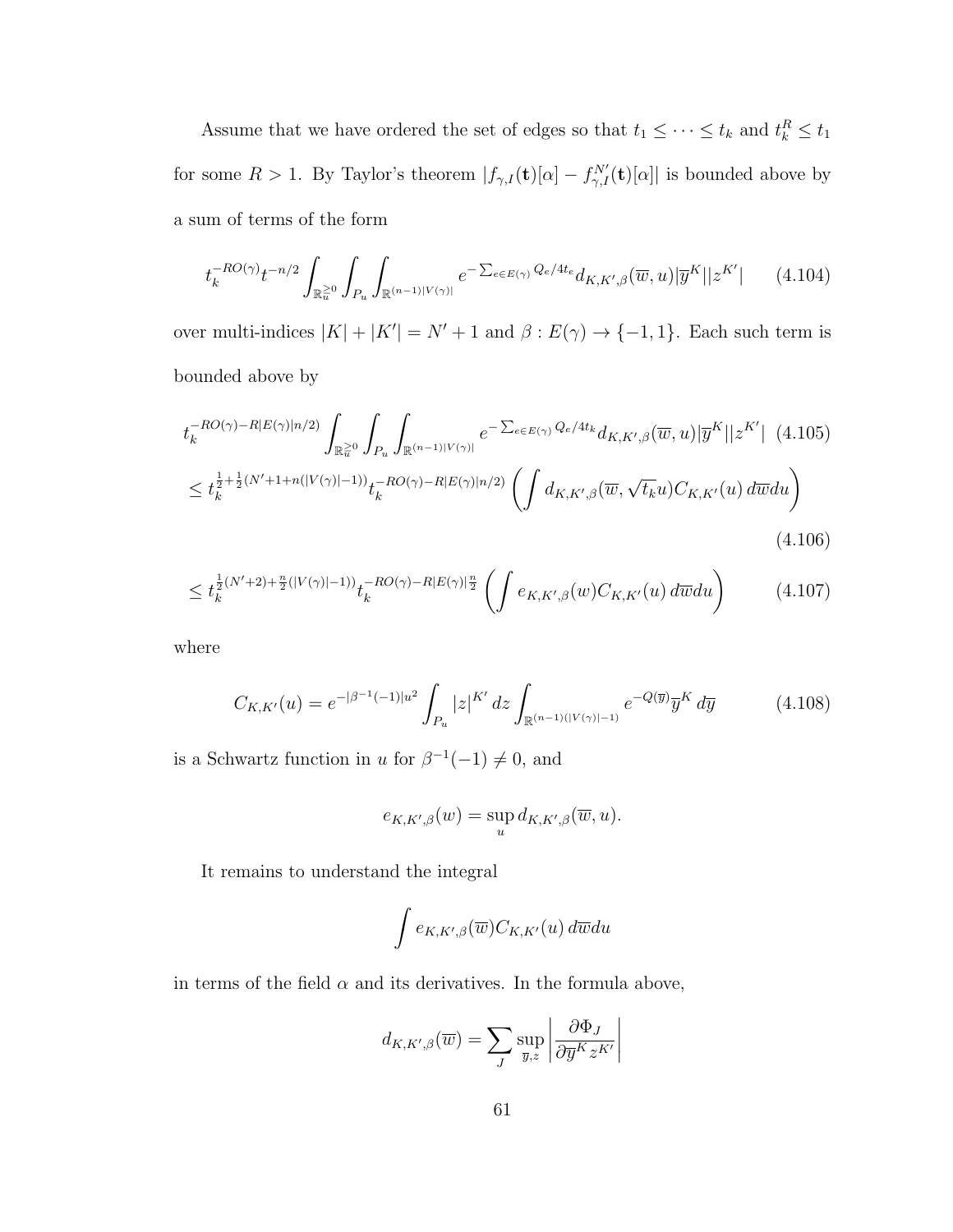$$
e_{K,K',\beta}(\overline{w}) = \sum_J \sup_{\overline{y},z,u} \left| \frac{\partial \Phi_J}{\partial \overline{y}^K z^{K'}}
$$

But  $\Phi_J$  is a sum of terms of the form

$$
f \prod_{h \in T(\gamma)} \frac{\partial \alpha(x_{v(h)})}{\partial x_{v(h)}^{I^h}}
$$

 $\begin{array}{c} \hline \rule{0pt}{2.5ex} \\ \rule{0pt}{2.5ex} \end{array}$ .

where  $f$  is a compactly-supported function and  $I<sup>h</sup>$  is a collection of multi-indices, one for each tail h satisfying the condition  $\sum_{h \in T(\gamma)} |I^h| \leq O(\gamma)$ . This implies that  $\frac{\partial \Phi_I}{\partial \bar{y}^{K_Z K'}}$ is a sum of terms of the same form, but satisfying the condition  $\sum_{h \in T(\gamma)} |I^h| \leq$  $O(\gamma) + N' + 1.$ 

So

$$
\sup_{\overline{y},z,u} \left| f \prod_{h \in T(\gamma)} \frac{\partial \alpha(x_{v(h)})}{\partial x_{v(h)}^{I^h}} \right| \leq \sup_{\overline{y},z,u} |f| \cdot \sup_{\overline{y},\overline{w},z,u} \left| \prod_{h \in T(\gamma)} \frac{\partial \alpha(x_{v(h)})}{\partial x_{v(h)}^{I^h}} \right|
$$
  

$$
\leq \sup_{\overline{y},z,u} |f| \prod_{h \in T(\gamma)} ||\alpha||_{p_h}
$$

where  $p_h = |I^h|$ . Note that  $\sup_{\bar{y},z,u} |f|$  is a compactly-supported function in the variable  $\overline{w}$ . Thus,

$$
\int e_{K,K',\beta}(w)C_{K,K'}(u)\,d\overline{w}du \leq \sum_{p} C_p \prod_{h \in T(\gamma)} ||\alpha||_{p_h}
$$

where the summation is over multi-indices  $p: T(\gamma) \to \mathbb{Z}^{\geq 0}$  such that  $\sum_{h \in T(\gamma)} p_h \leq$  $O(\gamma)+N^\prime+1.$ 

In conclusion, we have shown that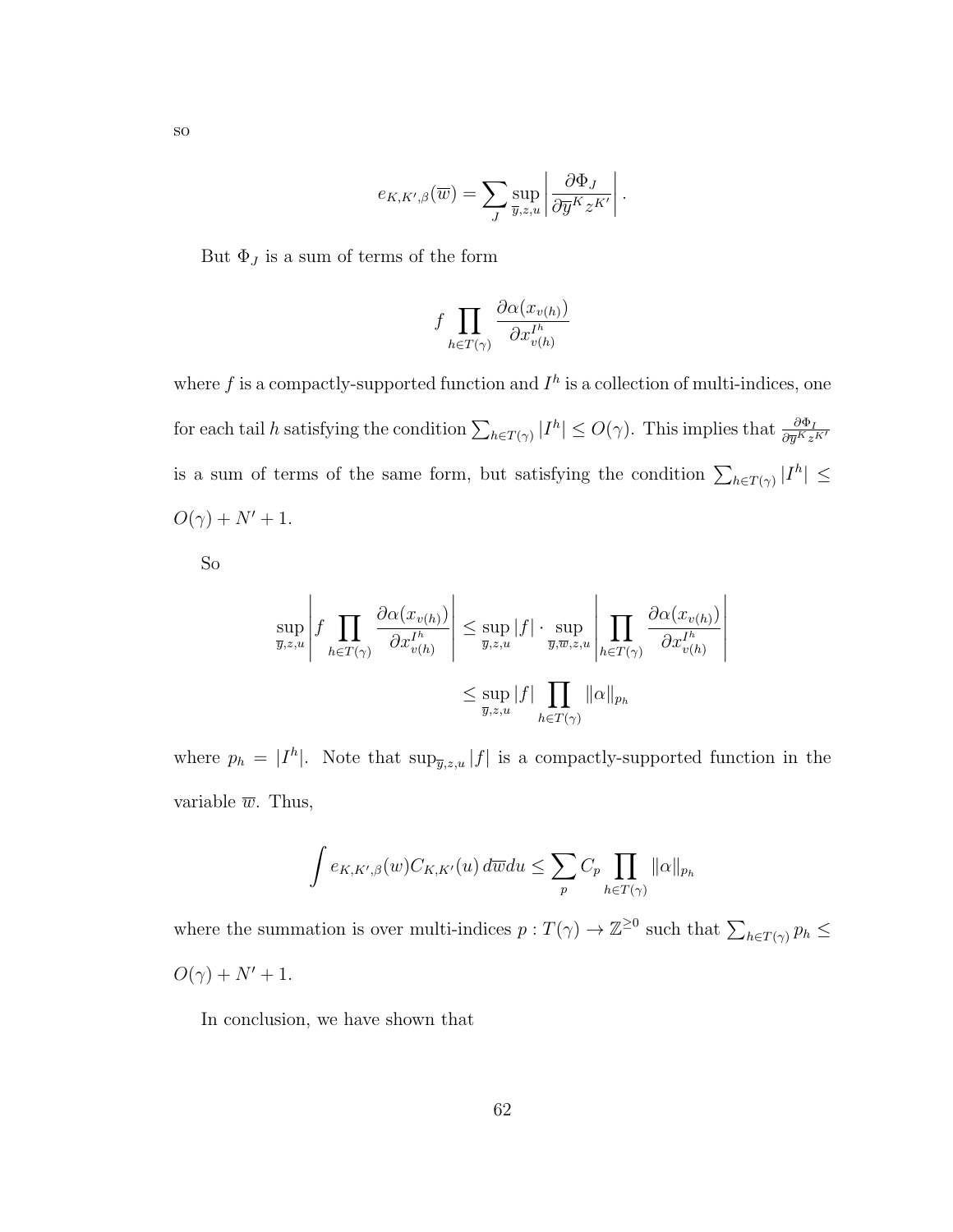Theorem 8.

$$
|f_{\gamma,I}(\mathbf{t}) - f_{\gamma,P,I}^{N'}(\mathbf{t})| \le \left(\sum_p C_p \prod_{h \in T(\gamma)} \|\alpha\|_{p_h}\right) t_k^{\frac{1}{2}(N'+2) + (|V(\gamma)| - 1)\frac{n}{2} - RO(\gamma) - R|E(\gamma)|^{\frac{n}{2}}}
$$
\n(4.109)

where the summation is over multi-indices  $p: T(\gamma) \to \mathbb{Z}^{\geq 0}$  such that  $\sum_{h \in T(\gamma)} p_h \leq$  $O(\gamma)+N'+1.$ 

#### Inductive Construction of the Counterterms

We will only note the differences from Section [4.1.5.](#page-56-0)

The proof of Theorem [7,](#page-56-2) which was given only in the case  $p = 2$  involves two steps. In the first step, we show that  $\left| g_{\gamma',\gamma,I}(\mathbf{t})[\alpha] - g_{\gamma',\gamma,I}^{N_1'}(\mathbf{t})[\alpha] \right|$  is bounded by  $t_k$ to a power that grows linearly in  $N'_1$ . This implies that

$$
\left|f_{\gamma,I}(\mathbf{t})[\alpha]-f_{\gamma/\gamma',I,g^{N'}_{\gamma',\gamma,I}}(\mathbf{t})[\alpha]\right|
$$

is bounded by a power of  $t_k$  that grows linearly in  $N'_1$ , where we have used that directly from the definitions, we have

$$
f_{\gamma,I}(\mathbf{t})[\alpha] = f_{\gamma/\gamma',I,g_{\gamma',\gamma,I}}(\mathbf{t})[\alpha].
$$

In the second step, we show that

$$
\left|f_{\gamma/\gamma',I,g^{N_1'}_{\gamma',\gamma,I}}(\mathbf{t})[\alpha]-f^{N_2'}_{\gamma/\gamma',I,g^{N_1'}_{\gamma',\gamma,I}}(\mathbf{t})[\alpha]\right|
$$

is bounded by a power of  $t_k$  that grows linearly in  $N'_2$  for  $N'_1$  fixed. This will require a slight modification from the procedure of Section [4.1.5.](#page-56-0) To construct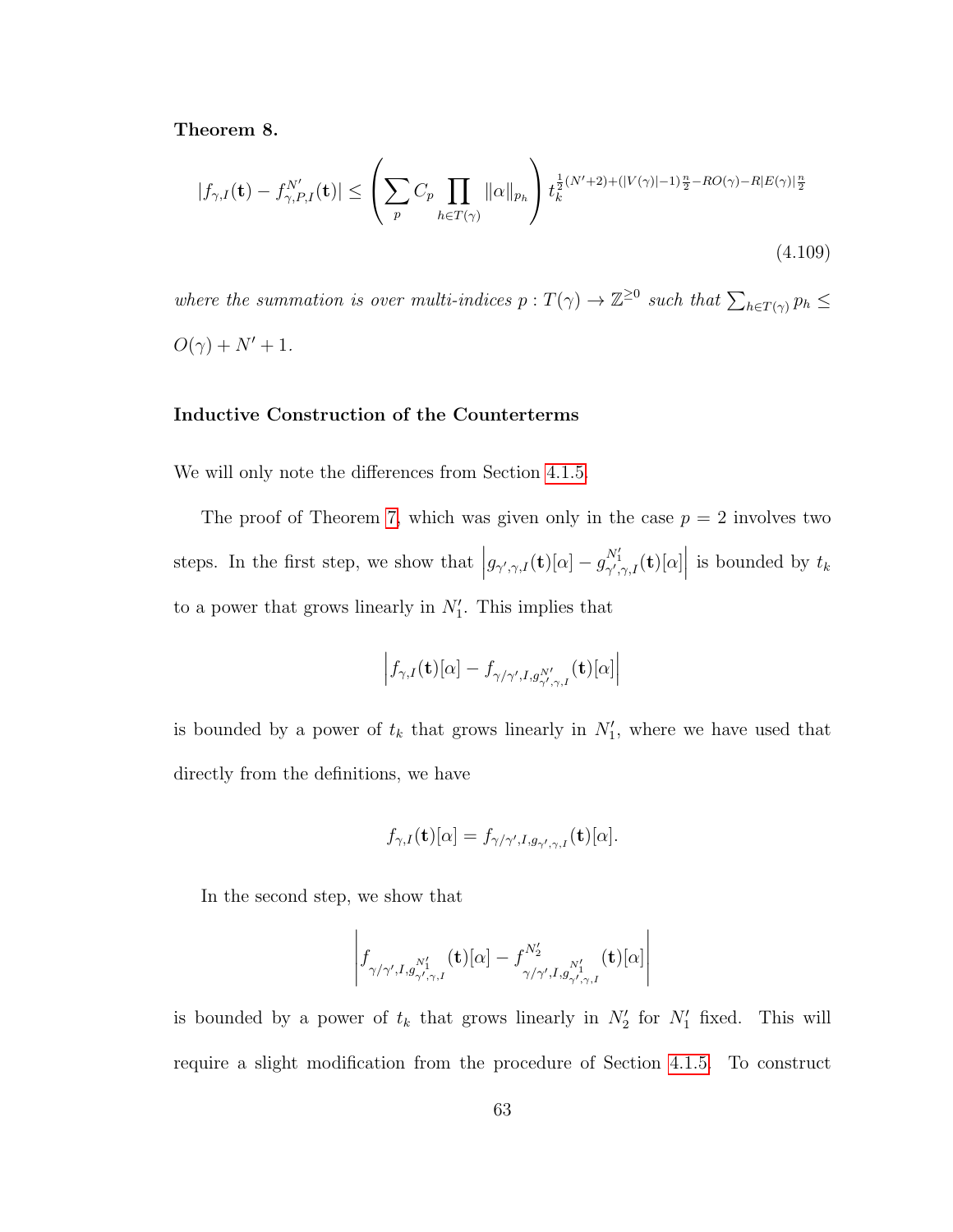$f^{N'_2}$  $\gamma/\gamma', I, g^{N_1'}_{\gamma',\gamma,I}$ (**t**)[ $\alpha$ ], we start with  $f_{\gamma/\gamma',I,g_{\gamma',\gamma,I}^{N_1'}}$  $(\mathbf{t})[\alpha]$ , which is formed from the Feynman rules applied to the pointed graph  $\gamma/\gamma'$ , where we place the functional  $g_{\gamma',\gamma,I}^{N_1'}$  on the distinguished vertex.

In the case of  $\mathbb{H}^n$ ,  $g_{\gamma',\gamma,I}^{N_1'}$  is no longer a sum of functions of  $t_1,\ldots,t_{i^{(1)}}$  multiplied by local functionals applied to the inputs on the tails of  $\gamma'$ . Now the local functional depends on t in the integrand.

When forming  $f^{N'_2}$  $\gamma/\gamma',$ I, $g^{N_1'}_{\gamma',\gamma,I}$  $\mathbf{(t)}[\alpha] \text{ from } f_{\gamma/\gamma',I,g_{\gamma',\gamma,I}^{N_1'}}$  $(t)[\alpha]$  only take the Taylor expansion of the factors in the integrand of  $g_{\gamma',\gamma,I}^{N_1'}$  that do not depend on **t**. That is, in the integrand of each  $\Psi_{J,K,K'}$ , neglect the first factor  $\psi_{K'}(u, \mathbf{t})$  and only take the Taylor expansion of the second factor. Because  $|\psi_{K'}|$ √  $|\overline{t_k}u,{\bf{t}})|\,\leq \,t^{\frac12(|V(\gamma)|-1)}_{i^{(1)}}$  $\frac{1}{i^{(1)}}^{(1) (1) (-1)}$ , this will contribute factor of  $t_k^{\frac{R_1}{2}(|V(\gamma)|-1)}$  $\frac{1}{k}$ <sup>2</sup> <sup>(*v*(*r*)/-1)</sup> to the bound on

$$
\left|f^{N'_2}_{\gamma/\gamma',I,g^{N'_1}_{\gamma',\gamma,I}}({\bf t})[\alpha]-f_{\gamma/\gamma',I,g^{N'_1}_{\gamma',\gamma,I}}({\bf t})[\alpha]\right|
$$

so the overall power of  $t_k$  will in fact be the same as in the case of  $\mathbb{R}^n$ .

### 4.1.7 Counterterms on a Compact Manifold

The asymptotic formula for the scalar heat kernel  $K_t(x, y) \sim (4\pi t)^{-n/2} e^{-d(x, y)^2/4t} \sum_i \phi_i(x, y) t^i$ states precisely that there exists some sequence of smooth functions  $\phi_i$  on  $M \times M$ supported on a neighborhood of the diagonal such that

$$
||K_t(x,y) - (4\pi t)^{-n/2} e^{-d(x,y)^2/4t} \sum_{i=0}^{N} \phi_i(x,y) t^i ||_l = O(t^{N-n/2-l}), \qquad (4.110)
$$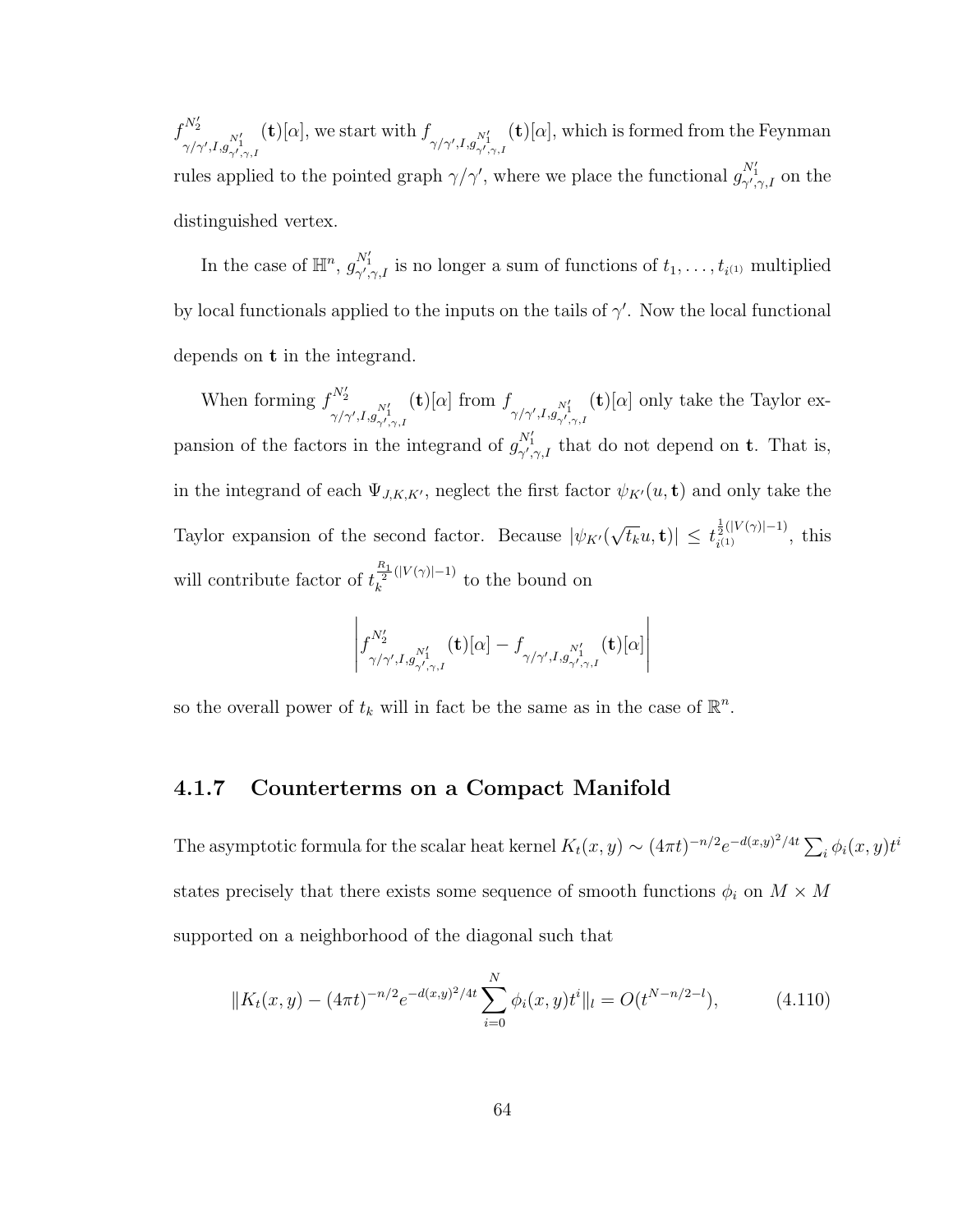Let

$$
K_t^N(x, y) = (4\pi t)^{-n/2} e^{-d(x, y)^2/4t} \sum_{i=0}^N \phi_i(x, y) t^i.
$$

Beginning from [\(4.60\)](#page-47-1), for each edge, we replace  $K_t$  with  $K_t^N$ . We let  $f_{\gamma,I}^N$  denote the result of making all  $|E(\gamma)|$  of such substitutions. Assume that we've ordered the edges so that  $t_1 \leq \cdots \leq t_k$ . Then

$$
|f_{\gamma,I}(\mathbf{t})[\alpha]-f_{\gamma,I}^N(\mathbf{t})[\alpha]|\leq ||\alpha||_{O(\gamma)}^{|T(\gamma)|}\sum_{i=1}^k C_it_i^{N-n/2-p_i}\prod_{j\neq i}t_j^{-p_j-n/2}
$$

for some nonnegative integers  $p_j$  with  $\sum_j p_j \leq O(\gamma)$  and some constants  $C_i$ . Thus

$$
|f_{\gamma,I}(\mathbf{t})[\alpha]-f_{\gamma,I}^N(\mathbf{t})[\alpha]|\leq C\|\alpha\|_{O(\gamma)}^{|T(\gamma)|}t_k^{N-O(\gamma)-|E(\gamma)|\frac{n}{2}}.
$$

An analogous statement to Proposition [8](#page-48-0) can be made for  $K_t^N$  giving that

Proposition 16. For the heat kernel in  $(4.61)$ 

$$
\frac{\partial K_t^N}{\partial x_i^k} = P_{i,k} e^{-d(x,y)^2/4t} \tag{4.111}
$$

where  $P_{i,k}$  is a Laurent polynomial in t of degree between  $-k$  and N.

Therefore, we have a formula

$$
f_{\gamma,I}(\mathbf{t})[\alpha] = \sum_{-O(\gamma) \le |J| \le |E(\gamma)|N} t^{J-n/2} \int_{U^{|V(\gamma)|}} e^{-\sum_{e \in E(\gamma)} Q_e/4t_e} \Phi_J \tag{4.112}
$$

where  $Q_e = d^2(x_{v_1(e)}, x_{v_2(e)})$ .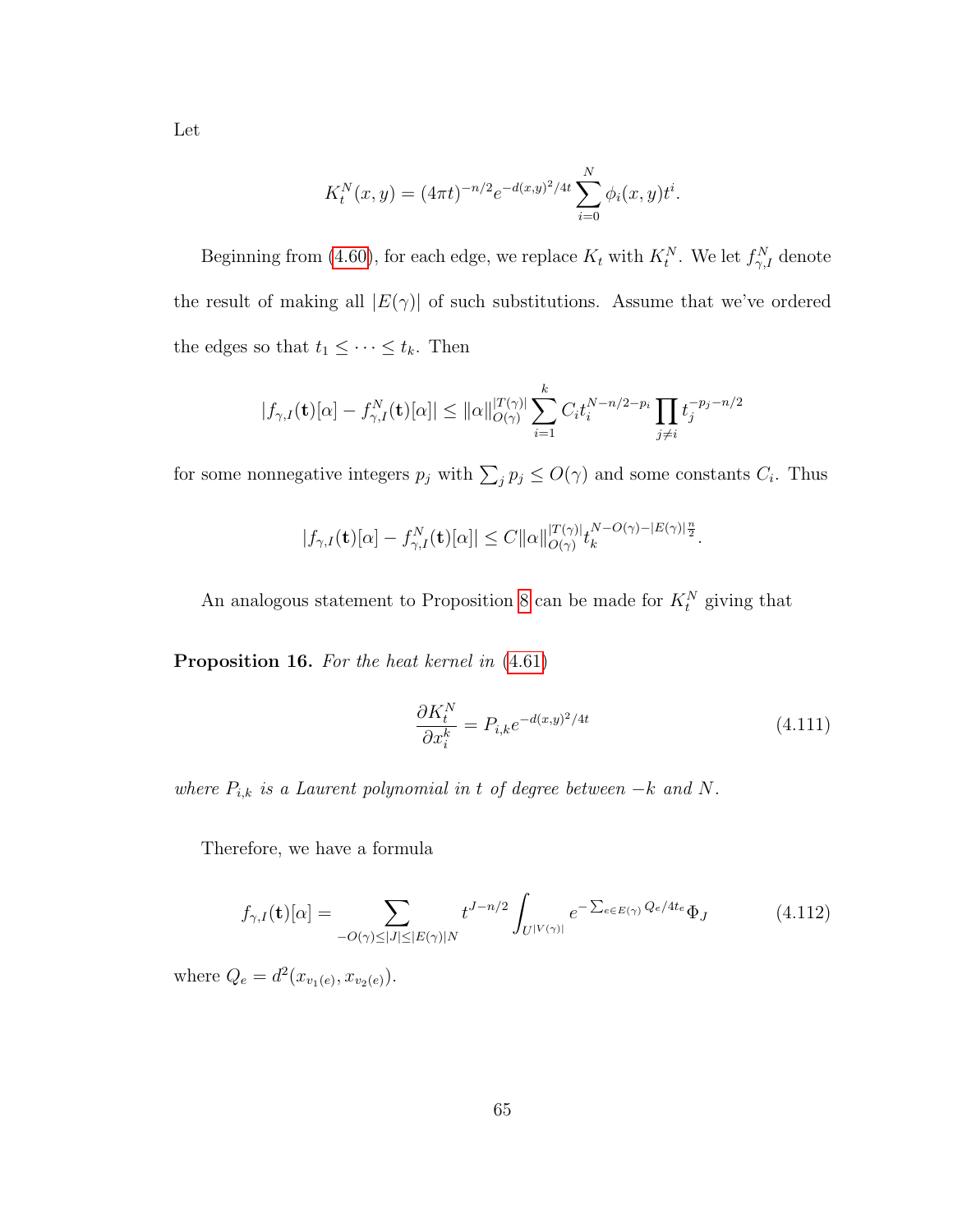#### Spanning Tree Coordinates

Choose a spanning tree T and vertex  $v_0$  of  $\gamma$ . For any vertex v of  $\gamma$ , there is a unique path  $e_1^v, \ldots, e_{l(v)}^v$  from  $v_0$  to v. We can then make the inductive definition

**Definition 5.** Spanning tree coordinates are defined by  $w = x_{v_0}$  and  $\{y_e\}_{e \in T}$  where  $y_e$  is defined inductively so that  $x_{v_2(e)} = \exp_{x_{v_1(e)}(y_{e_1},...,y_{e_l})}(y_e)$  where  $e_1,...,e_l$  is the unique path from  $v_0$  to  $v_1(e)$ .

The reason for introducing these coordinates is that for all  $e \in T$ ,

$$
d(x_{v_1(e)}, x_{v_2(e)}) = ||y_e||.
$$

More explicitly, the spanning tree is the union of q maximal paths originating at  $v_0$ . Let us denote the *i*-th such path by  $e_1^{(i)}$  $e_{l_1}^{(i)}, \ldots, e_{l_i}^{(i)}$  $\mathcal{U}_l^{(i)}$ . Let  $V_1^{(i)}$  be a neighborhood of the zero section in TM such that  $\Phi_1^{(i)}: V_1^{(i)} \to U_1^{(i)} \subseteq M \times M$  given by  $(x_{v_0}, y_{e_1^{(i)}}) \mapsto$  $(x_{v_0}, \exp_{x_{v_0}}(y_{e_1^{(i)}}))$  is a diffeomorphism. Inductively, given  $\Phi_{j-1}^{(i)} : V_{j-1}^{(i)} \to U_{j-1}^{(i)} \subseteq M^j$ let  $\exp_{j-1}^{(i)} = p_j \circ \Phi_{j-1}^{(i)}$  $j_{j-1}^{(i)}$ , where  $p_j$  is the projection onto the last factor. Now let  $V_j^{(i)}$  be a neighborhood of the zero section in  $(\exp_{j-1}^{(i)})$ \* $TM$  such that the map  $\Phi_i^{(i)}$  $j_j^{(i)}: V_j^{(i)} \to U_j^{(i)} \subseteq M^{j+1}$  given by  $\left(x_{v_0}, y_{e_1^{(i)}}, \ldots, y_{e_j^{(i)}}\right)$  $) \mapsto$  $\sqrt{ }$  $\Phi_{j-}^{(i)}$  $y_{j-1}^{(i)}(x_{v_0},y_{e_{1}^{(i)}},\ldots,y_{e_{j-1}^{(i)}}), \exp$  $\exp_{j-1}^{(i)}$  $\left(x_{v_0},y_{e^{(i)}_1},\dots,y_{e^{(i)}_{j-1}}\right)$  $\setminus (y_{e_j})$  $\setminus$  $\overline{1}$ 

is a diffeomorphism.

We then take the fiber product over M of the maps  $\Phi_{l_i}^{(i)}$  which produces the desired diffeomorphism

$$
V_{l_1}^{(1)} \times_M \cdots \times_M V_{l_m}^{(q)} \to M^{|V(\gamma)|}.
$$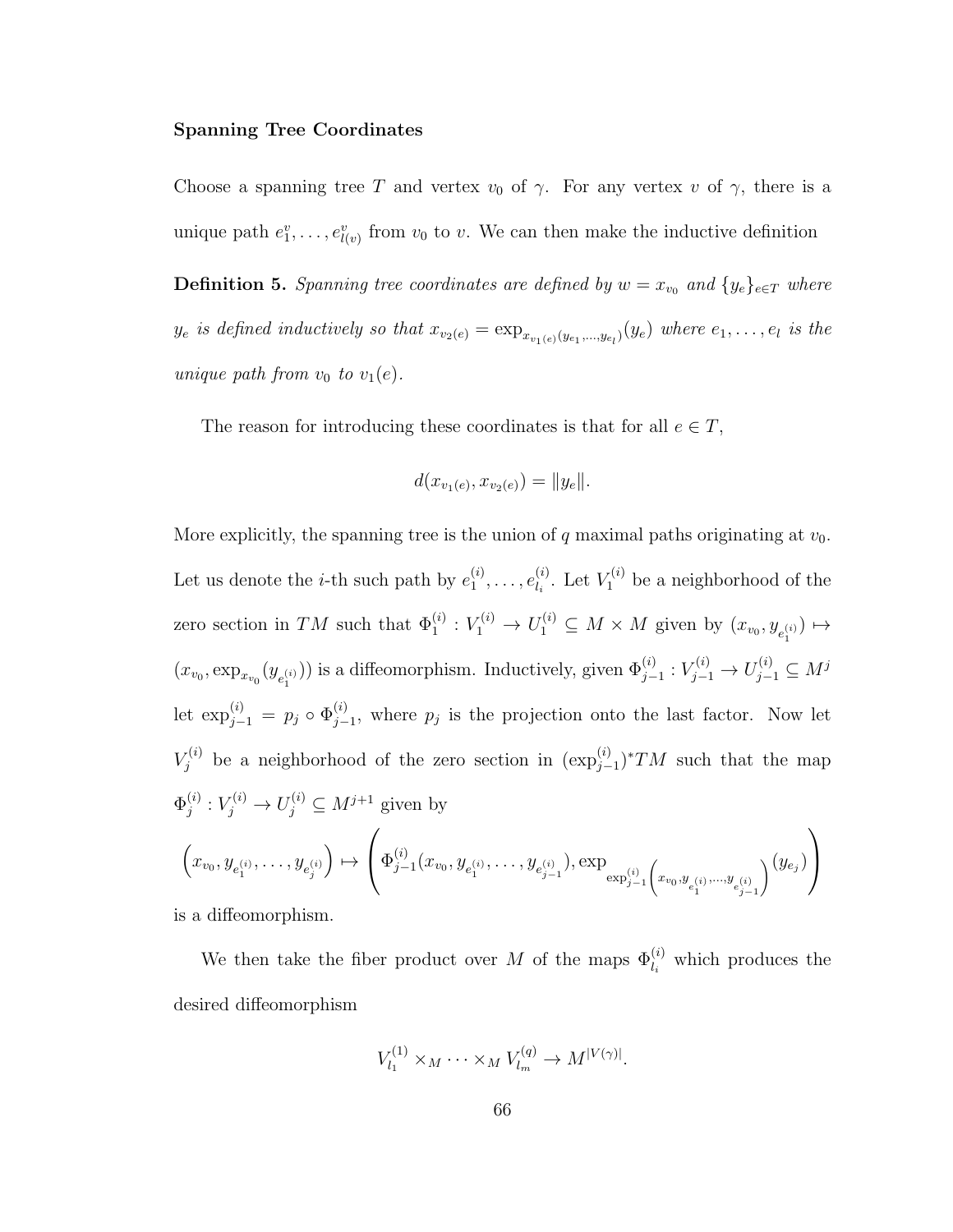# Taylor Expanding  $\Phi_J$  and Bounding the Error

Taking the Taylor expansion of  $\Phi$  with respect to  $\{y_e\}_{e \in E(\gamma)}$ .

$$
f_{\gamma,I}^{N,N'}(\mathbf{t})[\alpha] = \sum_{\substack{|K| \le N' \\ -O(\gamma) \le |J| \le N|E(\gamma)|}} t^{J-n/2} \int_{U^{|V(\gamma)|}} e^{-\sum_{e \in E(\gamma)} Q_e/4t_e} c_{J,K}(w) y^K dy dw
$$
\n(4.113)

$$
= \sum_{\substack{|K| \le N', K \text{ even} \\ -O(\gamma) \le |J| \le N|E(\gamma)|}} t^{J-n/2} \int_U c_{J,K}(w) \mathcal{I}_A^K(w, \mathbf{t}) dw \qquad (4.114)
$$

$$
= \sum_{\substack{|K| \le N', K \text{ even} \\ -O(\gamma) \le |J| \le N|E(\gamma)|}} t^{J-n/2} \Psi_K(\mathbf{t}, \alpha) \, dw \tag{4.115}
$$

This differs from the case of  $\mathbb{R}^n$  where  $\mathcal{I}_A^K(w, \mathbf{t})$  does not depend on w. Note that  $\int_U c_{J,K}(w) \mathcal{I}_A^K(w, \mathbf{t}) dw$  is not a local functional due to the factor of  $\mathcal{I}_A^K(w, \mathbf{t})$ , which depends on t. We will say below why the procedure to construct the counterterms still works.

We have the bound

### Proposition 17.

$$
\int_{U^{|V(\gamma)|}} e^{-\sum_{e \in E(\gamma)} Q_e/4t_e} |y|^K dy \leq C t_k^{\frac{1}{2}|K| + \frac{n}{2}(|V(\gamma)| - 1)} \tag{4.116}
$$

Proof. This follows from the fact that

$$
e^{-\sum_{e \in E(\gamma)} Q_e/4t_e} \le e^{-\sum_{e \in E(T)} Q_e/4t_e} = e^{-\sum_{e \in E(T)} ||y_e||^2/4t_e}
$$

 $\Box$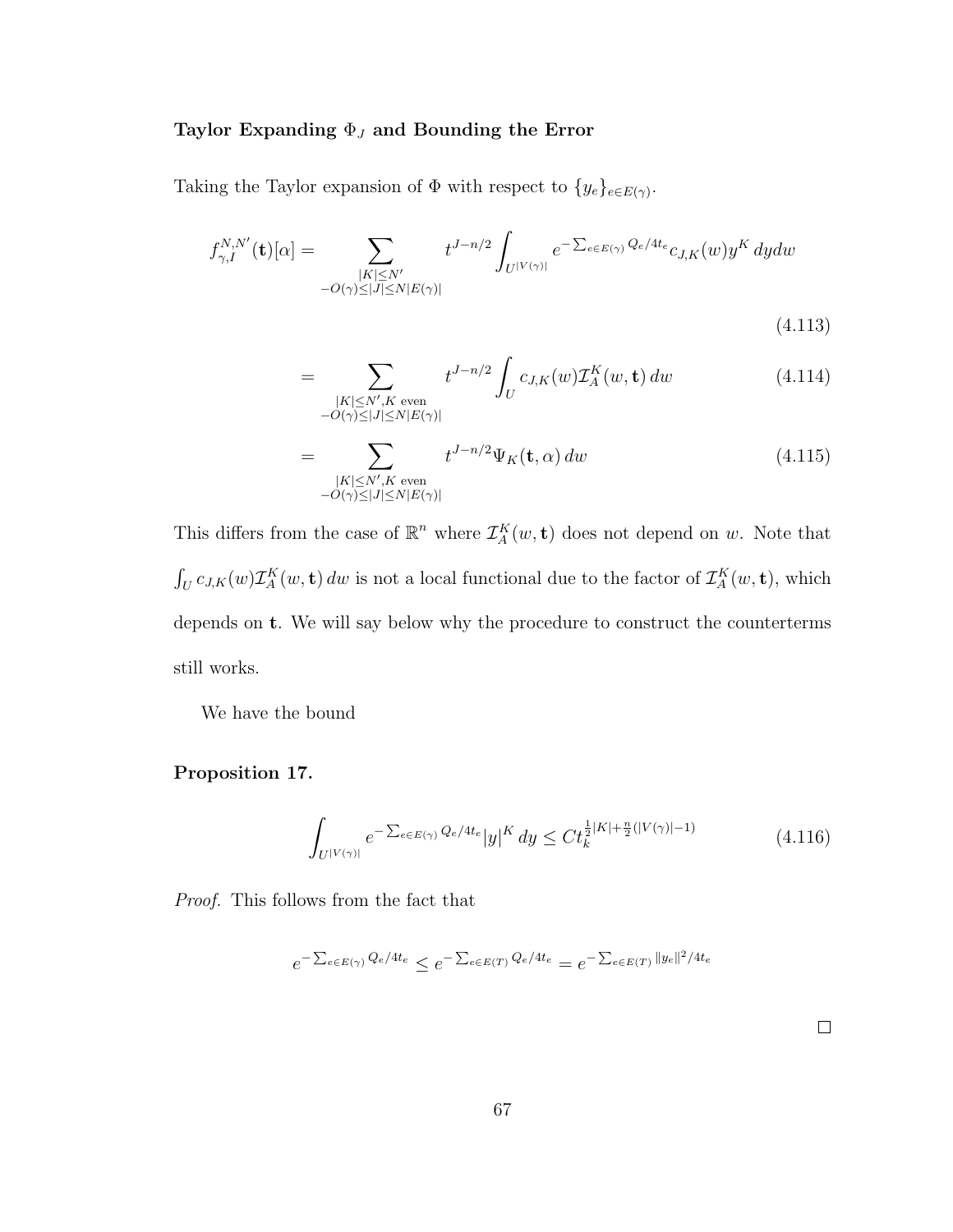Using Proposition [17,](#page-71-0) the bound on

$$
|f_{\gamma,I}^N(\mathbf{t})[\alpha]-f_{\gamma,I}^{N,N'}(\mathbf{t})[\alpha]|
$$

can be established as in the proof of Theorem [6.](#page-56-0)

As in the case of  $\mathbb{H}^n$ , in the proof of Theorem [7](#page-56-1) we make the following modification. When forming  $f^{N_2,N_2'}$  $\gamma/\gamma',$ I, $g_{\gamma',\gamma,I}^{N_1,N_1'}$ from  $f^{N_2}$  $\gamma/\gamma',I,g^{N_1,N_1'}_{\gamma',\gamma,I}$ only take the Taylor expansion of the factors in the integrand of  $g_{\gamma',\gamma,I}^{N_1,N_1'}$  that do not depend on **t**. That is, in the integrand of each term  $\Psi_{J,K}$ , neglect the factor  $\mathcal{I}_{A}^{K}(w, \mathbf{t})$  and only take the Taylor expansion of the other factor.

Because  $|\mathcal{I}_A^K(w, \mathbf{t})| \leq t^{\frac{n}{2}(|V(\gamma)|-1)}_{i^{(1)}}$  $\frac{n}{2}(|V(\gamma)|-1)$ , this will contribute factor of  $t_k^{\frac{R}{2}(|V(\gamma)|-1)}$  $\frac{1}{k}$ <sup>(|v|||-1)</sup> to the bound on

$$
\left|f^{N_2,N_2'}_{\gamma/\gamma',I,g^{N_1,N_1'}_{\gamma',\gamma,I}}(\mathbf{t})[\alpha]-f^{N_2}_{\gamma/\gamma',I,g^{N_1,N_1'}_{\gamma',\gamma,I}}(\mathbf{t})[\alpha]\right|
$$

so the overall power of  $t_k$  will be the same as in the case of  $\mathbb{R}^n$ .

#### 4.1.8 Counterterms on a Compact Manifold with Boundary

The renormalization procedure can also be carried out in the case of compact Riemannian manifolds with boundary  $M$ , such that there exists a neighborhood  $W$  of  $\partial M$  that is isometric to a product  $\partial M \times [0, \epsilon)$ .

When we have such a manifold with boundary  $M$ , the double of  $M$  which will be denoted by  $M'$  will be a smooth compact manifold without boundary equipped with an involution  $p \mapsto p^*$  that sends a point p to its reflection through the boundary.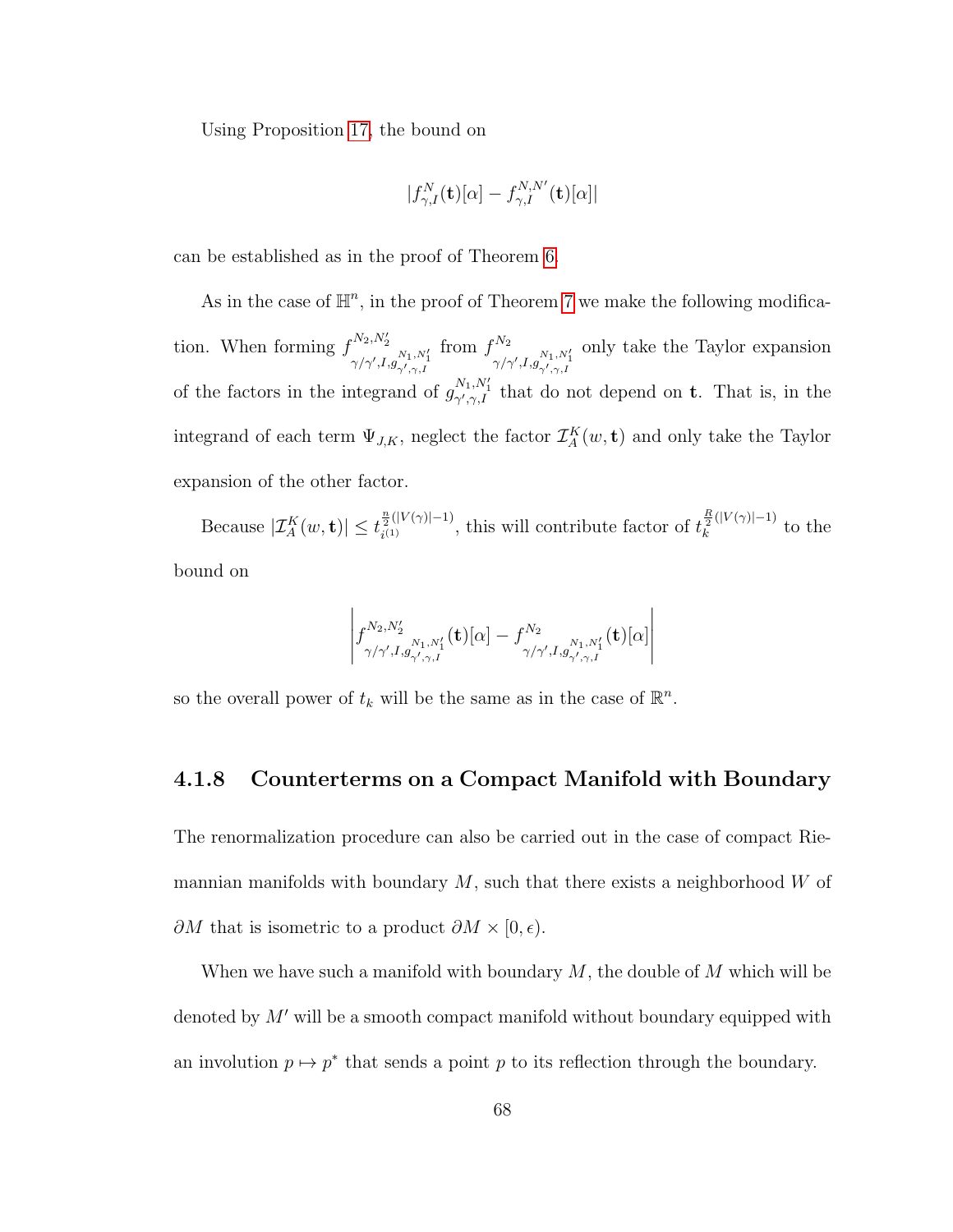The Dirichlet heat kernel on M is

$$
K_t(x, y) = K'_t(x, y) - K'_t(x, y^*)
$$
\n(4.117)

where  $K_t'(x, y)$  is the heat kernel on M'.

The existence of an asymptotic expansion of  $K_t'(x, y)$  implies that

$$
K_t(x,y) \sim e^{-d(x,y)^2/4t} \sum_i \phi_i(x,y)t^i + e^{-d(x,y^*)^2/4t} \sum_i \psi_i(x,y)t^i \tag{4.118}
$$

where  $\psi_i(x, y) = -\phi_i(x, y^*)$ .

This can be used to define  $f_{\gamma,I}^N$  and to show that  $|f_{\gamma,I}(\mathbf{t})[\alpha] - f_{\gamma,I}^N(\mathbf{t})[\alpha]|$  is bounded by a power of  $t_k$  the increases linearly with  $N$ .

Choose a finite cover  $U_1, \ldots, U_m$  of  $\partial M$  by coordinate neighborhoods. This induces a finite cover  $U_1 \times [0, \epsilon), \ldots, U_m \times [0, \epsilon)$  of  $W \cong \partial M \times [0, \epsilon)$  by coordinate neighborhoods.

Then choose a finite cover  $V_1, \ldots, V_{m'}$  of the complement of  $M \times [0, \epsilon)$ .

On the open sets  $U_i$  that intersect the boundary, since  $M$  is a product, we can use the Pythagorean theorem and the square distance becomes

$$
d_M^2(x,y) = d_{\partial M}^2(\overline{x}, \overline{y}) + |x_n - y_n|^2 \tag{4.119}
$$

Therefore, on these open sets we can apply the analysis of [4.1.6](#page-60-0) for the direction normal to the boundary and the analysis of [4.1.7](#page-68-0) to the  $\partial M$  direction. On open sets  $V_i$  whose closures do not intersect the boundary,

$$
K_t(x, y) \sim e^{-d(x, y)^2/4t} \sum_i \phi_i(x, y) t^i
$$
\n(4.120)

so we can apply the analysis of [4.1.7.](#page-68-0)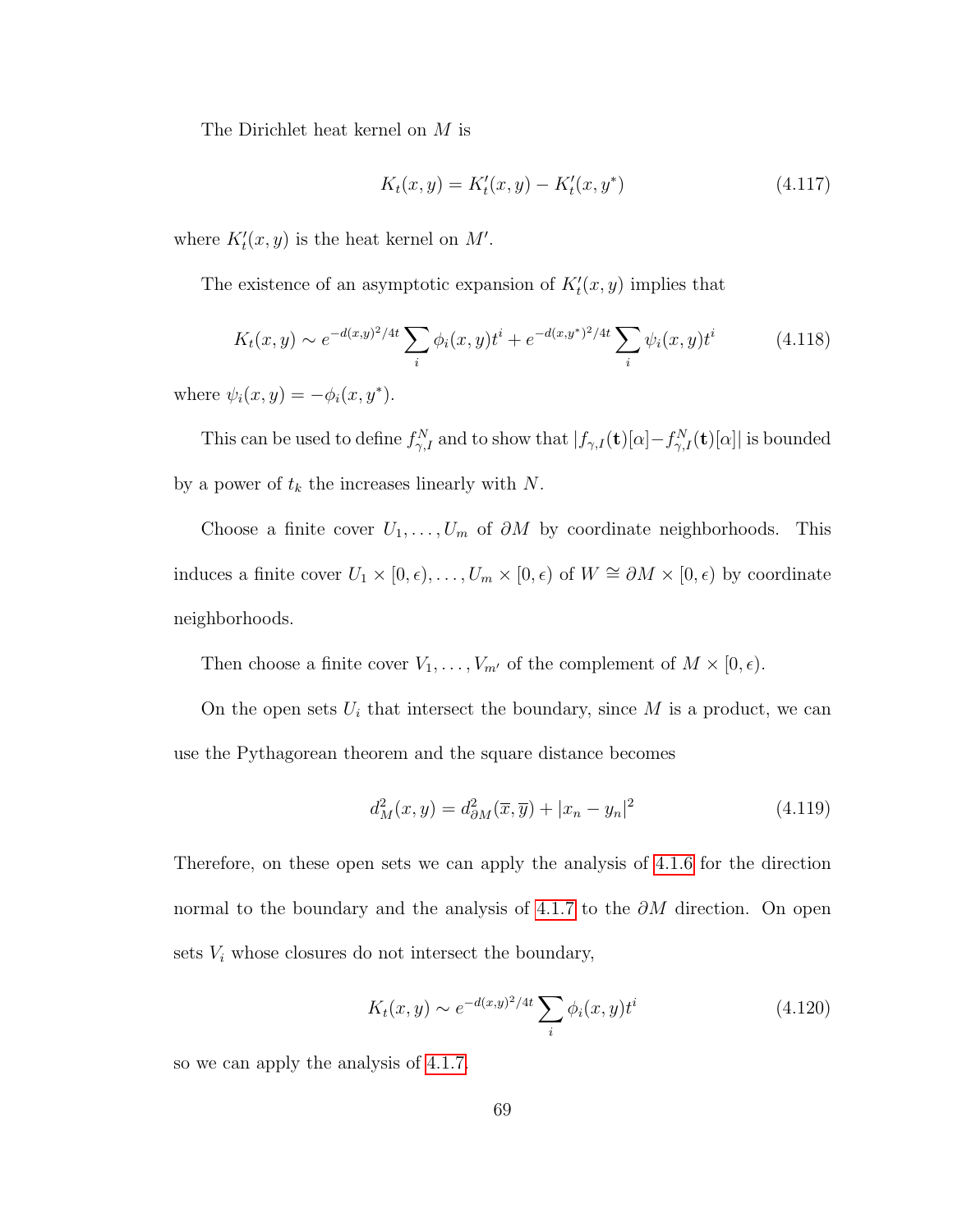### 4.1.9 Appendix

**Lemma 2.** For the heat kernel in  $(4.61)$ 

$$
\frac{\partial K_t}{\partial x_i^k} = P_{i,k} K_t \tag{4.121}
$$

where  $P_{i,k}$  is polynomial in  $x_i$  and  $y_i$  and  $1/t$ . The degree of  $P_{i,k}$  in  $1/t$  is k.

*Proof.* We would like to find an explicit expression for  $P_{i,k}$ .

Note that

$$
\frac{\partial K_t}{\partial x_i} = \frac{x_i - y_i}{2t} K_t.
$$

For each sequence of the form  $s_1, \ldots, s_{k'}$  where  $s_j \geq 1$  for all j and  $s_1 + \cdots + s_{k'} =$  $k$ , consider the functions

$$
F_{s_1,\ldots,s_{k'}}(t,x_i,y_i) = \begin{cases} \partial_{x_i}^{s_1} \left[ \left( \frac{x_i - y_i}{2t} \right)^{s_2} \ldots \partial_{x_i}^{s_{k'-1}} \left[ \left( \frac{x_i - y_i}{2t} \right)^{s_{k'}} \right] \ldots \right] & k' \text{ even} \\ \left( \frac{x_i - y_i}{2t} \right)^{s_1} \partial_{x_i}^{s_2} \left[ \left( \frac{x_i - y_i}{2t} \right)^{s_3} \ldots \partial_{x_i}^{s_{k'-1}} \left[ \left( \frac{x_i - y_i}{2t} \right)^{s_{k'}} \right] \ldots \right] & k' \text{ odd.} \end{cases}
$$

We argue by induction that

$$
\frac{\partial^k K_t}{\partial x_i^k} = \sum_{\substack{s_1 + \dots + s_{k'} = k \\ s_j \ge 1 \text{ for all } j}} F_{s_1, \dots, s_{k'}} K_t.
$$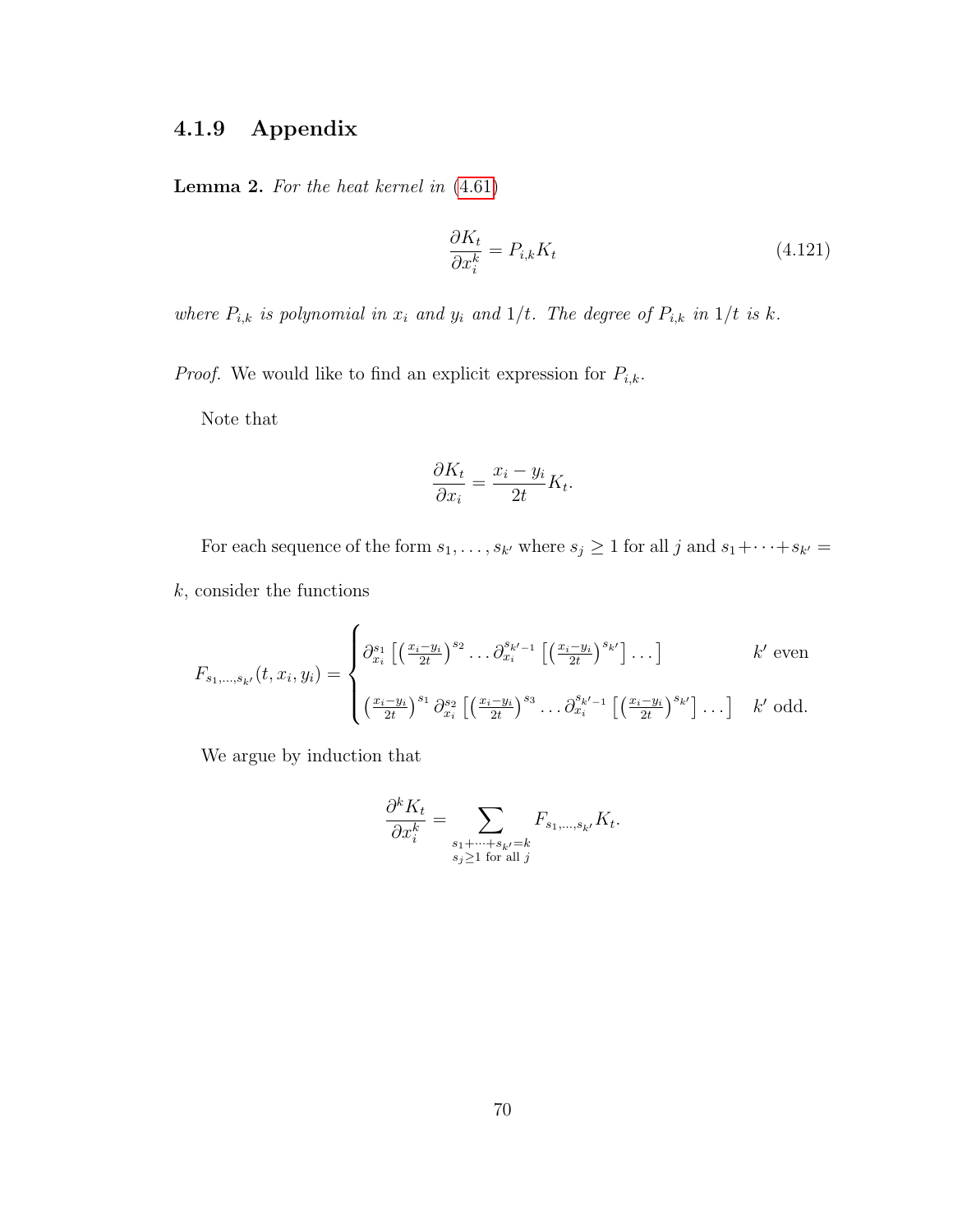For  $k = 1$ , this is clearly true. Suppose it is true for some  $k \ge 1$ , then

$$
\frac{\partial^{k+1} K_t}{\partial x_i^{k+1}} = \frac{\partial}{\partial x_i} \sum_{\substack{s_1 + \dots + s_{k'} = k \\ s_j \ge 1 \text{ for all } j}} F_{s_1, \dots, s_{k'}} K_t
$$
\n
$$
= \sum_{\substack{s_1 + \dots + s_{k'} = k \\ s_j \ge 1 \text{ for all } j}} \partial_{x_i} F_{s_1, \dots, s_{k'}} K_t
$$
\n
$$
+ \sum_{\substack{s_1 + \dots + s_{k'} = k \\ s_j \ge 1 \text{ for all } j}} F_{s_1, \dots, s_{k'}} \left( \frac{x_i - y_i}{2t} \right) K_t
$$
\n
$$
= \sum_{\substack{s_1 + \dots + s_{k'} = k + 1 \\ s_j \ge 1 \text{ for all } j}} F_{s_1, \dots, s_{k'}} K_t.
$$

In fact, we can be more precise. That is, for  $k'$  even

$$
F_{s_1,\ldots,s_{k'}} = \frac{s_{k'}!}{(s_{k'} - s_{k'-1})!} \ldots \frac{(s_{k'} - s_{k'-1} + \cdots + s_2)!}{(s_{k'} - s_{k'-1} + \cdots - s_1)!} \frac{((x_i - y_i)/2t)^{s_{k'} + s_{k'-2} + \cdots + s_2}}{(x_i - y_i)^{s_{k'-1} + s_{k'-3} + \cdots + s_1}}
$$

as long as  $s_{k'} - s_{k'-1} + \cdots + s_{2i} - s_{2i-1} \geq 0$  for all  $i \geq 1$  such that  $2i \leq k'$ . Otherwise  $\frac{-y_i}{2t}$ <sup>s<sub>1</sub></sup>  $F_{s_2,...,s_{k'}}$ .  $F_{s_1,...,s_{k'}} = 0$ . If k' is odd then  $F_{s_1,...,s_{k'}} = \left(\frac{x_i - y_i}{2t}\right)$  $\frac{-y_i}{2t}\Big)^k$ . The leading term of  $P_{i,k}$  in  $\frac{1}{t}$  is  $F_k = \left(\frac{x_i - y_i}{2t}\right)$  $\Box$ 

#### Theorem 9.

$$
\mathcal{I}_A^K(\mathbf{t}) = \frac{1}{P_\gamma^{(|K|+1)/2}} \mathcal{P}_A^K.
$$
\n(4.122)

where  $\mathcal{P}_A^K$  is a homogeneous polynomial in **t** of degree  $R(\gamma, n, K) = C_1(\gamma, n) +$  $|K|C_2(\gamma, n)$  for constants  $C_1(\gamma, n)$  and  $C_2(\gamma, n)$  which are defined in the body of the proof of the theorem.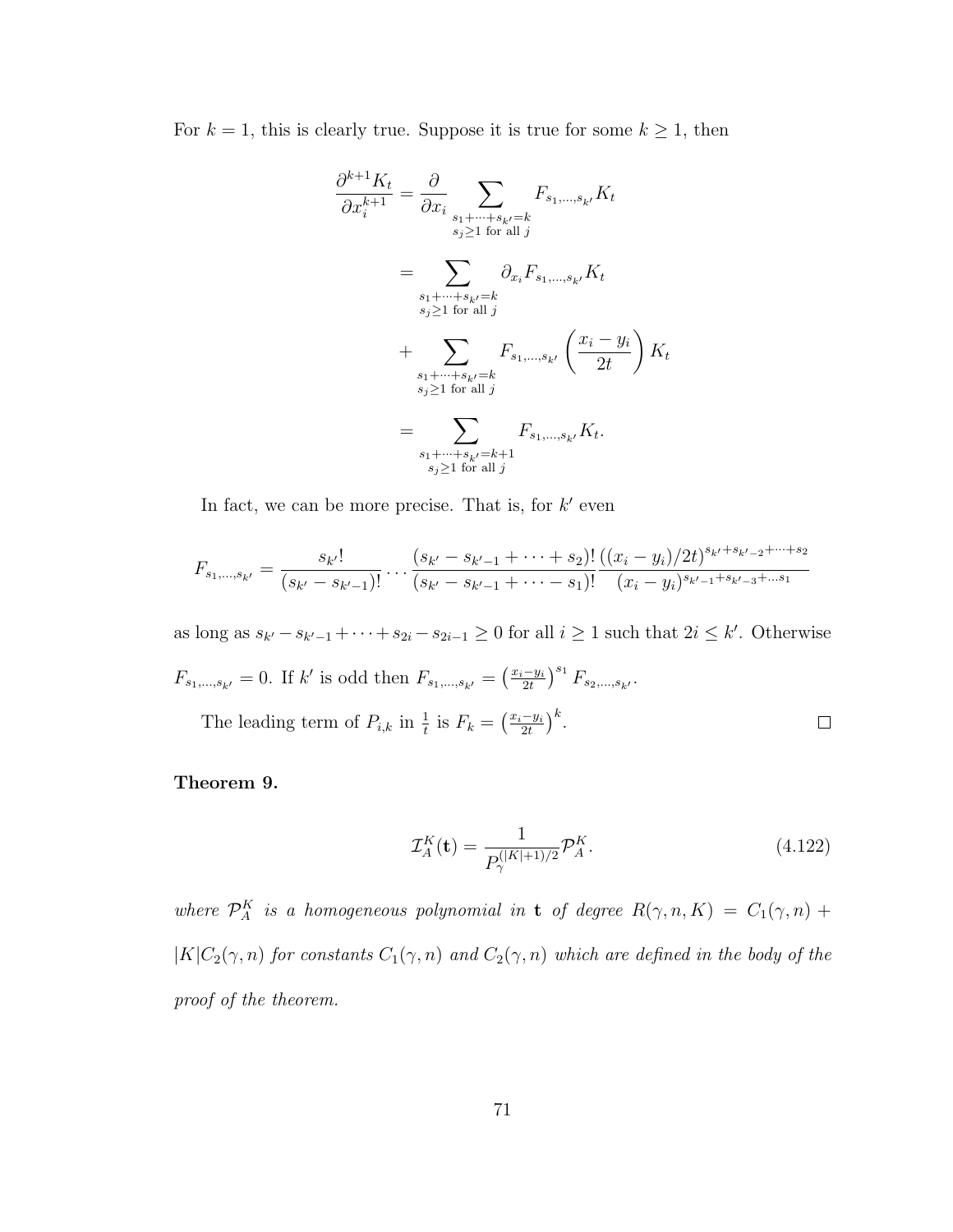*Proof.* Writing  $y^K = y_{m_1} \dots y_{m_{|K|}}$ , we have

$$
\mathcal{I}_A^K = \int_{\mathbb{R}^{n(V(\gamma)-1)}} e^{-\langle y, Ay \rangle} y_{m_1} \dots y_{m_{|K|}} dy
$$
  
\n
$$
= \frac{(\sqrt{\pi})^{n(V(\gamma)-1)}}{\sqrt{\det A}} \sum_{\beta} \prod_{i=1}^{|K|/2} (A^{-1})_{m_{\beta_i^{(1)}}, m_{\beta_i^{(2)}}}
$$
  
\n
$$
= \frac{(\sqrt{\pi})^{n(V(\gamma)-1)}}{P_{\gamma}^{1/2}} 2^{n(|V(\gamma)|-1)} t^{n(|V(\gamma)|-1)/2} \frac{1}{P_{\gamma}^{|K|/2}} \sum_{Q} \prod_{i=1}^{|K|/2} C_{Q_i^{(1)}, Q_i^{(2)}},
$$

where we have used Proposition [12](#page-51-0) and Wick's Theorem on  $\mathbb{R}^n$ . Let

$$
\mathcal{P}_A^K = (\sqrt{\pi})^{n(V(\gamma)-1)} 2^{n(|V(\gamma)|-1)} t^{n(|V(\gamma)|-1)/2} \sum_{Q} \prod_{i=1}^{|K|/2} C_{Q_i^{(1)}, Q_i^{(2)}}.
$$
(4.123)

Recall the definition of C which is  $\left(4\prod_{e\in E(\gamma)} t_e\right)$  adj $(B)$ . But B is  $n(|V(\gamma)|-1)$ by  $n(|V(\gamma)|-1)$  and its entries are homogeneous of degree  $|E(\gamma)|-1$  in  $\{t_e\}_{e\in E(\gamma)}$ . So adj(B) has entries of degree  $(|E(\gamma)| - 1)[(n|V(\gamma)| - 1) - 1]$ ). Therefore C has entries of degree

$$
(|E(\gamma)| - 1)[n(|V(\gamma)| - 1) - 1] + |E(\gamma)| = (|E(\gamma)| - 1)n(|V(\gamma)| - 1) + 1 \quad (4.124)
$$

This implies that  $\mathcal{P}_{A}^{K}$  is of homogeneous degree

$$
R_{\gamma}(n, K) = n|E(\gamma)|(|V(\gamma)| - 1)/2 + \frac{|K|}{2}[(|E(\gamma)| - 1)n(|V(\gamma) - 1) + 1] \quad (4.125)
$$

With the definition of  $\mathcal{P}_{A}^{K}$  in hand, the theorem is now evident.

 $\Box$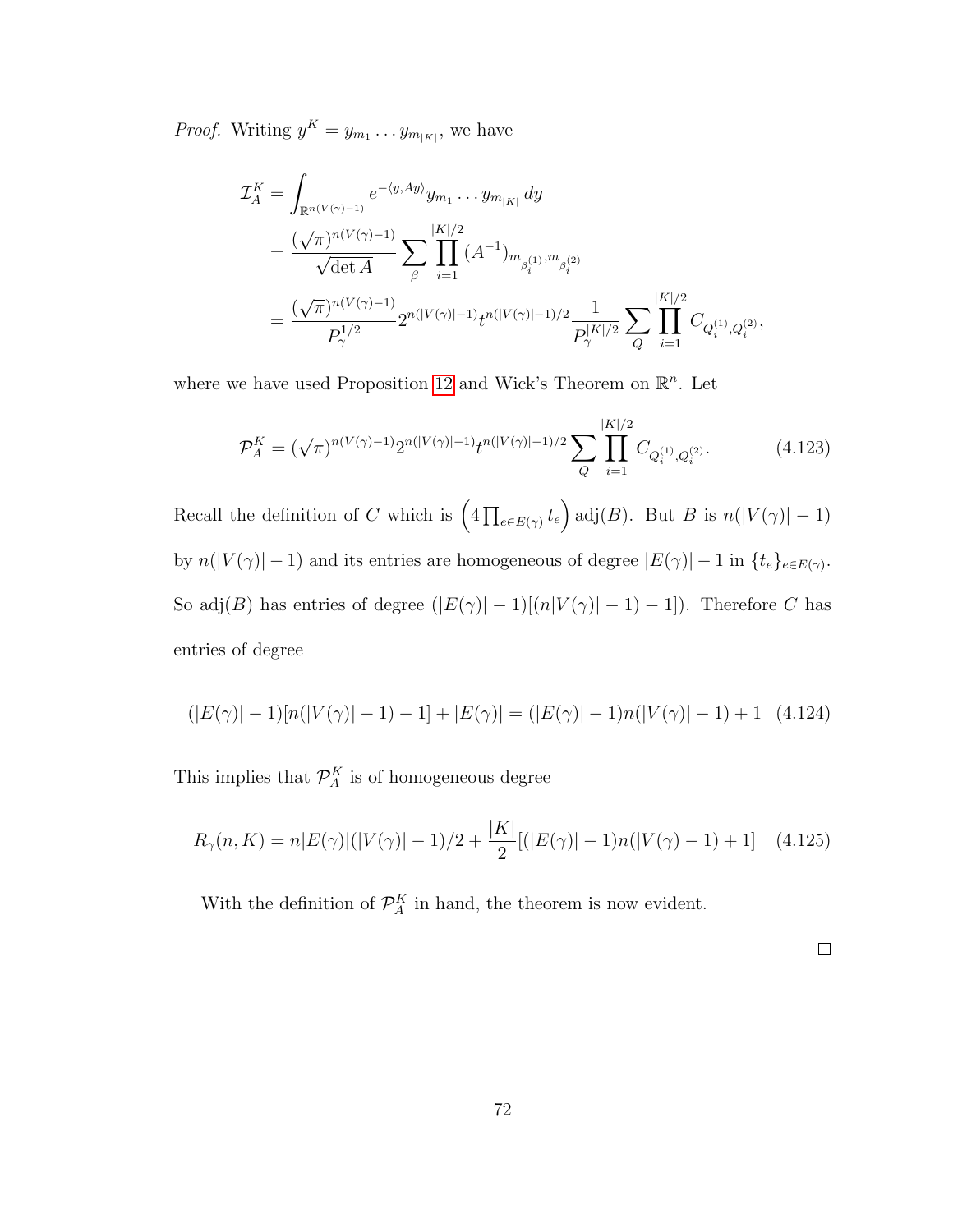# 4.2 Construction of an Effective Field Theory from a Local Functional

In this section, we show that an effective action can be constructed from a local functional  $I \in \mathcal{O}(\mathcal{E})[[\hbar]]$  using a procedure that is based on Theorem [7.](#page-56-1)

Do the following for each sequence  $I^{(1)}, \ldots, I^{(p)}$  as in Corollary [3:](#page-44-0) Let  $N'_1$  be the smallest nonnegative integer such that  $d_1(N'_1) \geq 0$ . Let  $N'_2$  be the smallest nonnegative integer such that  $d_2(N'_1, N'_2) \geq 0$  and so on. Then by Theorem [7,](#page-56-1)

$$
|f_{\gamma,I}(\mathbf{t})[\alpha] - f_{\gamma,I}^{N_1',\dots,N_p'}(\mathbf{t})[\alpha]| \le C \tag{4.126}
$$

for some constant C. Let  $\overline{E}_R^{I^{(1)},...,I^{(p)}} = \overline{E}_R^{I^{(1)}} \cap \overline{E}_R^{I^{(2)}} \cdots \cap \overline{E}_R^{I^{(p)}},$ 

Let

$$
w_{\gamma}^{\rm CT}(P_{\epsilon}^1, I)[\alpha] = \sum_{p=1}^{k} \sum_{I^{(1)},...,I^{(p)}} \int_{\overline{E}_{R}^{I^{(1)},...,I^{(p)}}} f_{\gamma,I}^{N_1',...,N_p'}(\mathbf{t})[\alpha] d\mathbf{t}
$$
(4.127)

We can integrate this formula on  $(\epsilon, 1)^k \cap \overline{E}_R^{I^{(1)},...,I^{(p)}}$ . This gives

$$
|w_{\gamma}(P_{\epsilon}^1, I)[\alpha] - w_{\gamma}^{\mathrm{CT}}(P_{\epsilon}^1, I)[\alpha]| \le C(1 - \epsilon^k). \tag{4.128}
$$

In particular, by Lebesgue's dominated convergence theorem, we can let  $\epsilon \to 0^+$ .

Thus, the limit as  $\epsilon \to 0^+$  of  $w_\gamma(P_\epsilon^L, I)[\alpha] - w_\gamma^{\text{CT}}(P_\epsilon^1, I)[\alpha]$  exists as well. We shall call this the renormalized Feynman weight.

The counterterms for the effective action are defined by

$$
I_{i,k}^{\text{CT}}(\epsilon) = W_{i,k}^{\text{CT}} \left( P_{\epsilon}^1, I - \sum_{(i',k') \prec (i,k)} I_{i',k'}^{\text{CT}}(\epsilon) \right), \qquad (4.129)
$$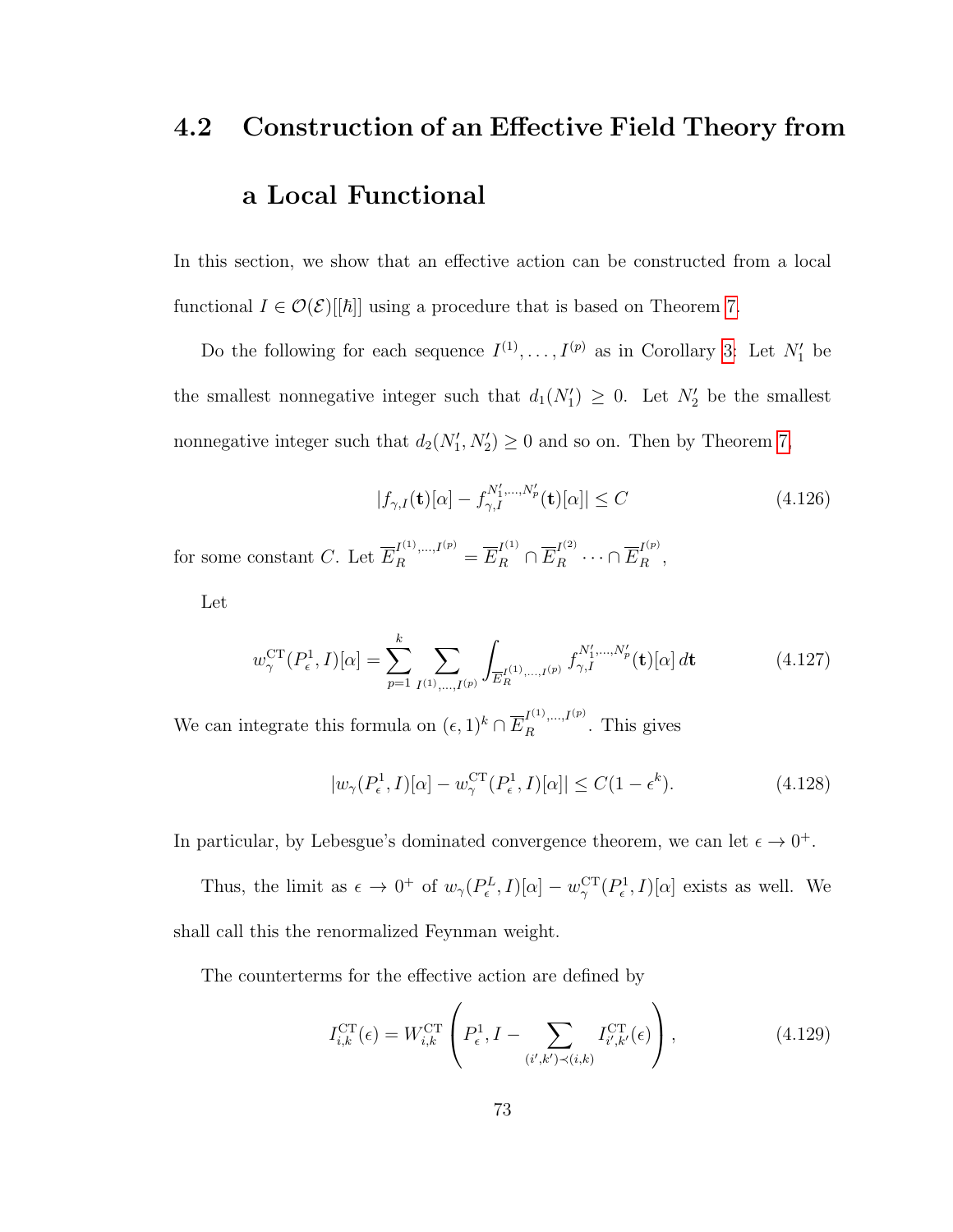where

.

$$
W_{i,k}^{\mathrm{CT}}(P_{\epsilon}^1, I) = \sum_{\substack{\gamma \text{ conn} \\ g(\gamma) = i, T(\gamma) = k}} \frac{1}{|\operatorname{Aut}(\gamma)|} \hbar^{g(\gamma)} w_{\gamma}^{\mathrm{CT}} \left( P_{\epsilon}^1, I - \sum_{(i',k') \prec (i,k)} I_{i',k'}^{\mathrm{CT}}(\epsilon) \right) (4.130)
$$

Then the effective action is defined by

$$
I[L] = \lim_{\epsilon \to 0^+} W(P_\epsilon^L, I - I^{\text{CT}}(\epsilon)). \tag{4.131}
$$

This is well-defined because for all  $i,k,$ 

$$
I_{i,k}[L] = \lim_{\epsilon \to 0^+} W_{i,k}(P_{\epsilon}^L, I - I^{\text{CT}}(\epsilon))
$$
\n(4.132)

$$
= \lim_{\epsilon \to 0^+} \left[ W_{i,k} \left( P_{\epsilon}^L, I - \sum_{(i',k') \prec (i,k)} I_{i',k'}^{\text{CT}}(\epsilon) \right) - I_{(i,k)}^{\text{CT}}(\epsilon) \right]. \tag{4.133}
$$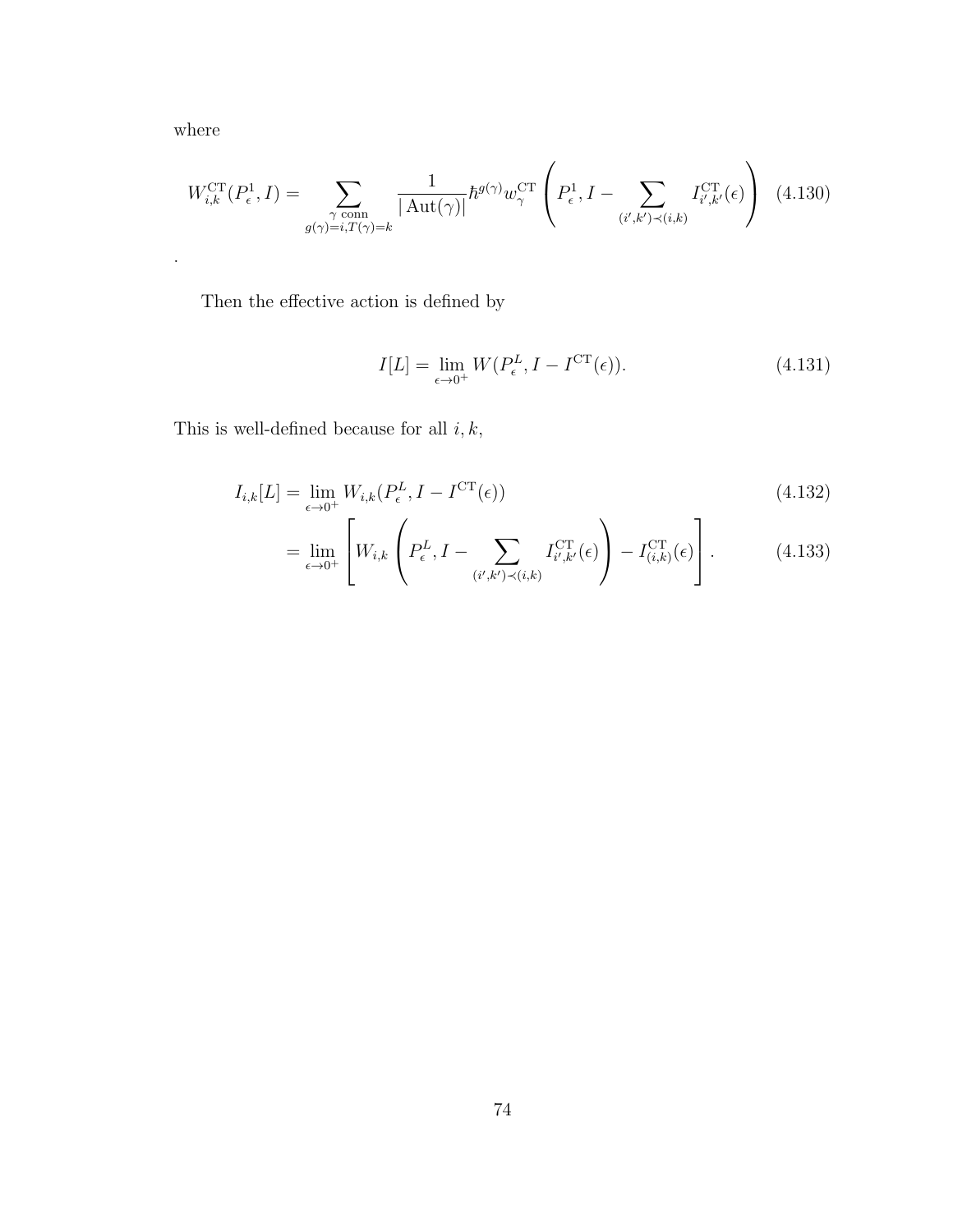## Chapter 5

## Gauge Theory

### 5.1 Classical BV Theory

### 5.1.1 On Manifolds without Boundary

#### Graded Lie Algebras

Instead of a graded Lie algebra  $\mathfrak g$  consider its shift  $\mathfrak g[1]$ . Then the bracket  $[\cdot, \cdot]$ becomes a symmetric bilinear map of degree 1 that we denote  $\ell_2(\cdot, \cdot)$ . Let s be the suspension map  $\mathfrak{g}[1] \to \mathfrak{g}$ . Then for  $X, Y \in \mathfrak{g}[1]$  the product  $\ell_2$  is defined by

$$
\ell_2(X,Y) = (s^{-1} \circ [\cdot, \cdot] \circ s \otimes s)(X,Y) \tag{5.1}
$$

$$
=(-1)^{|X|}s^{-1}[sX, sY].
$$
\n(5.2)

One can readily see that

$$
\ell_2(X,Y) = -(-1)^{|X| + (|X|+1)(|Y|+1)} s^{-1} [sY, sX] = (-1)^{|X||Y|} \ell_2(Y,X)
$$
(5.3)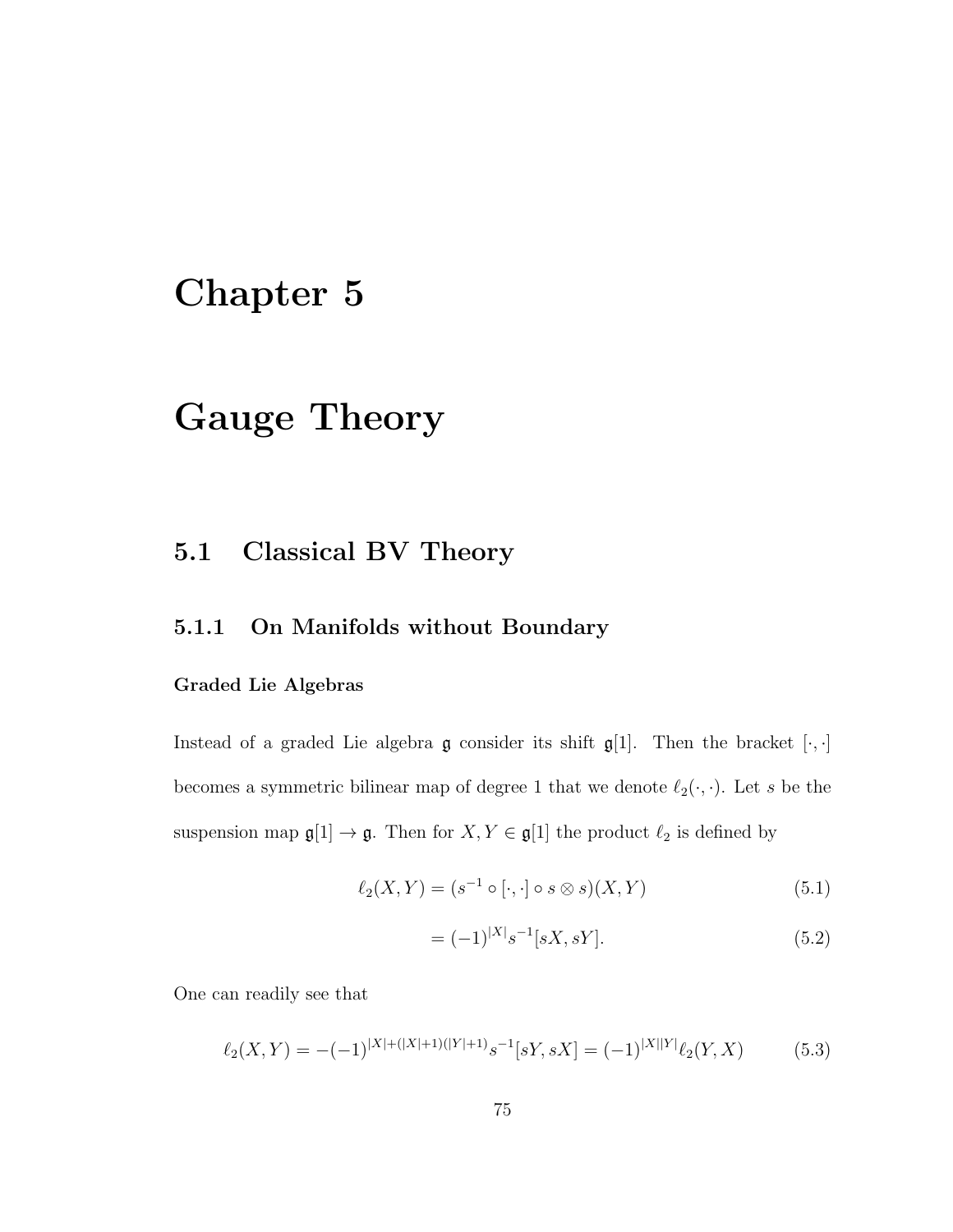On  $\mathfrak{g}[1]$  the Jacobi identity becomes

$$
\ell_2(\ell_2(X,Y),Z) + (-1)^{|Z||Y|}\ell_2(\ell_2(X,Z),Y) + (-1)^{|X|(|Y|+|Z|)}\ell_2(\ell_2(Y,Z),X) \quad (5.4)
$$

In particular if  $X$  has degree 0, then

$$
\ell_2(\ell_2(X, X), Y) = -2\ell_2(\ell_2(X, Y), X) \tag{5.5}
$$

and

<span id="page-80-0"></span>
$$
\ell_2(\ell_2(X,X),X) = 0\tag{5.6}
$$

A symmetric bilinear pairing  $\kappa$  of degree  $d-2$  on g becomes a degree d symplectic pairing  $\langle \cdot, \cdot \rangle$  on  $\mathfrak{g}[1].$ 

#### Graded Lie Algebra Modules

Suppose that  $M$  is a graded module for the graded Lie algebra  $\mathfrak{g}$ . That means that there is an action of  $\mathfrak g$  on  $M$  such that

$$
X \cdot Y \cdot m - (-1)^{|X||Y|} Y \cdot X \cdot m = [X, Y] \cdot m. \tag{5.7}
$$

The prototypical example arises in BF theory, where g acts by the coadjoint representation on  $\mathfrak{g}^*[d-3]$ , for some integer d. One can combine  $\mathfrak{g}$  and  $\mathfrak{g}^*[d-3]$ into a single Lie algebra  $\mathfrak{g} \oplus \mathfrak{g}^*[d-3]$  by defining  $[X,m] = X \cdot m$  and  $[m,X] =$  $-(-1)^{|X||m|} [X, m]$  and extending the bracket by zero on  $\mathfrak{g}^* [d-3]$ .

For any module M one can constuct as above the Lie algebra  $\mathfrak{g} \oplus M$  which we call the crossed product Lie algebra. The Jacobi identity of  $\mathfrak{g} \oplus M$  is equivalent to the statement that  $\mathfrak g$  is a Lie algebra and M is a module for  $\mathfrak g$ .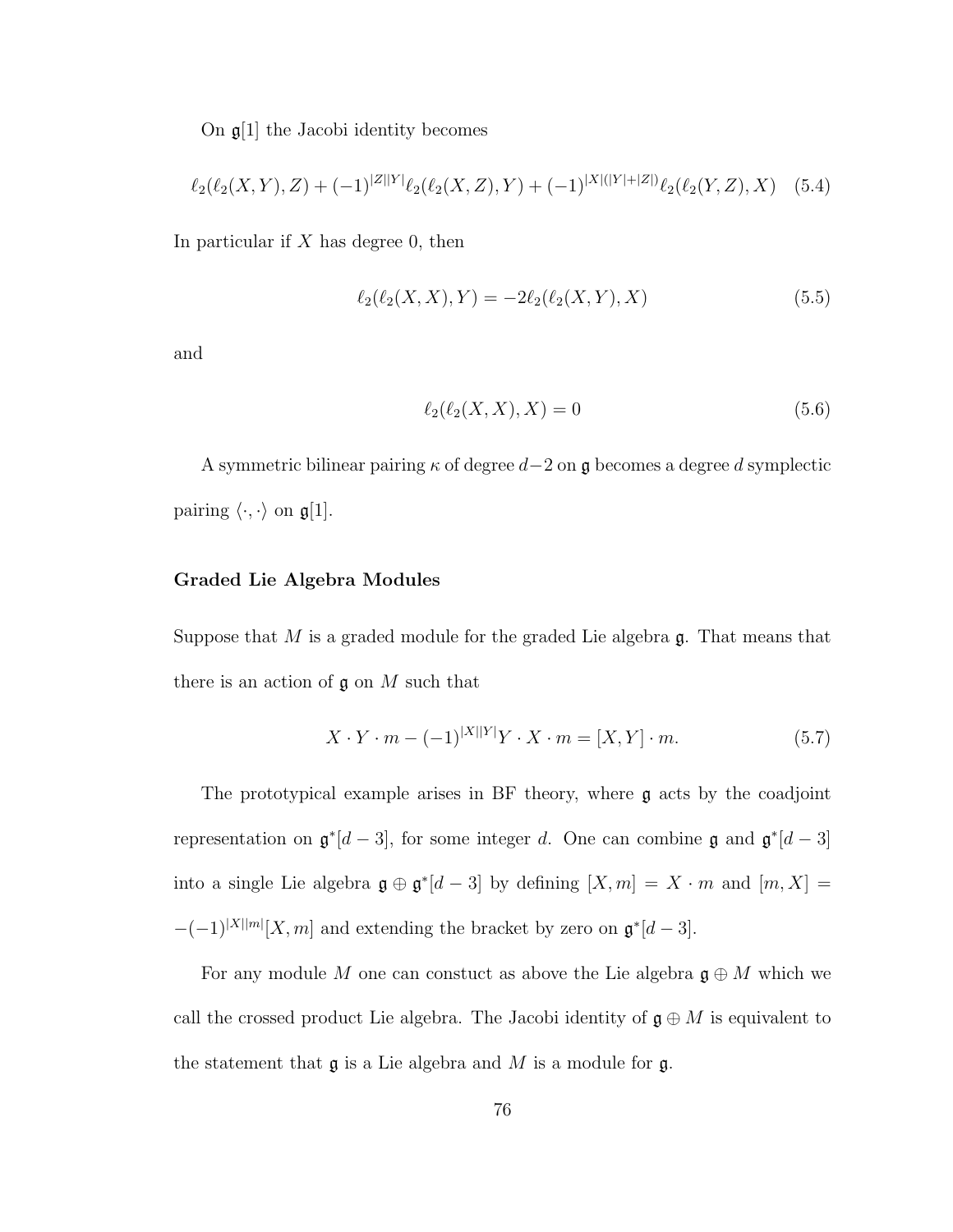In what follows, it is natural to shift and consider instead  $\mathfrak{g}[1] \oplus M[1]$ . Once again, what the Lie bracket  $[\cdot, \cdot]$  corresponds to will be denoted  $\ell_2(\cdot, \cdot)$ .

#### Maurer Cartan Elements

If  $A \in \mathfrak{g}[1]$  is an element of degree 0, then one can deform a differential d to  $d_A = d + \ell_2(A, \cdot)$ . We compute

$$
(d + \ell_2(A, \cdot))^2 B = d(dB + \ell_2(A, B)) + \ell_2(A, dB) + \ell_2(A, \ell_2(A, B))
$$
\n(5.8)

$$
= -\ell_2(dA, B) - \ell_2(A, dB) + \ell_2(A, dB) - \frac{1}{2}\ell_2(\ell_2(A, A), B) \quad (5.9)
$$

$$
= -\ell_2 \left( dA + \frac{1}{2} \ell_2(A, A), B \right) \tag{5.10}
$$

Therefore  $d_A^2 = 0$  if A is a Maurer-Cartan element. Another standard computation establishes the Bianchi identity

$$
d_A\left(dA + \frac{1}{2}\ell(A, A)\right) = d\left(dA + \frac{1}{2}\ell_2(A, A)\right) + \ell_2\left(A, dA + \frac{1}{2}\ell_2(A, A)\right) \tag{5.11}
$$

$$
= -\frac{1}{2}\ell_2(dA, A) - \frac{1}{2}\ell_2(A, dA) + \ell_2(A, dA) = 0.
$$
 (5.12)

In what follows, we will see the Maurer-Cartan equation, but not necessarily for a homogeneous element of degree 0. Suppose that  $A = A^{(m)} + \cdots + A^{(n)}$ , where  $m \leq n$  and  $|A_i| = i$ . Then

$$
dA + \frac{1}{2}\ell_2(A, A) = 0 \tag{5.13}
$$

is equivalent to

$$
dA^{(k)} + \sum_{i+j=k} \frac{1}{2} \ell_2(A^{(i)}, A^{(j)}) = 0
$$
\n(5.14)

for all  $k$ .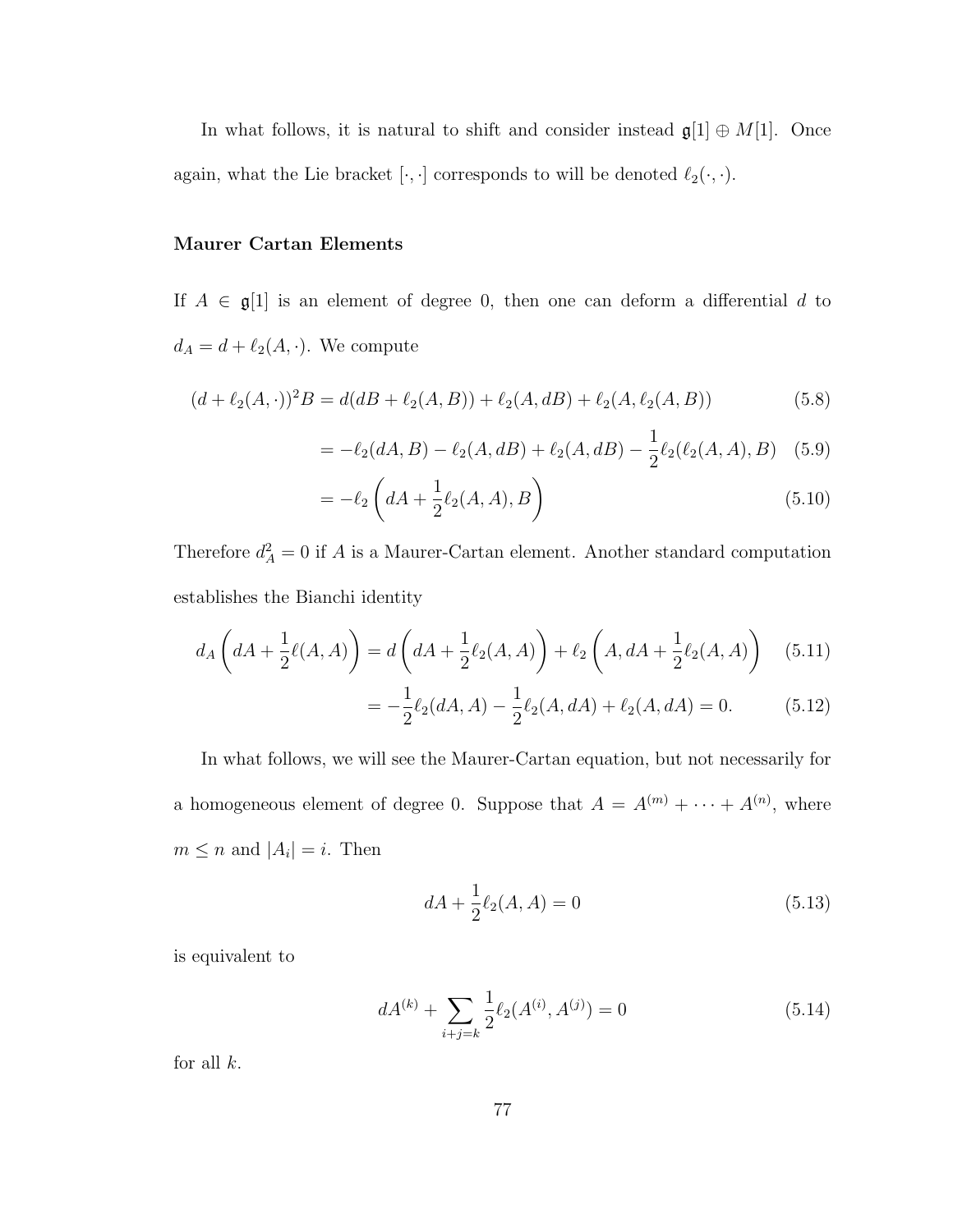#### Vector Fields

We shall only assume that we have a finite dimensional vector space or nice infinite dimensional graded vector space like a nuclear Fréchet space  $\mathcal E$  in which case we would take the appropriate dual and tensor product. Given a polynomial function F, we write  $D_n F \in \text{Sym}^n \mathcal{E}^*$  for its components.

We identify  $\mathcal E$  with its tangent space; in other words, a constant vector field is an element  $X \in \mathcal{E}$ . More generally, a vector field X is defined to be an element of  $\text{Hom}(\text{Sym}^{\bullet}\mathcal{E},\mathcal{E})$ . We write  $D_nX \in \text{Hom}(\text{Sym}^n\mathcal{E},\mathcal{E})$  for its components. A constant vector field X acts on a polynomial function  $F = D<sub>n</sub>F$  by

$$
(XF)(A_1, \dots, A_{n-1}) = \sum_{i=1}^n \pm F(A_1, \dots, X, \dots, A_{n-1})
$$
\n(5.15)

$$
= nF(X, A_1, \dots, A_{n-1}).
$$
\n(5.16)

and  $XF = D_{n-1}(XF)$ .

More generally, suppose  $X = D_m X$  for  $m \geq 0$ ; i.e. X is homogeneous and is not necessarily constant. Intuitively, we should let X act like a derivation and then symmetrize. We have  $XF(A_1, ..., A_{m+n-1})$  is equal to

$$
C'_{m,n} \sum_{\sigma \in S_{m+n-1}} \pm nf(X(A_{\sigma(1)},...,A_{\sigma(m)}), A_{\sigma(m+1)},..., A_{\sigma(m+n-1)})
$$
(5.17)

$$
=C_{m,n} \sum_{\sigma \in Sh(m,n-1)} \pm f(X(A_{\sigma(1)},...,A_{\sigma(m)}),A_{\sigma(m+1)},...,A_{\sigma(m+n-1)})
$$
(5.18)

where  $C'_{m,n} = \frac{1}{(m+n-1)!}$  and  $C_{m,n} = \frac{m!n!}{(m+n-1)!}$ . Here Sh $(m, n-1)$  denotes the set of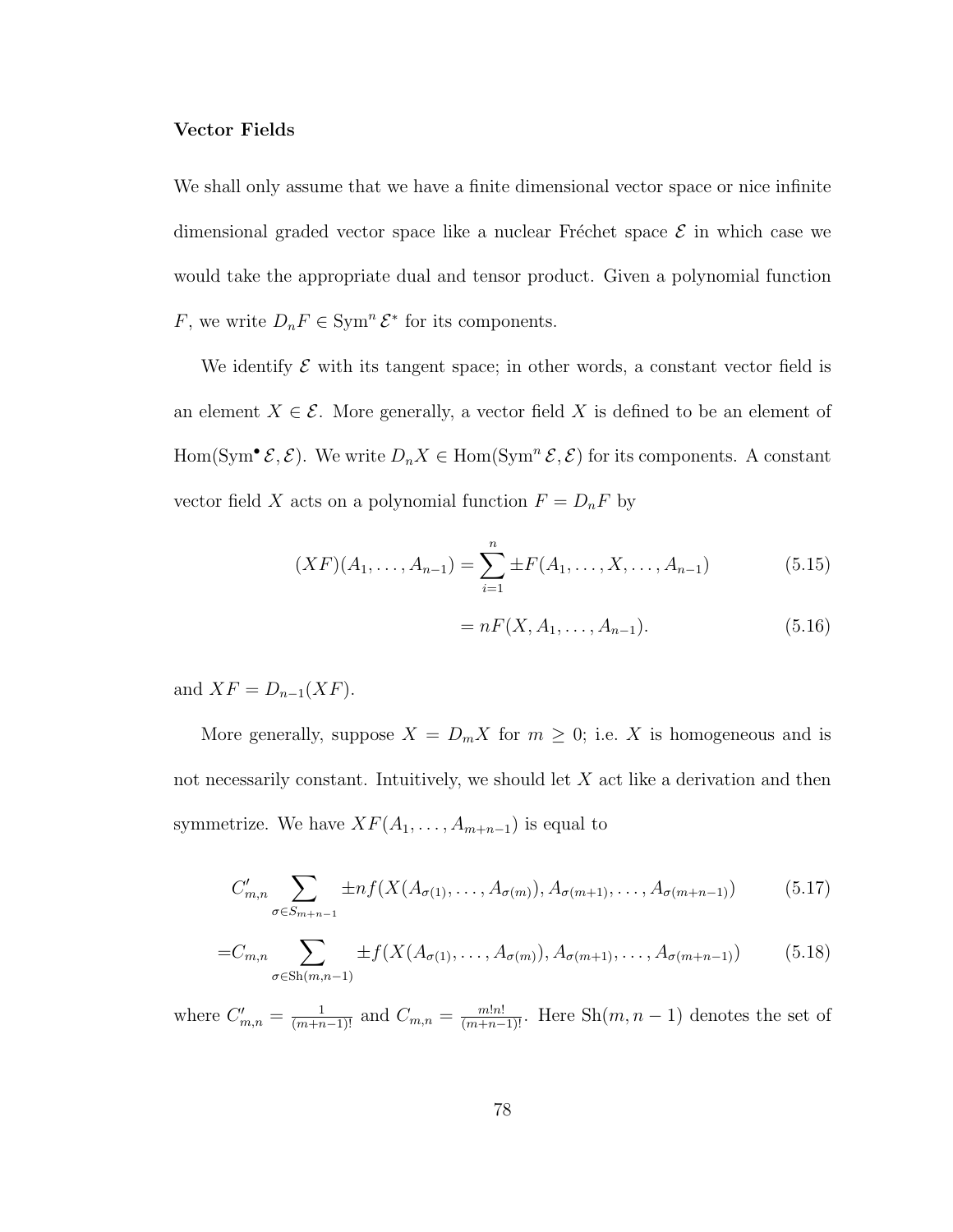$(m, n - 1)$  shuffles, i.e. the permutions  $\sigma \in S_{m+n-1}$  satisfying the conditions

$$
\sigma(1) < \cdots < \sigma(m) \tag{5.19}
$$

$$
\sigma(m+1) < \cdots < \sigma(m+n-1). \tag{5.20}
$$

#### Generalized Chern-Simons Theory

Assume the existence of a degree 1 symmetric product  $\ell_2(\cdot, \cdot)$  satisfying [\(5.4\)](#page-80-0) and a differential Q compatible with  $\ell_2(\cdot, \cdot)$ . Also assume the existence of a degree  $-1$ symplectic pairing on  $\mathcal{E}$ , which we denote  $\langle \cdot, \cdot \rangle$ , that is compatible with  $Q$  and  $\ell_2$  in the sense that

<span id="page-83-2"></span><span id="page-83-0"></span>
$$
\langle Q(\cdot), \cdot \rangle \in \text{Sym}^2 \mathcal{E}^* \tag{5.21}
$$

$$
\langle \ell_2(\cdot, \cdot), \cdot \rangle \in \text{Sym}^3 \mathcal{E}^* \tag{5.22}
$$

Let  $I(\cdot, \cdot, \cdot) := \frac{1}{6} \langle \ell_2(\cdot, \cdot), \cdot \rangle$  and let

<span id="page-83-1"></span>
$$
K(\cdot, \cdot) = \frac{1}{2} \langle Q(\cdot), \cdot \rangle \tag{5.23}
$$

Then  $K$  and  $I$  will also be symmetric polynomials of degree 0 as a consequence of the conditions [\(5.21\)](#page-83-0) and [\(5.23\)](#page-83-1). This means that  $|A_1| + |A_2| = 0$  is necessary to have  $K(A_1, A_2) \neq 0$ . This implies that

$$
K(A_1, A_2) = (-1)^{|A_1||A_2|} K(A_2, A_1) = (-1)^{|A_1|} K(A_2, A_1).
$$
 (5.24)

Similarly,  $|A_1|+|A_2|+|A_3| = 0$  is necessary to have  $I(A_1, A_2, A_3) \neq 0$ , which implies that  $I(A_1, A_2, A_3) = (-1)^{|A_1|} I(A_2, A_3, A_1).$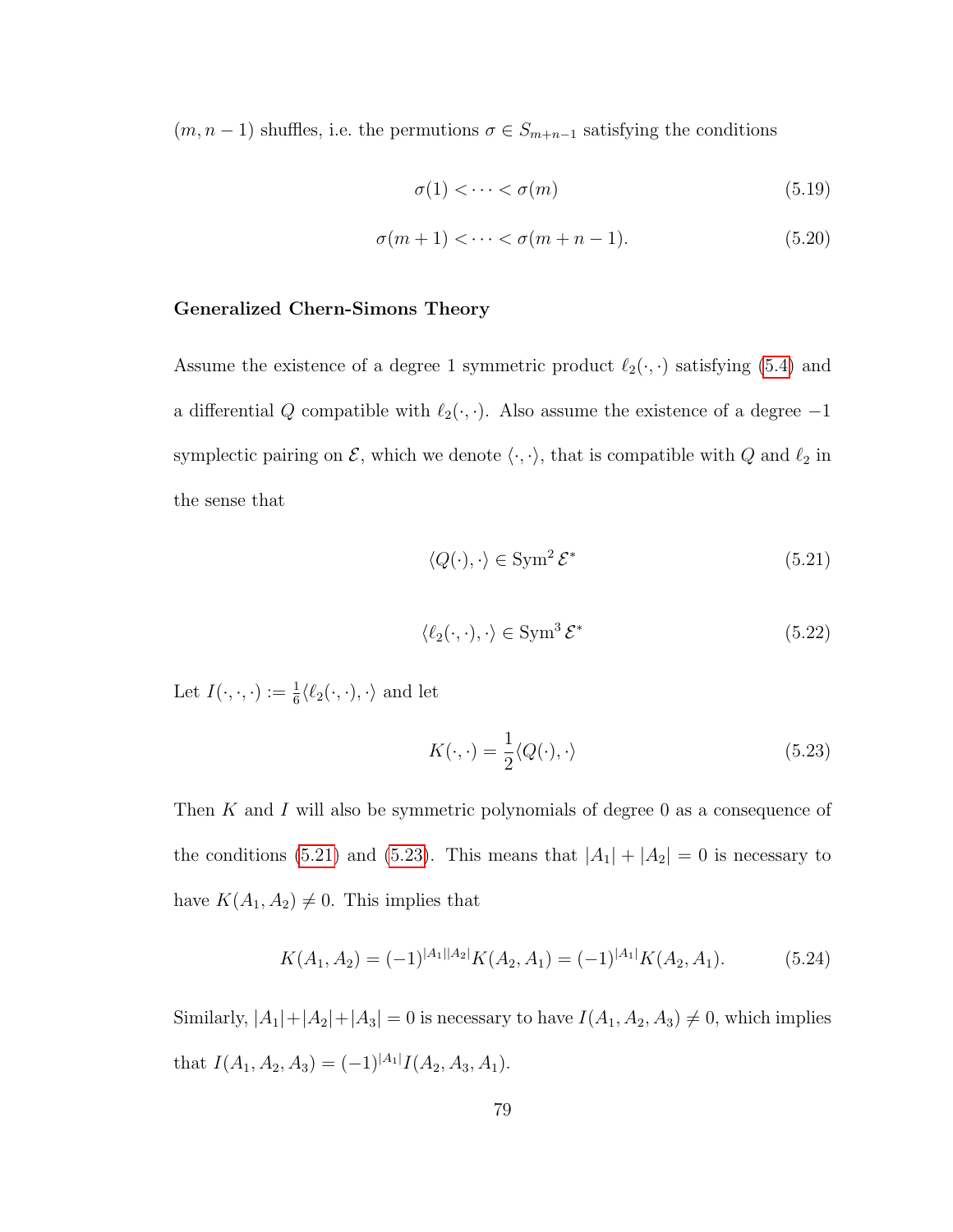Note that the condition

<span id="page-84-0"></span>
$$
\langle QA_1, A_2 \rangle + (-1)^{|A_1|} \langle A_1, QA_2 \rangle = 0 \tag{5.25}
$$

for all  $A_1, A_2 \in \mathcal{E}$  is equivalent to  $(5.21)$ 

Define the generalized Chern-Simons action

$$
S(A) = K(A) + I(A).
$$
 (5.26)

Then

$$
XS(A) = 2(-1)^{|X|} \cdot K(A, X) + 3(-1)^{|X|} \cdot I(A, A, X) \tag{5.27}
$$

$$
= (-1)^{|X|} \langle QA + \frac{1}{2} \ell_2(A, A), X \rangle \tag{5.28}
$$

Let  $X_S$  be the vector field defined by  $D_1X_S(A_1) = QA_1$  and  $D_2X_S(A_1, A_2)$ 1  $\frac{1}{2}\ell_2(A_1, A_2)$ . The Chern-Simons equation of motion  $X_S(A) = 0$  is the familiar Maurer-Cartan equation for A. By definition in our convention, this is the Hamiltonian vector field of S because  $XS = (-1)^{|X|} \langle X_S, X \rangle$ . It is sometimes also called the BRST operator.

#### Generalized BF Theory

We now define the generalized BF action. Assume that  $\mathcal{E} = \mathcal{E}_1 \oplus \mathcal{E}_2$  and there is a symmetric product  $\ell_2$  on  $\mathcal E$  with  $\ell(A, B) \in \mathcal E_2$  for all  $A \in \mathcal E_1$  and  $B \in \mathcal E_2$  and  $\ell_2(B_1, B_1) = 0$  for all  $B_1, B_2 \in \mathcal{E}_2$ . Suppose that  $\langle \cdot, \cdot \rangle$  is a degree  $-1$  symplectic pairing the such that for all  $A_1, A_2 \in \mathcal{E}_1$  and  $B_1, B_2 \in \mathcal{E}_2$ , we have  $\langle A_1, A_2 \rangle =$  $\langle B_1, B_2 \rangle = 0$ . Let Q be a compatible differential on  $\mathcal{E}$ .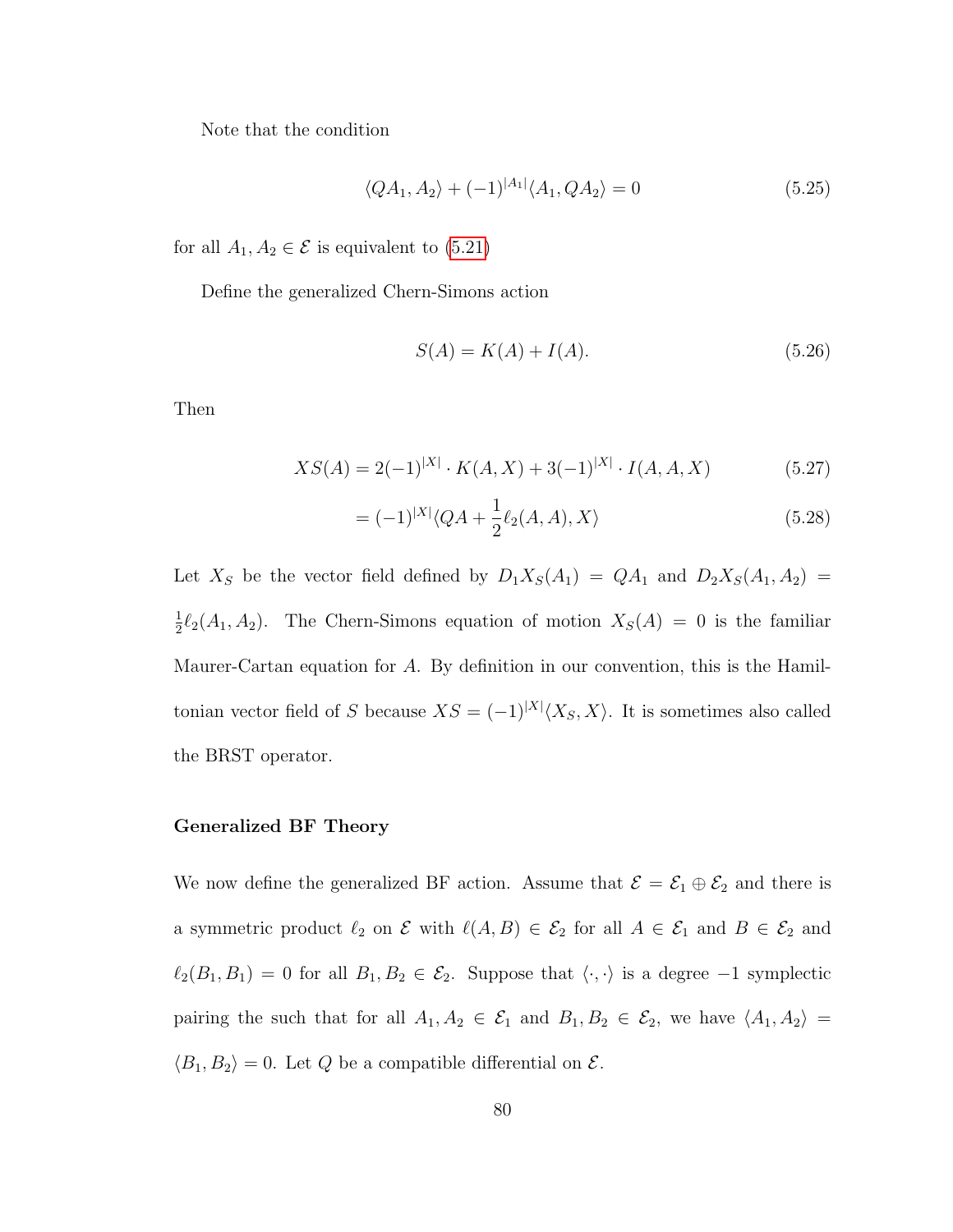The BF action is just the Chern-Simons action for this theory.

$$
S(A + B) = K(A + B) + I(A + B)
$$
\n(5.29)

$$
= 2K(B, A) + 3I(B, A, A)
$$
\n(5.30)

Using the calculation from the previous section, we have that

$$
(X+Y)S(A+B) = (-1)^{|X|} \langle Q(A+B) + \frac{1}{2} \ell_2(A+B, A+B), X \rangle \tag{5.31}
$$

$$
+(-1)^{|Y|}\langle Q(A+B)+\frac{1}{2}\ell_2(A+B,A+B),Y\rangle \tag{5.32}
$$

$$
= (-1)^{|X|} \langle QB + \ell_2(A, B), X \rangle + (-1)^{|Y|} \langle QA + \frac{1}{2} \ell_2(A, A), Y \rangle
$$
\n(5.33)

Therefore the Hamiltonian vector field  $X_S+Y_S$  has  $\mathcal{E}_1$  component  $X_S$  with  $D_1X_S(A)$  =  $QA$  and  $D_2X_S(A) = \frac{1}{2}\ell_2(A, A)$  and it has  $\mathcal{E}_2$  component  $Y_S$  with  $D_1Y_S(A+B) = QB$ and  $D_2Y_s(A + B) = \ell_2(A, B)$ . The familiar (perhaps) BF equations of motions are given by  $X_S(A) = 0$  and  $Y_S(A + B) = 0$ .

#### Classical Master Equation

The purpose of this section is to define and verify the classical master equation for generalized Chern-Simons theory and a fortiori generalized BF theory. For some other polynomial function  $F$  we can define the Poisson bracket with the generalized Chern Simons action  $S$  as

$$
\{S, F\} := X_S F. \tag{5.34}
$$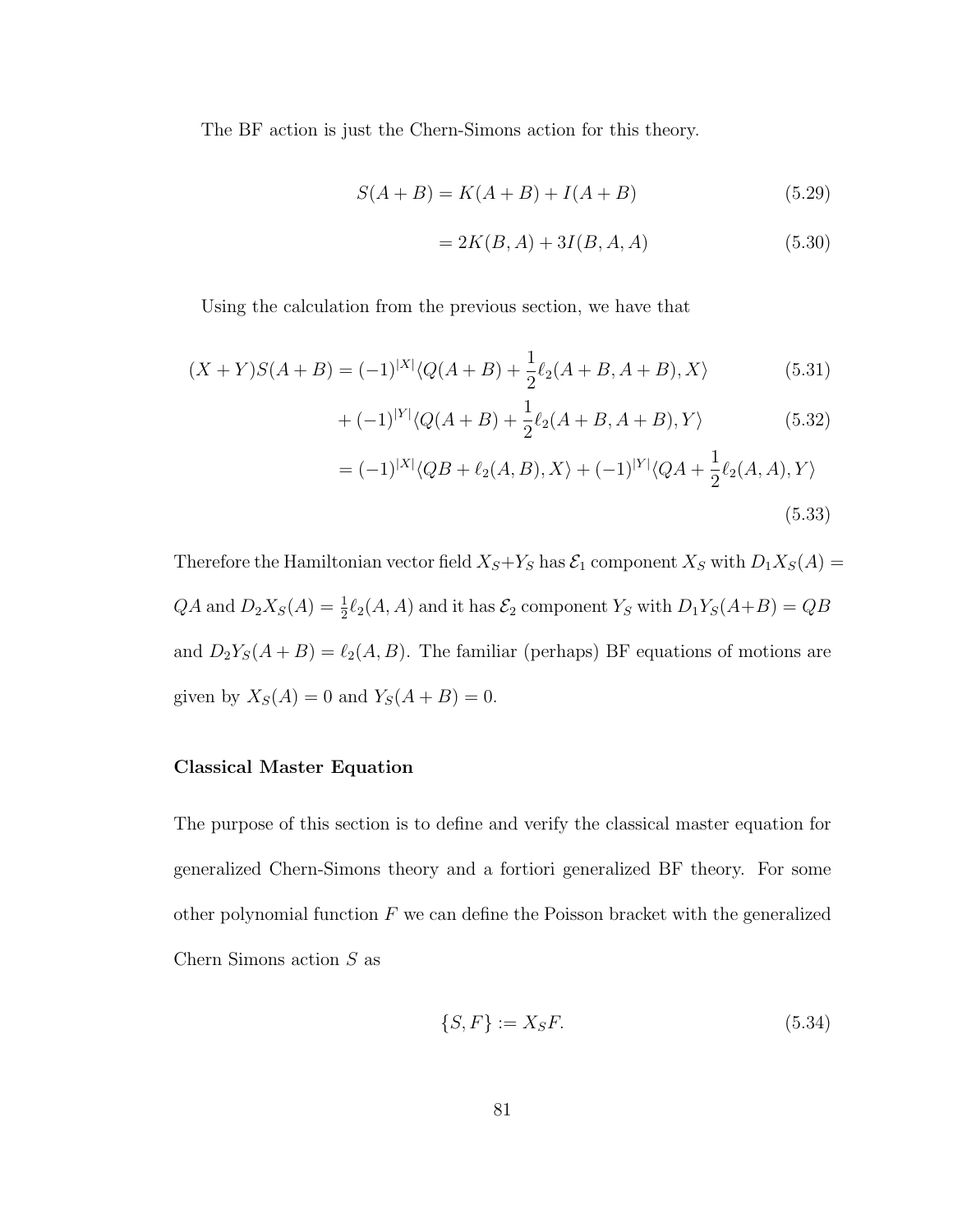We would like to show that  $\{S, S\} = 0$ . This is called the classical master equation. We can prove this one of two ways: by showing that  $X_S S = 0$  or showing that  $\langle X_S, X_S \rangle = 0$ .

Using the definition of the action of a vector field on a polynomial function  $F = D_2F + D_3F$ , we calculate the four terms of  $X_SF$ .

$$
D_1 X_S (D_2 F)(A_1, A_2) = D_2 F(Q(A_1), A_2) + (-1)^{|A_1||A_2|} D_3 F(Q(A_2), A_1)
$$
(5.35)

and

$$
D_1X_S(D_3F)(A_1, A_2, A_3) = D_2F(Q(A_1), A_2, A_3) + (-1)^{|A_1||A_2|}D_2F(Q(A_2), A_1, A_3)
$$
\n(5.36)

<span id="page-86-0"></span>
$$
+ (-1)^{(|A_1| + |A_2|)|A_3|} D_2 F(Q(A_3), A_1, A_2)
$$
\n(5.37)

and

$$
D_2X_S(D_2F)(A_1, A_2, A_3) = \frac{C_{2,2}}{2} \left[ D_2F(\ell_2(A_1, A_2), A_3) \right]
$$
(5.38)

$$
+ (-1)^{|A_2||A_3|} D_2 F(\ell_2(A_1, A_3), A_2)
$$
\n(5.39)

$$
+(-1)^{|A|_1(|A_2|+|A_3|)}D_2F(\ell_2(A_2,A_3),A_1)]\tag{5.40}
$$

<span id="page-86-2"></span><span id="page-86-1"></span>(5.41)

and lastly,  $D_2X_S(D_3F)(A_1, A_2, A_3, A_4)$  will be a sum with summands given by the

$$
\pm \frac{C_{2,3}}{2} D_3 F(\ell_2(A_{\sigma(1)}, A_{\sigma(2)}), A_{\sigma(3)}, A_{\sigma(4)})
$$
\n(5.42)

for each of the  $\binom{4}{2}$  $a_2^4$ ) = 6 shuffles  $\sigma$  in Sh(2, 2).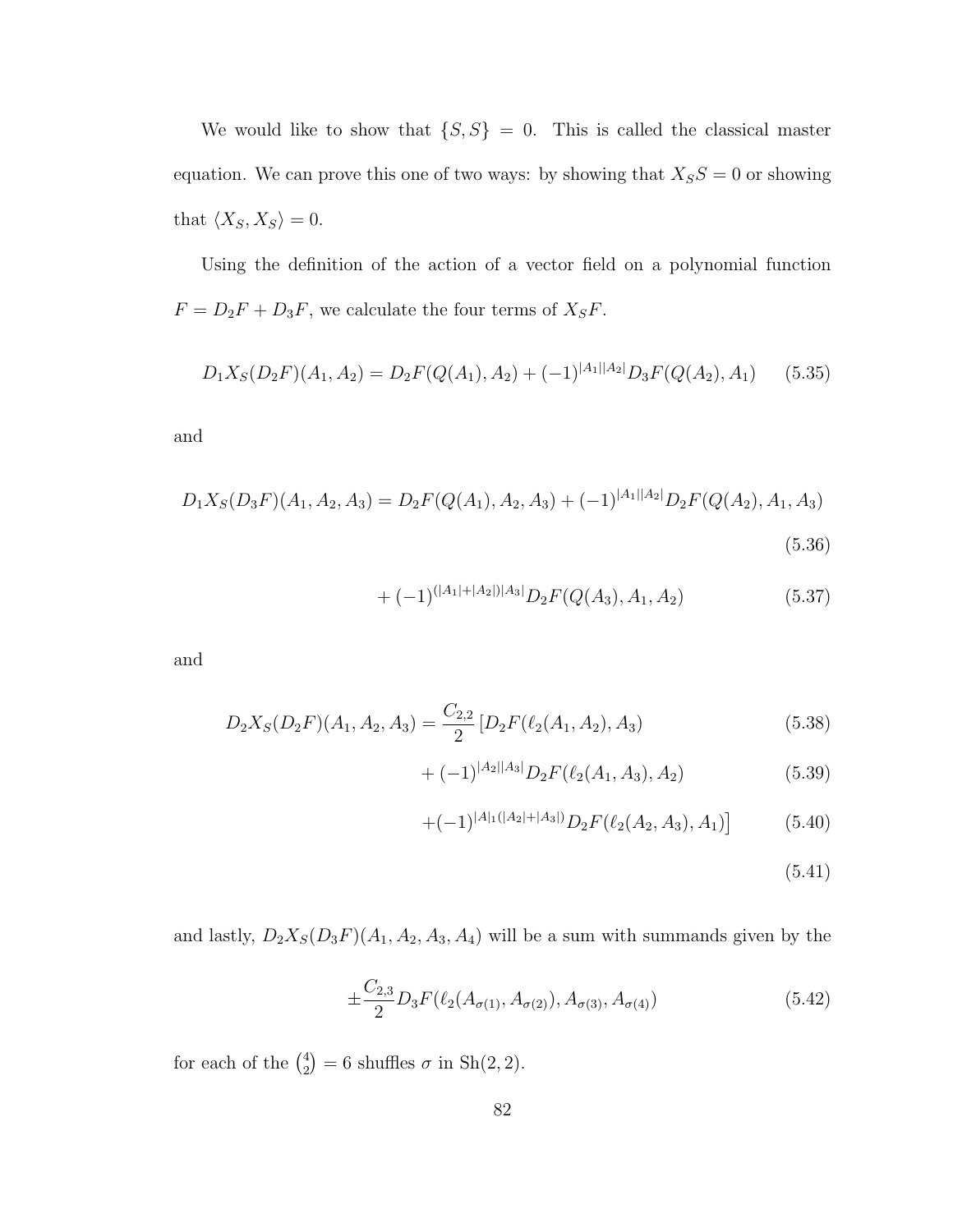Finally we turn to the case  $F = S$  the generalized Chern-Simons action where we claim that each of these four terms vanish. Notice that the vanishing of [\(5.35\)](#page-86-0) is equivalent to our assumption [\(5.25\)](#page-84-0). The vanishing of [\(5.36\)](#page-86-1) and [\(5.38\)](#page-86-2) are each equivalent to our assumption that the differential  $Q$  compatible with  $\ell_2(\cdot, \cdot)$  and [\(5.25\)](#page-84-0). Lastly, the vanishing of  $D_2X_S(D_3S) = D_2X_S(I)$  is is a consequence of our assumptions [\(5.22\)](#page-83-2) and [\(5.4\)](#page-80-0). Therefore, the classical master equation holds.

#### Chern-Simons and BF on a Closed Manifold

Let M be a closed 3-manifold and let  $(\mathfrak{g}, [\cdot, \cdot], \kappa)$  be a quadratic Lie algebra. Define  $\mathcal{E}^{\bullet} = \Omega^{\bullet}(M, \mathfrak{g})[1]$ . We denote the Lie bracket after shifting by  $\ell_2'(\cdot, \cdot)$ . We define

$$
\ell_2(\omega_1 \otimes X_1, \omega_2 \otimes X_2) = (-1)^{|X_1||\omega_2|}(\omega_1 \wedge \omega_2) \otimes \ell'_2(X_1, X_2).
$$
 (5.43)

for  $\omega_i \otimes X_i \in \mathcal{E}^{\bullet}$ . A short calculation shows that

$$
\ell_2(\omega_1 \otimes X_1, \omega_2 \otimes X_2) = (-1)^{(||\omega_1| + |X_1|)(|X_2| + |\omega_2|)} \ell_2(\omega_2 \otimes X_2, \omega_1 \otimes X_1), \qquad (5.44)
$$

verifying that  $\ell_2(\cdot, \cdot)$  is a symmetric product on  $\mathcal{E}^{\bullet}$ . Let  $\langle \cdot, \cdot \rangle'$  be the degree 2 symplectic pairing induced by shifting the compatible symmetric bilinear form  $\kappa$  on g. We define

$$
\langle \omega_1 \otimes X_1, \omega_2 \otimes X_2 \rangle = (-1)^{|X_1||\omega_2|} \int_M \omega_1 \wedge \omega_2 \langle X_1, X_2 \rangle' \tag{5.45}
$$

Then  $\langle \cdot, \cdot \rangle$  is a degree -1 symplectic pairing on  $\mathcal{E}^{\bullet}$ .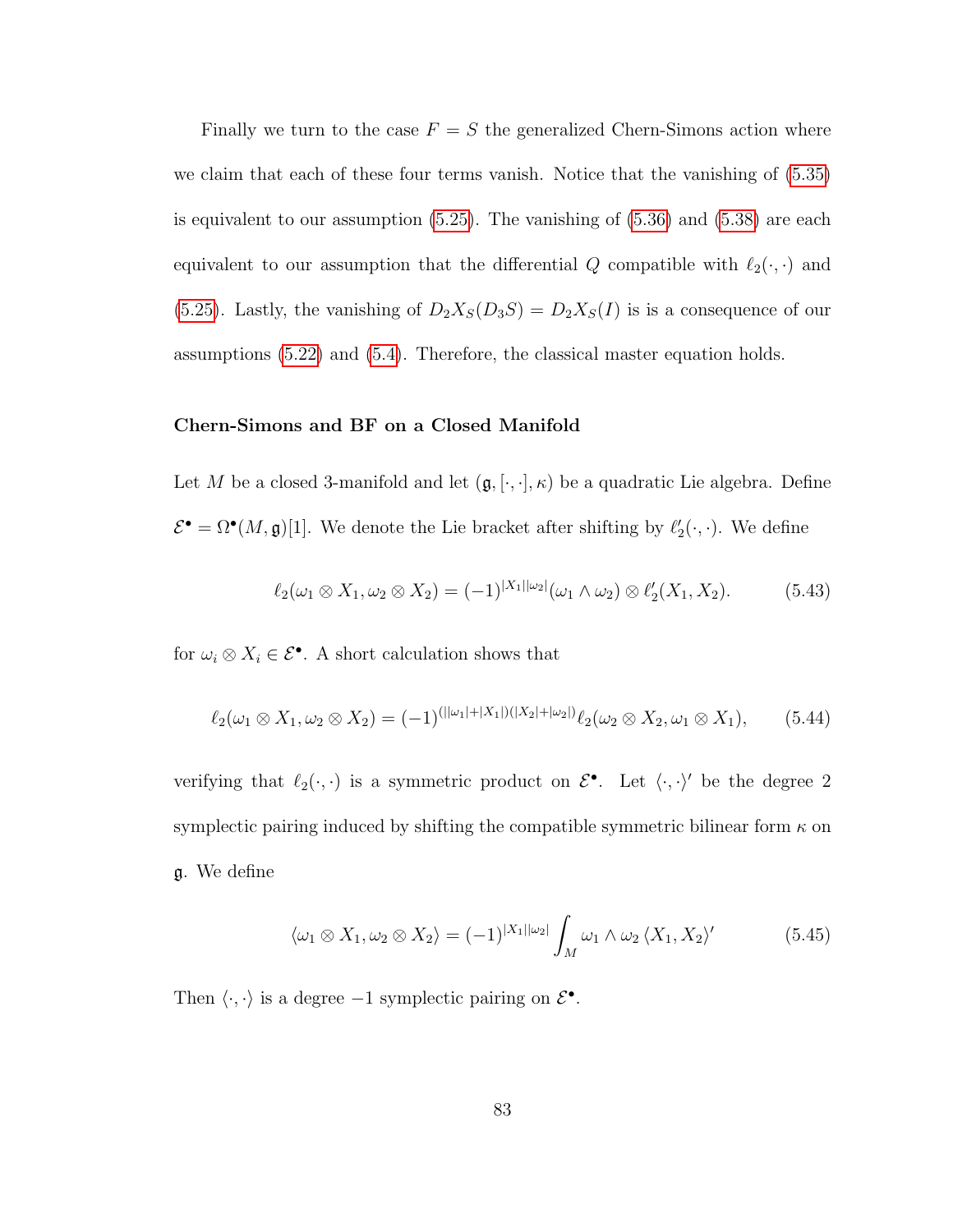Let  $Q=d\otimes 1,$  where  $d$  is the de Rham differential. Then

$$
\langle Q(\omega_1 \otimes X_1), \omega_2 \otimes X_2 \rangle = (-1)^{|X_1||\omega_2|} \int_M d\omega_1 \wedge \omega_2 \langle X_1, X_2 \rangle' \tag{5.46}
$$

$$
= -(-1)^{|X_1||\omega_2|}(-1)^{|\omega_1|}\int_M \omega_1 \wedge d\omega_2 \langle X_1, X_2 \rangle' \qquad (5.47)
$$

$$
= -(-1)^{|\omega_1|+|X_1|} \langle \omega_1 \otimes X_1, Q(\omega_2 \otimes X_2) \rangle \tag{5.48}
$$

which is equivalent to the statement that  $\langle Q(\cdot), \cdot \rangle$  is a symmetric polynomial on  $\mathcal{E}^{\bullet}$ .

Secondly the compatibility of  $[\cdot, \cdot]$  and  $\kappa$  is the statement that for all  $X, Y, Z \in \mathfrak{g}$ ,

$$
\kappa(X, [Y, Z]) = -(-1)^{|X||Y|} \kappa(Y, [X, Z])
$$
\n(5.49)

which on  $\mathfrak{g}[1]$  implies that

$$
\langle \ell_2'(\cdot, \cdot), \cdot \rangle' \in \text{Sym}^3(\mathfrak{g}^*[-1]). \tag{5.50}
$$

On  $\mathcal{E}^{\bullet}$ , we have the desired consequence

$$
\langle \ell_2(\cdot, \cdot), \cdot \rangle \in \text{Sym}^3(\mathcal{E}^\bullet)^* \tag{5.51}
$$

Lastly,  $\ell_2'(\cdot, \cdot)$  satisfies the shift of the Jacobi identity, which implies that  $\ell_2$ satisfies it too; that is,

$$
\ell_2(\ell_2(X,Y),Z) + (-1)^{|Z||Y|} \ell_2(\ell_2(X,Z),Y) + (-1)^{|X|(|Y|+|Z|)} \ell_2(\ell_2(Y,Z),X) = 0.
$$
\n(5.52)

In the case of BF theory, let  $M$  be a closed manifold of any dimension  $n$ . Then we consider the crossed product Lie algebra  $\mathfrak{g} \oplus \mathfrak{g}^*[n-3]$  we can symmetrize and extend the duality pairing by 0 to construct a symmetric bilinear pairing  $\kappa$  of degree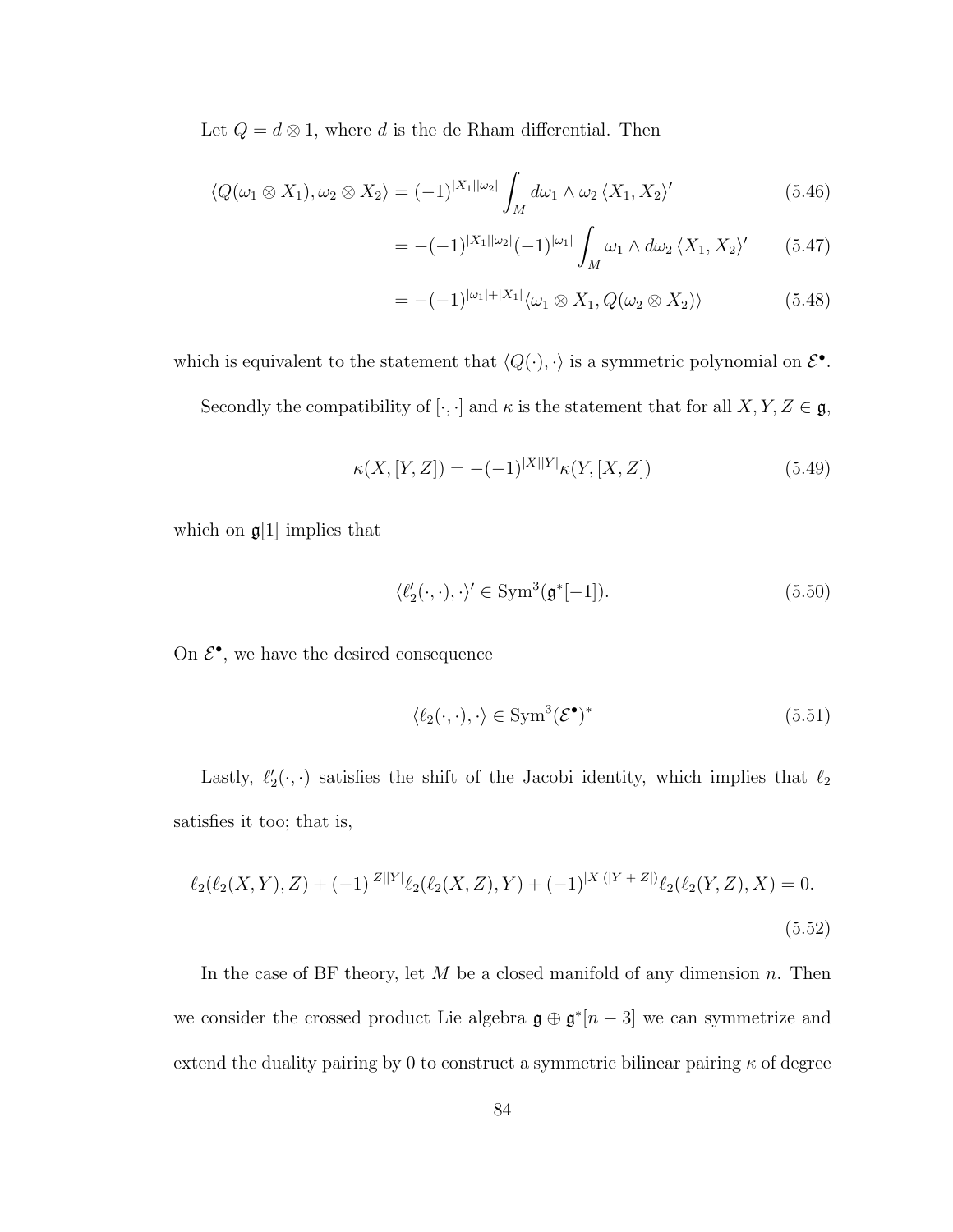$n-3$ . Then  $\kappa$ , by construction is compatible with [ $\cdot$ ,  $\cdot$ ]. On  $\mathfrak{g}[1] \oplus \mathfrak{g}^*[n-2]$  the shift of the crossed product algebra  $\kappa$  becomes  $\langle \cdot, \cdot \rangle'$  a symplectic form of degree  $n - 1$ , as desired.

Let

$$
\mathcal{E}^{\bullet} = \Omega^{\bullet}(M) \otimes (\mathfrak{g}[1] \oplus \mathfrak{g}^*[n-2]) \cong \Omega^{\bullet}(M, \mathfrak{g})[1] \oplus \Omega^{\bullet}(M, \mathfrak{g}^*)[n-2].
$$
 (5.53)

The symplectic pairing  $\langle \cdot, \cdot \rangle$  on  $\mathcal{E}^{\bullet}$  coming from the integration pairing on M and  $\langle \cdot, \cdot \rangle'$  is of degree  $-1$  and satisfies the desired properties.

#### 5.1.2 On Manifolds with Boundary

#### Generalized Abelian Chern-Simons

On a manifold with boundary  $M$ , integration by parts introduces an integration over  $\partial M$ . There is also a natural map  $\pi : \mathcal{E}_M \to \mathcal{E}_{\partial M}$  of degree 0 restricting fields  $\mathcal{E}_M$  on M to fields  $\mathcal{E}_{\partial M}$  on  $\partial M$ . We shall try to account for this structure algebraically in our generalized setting.

As before all the linear objects should be taken in an appropriate category like the category of finite dimensional vector spaces or the category of nuclear Fréchet spaces. Suppose that  $\mathcal{E}_M$  and  $\mathcal{E}_{\partial M}$  are two such objects and there is map between them  $\pi : \mathcal{E}_M \to \mathcal{E}_{\partial M}$ . Let  $\mathcal{E}_M$  have a degree  $-1$  symplectic pairing  $\langle \cdot, \cdot \rangle_M$  and let  $\mathcal{E}_{\partial M}$  have a degree 0 pairing  $\langle \cdot, \cdot \rangle_{\partial M}$ . Let Q be a differential on  $\mathcal{E}_M$  that satisfies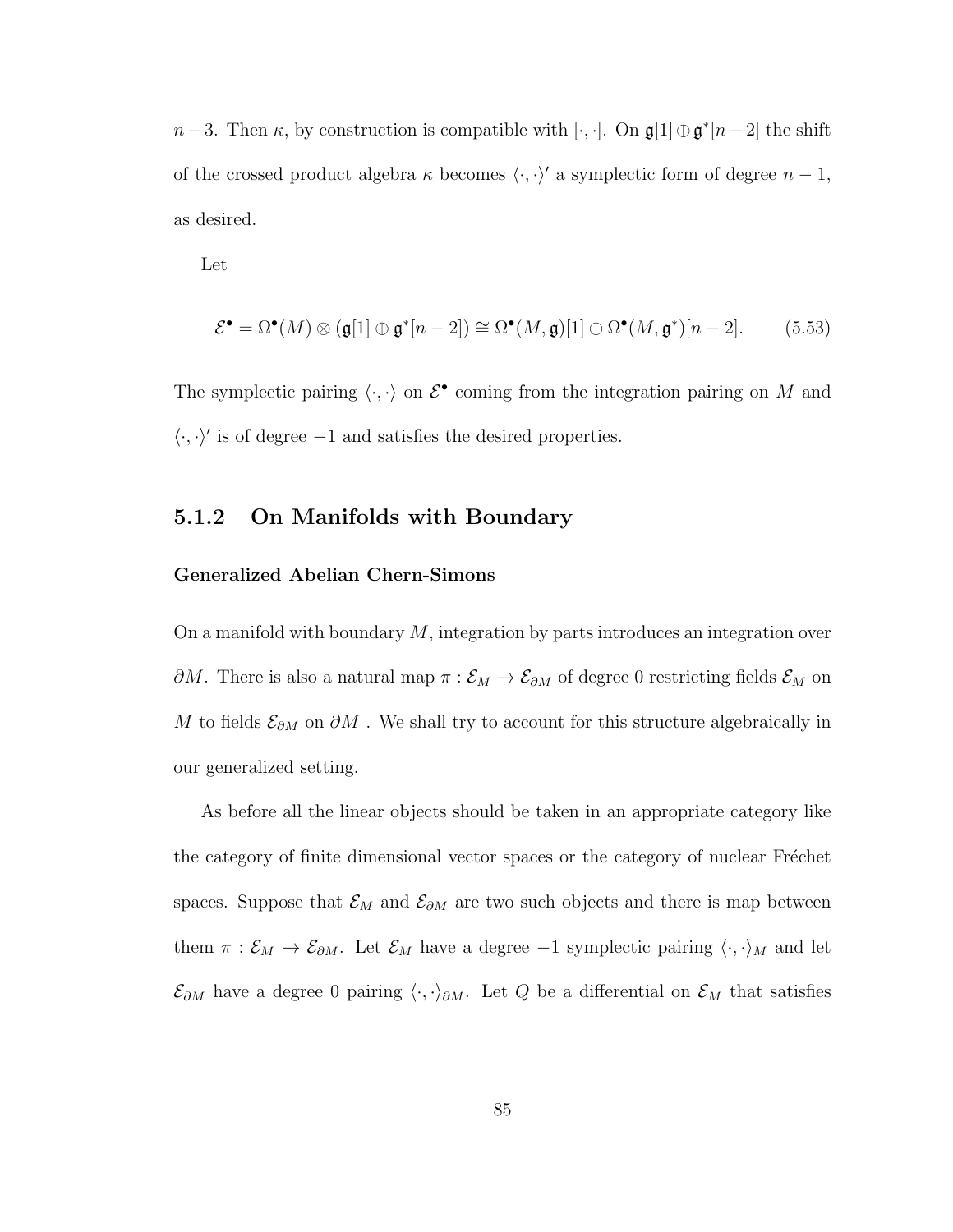the property

<span id="page-90-0"></span>
$$
\langle QA_1, A_2 \rangle_M + (-1)^{|A_1|} \langle A_1, QA_2 \rangle_M = \langle \pi A_1, \pi A_2 \rangle_{\partial M}.
$$
 (5.54)

We shall also assume the existence of a differential on  $\mathcal{E}_{\partial M}$  which we will also denote by Q, and use the context to distinguish between the two operators. For  $a_1, a_2 \in \mathcal{E}_{\partial M}$  we shall in fact assume that Q satisfies

$$
\langle Qa_1, a_2 \rangle_{\partial M} + (-1)^{|a_1|} \langle a_1, Qa_2 \rangle_{\partial M} = 0 \tag{5.55}
$$

Define the abelian generalized Chern-Simons action on  $\mathcal{E}_M$  by

<span id="page-90-1"></span>
$$
S_M(A) = K_M(A) \tag{5.56}
$$

where

$$
K_M = \frac{1}{2} \langle Q(\cdot), \cdot \rangle \tag{5.57}
$$

for  $A \in \mathcal{E}_M$ .

Then [\(5.54\)](#page-90-0) means that unfortunately,  $K_M(\cdot, \cdot)$  is no longer symmetric, and its failure to be symmetric is measured by  $\pi^* \langle \cdot, \cdot \rangle_{\partial M}$ .

We can still act on it with a constant vector field  $X \in \mathcal{E}_M$  to get

$$
XK_M(A) = \frac{1}{2} [\langle QX, A \rangle_M + (-1)^{|X|} \langle QA, X \rangle_M]
$$
\n(5.58)

$$
= (-1)^{|X|} \langle QA, X \rangle_M + \langle \pi X, \pi A \rangle_{\partial M}
$$
\n(5.59)

$$
= (-1)^{|X|} \langle X_{S_M}, X \rangle_M + \langle \pi X, \pi A \rangle_{\partial M} \tag{5.60}
$$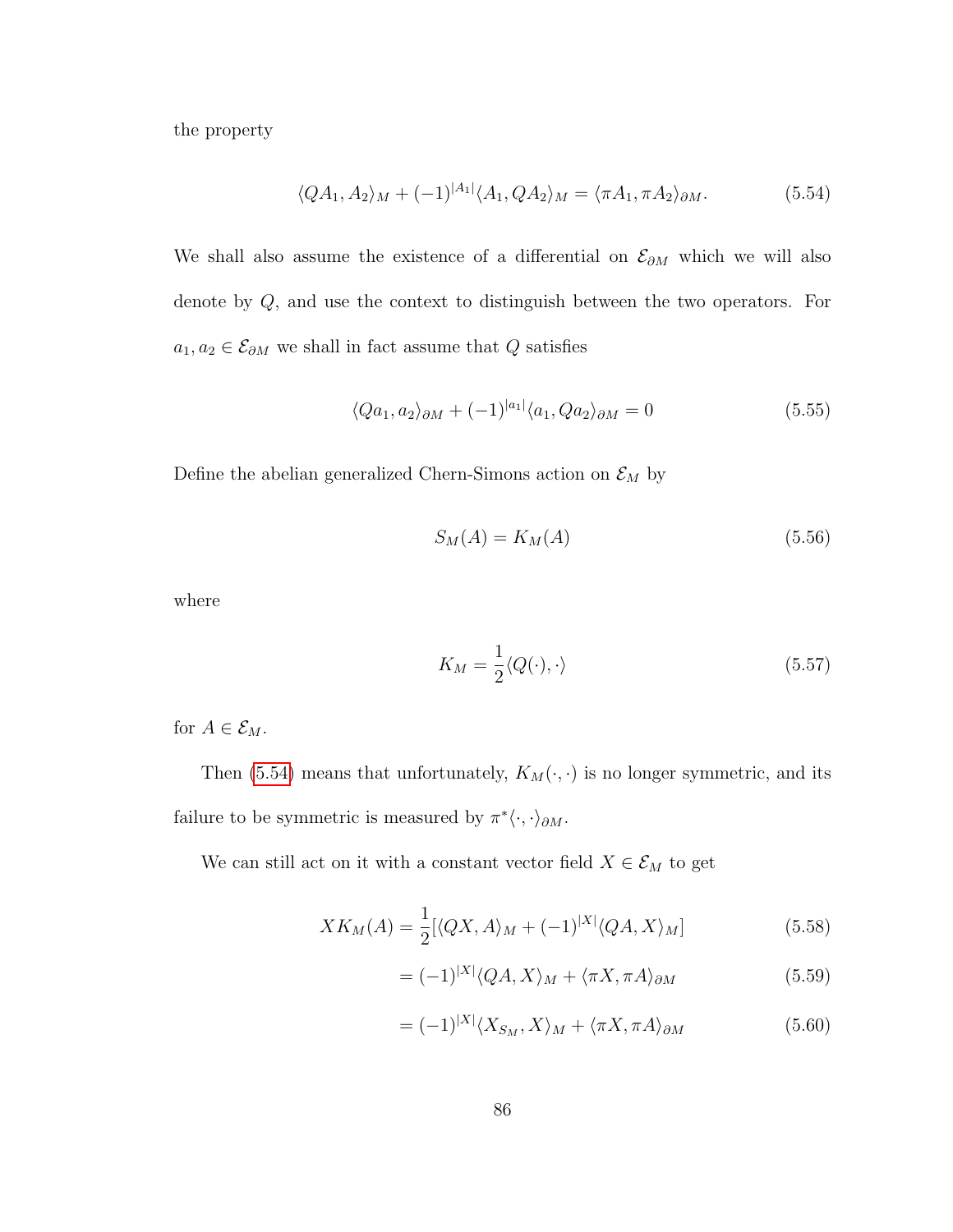We compute

$$
\langle X_{S_M}, X_{S_M} \rangle_M(A) = -X_{S_M} D_2 S_M(A) + \langle \pi X_{S_M}(A), \pi A \rangle \tag{5.61}
$$

$$
=2\left\langle Q(\pi A), \pi A \right\rangle_{\partial M} \tag{5.62}
$$

$$
= \pi^* S_{\partial M}(A) \tag{5.63}
$$

where we define the boundary correction as  $S_{\partial M}(a) = 2\langle Qa, a \rangle_{\partial M}$  for  $a \in \mathcal{E}_{\partial M}$  which is a quadratic polynomial of degree 1.

Following [\[1\]](#page-106-0), for the purpose of quantum field theory we shall want to assume the existence of additional structure. Assume the existence of a polarization on the space of boundary fields. In this generalized setting, that simply means that we can choose subspaces  $\mathcal{B}_{\partial M}$  and  $\mathcal{P}_{\partial M}$  such that

<span id="page-91-0"></span>
$$
\mathcal{E}_{\partial M} = \mathcal{B}_{\partial M} \oplus \mathcal{P}_{\partial M}.\tag{5.64}
$$

Also assume the existence  $\mathcal{Y}_M$ , a subspace of  $\mathcal{E}_M$  such that  $\pi(\mathcal{Y}_M) \subseteq \mathcal{P}_{\partial M}$  and that

$$
\langle QA_1, A_2 \rangle_M + (-1)^{|A_1|} \langle A_1, QA_2 \rangle_M = 0.
$$
 (5.65)

In what follows,  $\mathcal{E}_M$  will be replaced with a new space of fields  $\mathcal{Y}_M \oplus \mathcal{B}_{\partial M}$ . We shall try to replace  $S_M$  by defining a new action functional on  $\mathcal{Y}_M \oplus \mathcal{B}_{\partial M}$ . To start, we naively substitute  $A + a \in \mathcal{Y}_M \oplus \mathcal{B}_{\partial M}$ , assume that  $\langle a, \cdot \rangle_M = \langle \cdot, a \rangle = 0$  and try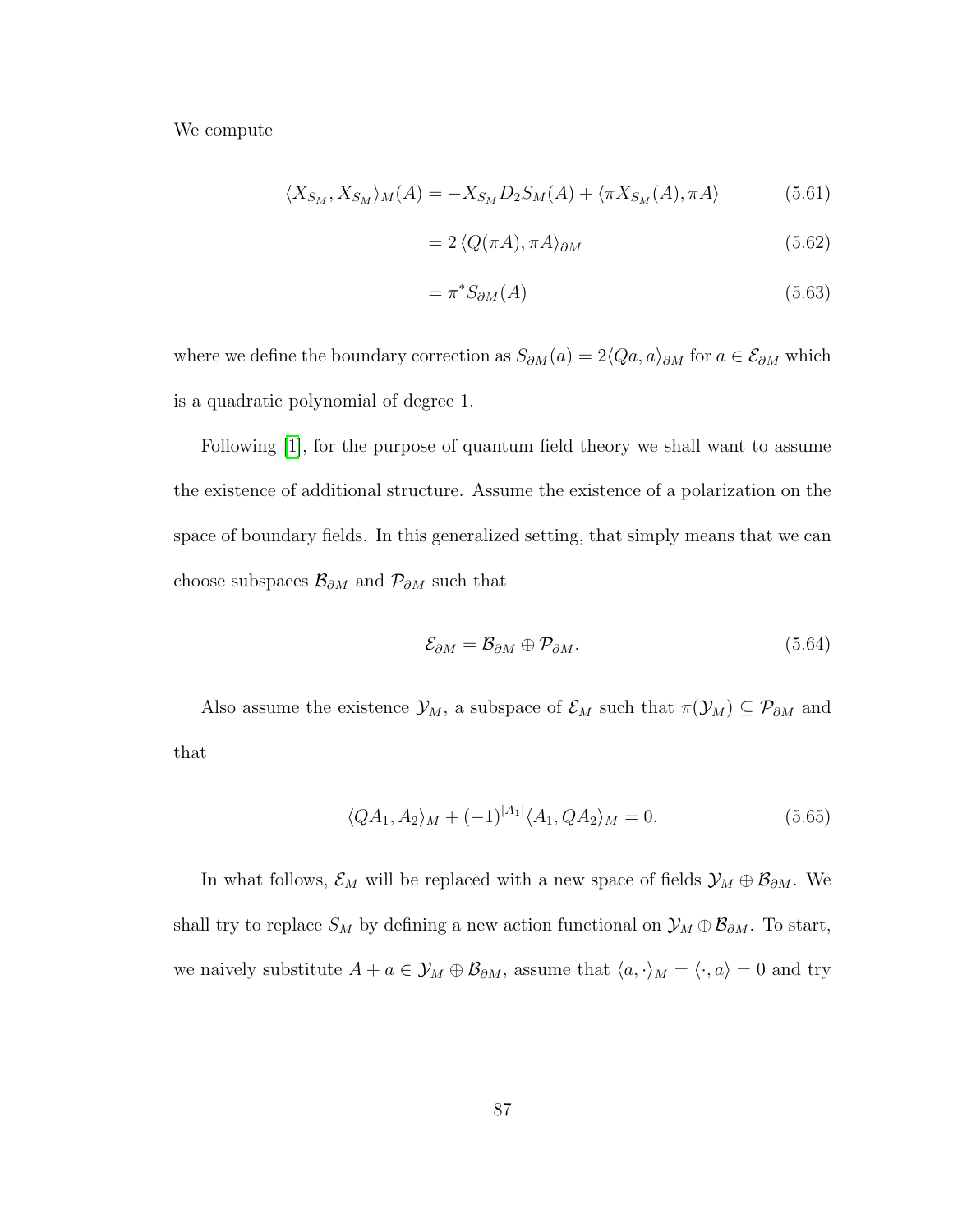to formally integrate by parts

$$
K(A+a) = \frac{1}{2} \langle Q(A+a), A \rangle_M + \frac{1}{2} \langle Q(A+a), a \rangle_M \tag{5.66}
$$

$$
=\frac{1}{2}\langle QA, A\rangle_M + \frac{1}{2}\langle Qa, A\rangle_M
$$
\n(5.67)

$$
=\frac{1}{2}\langle QA, A\rangle_M + \frac{1}{2}\langle a, \pi A\rangle_{\partial M} \tag{5.68}
$$

From now on K as a polynomial function on  $\mathcal{Y}_M \oplus \mathcal{B}_{\partial M}$  will be defined by the expression on the last line.

For  $X \in \mathcal{Y}_M$  a constant vector field, we compute

$$
XK(A+a) = (-1)^{|X|} \langle X_S(A), X \rangle_M + \frac{1}{2} \langle \pi a, \pi X \rangle_{\partial M}
$$
 (5.69)

where  $X_S(A) = QA$  and thus

$$
X_S K(A+a) = (-1)^{|X|} \langle X_S(A), X_S(A) \rangle_M + \frac{1}{2} \langle a, \pi X_S(A) \rangle_{\partial M}
$$
(5.70)

$$
=\frac{1}{2}\langle a,\pi Q A\rangle_{\partial M}\tag{5.71}
$$

$$
(5.72)
$$

#### Generalized abelian BF Theory

We now define the generalized abelian BF action. Assume that  $\mathcal{E}_M = \mathcal{E}_{M,1} \oplus$  $\mathcal{E}_{M,2}$ . Suppose that  $\langle \cdot, \cdot \rangle_M$  is a degree  $-1$  symplectic pairing the such that for all  $A_1, A_2 \in \mathcal{E}_1$  and  $B_1, B_2 \in \mathcal{E}_2$ , we have  $\langle A_1, A_2 \rangle_M = \langle B_1, B_2 \rangle_M = 0$ . Suppose that  $\mathcal{E}_{\partial M} = \mathcal{E}_{\partial M,1} \oplus \mathcal{E}_{\partial M,2}$  and has a pairing  $\langle \cdot, \cdot \rangle_{\partial M}$  with the analogous properties as  $\langle \cdot, \cdot \rangle_M$ . Suppose we have a map  $\pi : \mathcal{E}_M \to \mathcal{E}_{\partial M}$ . Let Q be a differential on  $\mathcal{E}_M$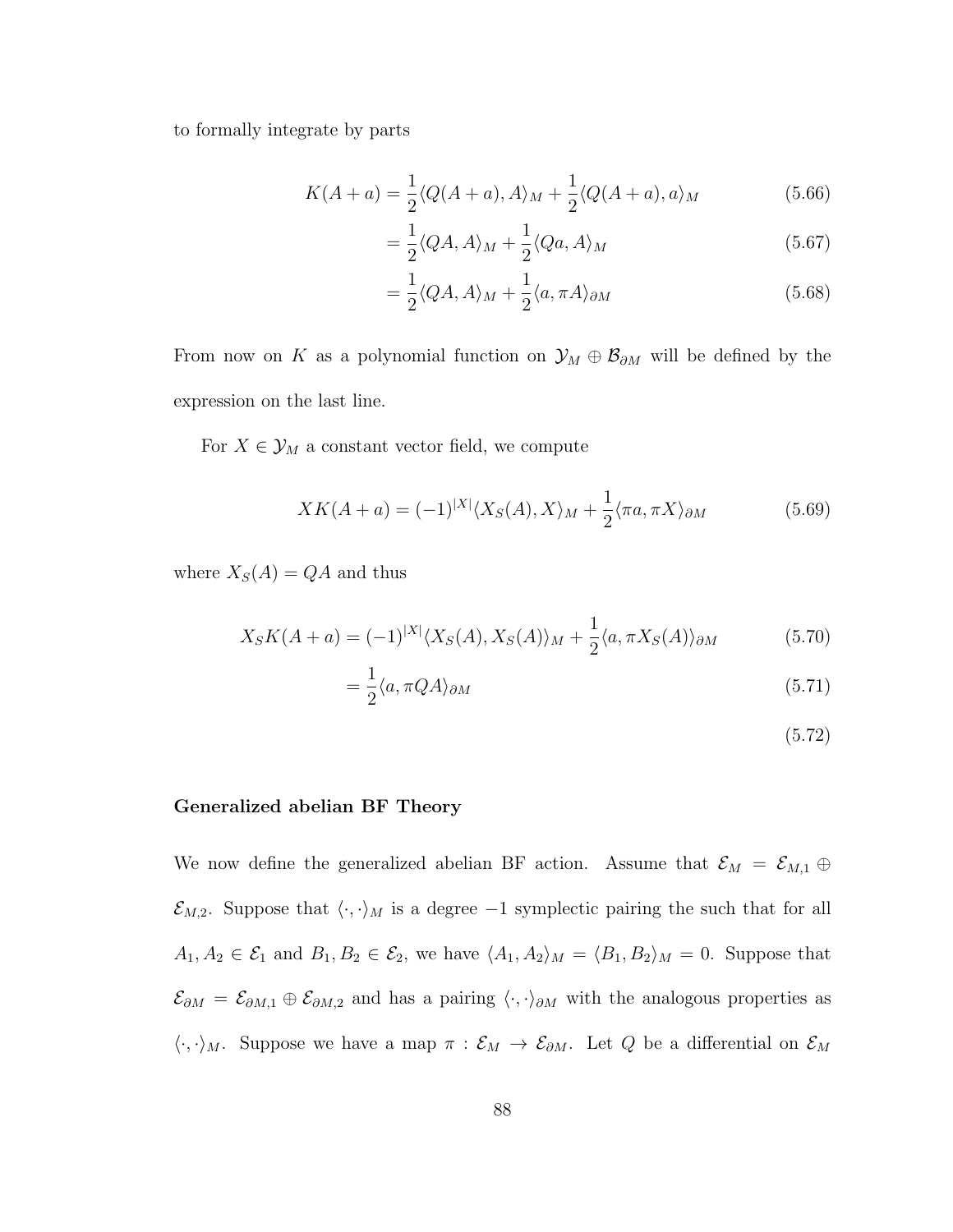that satifies [\(5.54\)](#page-90-0). And denote by the same letter  $Q$  the differential on  $\mathcal{E}_{\partial M}$  that satisfies [\(5.55\)](#page-90-1).

For the purposes of quantum field theory, assume that we can choose subspaces  $\mathcal{B}_{\partial M,i}$  and  $\mathcal{P}_{\partial M,i}$  such that

$$
\mathcal{E}_{\partial M,i} = \mathcal{B}_{\partial M,i} \oplus \mathcal{P}_{\partial M,i}.\tag{5.73}
$$

Also assume the existence  $\mathcal{Y}_{M,i}$ , a subspace of  $\mathcal{E}_{M,i}$  such that  $\pi(\mathcal{Y}_{M,i}) \subseteq \mathcal{P}_{\partial M,i}$ and that on  $\mathcal{Y}_M = \mathcal{Y}_{M,1} \oplus \mathcal{Y}_{M,2}$ , we have [\(5.65\)](#page-91-0). Then for  $A + a \in \mathcal{Y}_{M,1} \oplus \mathcal{B}_{\partial M,1}$  and  $B + b \in \mathcal{Y}_{M,2} \oplus \mathcal{B}_{\partial M,2}$ , we have following

$$
K(A + B + a + b) = \frac{1}{2} \langle QA, B \rangle_M + \frac{1}{2} \langle QB, A \rangle_M + \frac{1}{2} \langle a, \pi B \rangle_{\partial M} + \frac{1}{2} \langle b, \pi A \rangle_{\partial M}
$$
  

$$
= \langle QA, B \rangle_M + \frac{1}{2} \langle \pi B, \pi A \rangle_{\partial M} + \frac{1}{2} \langle a, \pi B \rangle_{\partial M} + \frac{1}{2} \langle b, \pi A \rangle_{\partial M}
$$
  
(5.75)

#### BF Theory on a Compact Manifold with Boundary

Following  $[1]$ , on a compact manifold with boundary  $M$ , choose a decomposition of the boundary as  $\partial M = \partial_1 M \oplus \partial_2 M$ . Let  $\Omega^{\bullet}(M)_{D_i}$  be the space of differential forms on M with Dirichlet boundary conditions on  $\partial_i M$ . Then define

$$
\mathcal{E}_{M,1} = \Omega^{\bullet}(M,\mathfrak{g})[1] \tag{5.76}
$$

$$
\mathcal{E}_{M,2} = \Omega^{\bullet}(M,\mathfrak{g}^*)[n-2] \tag{5.77}
$$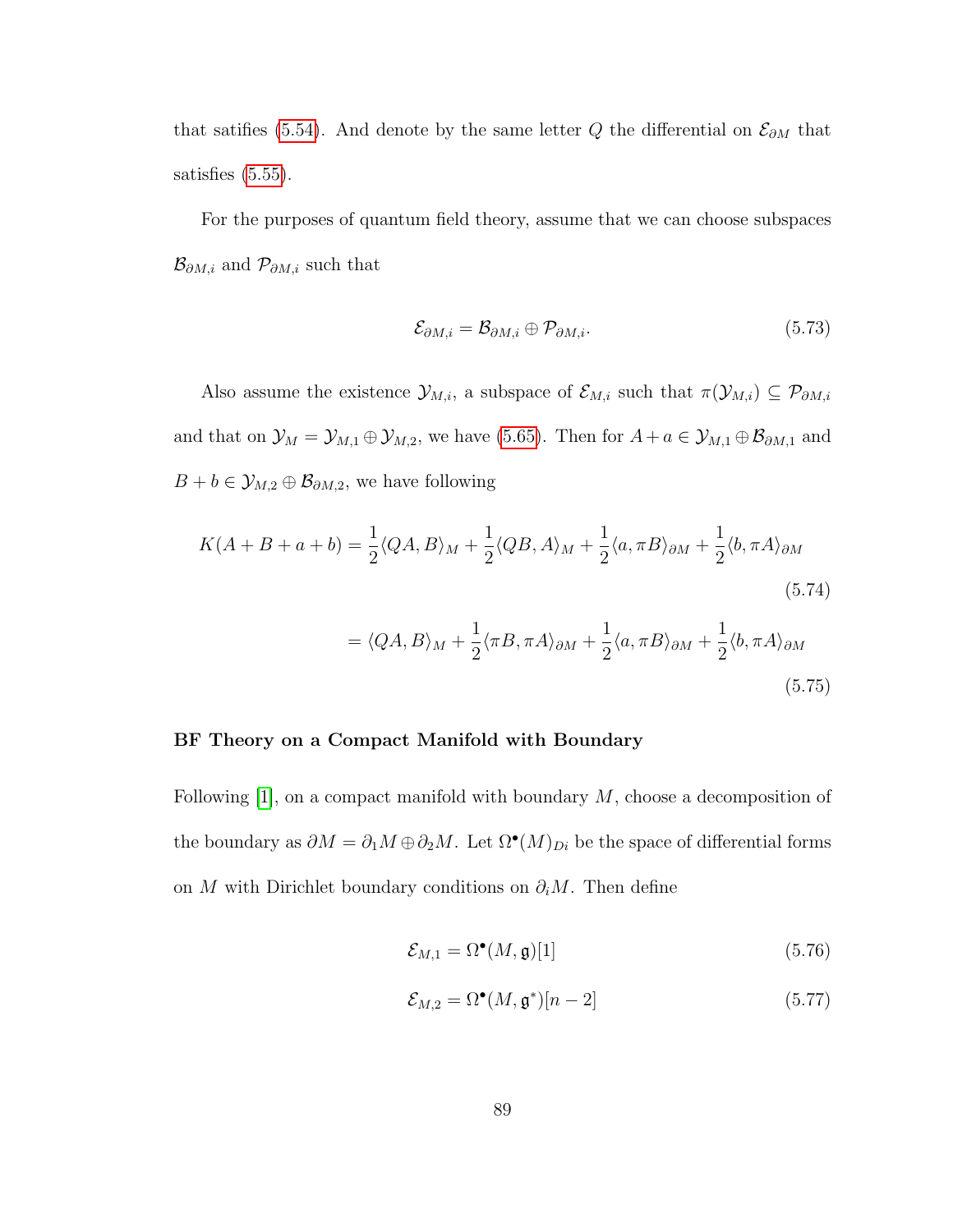and

$$
\mathcal{E}_{\partial M,1} = \Omega^{\bullet}(\partial M, \mathfrak{g})[1] \tag{5.78}
$$

$$
\mathcal{E}_{\partial M,2} = \Omega^{\bullet}(\partial M, \mathfrak{g}^*)[n-2].\tag{5.79}
$$

Let  $\pi : \mathcal{E}_M \to \mathcal{E}_{\partial M}$  be the map induced by pullback of forms to the boundary. and define

$$
\mathcal{B}_{\partial M,1} = \Omega^{\bullet}(\partial_1 M, \mathfrak{g})[1] \tag{5.80}
$$

$$
\mathcal{B}_{\partial M,2} = \Omega^{\bullet}(\partial_2 M, \mathfrak{g}^*)[n-2] \tag{5.81}
$$

and

$$
\mathcal{Y}_{M,1} = \Omega^{\bullet}(M,\mathfrak{g})_{D1}[1] \tag{5.82}
$$

$$
\mathcal{Y}_{M,2} = \Omega^{\bullet}(M, \mathfrak{g}^*)_{D2}[n-2]. \tag{5.83}
$$

Define  $\langle\cdot,\cdot\rangle_M$  and  $\langle\cdot,\cdot\rangle_{\partial M}$  to be the integration pairings on  $M$  and  $\partial M$  respectively. Because for  $\omega_i \in \Omega^{\bullet}(M)_{Di}$ , we have  $\omega_1 \wedge \omega_2$  always vanishes on the boundary, [\(5.65\)](#page-91-0) is satisfied on  $\mathcal{Y}_M = \mathcal{Y}_{M,1} \oplus \mathcal{Y}_{M,2}$ . It is straightforward that the other properties of the previous section are satisfied, as well.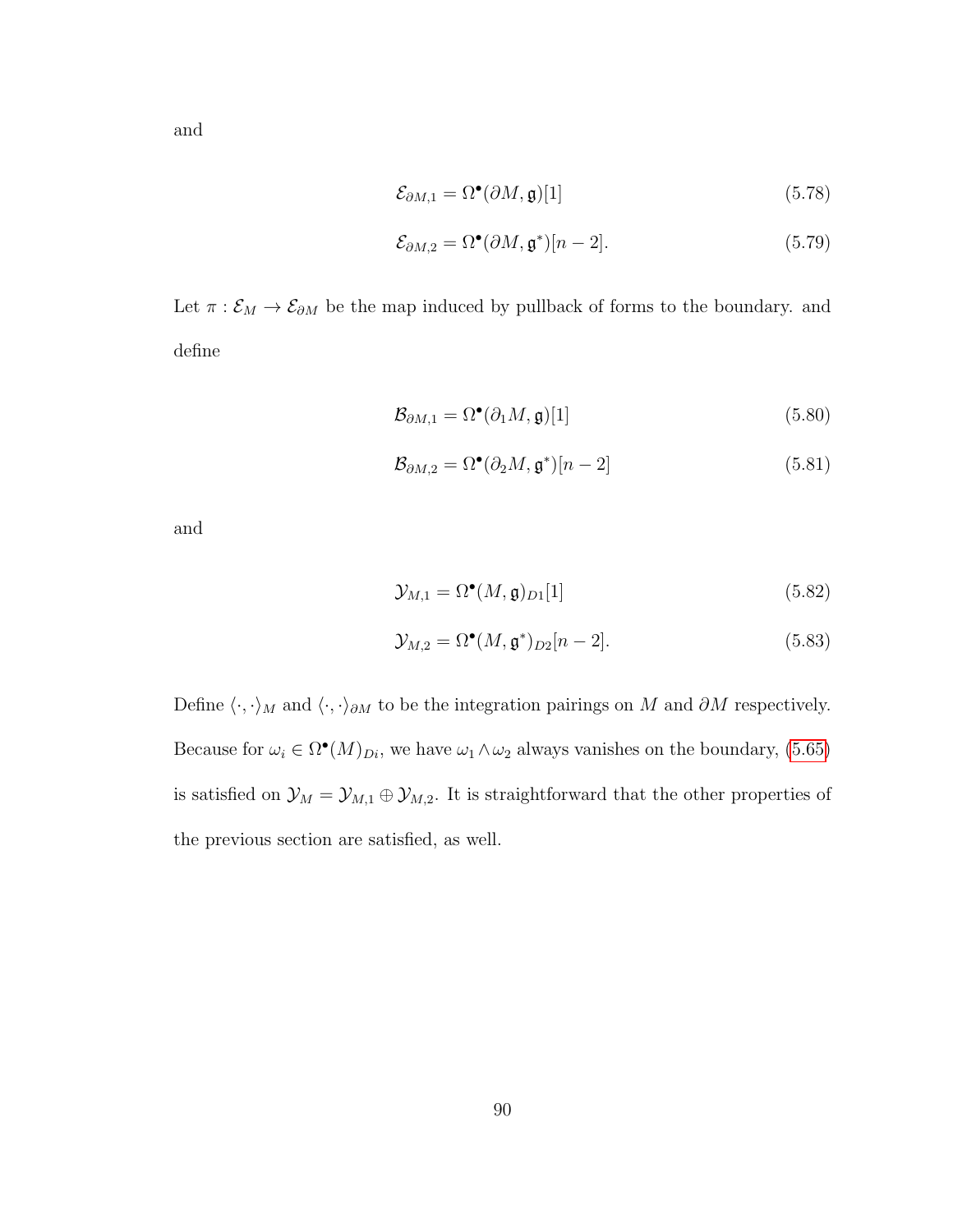## 5.2 Quantum Effective BV Theory

#### 5.2.1 On Manifolds without Boundary

Choose a "gauge fixing"  $Q^*$ , a map  $\mathcal{E} \to \mathcal{E}$  of degree -1. Define

$$
D = [Q, Q^*] = QQ^* + Q^*Q,
$$
\n(5.84)

a map of degree 0.

Since  $\mathcal E$  is a topological vector space it makes sense to state the heat equation for  $\phi : (0, \infty) \to \mathcal{E}$ 

$$
\partial_t \phi(t) + D\phi(t) = 0. \tag{5.85}
$$

Suppose that there exists a degree 1 integral kernel  $K_t: (0, \infty) \to \mathcal{E} \otimes \mathcal{E}$  , satisfying

$$
\partial_t K_t + (D \otimes id) K_t = 0 \tag{5.86}
$$

and define  $e^{-tD}\phi = K_t \star \phi$ , where

$$
K \star \phi = (\text{id} \otimes \langle \cdot, \cdot \rangle)(K_t \otimes \phi). \tag{5.87}
$$

for  $K \in \text{Sym}^2 \mathcal{E}^*$ . Then  $e^{-tD}\phi$  satisfies the heat equation because

$$
\partial_t e^{-tD} \phi = -(\text{id} \otimes \langle \cdot, \cdot \rangle)(D \otimes \text{id})(K_t \otimes \phi) \tag{5.88}
$$

$$
= -D(\mathrm{id}\otimes\langle\cdot,\cdot\rangle)(K_t\otimes\phi) = -De^{-tD}\phi\tag{5.89}
$$

We claim that  $(1 \otimes Q)K_t = -(Q \otimes 1)K_t$  is equivalent to the desired relation

$$
Qe^{-tD} = e^{-tD}Q.
$$
\n(5.90)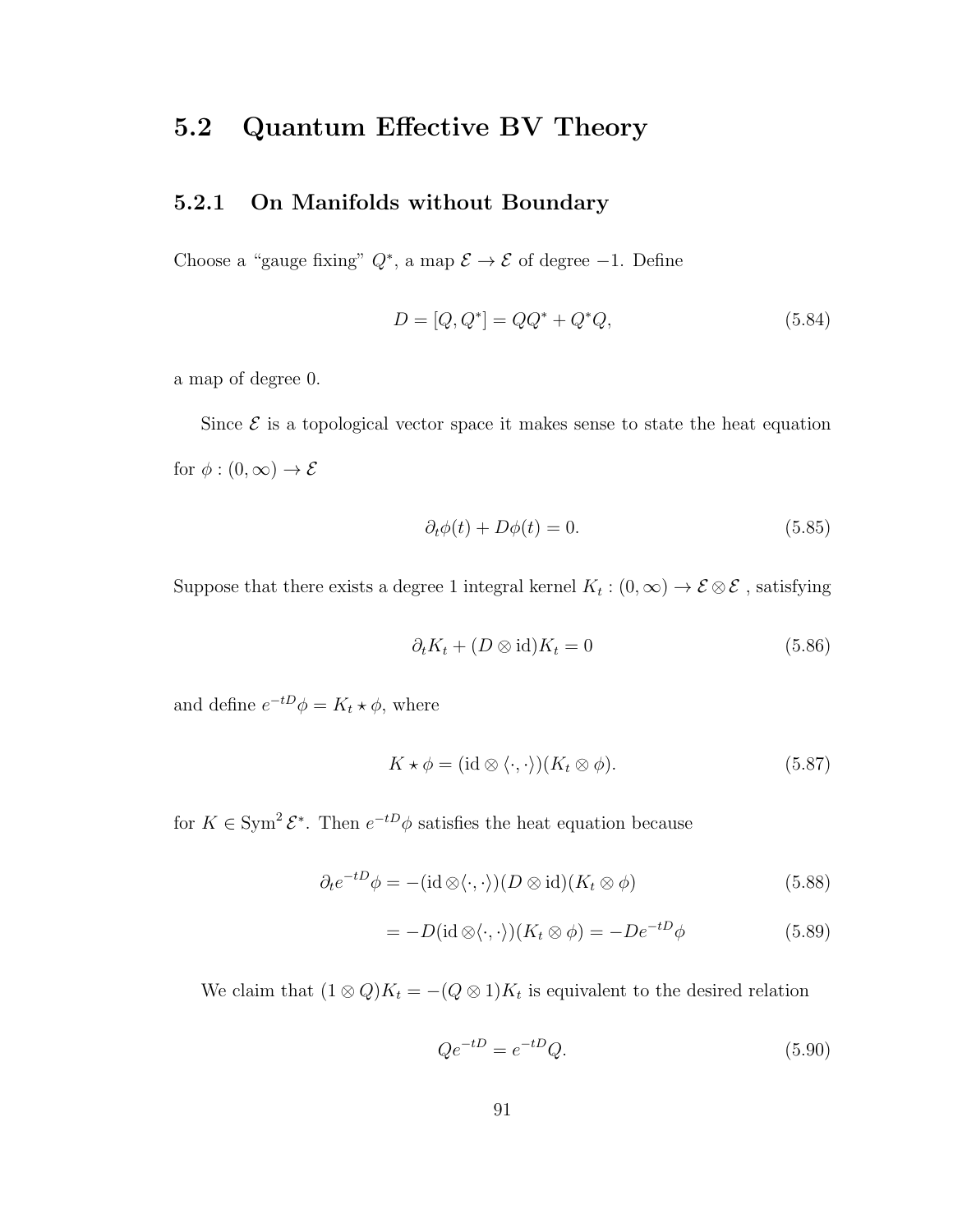This is because

$$
Q(K_t \star \phi) = -(\mathrm{id} \otimes \langle \cdot, \cdot \rangle)(Q \otimes \mathrm{id} \otimes \mathrm{id})(K_t \otimes \phi) \tag{5.91}
$$

$$
= (\mathrm{id} \otimes \langle \cdot, \cdot \rangle)(\mathrm{id} \otimes Q \otimes \mathrm{id})(K_t \otimes \phi) \tag{5.92}
$$

$$
= -(\mathrm{id} \otimes \langle \cdot, \cdot \rangle)(\mathrm{id} \otimes \mathrm{id} \otimes Q)(K_t \otimes \phi) \tag{5.93}
$$

$$
= (\mathrm{id} \otimes \langle \cdot, \cdot \rangle)(K_t \otimes Q\phi) \tag{5.94}
$$

$$
= K_t \star (Q\phi). \tag{5.95}
$$

We define the propagator  $P_{\epsilon}^{L} = \int_{0}^{L} (Q^* \otimes id) K_t$ . The propagator satisfies the equation

$$
(Q \otimes id + id \otimes Q)P_{\epsilon}^{L} = \int_{\epsilon}^{L} [(Q \otimes id)(Q^* \otimes id) - (Q^* \otimes id)(id \otimes Q)K_t \qquad (5.96)
$$

$$
= \int_{\epsilon}^{L} [(Q \otimes id)(Q^* \otimes id) + (Q^* \otimes id)(Q \otimes id)K_t \qquad (5.97)
$$

$$
= -\int_{\epsilon}^{L} \partial_t K_t \tag{5.98}
$$

$$
=K_{\epsilon}-K_{L}\tag{5.99}
$$

This implies that

<span id="page-96-0"></span>
$$
[Q, \partial_{P_{\epsilon}^{L}}] = \Delta_{L} - \Delta_{\epsilon}
$$
\n(5.100)

where  $\Delta_L = -\partial_{K_L}$  and  $\partial_X$  is the contraction operator of a symmetric tensor  $X \in$ Sym<sup>•</sup>  $\mathcal E$  acting on functions. We call  $\Delta_L$  the regularized BV operator and define the regularized Poisson bracket by

$$
\{f,g\}_L = \Delta_L(fg) - \Delta_L f g - (-1)^{|f|} f \Delta_L g \tag{5.101}
$$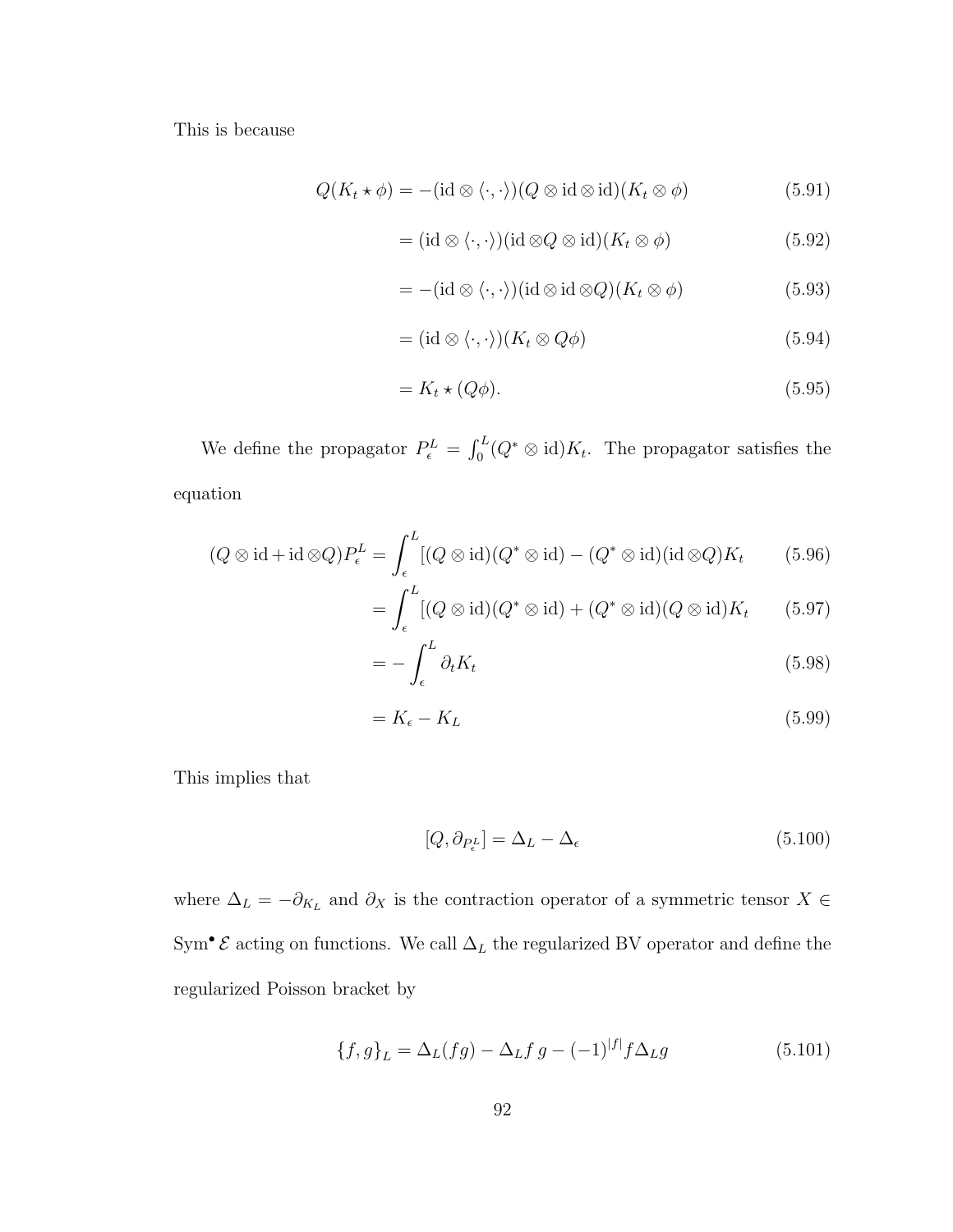We wish to construct a family of effective interactions  $I[L] \in \text{Sym}^{\bullet} \mathcal{E}^*[[\hbar]]$  satisfying Costello's renormalization group equation

$$
e^{I[L]/\hbar} = e^{\hbar \partial_{P^L_\epsilon}} e^{I[\epsilon]/\hbar} \tag{5.102}
$$

and the quantum master equation

$$
QI[L] + \frac{1}{2} \{I[L], I[L]\} + \hbar \Delta_L I[L] = 0.
$$
 (5.103)

Because

$$
(Q + \hbar \Delta_L) e^{I[L]/\hbar} = (Q + \hbar \Delta_L) e^{I[L]/\hbar}
$$
\n
$$
(5.104)
$$

$$
= \left[\frac{QI[L]}{\hbar} + \frac{\{I[L], I[L]\}}{2\hbar} + \Delta_L I[L]\right] e^{I[L]/\hbar} \tag{5.105}
$$

The quantum master equation is equivalent to the condition  $(Q + \hbar \Delta_L) e^{I[L]/\hbar} = 0$ . This exponential form of the quantum master equation is often more convenient to work with. One important consequence of [\(5.100\)](#page-96-0) is that

$$
(Q + \hbar \Delta_L) e^{I[L]/\hbar} = (Q + \hbar \Delta_L) e^{\hbar \partial_{P^L_\epsilon}} e^{I[\epsilon]/\hbar}
$$
\n(5.106)

$$
= (Q + \hbar \Delta_L) e^{\hbar \partial_{P_\epsilon^L}} e^{I[\epsilon]/\hbar} \tag{5.107}
$$

$$
=e^{\hbar\partial_{P_{\epsilon}^{L}}}(Q+\hbar\Delta_{\epsilon})e^{I[\epsilon]/\hbar}
$$
\n(5.108)

Thus, the quantum master equation is satisfied at all length scales if it is satisfied at any particular length scale.

Suppose that for some classical interaction functional  $I$ , the naive effective quantization

$$
I[L] = \lim_{\epsilon \to 0^+} \hbar \log \left[ \exp \left( \hbar \partial_{P_{\epsilon}^L} \right) \exp \left( I/\hbar \right) \right] \tag{5.109}
$$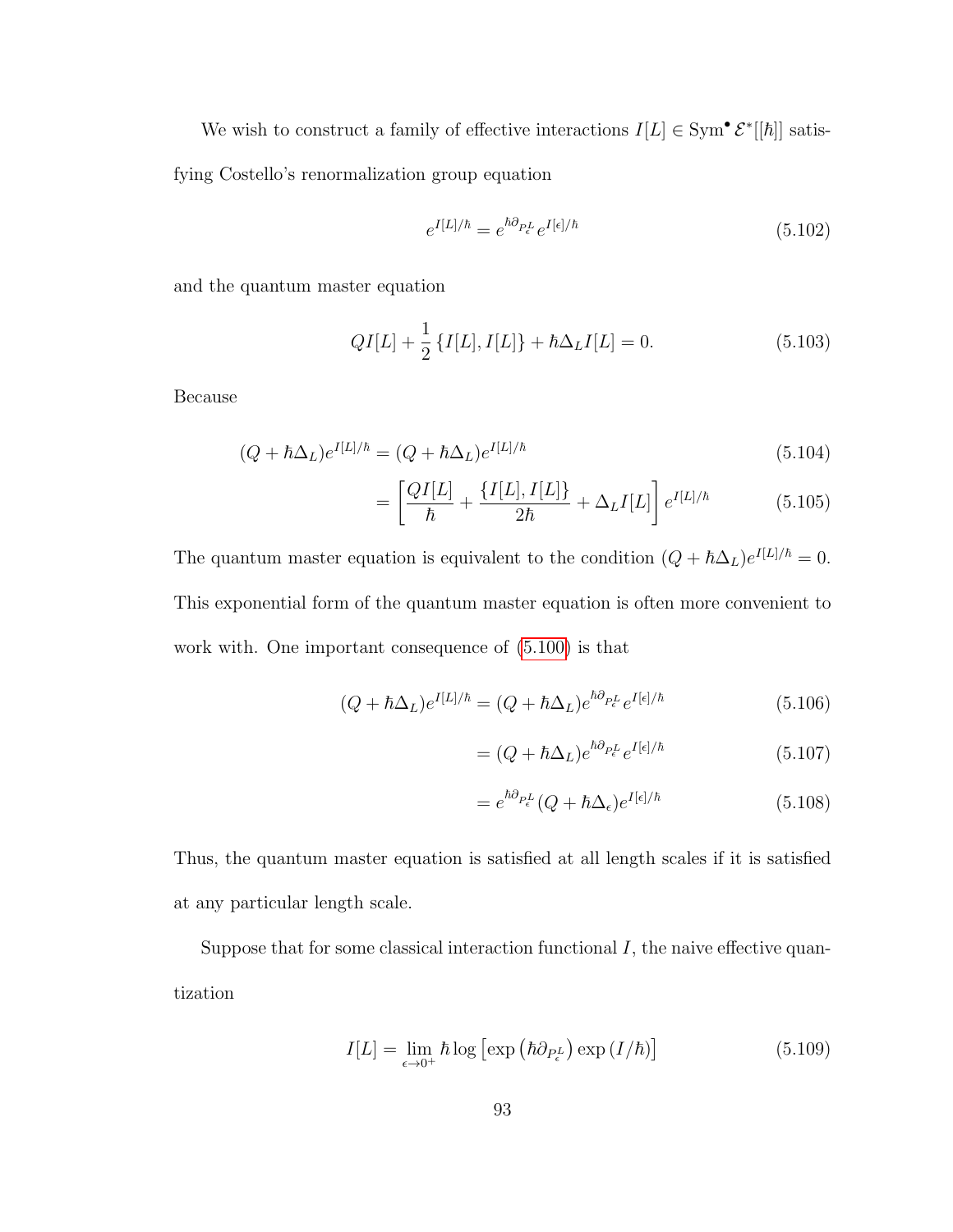exists. Can we calculate the obstructon (aka anomaly) to  $I[L]$  satisfying the quantum master equation? Using the same manipulation as above,

$$
\frac{(QI[L] + \frac{1}{2} \{I[L], I[L] \} + \Delta_L I[L])}{\hbar} e^{I[L]/\hbar} = (Q + \hbar \Delta_L) e^{I[L]/\hbar}
$$
(5.110)

$$
= \lim_{\epsilon \to 0^+} e^{\hbar \partial_{P^L_\epsilon}} (Q + \hbar \Delta_\epsilon) e^{I/\hbar} \tag{5.111}
$$

$$
= \lim_{\epsilon \to 0^+} e^{\hbar \partial_{P^L_{\epsilon}}}(Q + \hbar \Delta_{\epsilon}) e^{I/\hbar} \tag{5.112}
$$

$$
= \lim_{\epsilon \to 0^+} e^{\hbar \partial_{P^L_{\epsilon}}} \left( \frac{QI + \frac{1}{2} \{I, I\}_{\epsilon} + \hbar \Delta_{\epsilon} I}{\hbar} \right) e^{I/\hbar}
$$
\n(5.113)

We are assuming that  $I$  satifies the classical master equation so that we can substitute  $QI = -\frac{1}{2}$  $\frac{1}{2}\{I, I\}.$ 

#### Naive Quantization at 1-loop

In this section, we adapt the arguments in 2 dimensions in [\[2\]](#page-106-1) and [\[6\]](#page-106-2) to show that the 1-loop quantization for generalized Chern-Simons theory exists.

On  $\mathbb{R}^n$ , the heat kernel on differential forms has a very elegant form

$$
K_t^{\text{an}}(x_1, x_2) = (4\pi t)^{-n/2} e^{-|x_1 - x_2|^2/4t} \prod_i (dx_2^i - dx_1^i)
$$
 (5.114)

$$
(5.115)
$$

Expand

$$
\prod_{i=1}^{n} (dx_2^i - dx_1^i) = \sum_{I \cup J = [n]} (-1)^{|I| + \sigma(I, J)} dx_1^I \wedge dx_2^J \tag{5.116}
$$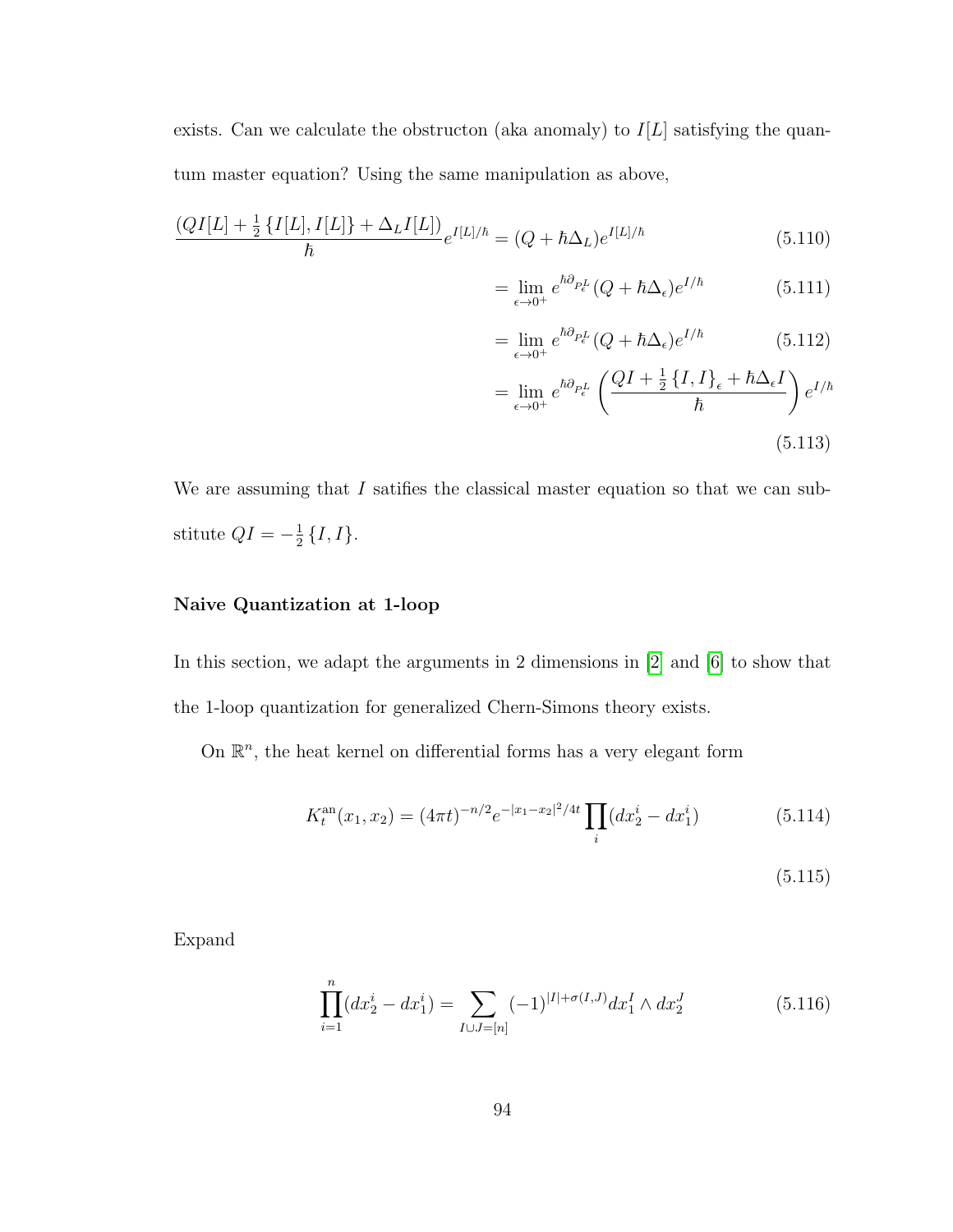where  $I = i_1 < \cdots < i_j$  and  $J = j_1 < \cdots < j_k$  are disjoint multi-indices and  $\sigma(I, J)$ is the sign of the unshuffle premutation needed to put  $I$  followed by  $J$  in increasing order. Because

$$
\sum_{I \cup J = [n]} (-1)^{|K| + \sigma(I, J)} dx_1^I \wedge dx_2^J \wedge dx_2^K = (-1)^{|K| + |K|(n - |K|)} dx_1^K \wedge dx_2 \qquad (5.117)
$$

$$
= (-1)^{|K|n} dx_1^K \wedge dx_2 \tag{5.118}
$$

and the integral  $\int_{\mathbb{R}_{x_2}^n}$  is of degree n, we have

$$
\int_{\mathbb{R}_{x_2}^n} \left[ (4\pi t)^{-n/2} e^{-|x_1 - x_2|^2/4t} \prod_{i=1}^n (dx_2^i - dx_1^i) \right] \left[ \phi(x_2) dx_2^K \right] = \phi(x_1, t) dx_1^K \qquad (5.119)
$$

where  $\phi(x_1, t)$  is the solution of the scalar heat equation with  $\phi(x_1, 0) = \phi(x_1)$ .

For the purpose of Chern-Simons theory, let  $\mathfrak g$  be a graded Lie algebra of dimension m with compatible symmetric bilinear pairing of degree  $n - 3$ .

Choose a  $X_1, \ldots, X_k, Y_1, \ldots, Y_k, Z_1, \ldots, Z_l \in \mathfrak{g}[1]$  each linearly independent so that

$$
\langle X_i, Y_j \rangle' = \delta_{i,j} \tag{5.120}
$$

and

$$
\langle X_i, Y_j \rangle' = \delta_{i,j} \tag{5.121}
$$

This implies that  $|X_i| + |Y_i| = 1 - n$  and  $2|Z_i| = 1 - n$ . Clearly,  $l \neq 0$  only if n is odd.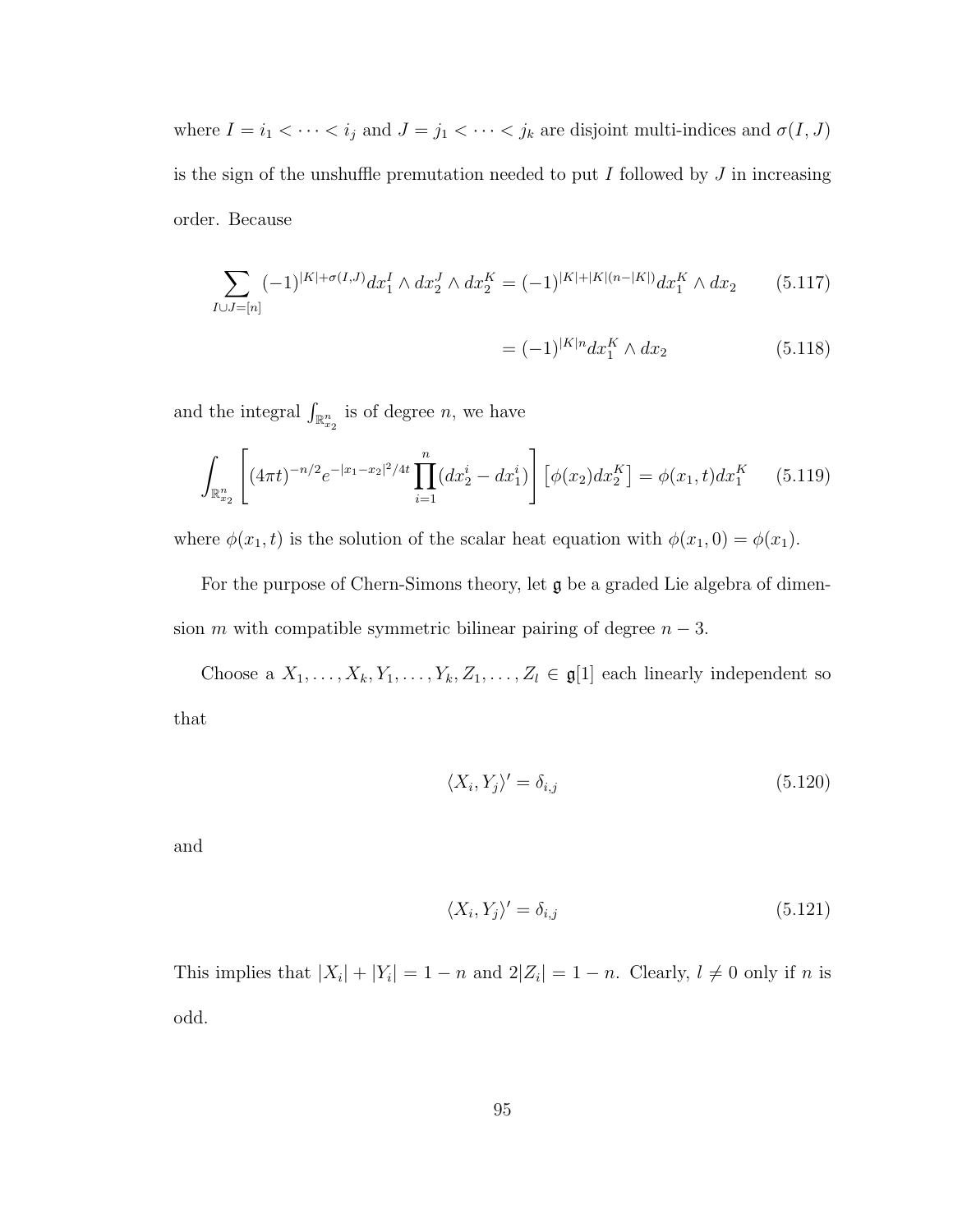We define the Casimir element

$$
C_{\mathfrak{g}} = \sum_{i} (a_i X^i \otimes Y^i + b_i Y^i \otimes X^i) + \sum_{i} c_i Z^i \otimes Z^i \tag{5.122}
$$

$$
=C_{\mathfrak{g},1}+C_{\mathfrak{g},2}\tag{5.123}
$$

We would like to study when  $K_t = K_t^{an} \otimes C_{\mathfrak{g}}$  is a heat kernel on  $\mathcal{E}^{\bullet}$ .

Let

$$
K_t \star (\omega \otimes X) = (-1)^{(n-1)|\omega|} \left( \mathrm{id} \otimes \int_{M_2} \right) (\mathrm{id} \otimes \langle \cdot, \cdot \rangle') K_t^{\mathrm{an}} \otimes \omega \otimes C_{\mathfrak{g}} \otimes X \quad (5.124)
$$

$$
= \left(\mathrm{id} \otimes \int_{M_2}\right) \left(K_t^{\mathrm{an}} \otimes \omega\right) \otimes \left(\mathrm{id} \otimes \langle \cdot, \cdot \rangle'\right) C_{\mathfrak{g}} \otimes X \tag{5.125}
$$

Therefore in order to have

$$
\lim_{\epsilon \to 0^+} K_t^{\text{an}} \star (\omega \otimes X) = \omega \otimes X \tag{5.126}
$$

for all  $\omega \otimes X \in \mathcal{E}^{\bullet}$  it is necessary and sufficient that

$$
X = \sum_{i} [(-1)^{(n-1)|X_i|} a_i X^i \langle Y^i, X \rangle + \sum_{i} (-1)^{(n-1)|Y^i|} b_i Y^i \langle X^i, X \rangle \tag{5.127}
$$

$$
+\sum_{i}(-1)^{(n-1)|Z_i|}c_iZ^i\langle Z^i, X\rangle] \tag{5.128}
$$

Therefore  $a_i = (-1)^{|X_i|+1}$ ,  $b_i = (-1)^{(n-1)|Y_i|}$  and  $c_i = (-1)^{(n-1)|Z^i|}$ .

So, how does  $C_{\mathfrak{g}}$  behave under transposition of factors?

$$
\tau C_{\mathfrak{g}} = \sum_{i} [(-1)^{|Y^{i}||X^{i}|} a_{i} Y^{i} \otimes X^{i} + (-1)^{|Y^{i}||X^{i}|} b_{i} X^{i} \otimes Y^{i}] \tag{5.129}
$$

$$
+\sum_{i}(-1)^{|Z^{i}|}c_{i}Z^{i}\otimes Z^{i}
$$
\n(5.130)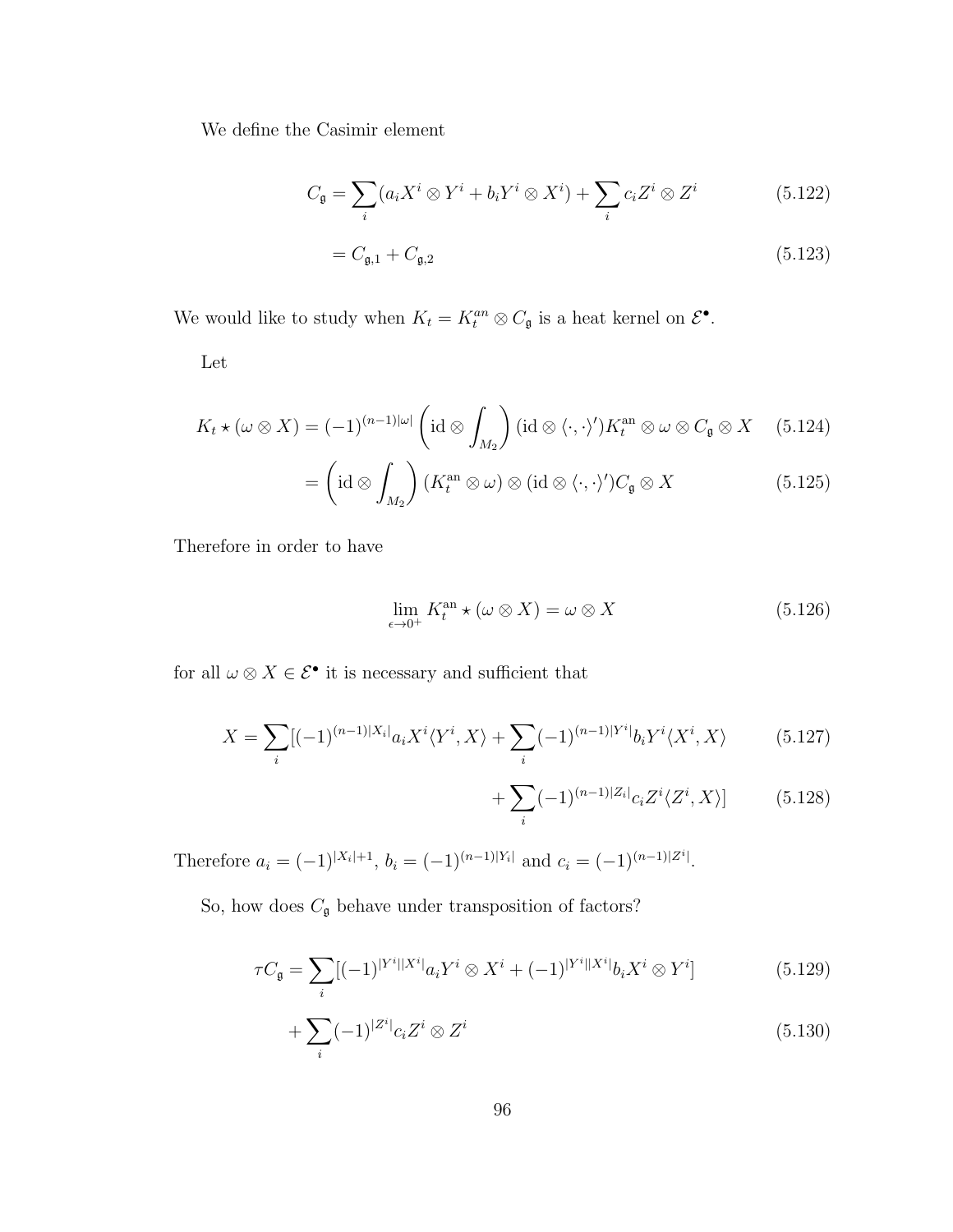But

$$
(-1)^{|Y^i||X^i|}b_i = (-1)^{|Y^i|} = (-1)^n a_i \tag{5.131}
$$

$$
(-1)^{|Y^i||X^i|}a_i = (-1)^{(n-1)|X^i|+1} = (-1)^n b_i \tag{5.132}
$$

(5.133)

So if  $l = 0$ ,

$$
\tau C_{\mathfrak{g}} = (-1)^n C_{\mathfrak{g},1} \tag{5.134}
$$

and if  $l\neq 0$  and therefore  $n$  is odd we have

$$
\tau C_{\mathfrak{g}} = -C_{\mathfrak{g},1} + (-1)^{\frac{n-1}{2}} C_{\mathfrak{g},2}.
$$
\n(5.135)

This means that in the case  $l \neq 0$  we require that  $n - 1$  is congruent to 2 modulo 4.

For  $l=0,$ 

$$
\tau K_t = \tau K_t^{\text{an}} \otimes \tau C_{\mathfrak{g}} \tag{5.136}
$$

$$
= (-1)^{n} (-1)^{n} K_{t}^{\text{an}} \otimes C_{\mathfrak{g}} = K_{t}
$$
\n(5.137)

That is,  $K_t$  is symmetric, as desired.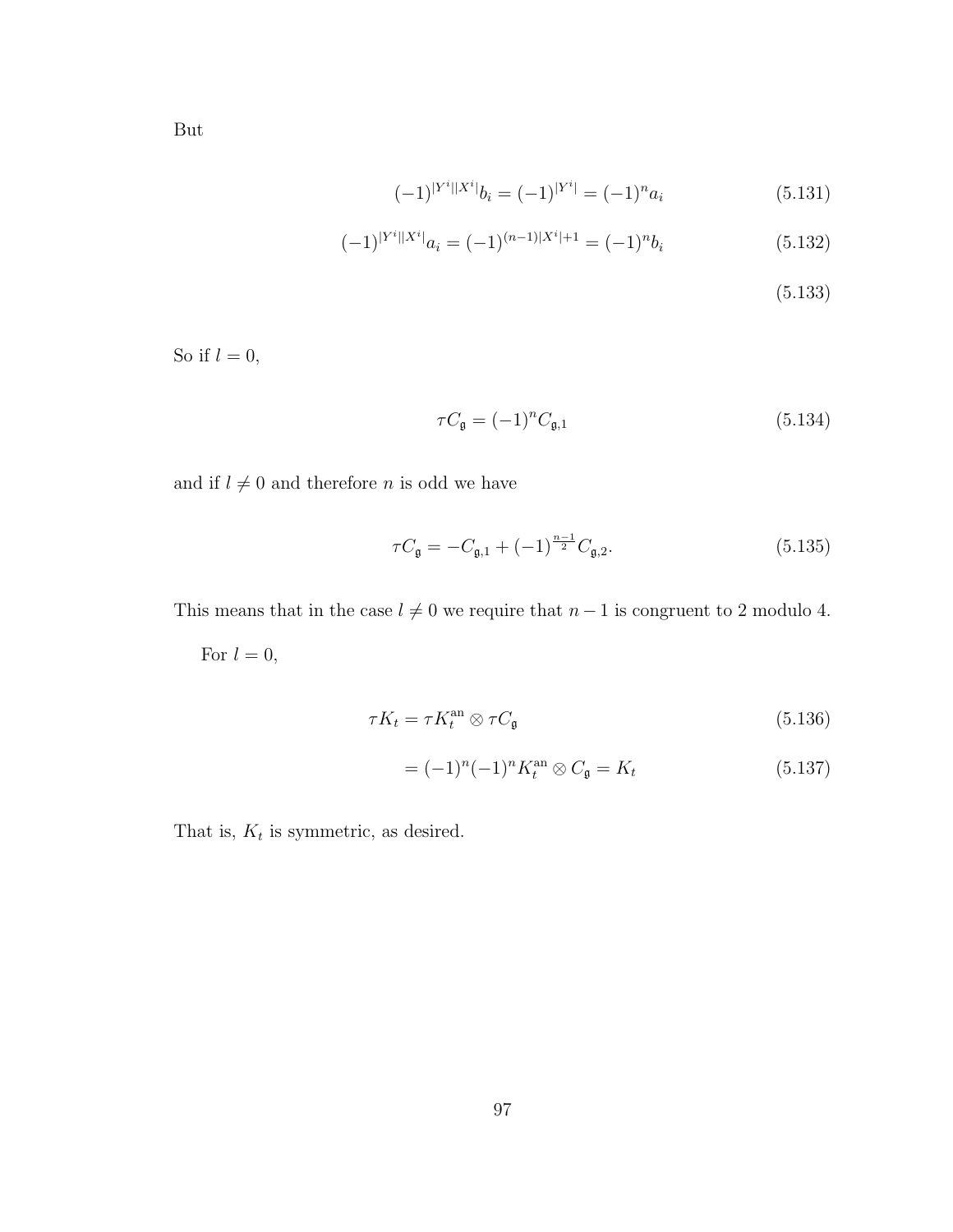We calculate the contraction of  $C_{\mathfrak{g}}$  with  $\ell_2'(\cdot, \cdot)$ 

$$
n\ell_2'(\cdot,\cdot)(C_{\mathfrak{g}}) = \sum_i [(-1)^{|X_i|+1} \ell_2'(X^i, Y^i) + (-1)^{(n-1)|Y_i|} \ell_2'(Y^i, X^i)] \tag{5.138}
$$

$$
+\sum_{i}(-1)^{(n-1)|Z^{i}|}\ell'_{2}(Z^{i},Z^{i})
$$
\n(5.139)

$$
= \sum_{i} [(-1)^{(n-1)|X_i|} \ell'_2(Y^i, X^i) + (-1)^{(n-1)|Y_i|} \ell'_2(Y^i, X^i) \tag{5.140}
$$

$$
+\sum_{\substack{i\\|Z^i|\text{ even}}} \ell_2'(Z^i, Z^i) \tag{5.141}
$$

$$
(5.142)
$$

For this to be 0 we must require  $|Z^i|$  is odd for all i. We must also requrie that  $k=0$  or  $n-1$  is odd.

But  $\Delta_{\epsilon}I = 0$  on  $\mathbb{R}^n$  for all n without needing such conditions on  $C_{\mathfrak{g}}$  because  $K_t^{\text{an}}$ pulled back to the diagonal in  $M \times M$  is 0.

Let  $Q^* = d^* \otimes id$ . In coordinates, on  $\mathbb{R}^n$ 

$$
d_x^* = -\sum_i \iota_{\frac{\partial}{\partial x^i}} \frac{\partial}{\partial x^i}.
$$
\n(5.143)

We compute

$$
P_{\epsilon}^{L} = \int_{\epsilon}^{L} Q^* K_t = \int_{\epsilon}^{L} d^* K_t^{\text{an}} \otimes C_{\mathfrak{g}} = (P^{\text{an}})_{\epsilon}^{L} \otimes C_{\mathfrak{g}}
$$
(5.144)

where

$$
d^* K_t^{\text{an}} = (4\pi t)^{-n/2} e^{-|x_1 - x_2|^2/4t} \sum_i \frac{(x_2^i - x_1^i)}{2t} \prod_{i \neq j} (dx_2^j - dx_1^j)
$$
(5.145)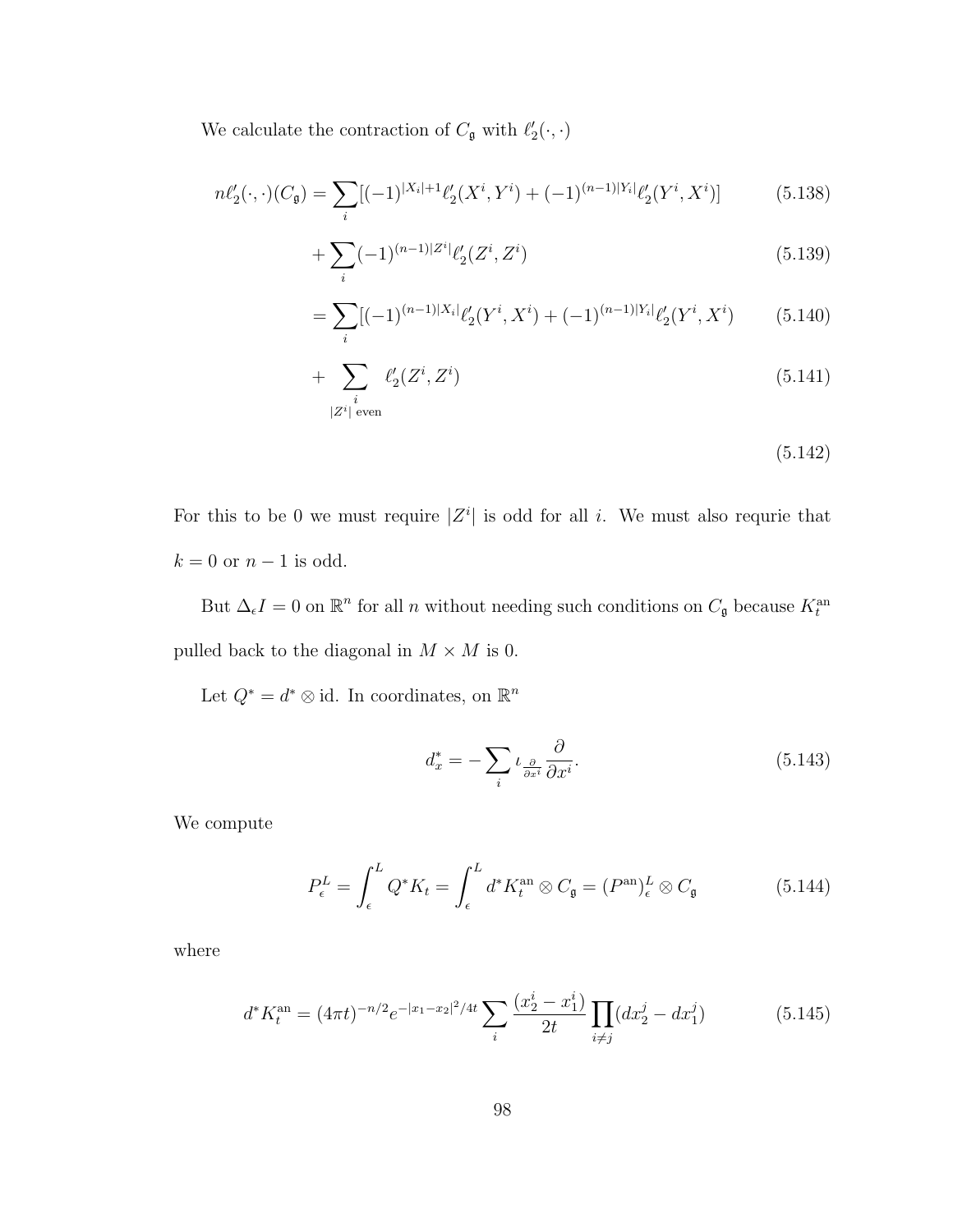For any tree  $\gamma$ ,  $\lim_{\epsilon \to 0+} w_{\gamma}(P_{\epsilon}^{L}, I)$  exists. This is by a simple inductive procedure. If  $\gamma_1$  and  $\gamma_2$  are graphs for which  $\lim_{\epsilon \to 0+} w_{\gamma_i}(P^L_{\epsilon}, I)$  exists, then if  $\gamma$  is  $\gamma_1$  and  $\gamma_2$ with a tail of  $\gamma_1$  connected to a tail of  $\gamma_2$ , it follows that  $\lim_{\epsilon \to 0+} w_{\gamma}(P_{\epsilon}^L, I)$  exists.

The 1-loop quantization exists for generalized Chern-Simons, but the argument relies on the structure of the classical interaction I. It is clear from the previous parragraph that that it suffices to show the existence of the limit when  $\gamma$  is a wheel of *n* edges for all  $n \geq 0$ .

Because  $w_{\gamma}(P_{\epsilon}^L, I)(\alpha_1, \ldots, \alpha_{|T(\gamma)|})$  is equal to

$$
\pm w^{\text{an}}_{\gamma}((P_{\epsilon}^{L})^{\text{an}}, I^{\text{an}})(\omega_{1}, \dots, \omega_{|T(\gamma)|})w^{\text{alg}}_{\gamma}(C_{\mathfrak{g}}, I^{\text{alg}})(X_{1}, \dots, X_{|T(\gamma)|})
$$
(5.146)

where  $\alpha_i = \omega_i \otimes X_i$ , it suffices to show that

$$
\lim_{\epsilon \to 0^+} w^{\text{an}}_{\gamma}((P^L_{\epsilon})^{\text{an}}, I^{\text{an}}) \tag{5.147}
$$

exists.

Let  $x_0, \ldots, x_m$  be coordinates on  $(\mathbb{R}^n)^{m+1}$  and identify  $x_0 = x_{m+1}$ . Make the change of variables  $y_{\alpha} = x_{\alpha} - x_{\alpha-1}$  for  $\alpha = 1, \ldots, m$  and  $y_0 = x_0$ . Note that

$$
\prod_{\alpha=1}^{m+1} \sum_{i} (x_{\alpha}^{i} - x_{\alpha-1}^{i}) \prod_{i \neq j} (dx_{\alpha+1}^{j} - dx_{\alpha}^{j})
$$
\n(5.148)

is a form of degree  $(m+1)(n-1) = mn+n-m-1$  on  $\mathbb{R}^{nm}$ . Therefore for  $n > m+1$ it must vanish.

Since  $dy_m^i = -\sum_{\alpha=1}^m dy_\alpha^i$ , it is in the subspace generated by the 1-forms  $dy_\alpha^i$  for  $\alpha = 1, \ldots, m$ . For  $n = m + 1$ , it is also at each point in the  $\wedge^{nm} \mathbb{R}^{nm}$  so it must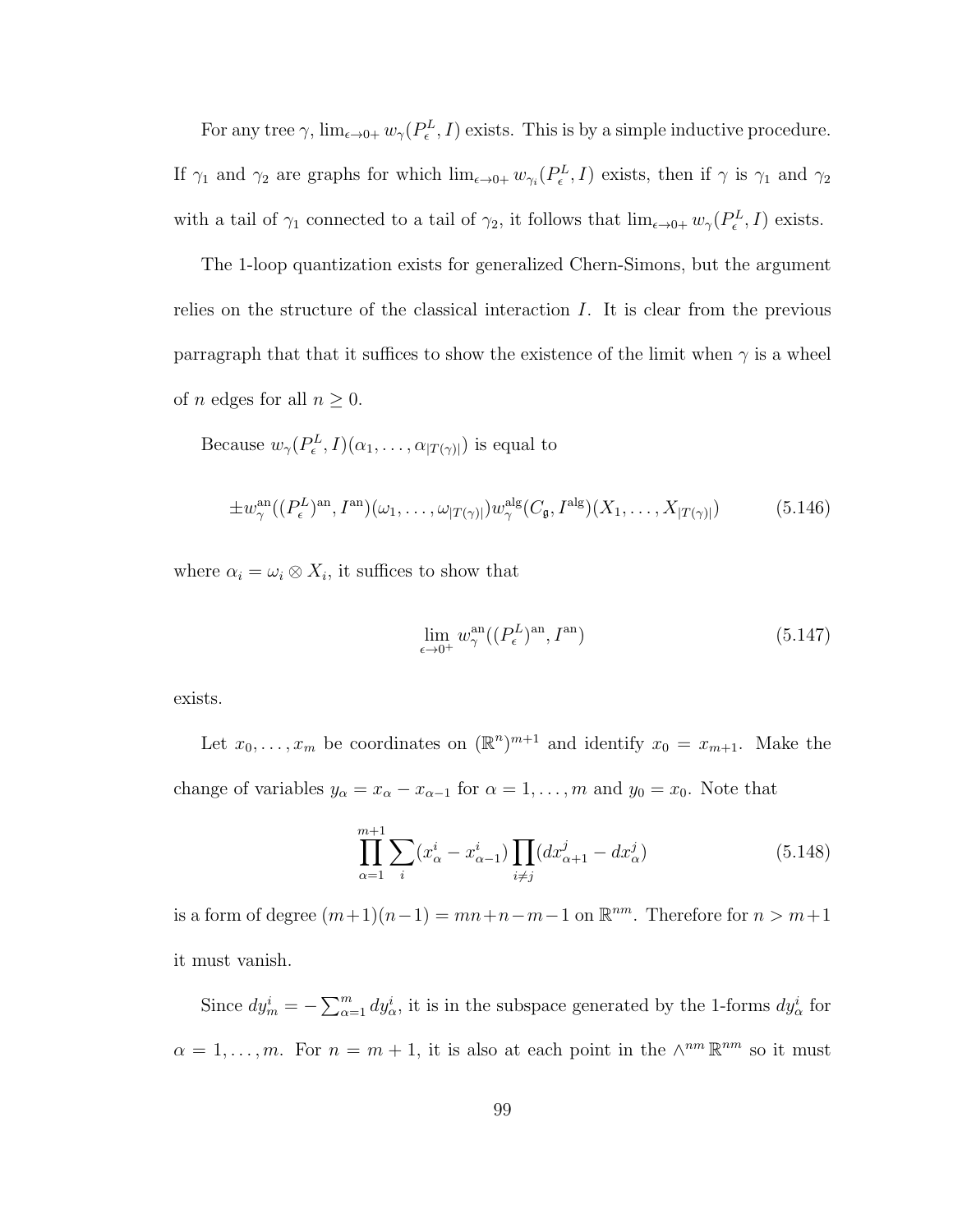again vanish. These statements imply that for  $n\geq m-1$ 

$$
w_{\Gamma_{m+1}}^{\text{an}}((P_\epsilon^L)^{\text{an}}, I^{\text{an}}) = 0 \tag{5.149}
$$

Before proceding, let

$$
M(\mathbf{t}, \epsilon) = \begin{pmatrix} \frac{1}{t_1} + \frac{1}{\epsilon} & \frac{1}{\epsilon} & \cdots & \frac{1}{\epsilon} \\ \frac{1}{\epsilon} & \frac{1}{t_2} + \frac{1}{\epsilon} & \cdots & \frac{1}{\epsilon} \\ \vdots & \vdots & \ddots & \vdots \\ \frac{1}{\epsilon} & \frac{1}{\epsilon} & \cdots & \frac{1}{t_m} + \frac{1}{\epsilon} \end{pmatrix}
$$
(5.150)

Lemma 3.

$$
\det(M(\mathbf{t}, \epsilon)) = (t_1 \dots t_m)^{-1} \left( 1 + \epsilon^{-1} \sum_{i=1}^m t_i \right)
$$
(5.151)

$$
=\frac{t_1+\dots+t_m+\epsilon}{t_1\dots t_m\epsilon} \tag{5.152}
$$

and

$$
M^{-1}(\mathbf{t}, \epsilon) = \begin{pmatrix} t_1 + \frac{t_1^2}{\epsilon + t_1 + \dots + t_m} & \frac{t_1 t_2}{\epsilon + t_1 + \dots + t_m} & \dots & \frac{t_1 t_m}{\epsilon + t_1 + \dots + t_m} \\ \frac{t_2 t_1}{\epsilon + t_1 + \dots + t_m} & t_2 + \frac{t_2^2}{\epsilon + t_1 + \dots + t_m} & \dots & \frac{t_2 t_m}{\epsilon + t_1 + \dots + t_m} \\ \vdots & \vdots & \ddots & \vdots \\ \frac{t_m t_1}{\epsilon + t_1 + \dots + t_m} & \frac{t_m t_2}{\epsilon + t_1 + \dots + t_m} & \dots & t_m + \frac{t_m^2}{\epsilon + t_1 + \dots + t_m} \end{pmatrix}
$$
(5.153)

For  $m+1 > n$ ,  $\lim_{\epsilon \to 0+} w^{\text{an}}_{\Gamma_{m+1}}((P^L_{\epsilon})^{\text{an}}, I^{\text{an}})$  exists. This is a consequence of the fact that  $w^{\text{an}}_{\Gamma_{m+1}}((P^L_{\epsilon})^{\text{an}}, I^{\text{an}})(\omega_0, \ldots, \omega_m)$  is bounded by

$$
\int_{[0,L]} \int_{(\mathbb{R}^n)^m} \prod_{\alpha=0}^m \frac{dt_\alpha}{(4\pi t_\alpha)^{n/2}} e^{-\sum_{\alpha=1}^m |y_\alpha|^2/4t_\alpha - |\sum_{a=1}^m y_\alpha|/4t_{m+1}} \tag{5.154}
$$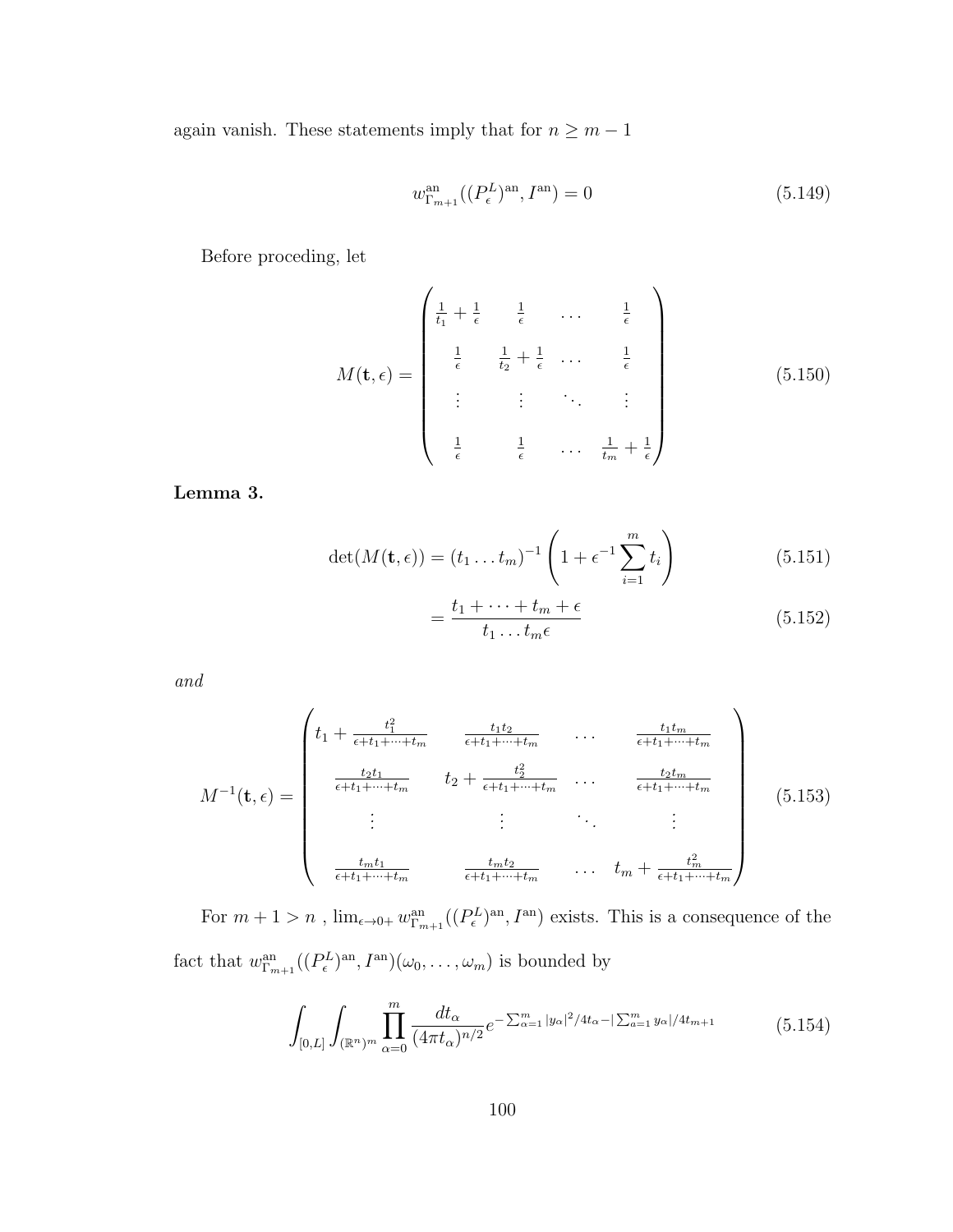which is finite because upon performing the Gaussian integral and is equal up to a constant to

$$
\int_{[0,L]} \prod_{\alpha=1}^{m+1} \frac{dt_{\alpha}}{t_{\alpha}^{n/2}} \frac{1}{\det(M(\mathbf{t},\epsilon))^{n/2}} = \int_{[0,L]} \frac{1}{(t_1 + \dots + t_{m+1})^{n/2}} \tag{5.155}
$$

$$
\leq \int_{[0,L]} \frac{1}{(t_1 \dots t_{m+1})^{\frac{n}{2(m+1)}}} < \infty \tag{5.156}
$$

This implies that for  $2(m + 1) > n$ ,

$$
\lim_{\epsilon \to 0^+} w^{\text{an}}_{\Gamma_{m+1}}((P^L_{\epsilon})^{\text{an}}, I^{\text{an}})
$$
\n(5.157)

exists, so in particular, the limit exists for  $m+1>n.$ 

We conclude that

$$
\lim_{\epsilon \to 0^+} w_\gamma(P_\epsilon^L, I) \tag{5.158}
$$

exists in generalized Chern-Simons theory on  $\mathbb{R}^n$ , for all graphs  $\gamma$  with  $b(\gamma) = 1$ .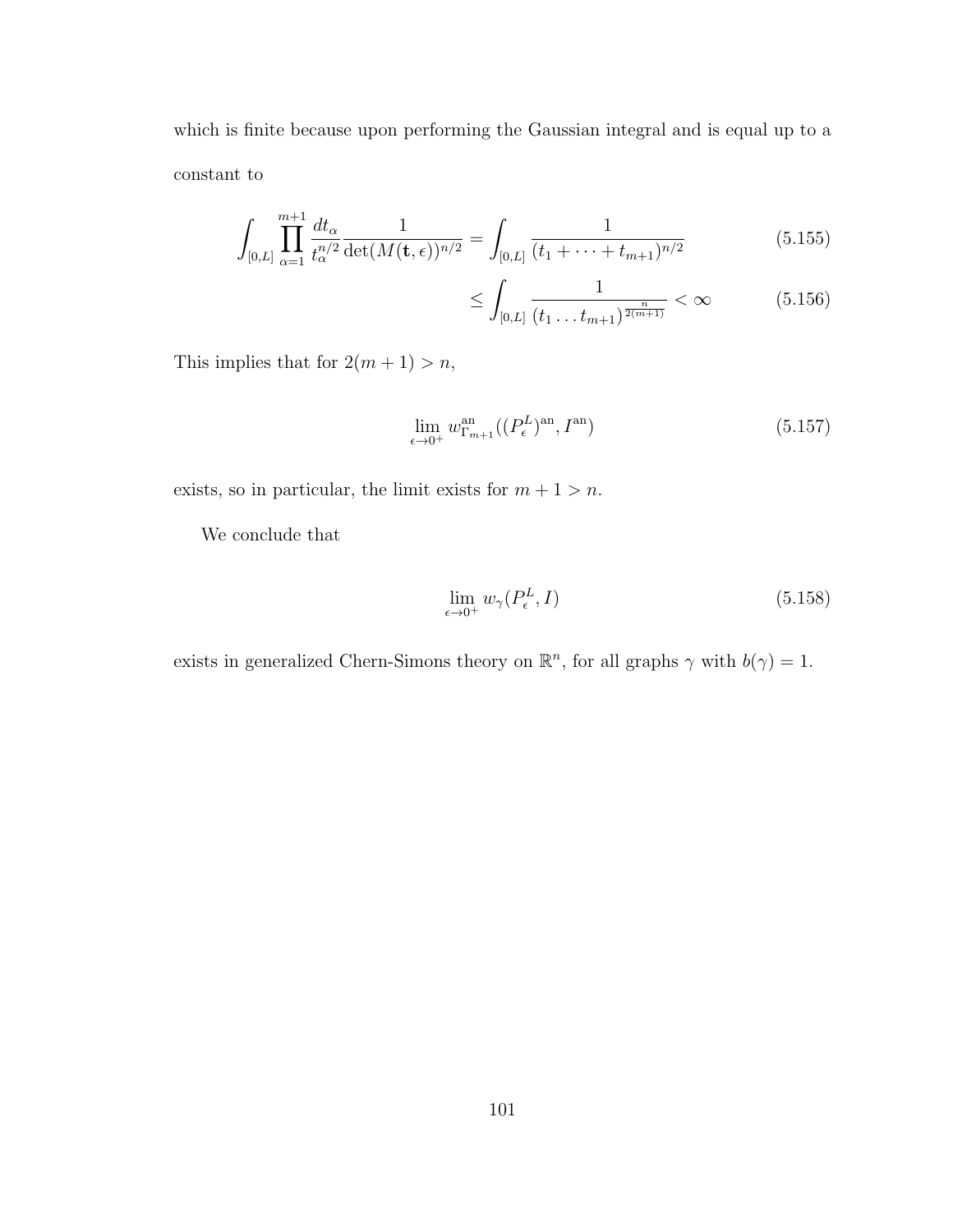## Bibliography

- <span id="page-106-0"></span>[1] A. S. Cattaneo, P. Mnev, and N. Reshetikhin. "Perturbative quantum gauge theories on manifolds with boundary". In:  $ArXiv$  e-prints (July 2015). arXiv: [1507.01221 \[math-ph\]](http://arxiv.org/abs/1507.01221).
- <span id="page-106-1"></span>[2] K. J. Costello. "A geometric construction of the Witten genus, II". In: ArXiv *e-prints* (Dec. 2011).  $\arXiv: 1112.0816$  [math.QA].
- [3] Kevin Costello. Renormalization and effective field theory. Vol. 170. American Mathematical Society Providence, 2011.
- [4] L. P. Kadanoff. "Scaling laws for Ising models near T(c)". In: *Physics* 2 (1966), pp. 263–272.
- [5] Peter Kopietz, Lorenz Bartosch, and Florian Schütz. *Introduction to the func*tional renormalization group. Vol. 798. Springer, 2010.
- <span id="page-106-2"></span>[6] Q. Li and S. Li. "On the B-twisted topological sigma model and Calabi-Yau geometry". In:  $ArXiv$  e-prints (Feb. 2014). arXiv: [1402.7000 \[math.QA\]](http://arxiv.org/abs/1402.7000).